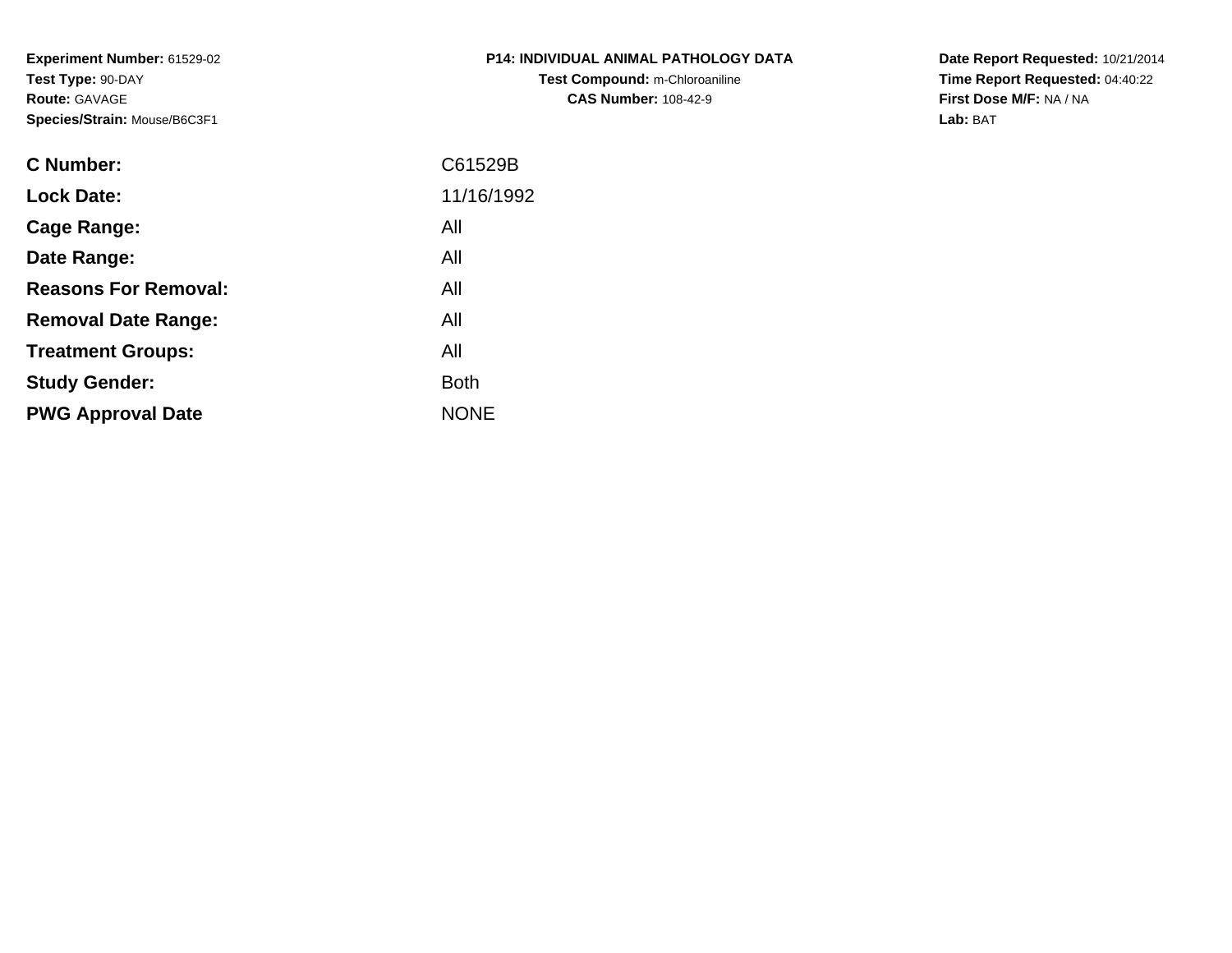| Experiment Number: 61529-02<br>Test Type: 90-DAY<br><b>Route: GAVAGE</b> | <b>P14: INDIVIDUAL ANIMAL PATHOLOGY DATA</b><br>Test Compound: m-Chloroaniline<br><b>CAS Number: 108-42-9</b> |                                   | Date Report Requested: 10/21/2014<br>Time Report Requested: 04:40:22<br>First Dose M/F: NA / NA |  |
|--------------------------------------------------------------------------|---------------------------------------------------------------------------------------------------------------|-----------------------------------|-------------------------------------------------------------------------------------------------|--|
| Species/Strain: Mouse/B6C3F1                                             |                                                                                                               |                                   | Lab: BAT                                                                                        |  |
| <b>ANIMAL ID: 1</b>                                                      | <b>TRT#: 1</b>                                                                                                | <b>SEX: Male</b>                  | DAY ON TEST: 93                                                                                 |  |
|                                                                          | DOSE: 0 MG/KG                                                                                                 | <b>DISP: Terminal Sacrifice</b>   | <b>HISTO: 9205721</b>                                                                           |  |
|                                                                          |                                                                                                               | ORGAN AND ACCOUNTABLE SITE STATUS |                                                                                                 |  |
| <b>NORMAL</b>                                                            |                                                                                                               |                                   |                                                                                                 |  |
| * Adrenal Cortex                                                         | * Adrenal Medulla                                                                                             | * Blood Vessel                    | * Bone                                                                                          |  |
| * Bone Marrow                                                            | * Brain                                                                                                       | * Epididymis                      | * Esophagus                                                                                     |  |
| * Gallbladder                                                            | * Heart                                                                                                       | * Intestine Large, Cecum          | * Intestine Large, Colon                                                                        |  |
| * Intestine Large, Rectum                                                | * Intestine Small, Duodenum                                                                                   | * Intestine Small, Ileum          | * Intestine Small, Jejunum                                                                      |  |
| * Islets, Pancreatic                                                     | * Kidney                                                                                                      | * Liver                           | * Lung                                                                                          |  |
| * Lymph Node, Mandibular                                                 | * Lymph Node, Mesenteric                                                                                      | * Nose                            | * Pancreas                                                                                      |  |
| * Parathyroid Gland                                                      | * Pituitary Gland                                                                                             | * Preputial Gland                 | * Prostate                                                                                      |  |
| * Salivary Glands                                                        | * Seminal Vesicle                                                                                             | * Skin                            | * Spleen                                                                                        |  |
| * Stomach, Forestomach                                                   | * Stomach, Glandular                                                                                          | * Testes                          | * Thymus                                                                                        |  |
| * Thyroid Gland                                                          | * Trachea                                                                                                     | * Urinary Bladder                 |                                                                                                 |  |
| <b>MISSING</b>                                                           |                                                                                                               |                                   |                                                                                                 |  |
| * Mammary Gland                                                          |                                                                                                               |                                   |                                                                                                 |  |
| PRIMARY CAUSE OF DEATH                                                   |                                                                                                               |                                   |                                                                                                 |  |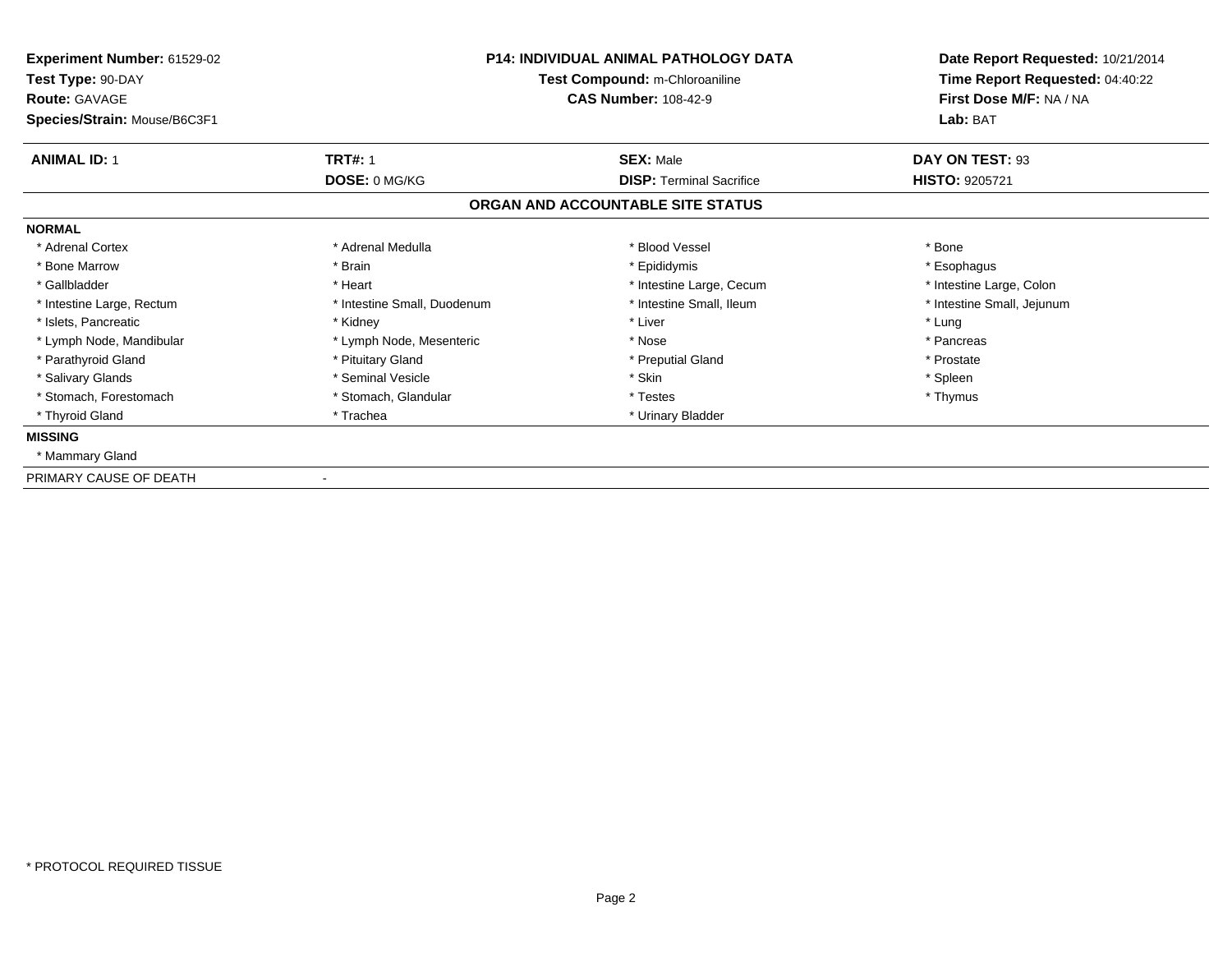| Experiment Number: 61529-02                                                                                    | <b>P14: INDIVIDUAL ANIMAL PATHOLOGY DATA</b><br>Test Compound: m-Chloroaniline<br><b>CAS Number: 108-42-9</b> |                                   | Date Report Requested: 10/21/2014<br>Time Report Requested: 04:40:22<br>First Dose M/F: NA / NA |  |
|----------------------------------------------------------------------------------------------------------------|---------------------------------------------------------------------------------------------------------------|-----------------------------------|-------------------------------------------------------------------------------------------------|--|
| Test Type: 90-DAY                                                                                              |                                                                                                               |                                   |                                                                                                 |  |
| <b>Route: GAVAGE</b>                                                                                           |                                                                                                               |                                   |                                                                                                 |  |
| Species/Strain: Mouse/B6C3F1                                                                                   |                                                                                                               |                                   | Lab: BAT                                                                                        |  |
| <b>ANIMAL ID: 2</b>                                                                                            | <b>TRT#: 1</b>                                                                                                | <b>SEX: Male</b>                  | DAY ON TEST: 9                                                                                  |  |
|                                                                                                                | DOSE: 0 MG/KG                                                                                                 | <b>DISP: Dosing Accident</b>      | <b>HISTO: 9205722</b>                                                                           |  |
|                                                                                                                |                                                                                                               | ORGAN AND ACCOUNTABLE SITE STATUS |                                                                                                 |  |
| <b>NORMAL</b>                                                                                                  |                                                                                                               |                                   |                                                                                                 |  |
| * Adrenal Cortex                                                                                               | * Adrenal Medulla                                                                                             | * Blood Vessel                    | * Bone                                                                                          |  |
| * Bone Marrow                                                                                                  | * Brain                                                                                                       | * Epididymis                      | * Gallbladder                                                                                   |  |
| * Intestine Large, Cecum                                                                                       | * Intestine Large, Colon                                                                                      | * Intestine Large, Rectum         | * Intestine Small, Duodenum                                                                     |  |
| * Intestine Small, Ileum                                                                                       | * Islets. Pancreatic                                                                                          | * Kidney                          | * Liver                                                                                         |  |
| * Lymph Node, Mandibular                                                                                       | * Lymph Node, Mesenteric                                                                                      | * Nose                            | * Pancreas                                                                                      |  |
| * Parathyroid Gland                                                                                            | * Pituitary Gland                                                                                             | * Preputial Gland                 | * Prostate                                                                                      |  |
| * Salivary Glands                                                                                              | * Seminal Vesicle                                                                                             | * Skin                            | * Spleen                                                                                        |  |
| * Stomach, Forestomach                                                                                         | * Stomach, Glandular                                                                                          | * Testes                          | * Thymus                                                                                        |  |
| * Thyroid Gland                                                                                                | * Trachea                                                                                                     | * Urinary Bladder                 |                                                                                                 |  |
| <b>MISSING</b>                                                                                                 |                                                                                                               |                                   |                                                                                                 |  |
| * Mammary Gland                                                                                                |                                                                                                               |                                   |                                                                                                 |  |
| <b>AUTO PRECLUDES DIAG.</b>                                                                                    |                                                                                                               |                                   |                                                                                                 |  |
| * Intestine Small, Jejunum                                                                                     |                                                                                                               |                                   |                                                                                                 |  |
| <b>OBSERVATIONS</b>                                                                                            |                                                                                                               |                                   |                                                                                                 |  |
| * Esophagus                                                                                                    |                                                                                                               | Inflammation                      | Suppurative, Moderate                                                                           |  |
|                                                                                                                |                                                                                                               | Perforation                       |                                                                                                 |  |
| [Perforation TGLS = $1-2+8$ ]                                                                                  |                                                                                                               |                                   |                                                                                                 |  |
| * Heart                                                                                                        | Pericardium                                                                                                   | Inflammation                      | Suppurative, Mild                                                                               |  |
| * Lung                                                                                                         |                                                                                                               | Foreign Body                      |                                                                                                 |  |
|                                                                                                                | Serosa                                                                                                        | Inflammation                      | Suppurative, Marked                                                                             |  |
| PRIMARY CAUSE OF DEATH                                                                                         |                                                                                                               |                                   |                                                                                                 |  |
| Animal Note: The esophageal and pleural (lung) changes confirm that this animal died due to a dosing accident. |                                                                                                               |                                   |                                                                                                 |  |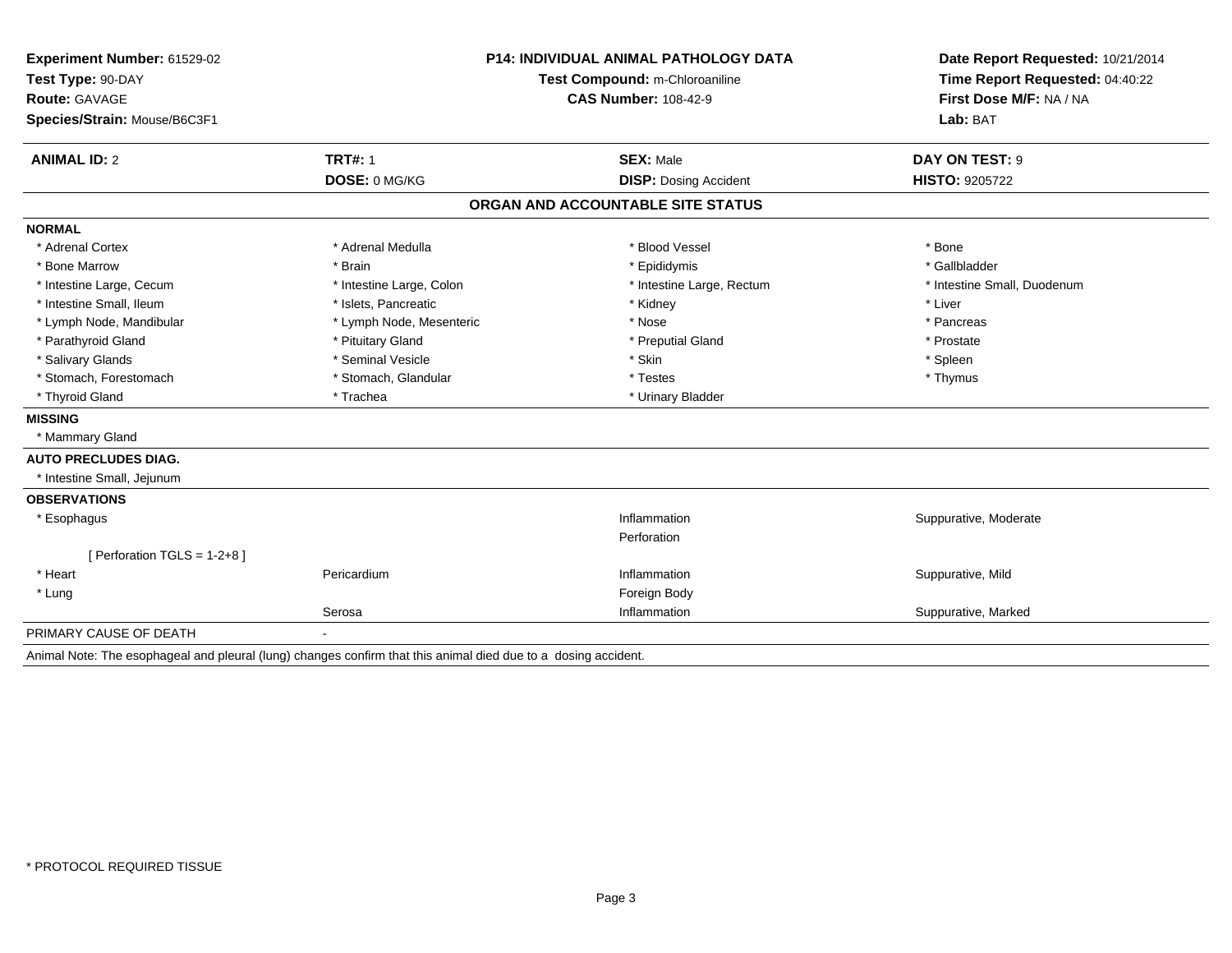| Experiment Number: 61529-02<br>Test Type: 90-DAY<br><b>Route: GAVAGE</b> | <b>P14: INDIVIDUAL ANIMAL PATHOLOGY DATA</b><br>Test Compound: m-Chloroaniline<br><b>CAS Number: 108-42-9</b> |                                   | Date Report Requested: 10/21/2014<br>Time Report Requested: 04:40:22<br>First Dose M/F: NA / NA |  |
|--------------------------------------------------------------------------|---------------------------------------------------------------------------------------------------------------|-----------------------------------|-------------------------------------------------------------------------------------------------|--|
| Species/Strain: Mouse/B6C3F1                                             |                                                                                                               |                                   | Lab: BAT                                                                                        |  |
| <b>ANIMAL ID: 3</b>                                                      | <b>TRT#: 1</b>                                                                                                | <b>SEX: Male</b>                  | DAY ON TEST: 93                                                                                 |  |
|                                                                          | <b>DOSE: 0 MG/KG</b>                                                                                          | <b>DISP: Terminal Sacrifice</b>   | <b>HISTO: 9205723</b>                                                                           |  |
|                                                                          |                                                                                                               | ORGAN AND ACCOUNTABLE SITE STATUS |                                                                                                 |  |
| <b>NORMAL</b>                                                            |                                                                                                               |                                   |                                                                                                 |  |
| * Adrenal Cortex                                                         | * Adrenal Medulla                                                                                             | * Blood Vessel                    | * Bone                                                                                          |  |
| * Bone Marrow                                                            | * Brain                                                                                                       | * Epididymis                      | * Esophagus                                                                                     |  |
| * Gallbladder                                                            | * Heart                                                                                                       | * Intestine Large, Cecum          | * Intestine Large, Colon                                                                        |  |
| * Intestine Large, Rectum                                                | * Intestine Small, Duodenum                                                                                   | * Intestine Small, Ileum          | * Intestine Small, Jejunum                                                                      |  |
| * Islets, Pancreatic                                                     | * Kidney                                                                                                      | * Liver                           | * Lung                                                                                          |  |
| * Lymph Node, Mandibular                                                 | * Lymph Node, Mesenteric                                                                                      | * Nose                            | * Pancreas                                                                                      |  |
| * Parathyroid Gland                                                      | * Pituitary Gland                                                                                             | * Preputial Gland                 | * Prostate                                                                                      |  |
| * Salivary Glands                                                        | * Seminal Vesicle                                                                                             | * Skin                            | * Spleen                                                                                        |  |
| * Stomach, Forestomach                                                   | * Stomach, Glandular                                                                                          | * Testes                          | * Thymus                                                                                        |  |
| * Thyroid Gland                                                          | * Trachea                                                                                                     | * Urinary Bladder                 |                                                                                                 |  |
| <b>MISSING</b>                                                           |                                                                                                               |                                   |                                                                                                 |  |
| * Mammary Gland                                                          |                                                                                                               |                                   |                                                                                                 |  |
| PRIMARY CAUSE OF DEATH                                                   |                                                                                                               |                                   |                                                                                                 |  |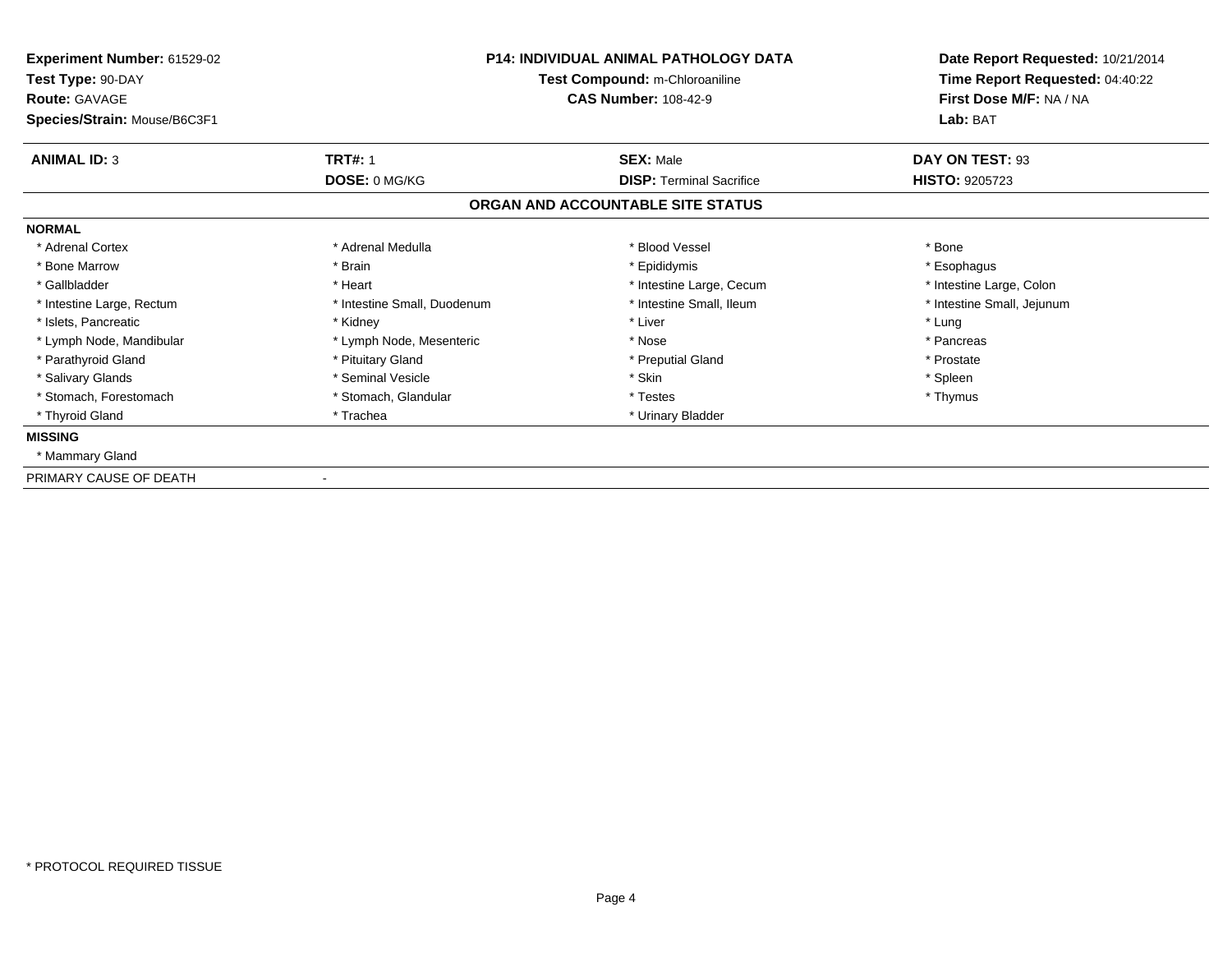| Experiment Number: 61529-02<br>Test Type: 90-DAY<br><b>Route: GAVAGE</b> | <b>P14: INDIVIDUAL ANIMAL PATHOLOGY DATA</b><br>Test Compound: m-Chloroaniline<br><b>CAS Number: 108-42-9</b> |                                   | Date Report Requested: 10/21/2014<br>Time Report Requested: 04:40:22<br>First Dose M/F: NA / NA |  |
|--------------------------------------------------------------------------|---------------------------------------------------------------------------------------------------------------|-----------------------------------|-------------------------------------------------------------------------------------------------|--|
| Species/Strain: Mouse/B6C3F1                                             |                                                                                                               |                                   | Lab: BAT                                                                                        |  |
| <b>ANIMAL ID: 4</b>                                                      | <b>TRT#: 1</b>                                                                                                | <b>SEX: Male</b>                  | DAY ON TEST: 93                                                                                 |  |
|                                                                          | DOSE: 0 MG/KG                                                                                                 | <b>DISP: Terminal Sacrifice</b>   | <b>HISTO: 9205724</b>                                                                           |  |
|                                                                          |                                                                                                               | ORGAN AND ACCOUNTABLE SITE STATUS |                                                                                                 |  |
| <b>NORMAL</b>                                                            |                                                                                                               |                                   |                                                                                                 |  |
| * Adrenal Cortex                                                         | * Adrenal Medulla                                                                                             | * Blood Vessel                    | * Bone                                                                                          |  |
| * Bone Marrow                                                            | * Brain                                                                                                       | * Epididymis                      | * Esophagus                                                                                     |  |
| * Gallbladder                                                            | * Heart                                                                                                       | * Intestine Large, Cecum          | * Intestine Large, Colon                                                                        |  |
| * Intestine Large, Rectum                                                | * Intestine Small, Duodenum                                                                                   | * Intestine Small, Ileum          | * Intestine Small, Jejunum                                                                      |  |
| * Islets, Pancreatic                                                     | * Kidney                                                                                                      | * Liver                           | * Lung                                                                                          |  |
| * Lymph Node, Mandibular                                                 | * Lymph Node, Mesenteric                                                                                      | * Nose                            | * Pancreas                                                                                      |  |
| * Parathyroid Gland                                                      | * Pituitary Gland                                                                                             | * Preputial Gland                 | * Prostate                                                                                      |  |
| * Salivary Glands                                                        | * Seminal Vesicle                                                                                             | * Skin                            | * Spleen                                                                                        |  |
| * Stomach, Forestomach                                                   | * Stomach, Glandular                                                                                          | * Testes                          | * Thymus                                                                                        |  |
| * Thyroid Gland                                                          | * Trachea                                                                                                     | * Urinary Bladder                 |                                                                                                 |  |
| <b>MISSING</b>                                                           |                                                                                                               |                                   |                                                                                                 |  |
| * Mammary Gland                                                          |                                                                                                               |                                   |                                                                                                 |  |
| PRIMARY CAUSE OF DEATH                                                   |                                                                                                               |                                   |                                                                                                 |  |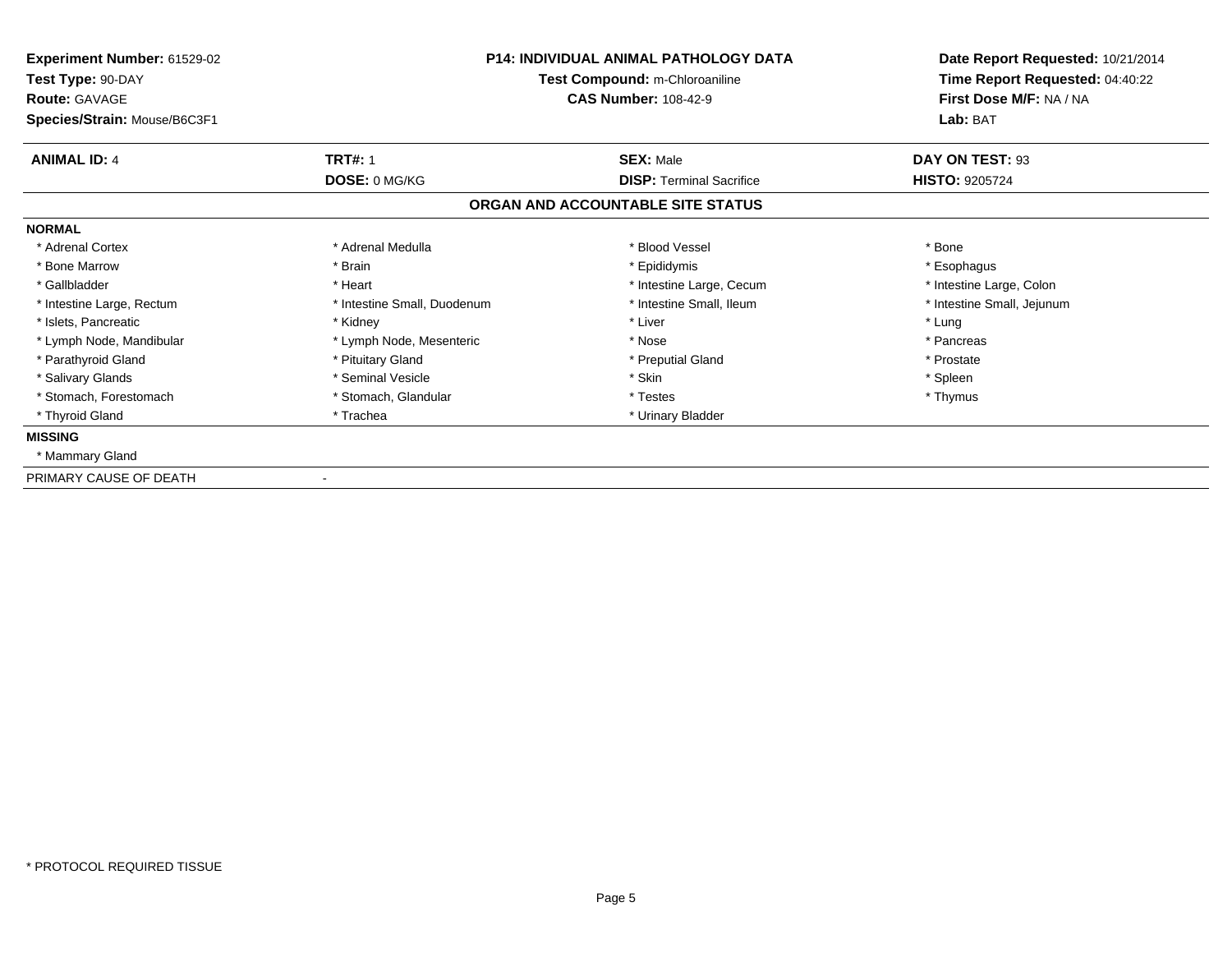| Experiment Number: 61529-02<br>Test Type: 90-DAY<br><b>Route: GAVAGE</b> | <b>P14: INDIVIDUAL ANIMAL PATHOLOGY DATA</b><br>Test Compound: m-Chloroaniline<br><b>CAS Number: 108-42-9</b> |                                   | Date Report Requested: 10/21/2014<br>Time Report Requested: 04:40:22<br>First Dose M/F: NA / NA |  |
|--------------------------------------------------------------------------|---------------------------------------------------------------------------------------------------------------|-----------------------------------|-------------------------------------------------------------------------------------------------|--|
| Species/Strain: Mouse/B6C3F1                                             |                                                                                                               |                                   | Lab: BAT                                                                                        |  |
| <b>ANIMAL ID: 5</b>                                                      | <b>TRT#: 1</b>                                                                                                | <b>SEX: Male</b>                  | DAY ON TEST: 93                                                                                 |  |
|                                                                          | <b>DOSE: 0 MG/KG</b>                                                                                          | <b>DISP: Terminal Sacrifice</b>   | <b>HISTO: 9205725</b>                                                                           |  |
|                                                                          |                                                                                                               | ORGAN AND ACCOUNTABLE SITE STATUS |                                                                                                 |  |
| <b>NORMAL</b>                                                            |                                                                                                               |                                   |                                                                                                 |  |
| * Adrenal Cortex                                                         | * Adrenal Medulla                                                                                             | * Blood Vessel                    | * Bone                                                                                          |  |
| * Bone Marrow                                                            | * Brain                                                                                                       | * Epididymis                      | * Esophagus                                                                                     |  |
| * Gallbladder                                                            | * Heart                                                                                                       | * Intestine Large, Cecum          | * Intestine Large, Colon                                                                        |  |
| * Intestine Large, Rectum                                                | * Intestine Small, Duodenum                                                                                   | * Intestine Small, Ileum          | * Intestine Small, Jejunum                                                                      |  |
| * Islets, Pancreatic                                                     | * Kidney                                                                                                      | * Liver                           | * Lung                                                                                          |  |
| * Lymph Node, Mandibular                                                 | * Lymph Node, Mesenteric                                                                                      | * Nose                            | * Pancreas                                                                                      |  |
| * Parathyroid Gland                                                      | * Pituitary Gland                                                                                             | * Preputial Gland                 | * Prostate                                                                                      |  |
| * Salivary Glands                                                        | * Seminal Vesicle                                                                                             | * Skin                            | * Spleen                                                                                        |  |
| * Stomach, Forestomach                                                   | * Stomach, Glandular                                                                                          | * Testes                          | * Thymus                                                                                        |  |
| * Thyroid Gland                                                          | * Trachea                                                                                                     | * Urinary Bladder                 |                                                                                                 |  |
| <b>MISSING</b>                                                           |                                                                                                               |                                   |                                                                                                 |  |
| * Mammary Gland                                                          |                                                                                                               |                                   |                                                                                                 |  |
| PRIMARY CAUSE OF DEATH                                                   |                                                                                                               |                                   |                                                                                                 |  |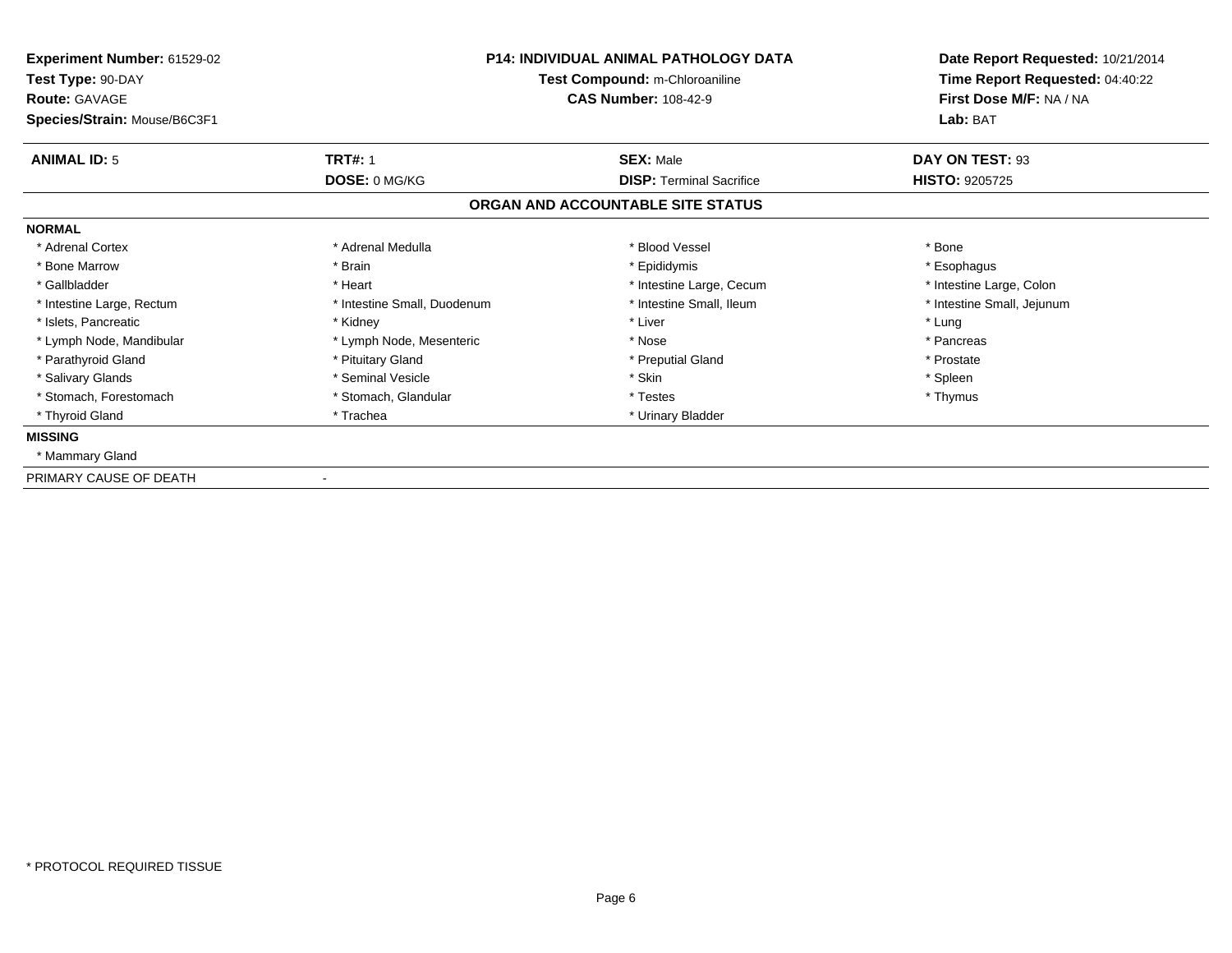| Experiment Number: 61529-02<br>Test Type: 90-DAY<br><b>Route: GAVAGE</b> | <b>P14: INDIVIDUAL ANIMAL PATHOLOGY DATA</b><br>Test Compound: m-Chloroaniline<br><b>CAS Number: 108-42-9</b> |                                   | Date Report Requested: 10/21/2014<br>Time Report Requested: 04:40:22<br>First Dose M/F: NA / NA |  |
|--------------------------------------------------------------------------|---------------------------------------------------------------------------------------------------------------|-----------------------------------|-------------------------------------------------------------------------------------------------|--|
| Species/Strain: Mouse/B6C3F1                                             |                                                                                                               |                                   | Lab: BAT                                                                                        |  |
| <b>ANIMAL ID: 6</b>                                                      | <b>TRT#: 1</b>                                                                                                | <b>SEX: Male</b>                  | DAY ON TEST: 93                                                                                 |  |
|                                                                          | DOSE: 0 MG/KG                                                                                                 | <b>DISP: Terminal Sacrifice</b>   | <b>HISTO: 9205726</b>                                                                           |  |
|                                                                          |                                                                                                               | ORGAN AND ACCOUNTABLE SITE STATUS |                                                                                                 |  |
| <b>NORMAL</b>                                                            |                                                                                                               |                                   |                                                                                                 |  |
| * Adrenal Cortex                                                         | * Adrenal Medulla                                                                                             | * Blood Vessel                    | * Bone                                                                                          |  |
| * Bone Marrow                                                            | * Brain                                                                                                       | * Epididymis                      | * Esophagus                                                                                     |  |
| * Gallbladder                                                            | * Heart                                                                                                       | * Intestine Large, Cecum          | * Intestine Large, Colon                                                                        |  |
| * Intestine Large, Rectum                                                | * Intestine Small, Duodenum                                                                                   | * Intestine Small, Ileum          | * Intestine Small, Jejunum                                                                      |  |
| * Islets, Pancreatic                                                     | * Kidney                                                                                                      | * Liver                           | * Lung                                                                                          |  |
| * Lymph Node, Mandibular                                                 | * Lymph Node, Mesenteric                                                                                      | * Nose                            | * Pancreas                                                                                      |  |
| * Parathyroid Gland                                                      | * Pituitary Gland                                                                                             | * Preputial Gland                 | * Prostate                                                                                      |  |
| * Salivary Glands                                                        | * Seminal Vesicle                                                                                             | * Skin                            | * Spleen                                                                                        |  |
| * Stomach, Forestomach                                                   | * Stomach, Glandular                                                                                          | * Testes                          | * Thymus                                                                                        |  |
| * Thyroid Gland                                                          | * Trachea                                                                                                     | * Urinary Bladder                 |                                                                                                 |  |
| <b>MISSING</b>                                                           |                                                                                                               |                                   |                                                                                                 |  |
| * Mammary Gland                                                          |                                                                                                               |                                   |                                                                                                 |  |
| PRIMARY CAUSE OF DEATH                                                   |                                                                                                               |                                   |                                                                                                 |  |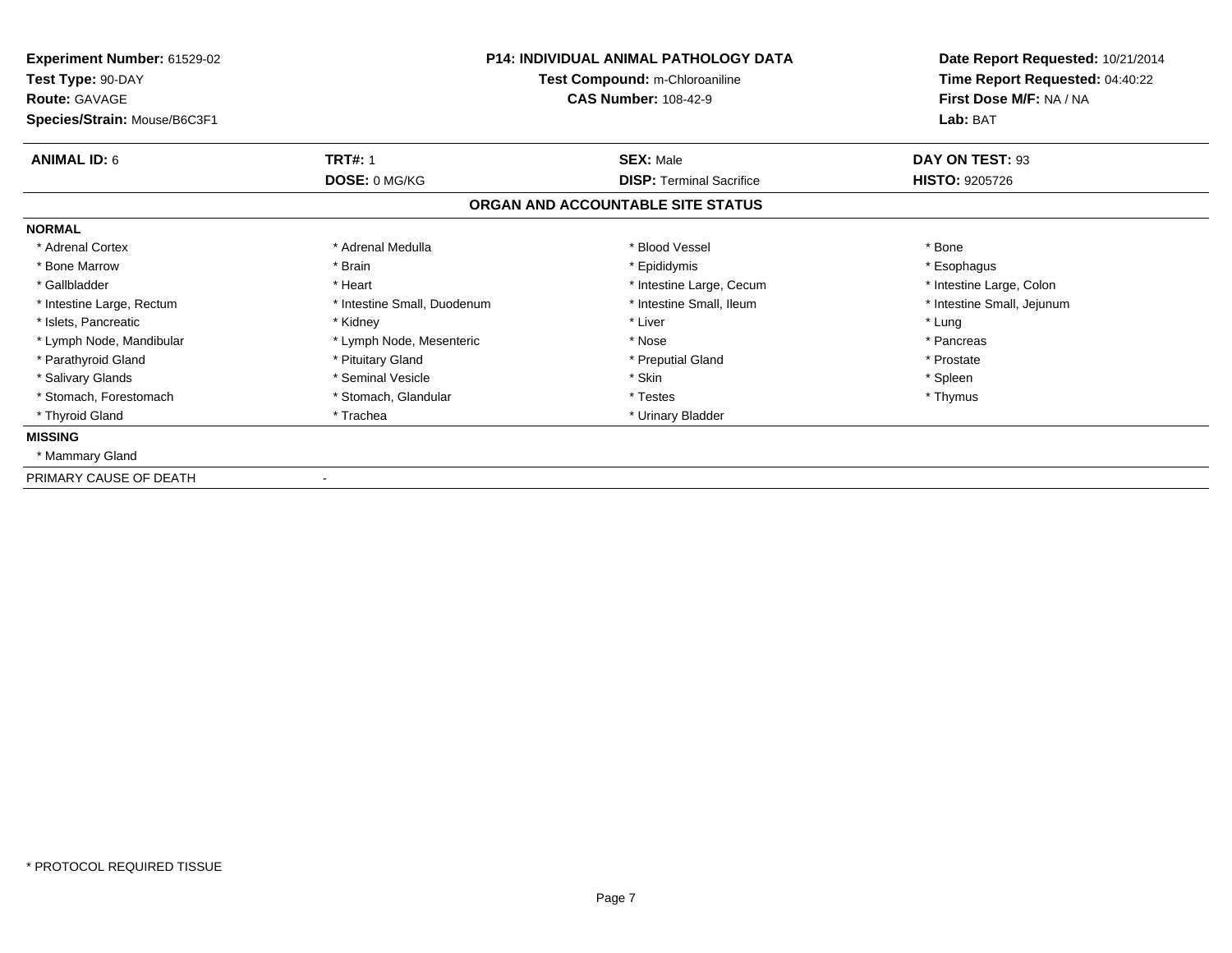| Experiment Number: 61529-02<br>Test Type: 90-DAY<br><b>Route: GAVAGE</b> | <b>P14: INDIVIDUAL ANIMAL PATHOLOGY DATA</b><br>Test Compound: m-Chloroaniline<br><b>CAS Number: 108-42-9</b> |                                   | Date Report Requested: 10/21/2014<br>Time Report Requested: 04:40:22<br>First Dose M/F: NA / NA |  |
|--------------------------------------------------------------------------|---------------------------------------------------------------------------------------------------------------|-----------------------------------|-------------------------------------------------------------------------------------------------|--|
| Species/Strain: Mouse/B6C3F1                                             |                                                                                                               |                                   | Lab: BAT                                                                                        |  |
| <b>ANIMAL ID: 7</b>                                                      | <b>TRT#: 1</b>                                                                                                | <b>SEX: Male</b>                  | DAY ON TEST: 93                                                                                 |  |
|                                                                          | DOSE: 0 MG/KG                                                                                                 | <b>DISP: Terminal Sacrifice</b>   | <b>HISTO: 9205727</b>                                                                           |  |
|                                                                          |                                                                                                               | ORGAN AND ACCOUNTABLE SITE STATUS |                                                                                                 |  |
| <b>NORMAL</b>                                                            |                                                                                                               |                                   |                                                                                                 |  |
| * Adrenal Cortex                                                         | * Adrenal Medulla                                                                                             | * Blood Vessel                    | * Bone                                                                                          |  |
| * Bone Marrow                                                            | * Brain                                                                                                       | * Epididymis                      | * Esophagus                                                                                     |  |
| * Gallbladder                                                            | * Heart                                                                                                       | * Intestine Large, Cecum          | * Intestine Large, Colon                                                                        |  |
| * Intestine Large, Rectum                                                | * Intestine Small, Duodenum                                                                                   | * Intestine Small, Ileum          | * Intestine Small, Jejunum                                                                      |  |
| * Islets, Pancreatic                                                     | * Kidney                                                                                                      | * Liver                           | * Lung                                                                                          |  |
| * Lymph Node, Mandibular                                                 | * Lymph Node, Mesenteric                                                                                      | * Nose                            | * Pancreas                                                                                      |  |
| * Parathyroid Gland                                                      | * Pituitary Gland                                                                                             | * Preputial Gland                 | * Prostate                                                                                      |  |
| * Salivary Glands                                                        | * Seminal Vesicle                                                                                             | * Skin                            | * Spleen                                                                                        |  |
| * Stomach, Forestomach                                                   | * Stomach, Glandular                                                                                          | * Testes                          | * Thymus                                                                                        |  |
| * Thyroid Gland                                                          | * Trachea                                                                                                     | * Urinary Bladder                 |                                                                                                 |  |
| <b>MISSING</b>                                                           |                                                                                                               |                                   |                                                                                                 |  |
| * Mammary Gland                                                          |                                                                                                               |                                   |                                                                                                 |  |
| PRIMARY CAUSE OF DEATH                                                   |                                                                                                               |                                   |                                                                                                 |  |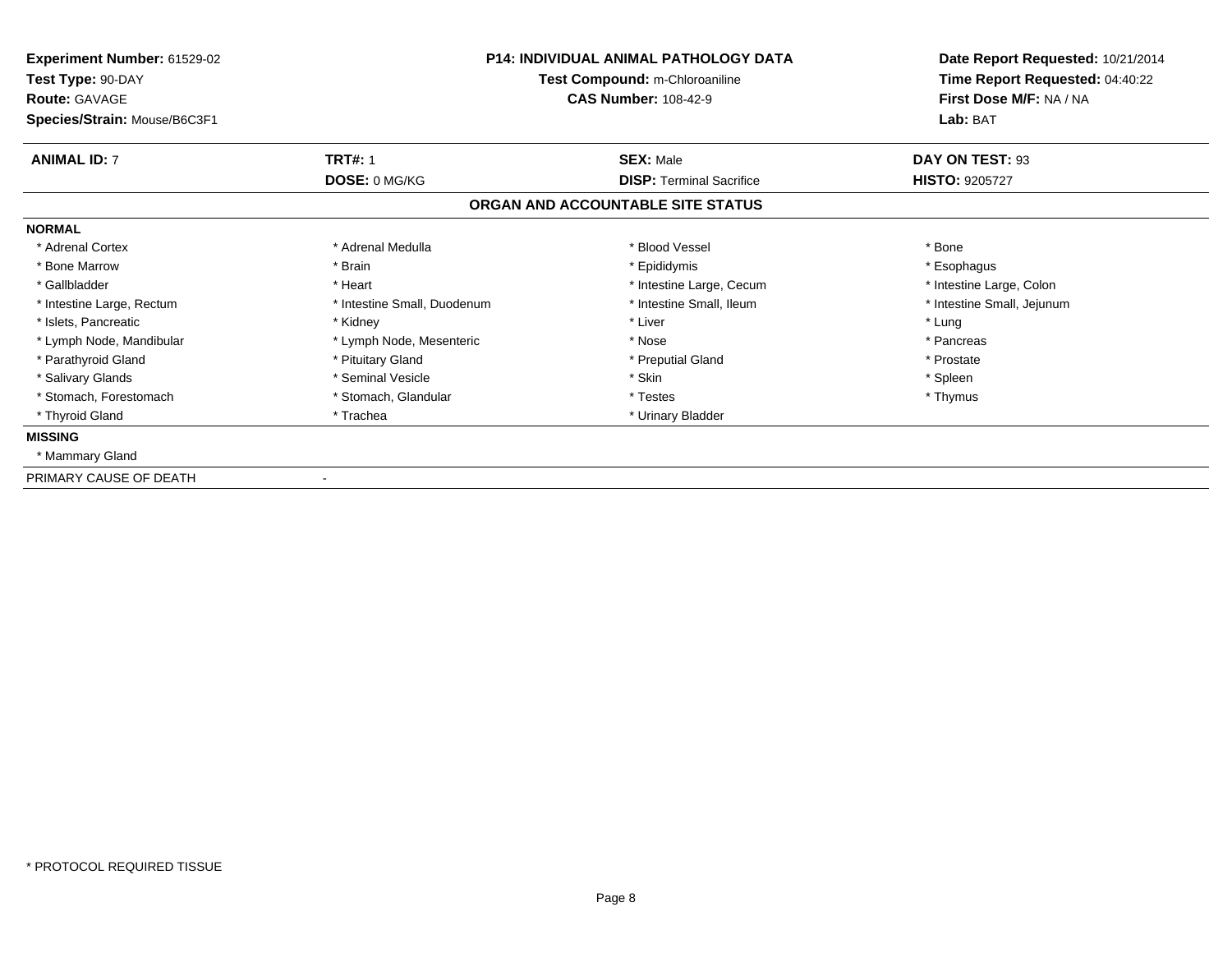| Experiment Number: 61529-02<br>Test Type: 90-DAY<br><b>Route: GAVAGE</b> | <b>P14: INDIVIDUAL ANIMAL PATHOLOGY DATA</b><br>Test Compound: m-Chloroaniline<br><b>CAS Number: 108-42-9</b> |                                   | Date Report Requested: 10/21/2014<br>Time Report Requested: 04:40:22<br>First Dose M/F: NA / NA |  |
|--------------------------------------------------------------------------|---------------------------------------------------------------------------------------------------------------|-----------------------------------|-------------------------------------------------------------------------------------------------|--|
| Species/Strain: Mouse/B6C3F1                                             |                                                                                                               |                                   | Lab: BAT                                                                                        |  |
| <b>ANIMAL ID: 8</b>                                                      | <b>TRT#: 1</b>                                                                                                | <b>SEX: Male</b>                  | DAY ON TEST: 93                                                                                 |  |
|                                                                          | DOSE: 0 MG/KG                                                                                                 | <b>DISP: Terminal Sacrifice</b>   | <b>HISTO: 9205728</b>                                                                           |  |
|                                                                          |                                                                                                               | ORGAN AND ACCOUNTABLE SITE STATUS |                                                                                                 |  |
| <b>NORMAL</b>                                                            |                                                                                                               |                                   |                                                                                                 |  |
| * Adrenal Cortex                                                         | * Adrenal Medulla                                                                                             | * Blood Vessel                    | * Bone                                                                                          |  |
| * Bone Marrow                                                            | * Brain                                                                                                       | * Epididymis                      | * Esophagus                                                                                     |  |
| * Gallbladder                                                            | * Heart                                                                                                       | * Intestine Large, Cecum          | * Intestine Large, Colon                                                                        |  |
| * Intestine Large, Rectum                                                | * Intestine Small, Duodenum                                                                                   | * Intestine Small, Ileum          | * Intestine Small, Jejunum                                                                      |  |
| * Islets, Pancreatic                                                     | * Kidney                                                                                                      | * Liver                           | * Lung                                                                                          |  |
| * Lymph Node, Mandibular                                                 | * Lymph Node, Mesenteric                                                                                      | * Nose                            | * Pancreas                                                                                      |  |
| * Parathyroid Gland                                                      | * Pituitary Gland                                                                                             | * Preputial Gland                 | * Prostate                                                                                      |  |
| * Salivary Glands                                                        | * Seminal Vesicle                                                                                             | * Skin                            | * Spleen                                                                                        |  |
| * Stomach, Forestomach                                                   | * Stomach, Glandular                                                                                          | * Testes                          | * Thymus                                                                                        |  |
| * Thyroid Gland                                                          | * Trachea                                                                                                     | * Urinary Bladder                 |                                                                                                 |  |
| <b>MISSING</b>                                                           |                                                                                                               |                                   |                                                                                                 |  |
| * Mammary Gland                                                          |                                                                                                               |                                   |                                                                                                 |  |
| PRIMARY CAUSE OF DEATH                                                   |                                                                                                               |                                   |                                                                                                 |  |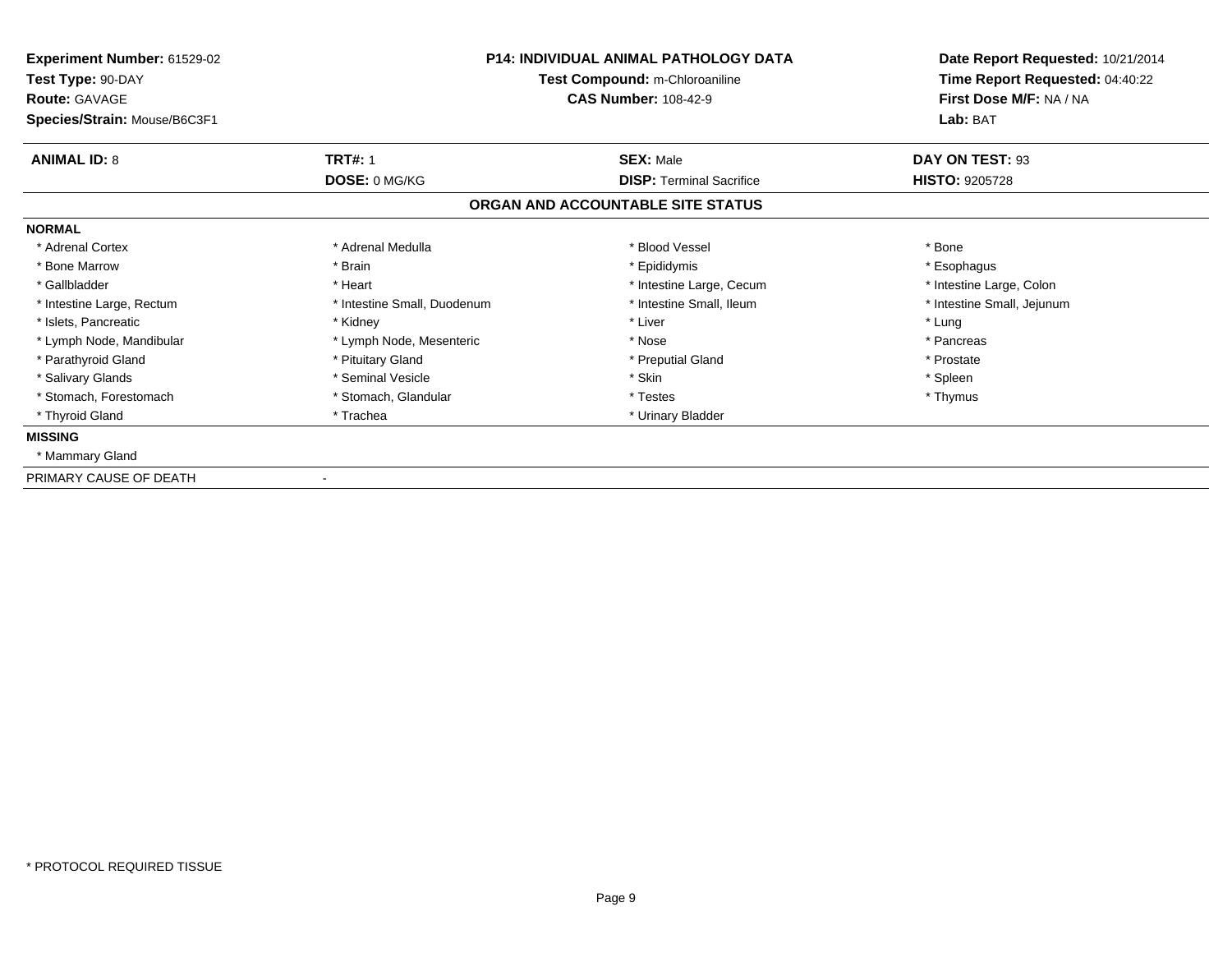| Experiment Number: 61529-02<br>Test Type: 90-DAY<br><b>Route: GAVAGE</b> | <b>P14: INDIVIDUAL ANIMAL PATHOLOGY DATA</b><br>Test Compound: m-Chloroaniline<br><b>CAS Number: 108-42-9</b> |                                   | Date Report Requested: 10/21/2014<br>Time Report Requested: 04:40:22<br>First Dose M/F: NA / NA |  |
|--------------------------------------------------------------------------|---------------------------------------------------------------------------------------------------------------|-----------------------------------|-------------------------------------------------------------------------------------------------|--|
| Species/Strain: Mouse/B6C3F1                                             |                                                                                                               |                                   | Lab: BAT                                                                                        |  |
| <b>ANIMAL ID: 9</b>                                                      | <b>TRT#: 1</b>                                                                                                | <b>SEX: Male</b>                  | DAY ON TEST: 93                                                                                 |  |
|                                                                          | DOSE: 0 MG/KG                                                                                                 | <b>DISP: Terminal Sacrifice</b>   | <b>HISTO: 9205729</b>                                                                           |  |
|                                                                          |                                                                                                               | ORGAN AND ACCOUNTABLE SITE STATUS |                                                                                                 |  |
| <b>NORMAL</b>                                                            |                                                                                                               |                                   |                                                                                                 |  |
| * Adrenal Cortex                                                         | * Adrenal Medulla                                                                                             | * Blood Vessel                    | * Bone                                                                                          |  |
| * Bone Marrow                                                            | * Brain                                                                                                       | * Epididymis                      | * Esophagus                                                                                     |  |
| * Gallbladder                                                            | * Heart                                                                                                       | * Intestine Large, Cecum          | * Intestine Large, Colon                                                                        |  |
| * Intestine Large, Rectum                                                | * Intestine Small, Duodenum                                                                                   | * Intestine Small, Ileum          | * Intestine Small, Jejunum                                                                      |  |
| * Islets, Pancreatic                                                     | * Kidney                                                                                                      | * Liver                           | * Lung                                                                                          |  |
| * Lymph Node, Mandibular                                                 | * Lymph Node, Mesenteric                                                                                      | * Nose                            | * Pancreas                                                                                      |  |
| * Parathyroid Gland                                                      | * Pituitary Gland                                                                                             | * Preputial Gland                 | * Prostate                                                                                      |  |
| * Salivary Glands                                                        | * Seminal Vesicle                                                                                             | * Skin                            | * Spleen                                                                                        |  |
| * Stomach, Forestomach                                                   | * Stomach, Glandular                                                                                          | * Testes                          | * Thymus                                                                                        |  |
| * Thyroid Gland                                                          | * Trachea                                                                                                     | * Urinary Bladder                 |                                                                                                 |  |
| <b>MISSING</b>                                                           |                                                                                                               |                                   |                                                                                                 |  |
| * Mammary Gland                                                          |                                                                                                               |                                   |                                                                                                 |  |
| PRIMARY CAUSE OF DEATH                                                   |                                                                                                               |                                   |                                                                                                 |  |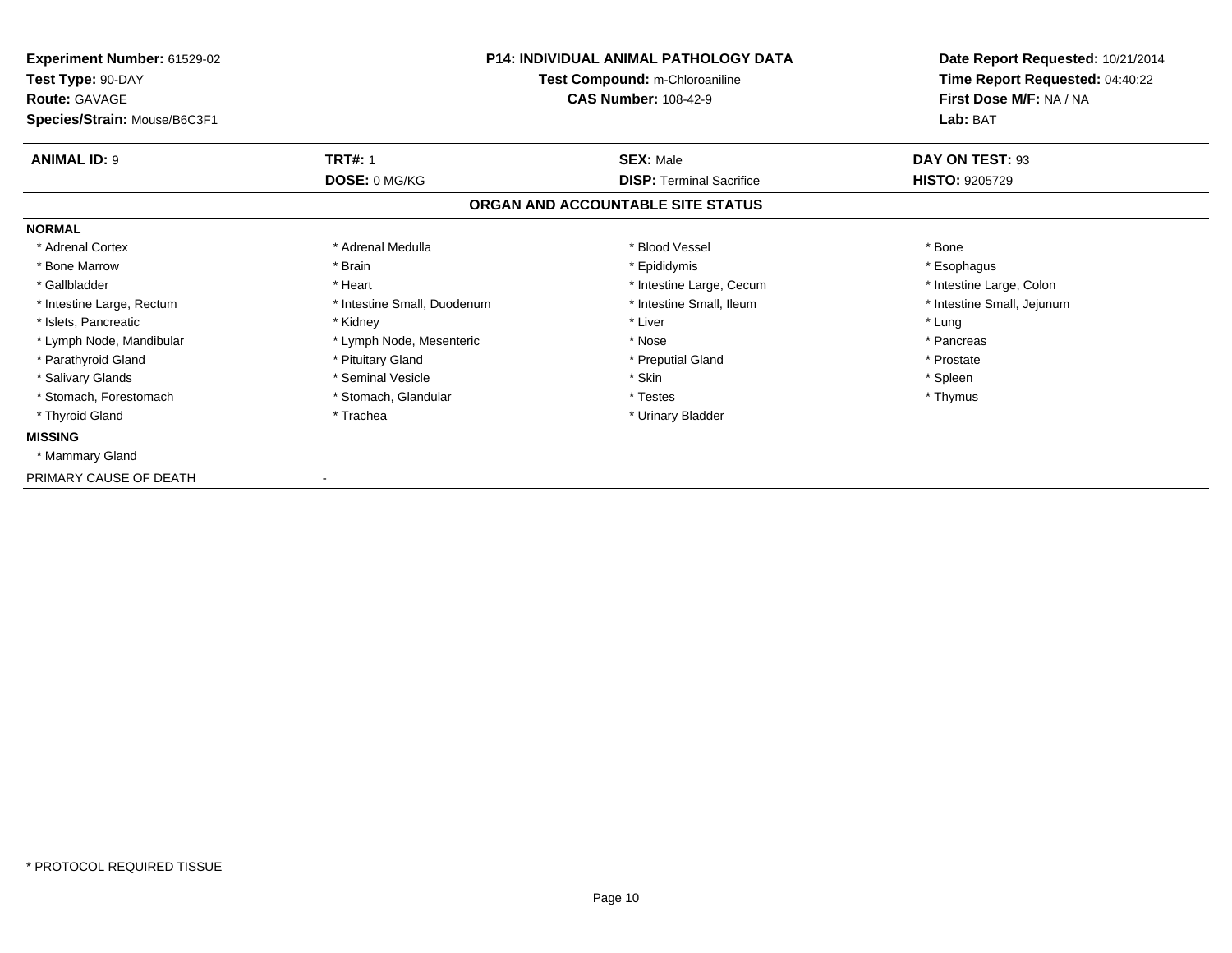| Experiment Number: 61529-02<br>Test Type: 90-DAY<br><b>Route: GAVAGE</b> | <b>P14: INDIVIDUAL ANIMAL PATHOLOGY DATA</b><br>Test Compound: m-Chloroaniline<br><b>CAS Number: 108-42-9</b> |                                   | Date Report Requested: 10/21/2014<br>Time Report Requested: 04:40:22<br>First Dose M/F: NA / NA |  |
|--------------------------------------------------------------------------|---------------------------------------------------------------------------------------------------------------|-----------------------------------|-------------------------------------------------------------------------------------------------|--|
| Species/Strain: Mouse/B6C3F1                                             |                                                                                                               |                                   | Lab: BAT                                                                                        |  |
| <b>ANIMAL ID: 10</b>                                                     | <b>TRT#: 1</b>                                                                                                | <b>SEX: Male</b>                  | DAY ON TEST: 93                                                                                 |  |
|                                                                          | DOSE: 0 MG/KG                                                                                                 | <b>DISP: Terminal Sacrifice</b>   | <b>HISTO: 9205730</b>                                                                           |  |
|                                                                          |                                                                                                               | ORGAN AND ACCOUNTABLE SITE STATUS |                                                                                                 |  |
| <b>NORMAL</b>                                                            |                                                                                                               |                                   |                                                                                                 |  |
| * Adrenal Cortex                                                         | * Adrenal Medulla                                                                                             | * Blood Vessel                    | * Bone                                                                                          |  |
| * Bone Marrow                                                            | * Brain                                                                                                       | * Epididymis                      | * Esophagus                                                                                     |  |
| * Gallbladder                                                            | * Heart                                                                                                       | * Intestine Large, Cecum          | * Intestine Large, Colon                                                                        |  |
| * Intestine Large, Rectum                                                | * Intestine Small, Duodenum                                                                                   | * Intestine Small, Ileum          | * Intestine Small, Jejunum                                                                      |  |
| * Islets, Pancreatic                                                     | * Kidney                                                                                                      | * Liver                           | * Lung                                                                                          |  |
| * Lymph Node, Mandibular                                                 | * Lymph Node, Mesenteric                                                                                      | * Nose                            | * Pancreas                                                                                      |  |
| * Parathyroid Gland                                                      | * Pituitary Gland                                                                                             | * Preputial Gland                 | * Prostate                                                                                      |  |
| * Salivary Glands                                                        | * Seminal Vesicle                                                                                             | * Skin                            | * Spleen                                                                                        |  |
| * Stomach, Forestomach                                                   | * Stomach, Glandular                                                                                          | * Testes                          | * Thymus                                                                                        |  |
| * Thyroid Gland                                                          | * Trachea                                                                                                     | * Urinary Bladder                 |                                                                                                 |  |
| <b>MISSING</b>                                                           |                                                                                                               |                                   |                                                                                                 |  |
| * Mammary Gland                                                          |                                                                                                               |                                   |                                                                                                 |  |
| PRIMARY CAUSE OF DEATH                                                   |                                                                                                               |                                   |                                                                                                 |  |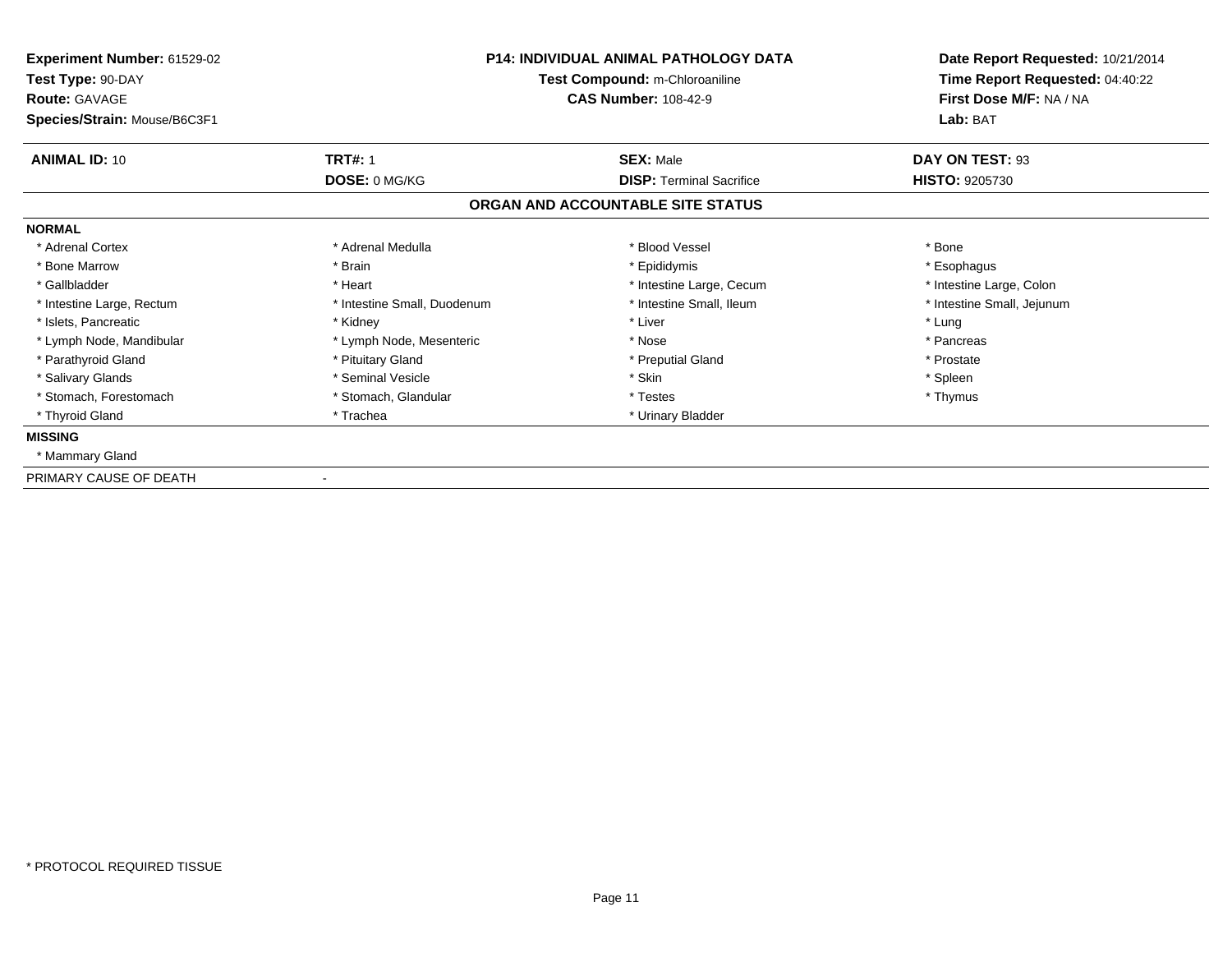| Experiment Number: 61529-02  |                | <b>P14: INDIVIDUAL ANIMAL PATHOLOGY DATA</b> | Date Report Requested: 10/21/2014 |
|------------------------------|----------------|----------------------------------------------|-----------------------------------|
| Test Type: 90-DAY            |                | Test Compound: m-Chloroaniline               | Time Report Requested: 04:40:22   |
| <b>Route: GAVAGE</b>         |                | <b>CAS Number: 108-42-9</b>                  | First Dose M/F: NA / NA           |
| Species/Strain: Mouse/B6C3F1 |                |                                              | Lab: BAT                          |
| <b>ANIMAL ID: 11</b>         | TRT#: 3        | <b>SEX: Male</b>                             | DAY ON TEST: 93                   |
|                              | DOSE: 10 MG/KG | <b>DISP: Terminal Sacrifice</b>              | <b>HISTO: 9205821</b>             |
|                              |                | ORGAN AND ACCOUNTABLE SITE STATUS            |                                   |
| <b>NORMAL</b>                |                |                                              |                                   |
| * Bone Marrow                | * Spleen       |                                              |                                   |
| PRIMARY CAUSE OF DEATH       |                |                                              |                                   |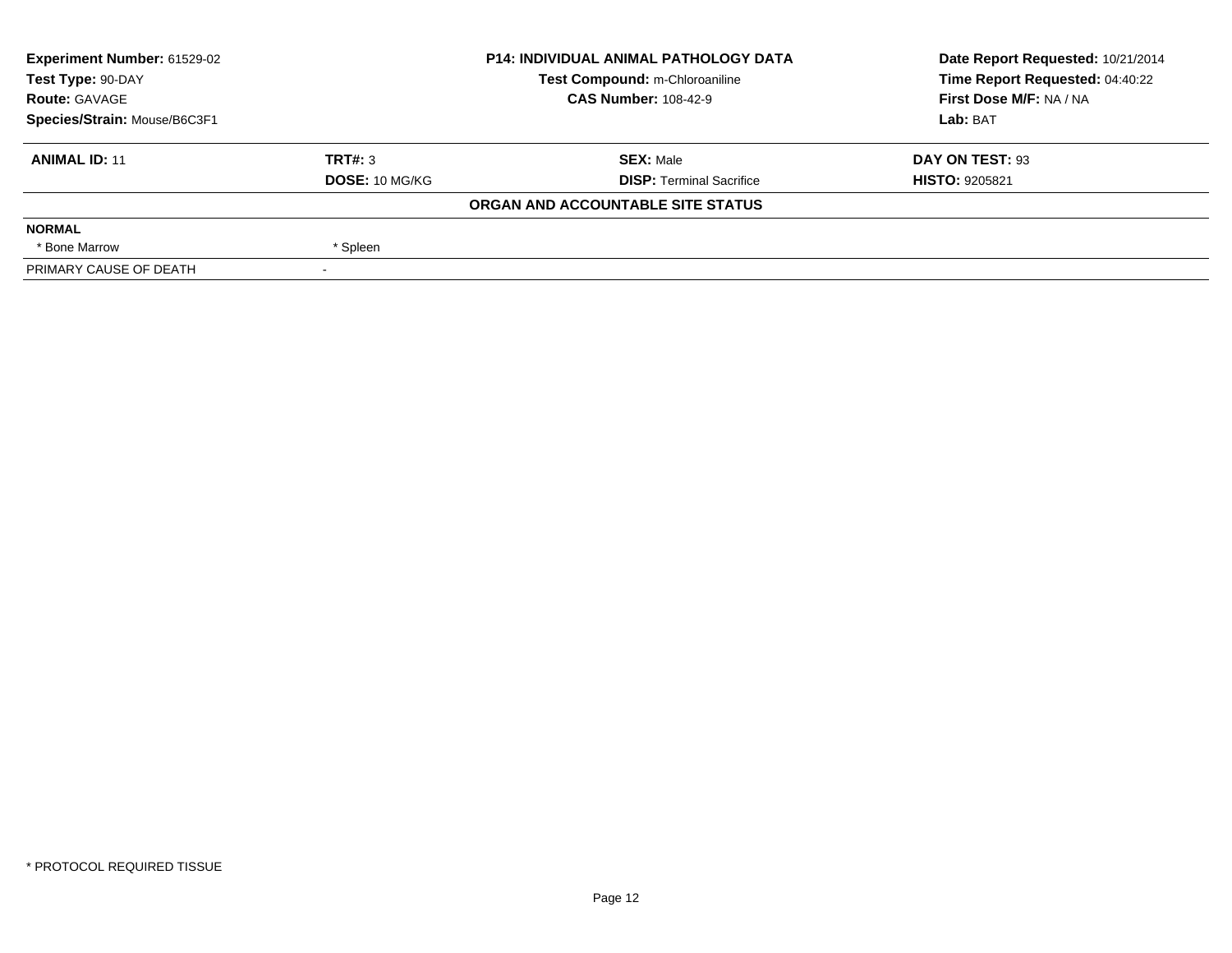| Experiment Number: 61529-02  | <b>P14: INDIVIDUAL ANIMAL PATHOLOGY DATA</b><br>Test Compound: m-Chloroaniline |                                   | Date Report Requested: 10/21/2014 |
|------------------------------|--------------------------------------------------------------------------------|-----------------------------------|-----------------------------------|
| Test Type: 90-DAY            |                                                                                |                                   | Time Report Requested: 04:40:22   |
| <b>Route: GAVAGE</b>         |                                                                                | <b>CAS Number: 108-42-9</b>       | First Dose M/F: NA / NA           |
| Species/Strain: Mouse/B6C3F1 |                                                                                |                                   | Lab: BAT                          |
| <b>ANIMAL ID: 12</b>         | TRT#: 3                                                                        | <b>SEX: Male</b>                  | DAY ON TEST: 93                   |
|                              | DOSE: 10 MG/KG                                                                 | <b>DISP: Terminal Sacrifice</b>   | <b>HISTO: 9205822</b>             |
|                              |                                                                                | ORGAN AND ACCOUNTABLE SITE STATUS |                                   |
| <b>NORMAL</b>                |                                                                                |                                   |                                   |
| * Bone Marrow                | * Spleen                                                                       |                                   |                                   |
| PRIMARY CAUSE OF DEATH       |                                                                                |                                   |                                   |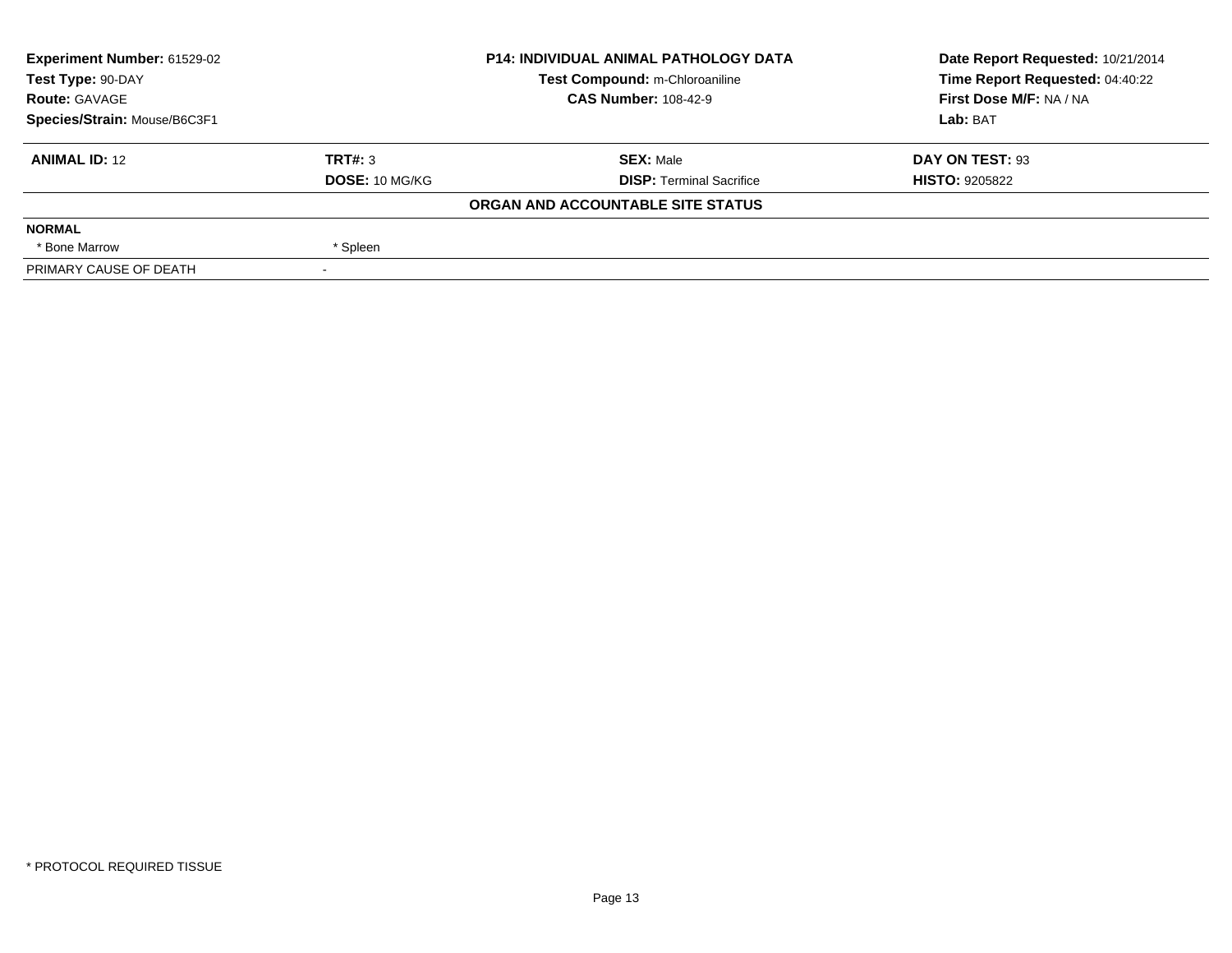| Experiment Number: 61529-02  | <b>P14: INDIVIDUAL ANIMAL PATHOLOGY DATA</b> |                                   | Date Report Requested: 10/21/2014 |
|------------------------------|----------------------------------------------|-----------------------------------|-----------------------------------|
| Test Type: 90-DAY            |                                              | Test Compound: m-Chloroaniline    | Time Report Requested: 04:40:22   |
| <b>Route: GAVAGE</b>         |                                              | <b>CAS Number: 108-42-9</b>       | First Dose M/F: NA / NA           |
| Species/Strain: Mouse/B6C3F1 |                                              |                                   | Lab: BAT                          |
| <b>ANIMAL ID: 13</b>         | TRT#: 3                                      | <b>SEX: Male</b>                  | DAY ON TEST: 93                   |
|                              | DOSE: 10 MG/KG                               | <b>DISP: Terminal Sacrifice</b>   | <b>HISTO: 9205823</b>             |
|                              |                                              | ORGAN AND ACCOUNTABLE SITE STATUS |                                   |
| <b>NORMAL</b>                |                                              |                                   |                                   |
| * Bone Marrow                | * Spleen                                     |                                   |                                   |
| PRIMARY CAUSE OF DEATH       |                                              |                                   |                                   |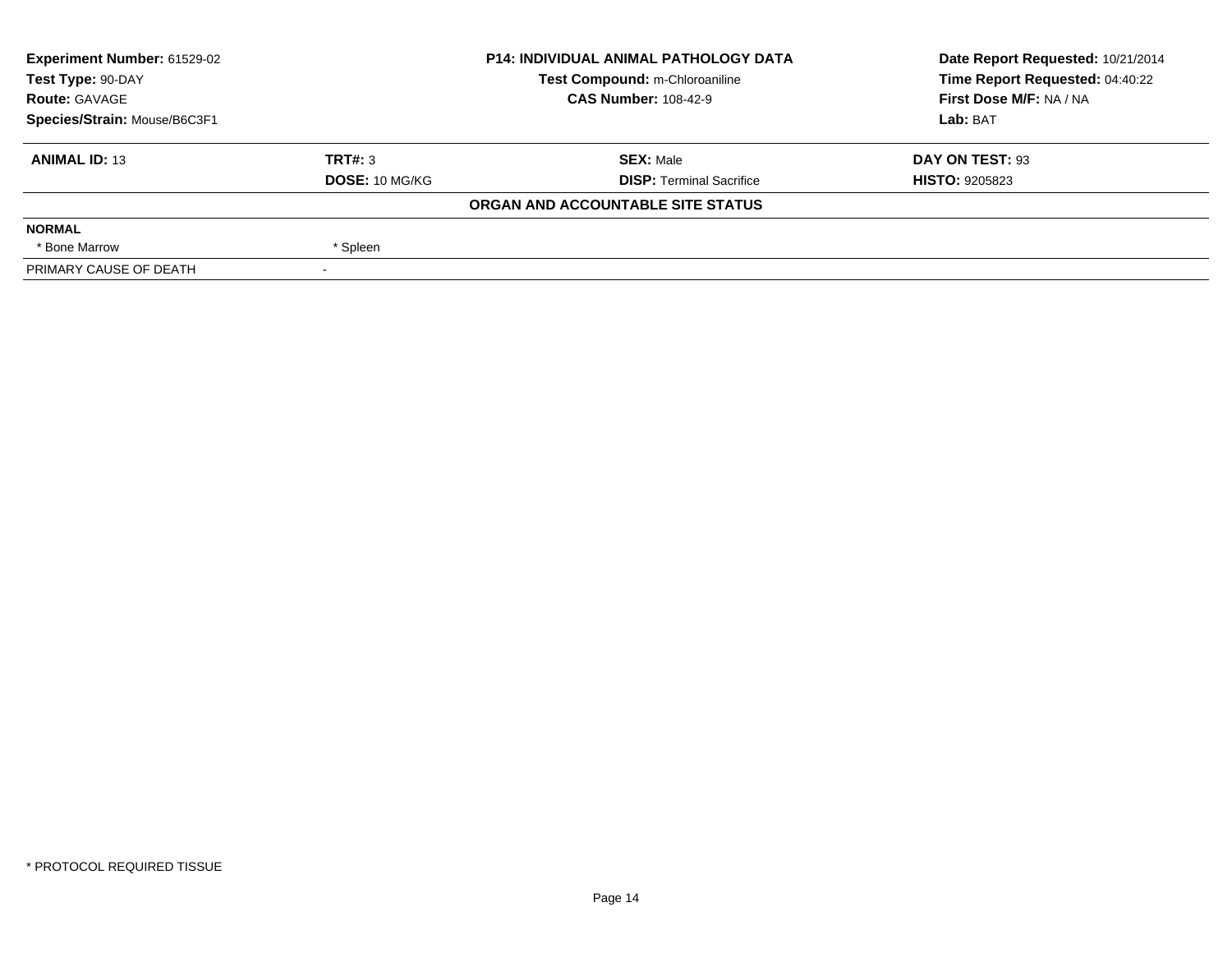| Experiment Number: 61529-02  |                | <b>P14: INDIVIDUAL ANIMAL PATHOLOGY DATA</b> | Date Report Requested: 10/21/2014 |
|------------------------------|----------------|----------------------------------------------|-----------------------------------|
| Test Type: 90-DAY            |                | Test Compound: m-Chloroaniline               | Time Report Requested: 04:40:22   |
| <b>Route: GAVAGE</b>         |                | <b>CAS Number: 108-42-9</b>                  | First Dose M/F: NA / NA           |
| Species/Strain: Mouse/B6C3F1 |                |                                              | Lab: BAT                          |
| <b>ANIMAL ID: 14</b>         | TRT#: 3        | <b>SEX: Male</b>                             | DAY ON TEST: 93                   |
|                              | DOSE: 10 MG/KG | <b>DISP: Terminal Sacrifice</b>              | <b>HISTO: 9205824</b>             |
|                              |                | ORGAN AND ACCOUNTABLE SITE STATUS            |                                   |
| <b>NORMAL</b>                |                |                                              |                                   |
| * Bone Marrow                | * Spleen       |                                              |                                   |
| PRIMARY CAUSE OF DEATH       |                |                                              |                                   |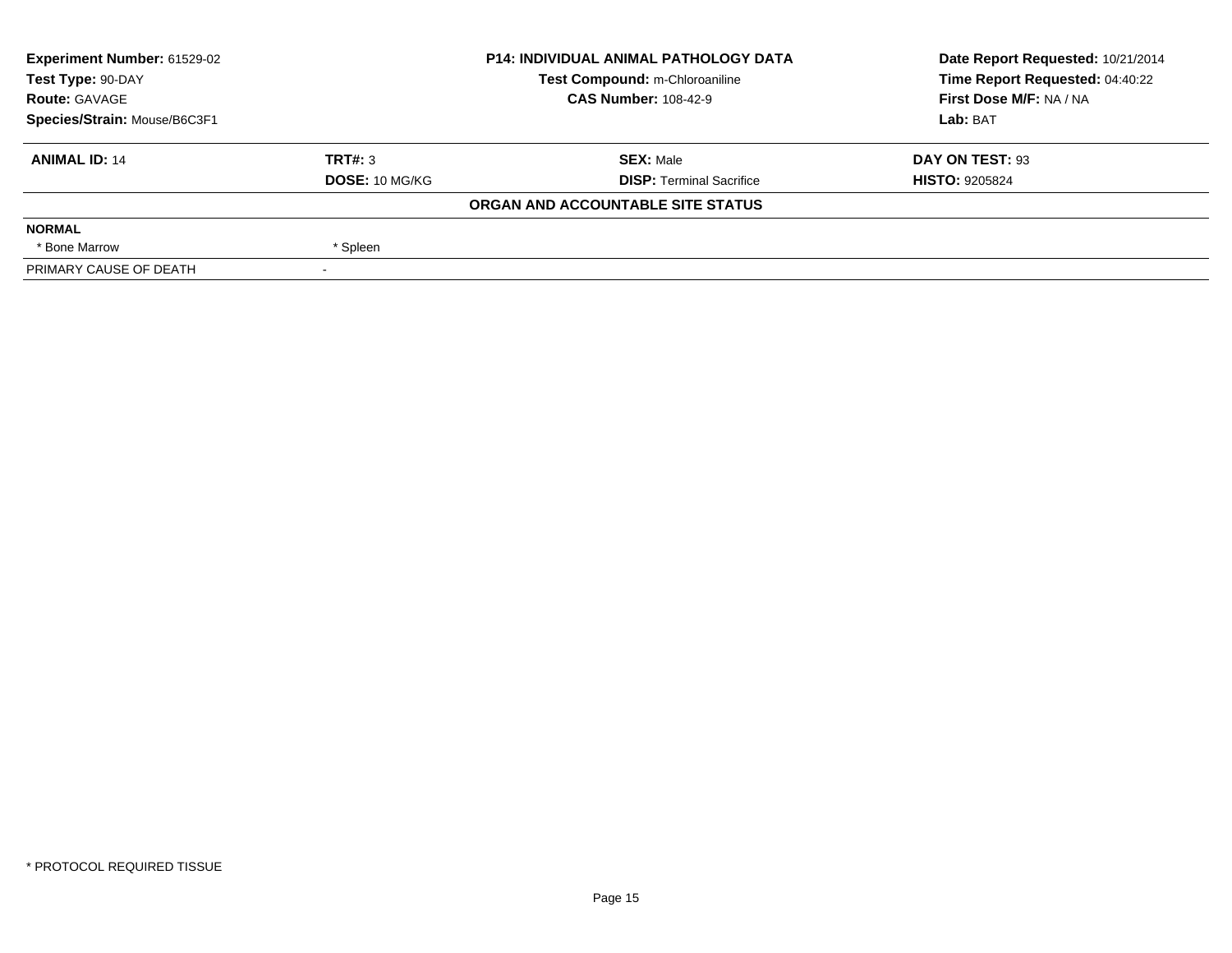| Experiment Number: 61529-02  | <b>P14: INDIVIDUAL ANIMAL PATHOLOGY DATA</b><br>Test Compound: m-Chloroaniline |                                   | Date Report Requested: 10/21/2014 |
|------------------------------|--------------------------------------------------------------------------------|-----------------------------------|-----------------------------------|
| Test Type: 90-DAY            |                                                                                |                                   | Time Report Requested: 04:40:22   |
| <b>Route: GAVAGE</b>         |                                                                                | <b>CAS Number: 108-42-9</b>       | First Dose M/F: NA / NA           |
| Species/Strain: Mouse/B6C3F1 |                                                                                |                                   | Lab: BAT                          |
| <b>ANIMAL ID: 15</b>         | TRT#: 3                                                                        | <b>SEX: Male</b>                  | DAY ON TEST: 93                   |
|                              | DOSE: 10 MG/KG                                                                 | <b>DISP:</b> Terminal Sacrifice   | <b>HISTO: 9205825</b>             |
|                              |                                                                                | ORGAN AND ACCOUNTABLE SITE STATUS |                                   |
| <b>NORMAL</b>                |                                                                                |                                   |                                   |
| * Bone Marrow                | * Spleen                                                                       |                                   |                                   |
| PRIMARY CAUSE OF DEATH       |                                                                                |                                   |                                   |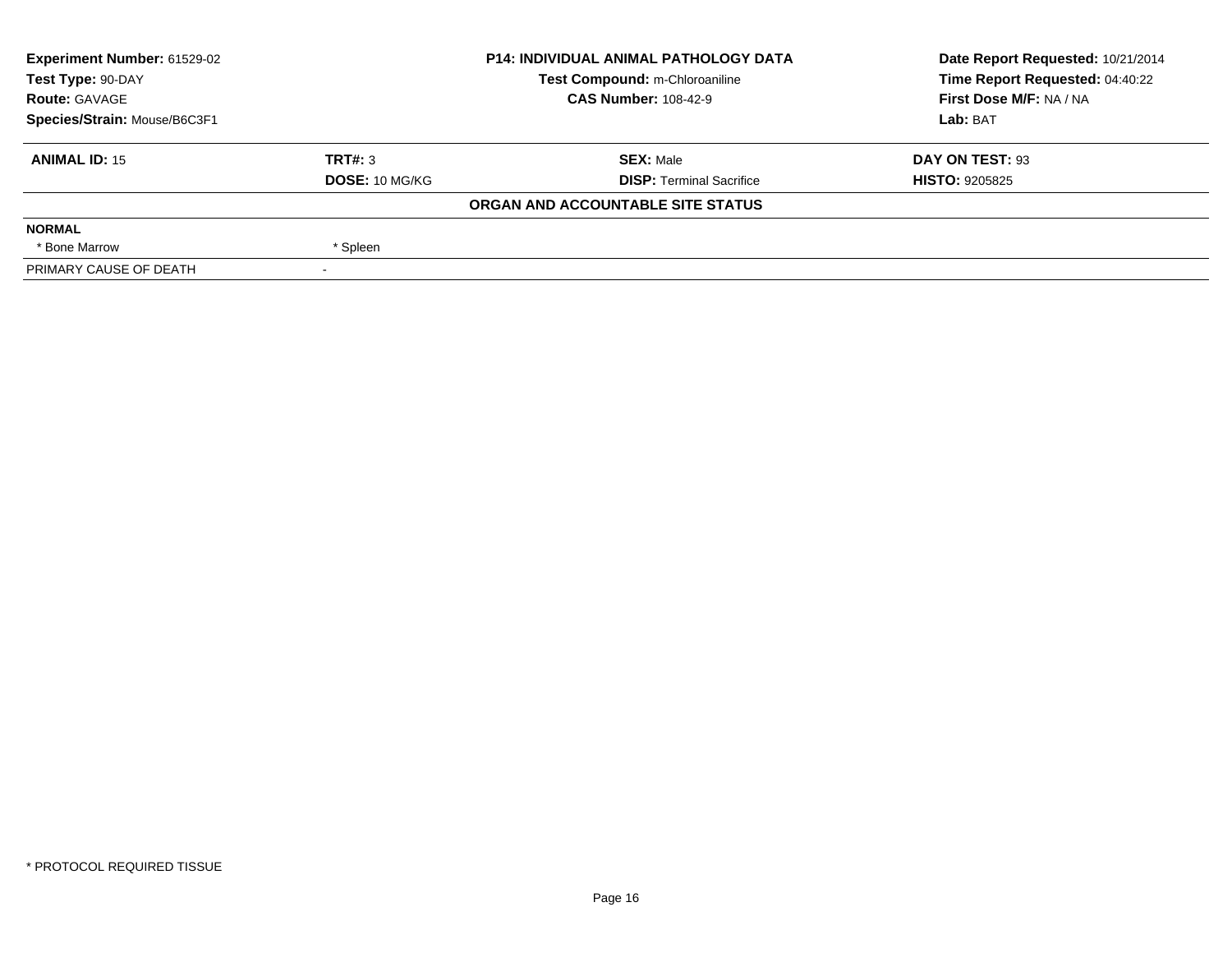| Experiment Number: 61529-02<br>Test Type: 90-DAY |                       | <b>P14: INDIVIDUAL ANIMAL PATHOLOGY DATA</b><br>Test Compound: m-Chloroaniline | Date Report Requested: 10/21/2014<br>Time Report Requested: 04:40:22 |
|--------------------------------------------------|-----------------------|--------------------------------------------------------------------------------|----------------------------------------------------------------------|
| <b>Route: GAVAGE</b>                             |                       | <b>CAS Number: 108-42-9</b>                                                    | First Dose M/F: NA / NA                                              |
| Species/Strain: Mouse/B6C3F1                     |                       |                                                                                | Lab: BAT                                                             |
| <b>ANIMAL ID: 16</b>                             | TRT#: 3               | <b>SEX: Male</b>                                                               | DAY ON TEST: 93                                                      |
|                                                  | <b>DOSE: 10 MG/KG</b> | <b>DISP: Terminal Sacrifice</b>                                                | <b>HISTO: 9205826</b>                                                |
|                                                  |                       | ORGAN AND ACCOUNTABLE SITE STATUS                                              |                                                                      |
| <b>NORMAL</b>                                    |                       |                                                                                |                                                                      |
| * Bone Marrow                                    |                       |                                                                                |                                                                      |
| <b>OBSERVATIONS</b>                              |                       |                                                                                |                                                                      |
| * Spleen                                         |                       | Pigmentation                                                                   | Hemosiderin, Minimal                                                 |
| PRIMARY CAUSE OF DEATH                           |                       |                                                                                |                                                                      |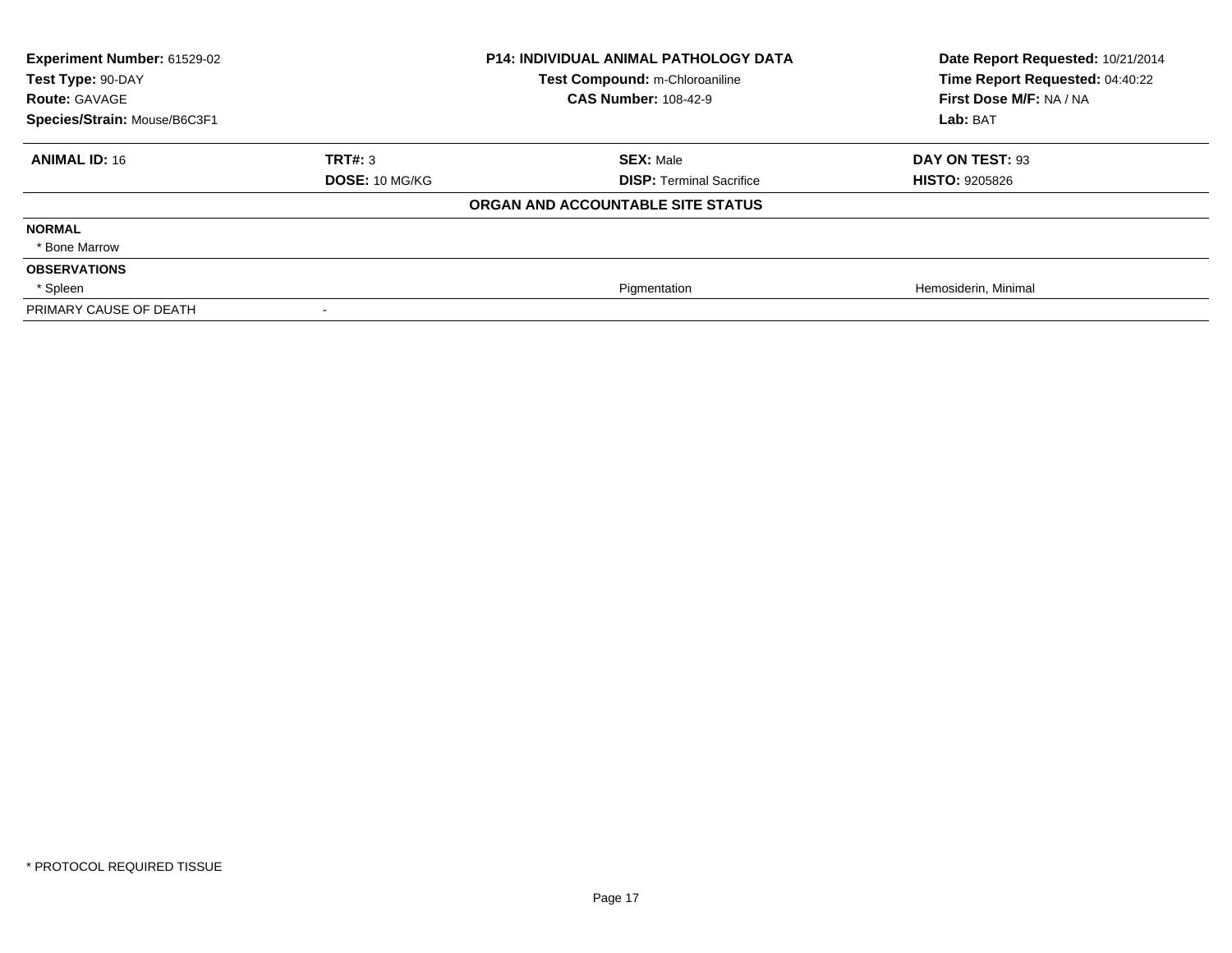| Experiment Number: 61529-02  |                                | <b>P14: INDIVIDUAL ANIMAL PATHOLOGY DATA</b> | Date Report Requested: 10/21/2014 |
|------------------------------|--------------------------------|----------------------------------------------|-----------------------------------|
| Test Type: 90-DAY            | Test Compound: m-Chloroaniline |                                              | Time Report Requested: 04:40:22   |
| <b>Route: GAVAGE</b>         |                                | <b>CAS Number: 108-42-9</b>                  | First Dose M/F: NA / NA           |
| Species/Strain: Mouse/B6C3F1 |                                |                                              | Lab: BAT                          |
| <b>ANIMAL ID: 17</b>         | TRT#: 3                        | <b>SEX: Male</b>                             | DAY ON TEST: 93                   |
|                              | DOSE: 10 MG/KG                 | <b>DISP: Terminal Sacrifice</b>              | <b>HISTO: 9205827</b>             |
|                              |                                | ORGAN AND ACCOUNTABLE SITE STATUS            |                                   |
| <b>NORMAL</b>                |                                |                                              |                                   |
| * Bone Marrow                | * Spleen                       |                                              |                                   |
| PRIMARY CAUSE OF DEATH       |                                |                                              |                                   |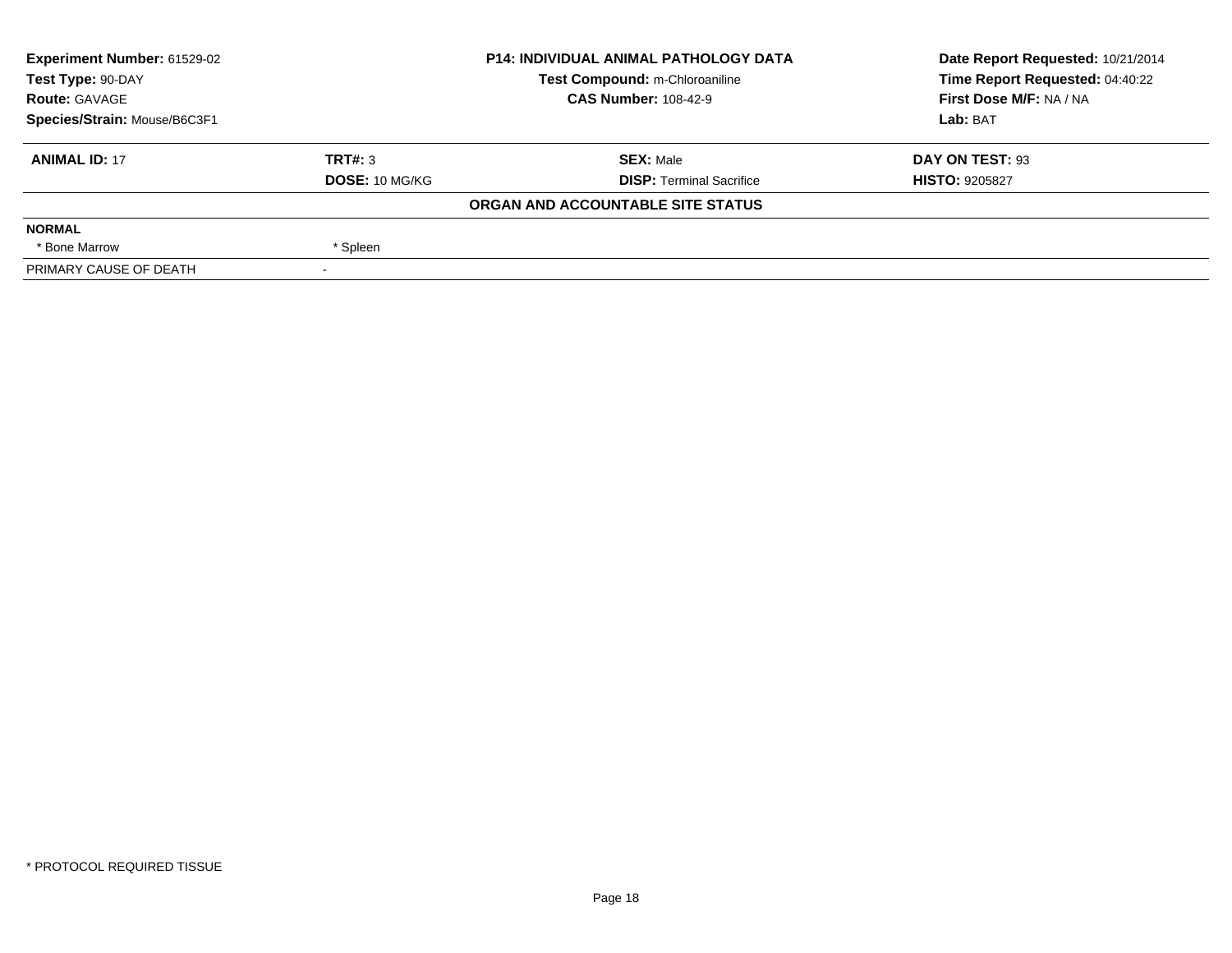| Experiment Number: 61529-02  | <b>P14: INDIVIDUAL ANIMAL PATHOLOGY DATA</b><br>Test Compound: m-Chloroaniline |                                   | Date Report Requested: 10/21/2014 |
|------------------------------|--------------------------------------------------------------------------------|-----------------------------------|-----------------------------------|
| Test Type: 90-DAY            |                                                                                |                                   | Time Report Requested: 04:40:22   |
| <b>Route: GAVAGE</b>         |                                                                                | <b>CAS Number: 108-42-9</b>       | First Dose M/F: NA / NA           |
| Species/Strain: Mouse/B6C3F1 |                                                                                |                                   | Lab: BAT                          |
| <b>ANIMAL ID: 18</b>         | TRT#: 3                                                                        | <b>SEX: Male</b>                  | DAY ON TEST: 93                   |
|                              | DOSE: 10 MG/KG                                                                 | <b>DISP:</b> Terminal Sacrifice   | <b>HISTO: 9205828</b>             |
|                              |                                                                                | ORGAN AND ACCOUNTABLE SITE STATUS |                                   |
| <b>NORMAL</b>                |                                                                                |                                   |                                   |
| * Bone Marrow                | * Spleen                                                                       |                                   |                                   |
| PRIMARY CAUSE OF DEATH       |                                                                                |                                   |                                   |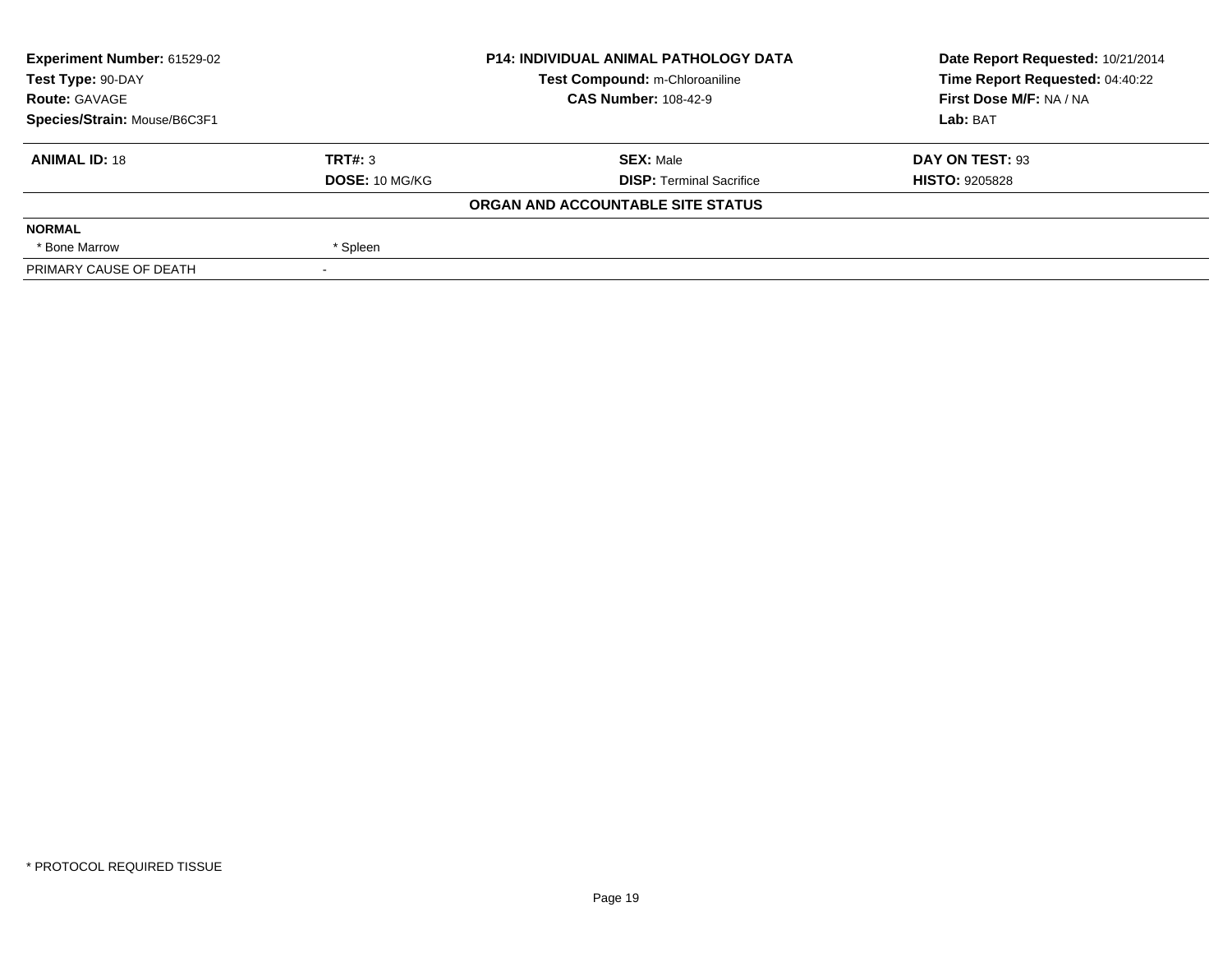| Experiment Number: 61529-02  | <b>P14: INDIVIDUAL ANIMAL PATHOLOGY DATA</b><br>Test Compound: m-Chloroaniline |                                   | Date Report Requested: 10/21/2014 |
|------------------------------|--------------------------------------------------------------------------------|-----------------------------------|-----------------------------------|
| Test Type: 90-DAY            |                                                                                |                                   | Time Report Requested: 04:40:22   |
| <b>Route: GAVAGE</b>         |                                                                                | <b>CAS Number: 108-42-9</b>       | First Dose M/F: NA / NA           |
| Species/Strain: Mouse/B6C3F1 |                                                                                |                                   | Lab: BAT                          |
| <b>ANIMAL ID: 19</b>         | TRT#: 3                                                                        | <b>SEX: Male</b>                  | DAY ON TEST: 93                   |
|                              | DOSE: 10 MG/KG                                                                 | <b>DISP:</b> Terminal Sacrifice   | <b>HISTO: 9205829</b>             |
|                              |                                                                                | ORGAN AND ACCOUNTABLE SITE STATUS |                                   |
| <b>NORMAL</b>                |                                                                                |                                   |                                   |
| * Bone Marrow                | * Spleen                                                                       |                                   |                                   |
| PRIMARY CAUSE OF DEATH       |                                                                                |                                   |                                   |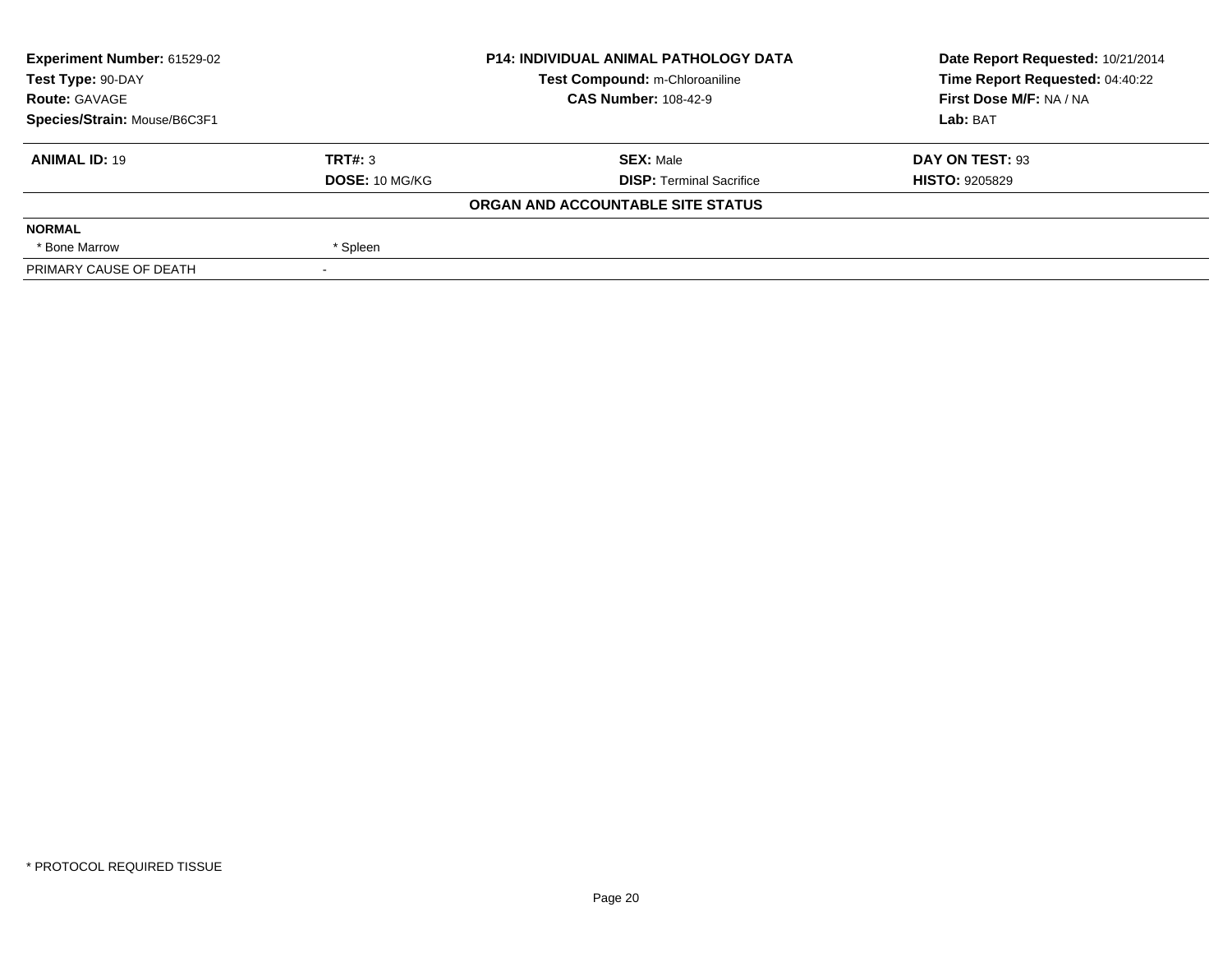| Experiment Number: 61529-02  |                | <b>P14: INDIVIDUAL ANIMAL PATHOLOGY DATA</b> | Date Report Requested: 10/21/2014 |
|------------------------------|----------------|----------------------------------------------|-----------------------------------|
| Test Type: 90-DAY            |                | Test Compound: m-Chloroaniline               | Time Report Requested: 04:40:22   |
| <b>Route: GAVAGE</b>         |                | <b>CAS Number: 108-42-9</b>                  | First Dose M/F: NA / NA           |
| Species/Strain: Mouse/B6C3F1 |                |                                              | Lab: BAT                          |
| <b>ANIMAL ID: 20</b>         | TRT#: 3        | <b>SEX: Male</b>                             | DAY ON TEST: 93                   |
|                              | DOSE: 10 MG/KG | <b>DISP: Terminal Sacrifice</b>              | <b>HISTO: 9205830</b>             |
|                              |                | ORGAN AND ACCOUNTABLE SITE STATUS            |                                   |
| <b>NORMAL</b>                |                |                                              |                                   |
| * Bone Marrow                | * Spleen       |                                              |                                   |
| PRIMARY CAUSE OF DEATH       |                |                                              |                                   |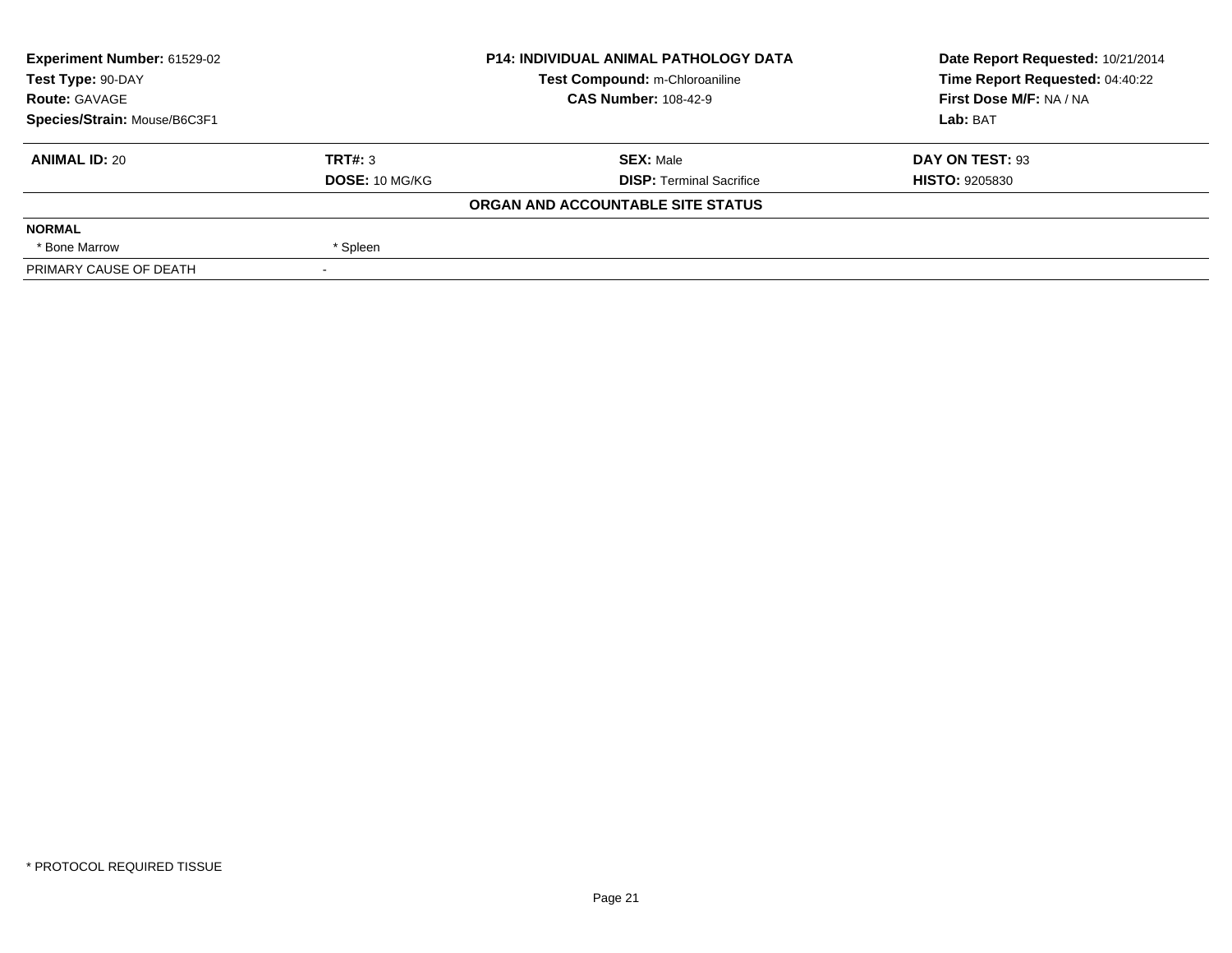| Experiment Number: 61529-02<br>Test Type: 90-DAY<br><b>Route: GAVAGE</b><br>Species/Strain: Mouse/B6C3F1 |                       | P14: INDIVIDUAL ANIMAL PATHOLOGY DATA<br>Test Compound: m-Chloroaniline<br><b>CAS Number: 108-42-9</b> | Date Report Requested: 10/21/2014<br>Time Report Requested: 04:40:22<br>First Dose M/F: NA / NA<br>Lab: BAT |
|----------------------------------------------------------------------------------------------------------|-----------------------|--------------------------------------------------------------------------------------------------------|-------------------------------------------------------------------------------------------------------------|
| <b>ANIMAL ID: 21</b>                                                                                     | TRT#: 5               | <b>SEX: Male</b>                                                                                       | DAY ON TEST: 93                                                                                             |
|                                                                                                          | <b>DOSE: 20 MG/KG</b> | <b>DISP: Terminal Sacrifice</b>                                                                        | <b>HISTO: 9205801</b>                                                                                       |
|                                                                                                          |                       | ORGAN AND ACCOUNTABLE SITE STATUS                                                                      |                                                                                                             |
| <b>NORMAL</b>                                                                                            |                       |                                                                                                        |                                                                                                             |
| * Bone Marrow                                                                                            |                       |                                                                                                        |                                                                                                             |
| <b>OBSERVATIONS</b>                                                                                      |                       |                                                                                                        |                                                                                                             |
| * Spleen                                                                                                 |                       | Pigmentation                                                                                           | Hemosiderin, Minimal                                                                                        |
| PRIMARY CAUSE OF DEATH                                                                                   |                       |                                                                                                        |                                                                                                             |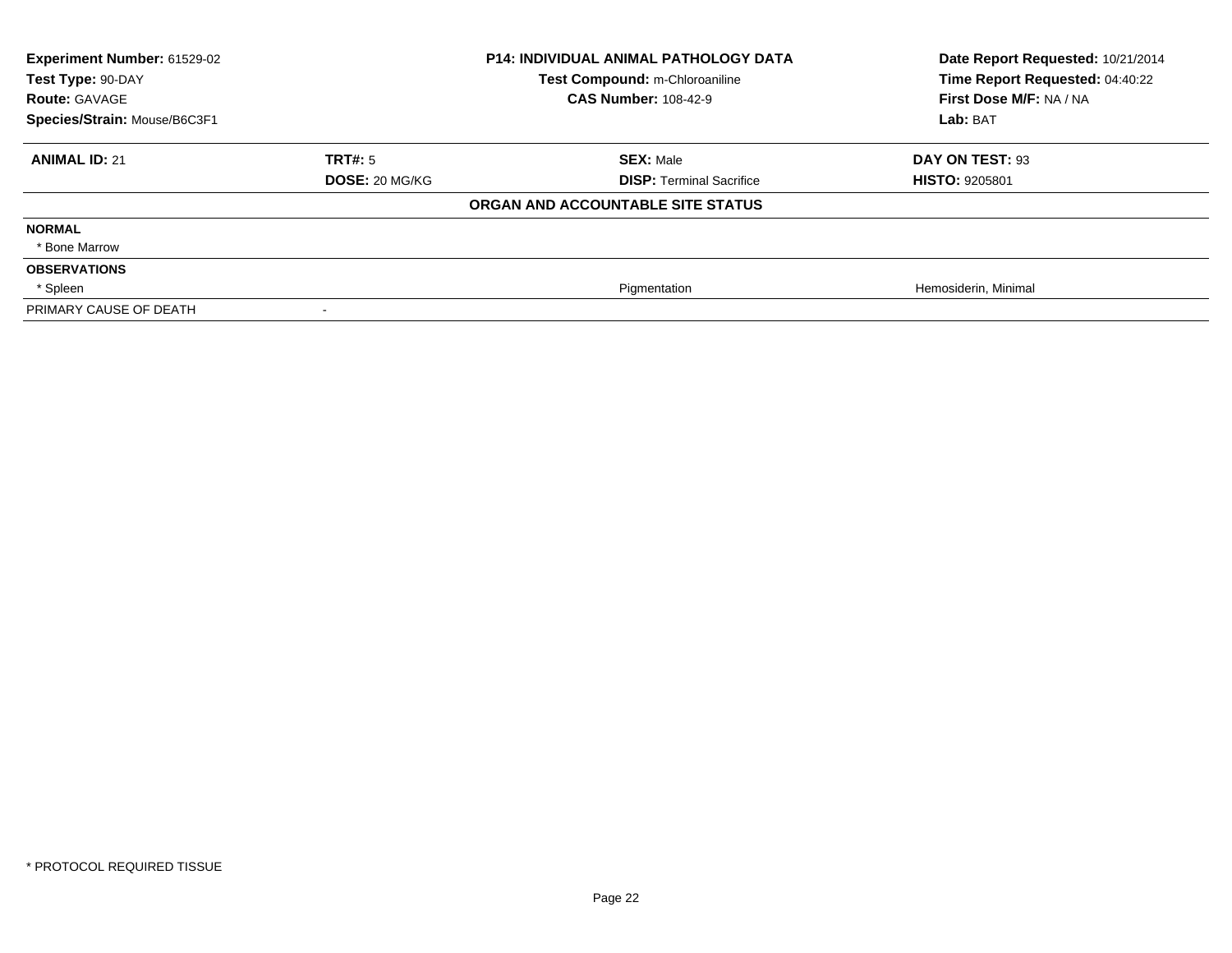| Experiment Number: 61529-02<br>Test Type: 90-DAY |                       | <b>P14: INDIVIDUAL ANIMAL PATHOLOGY DATA</b><br>Test Compound: m-Chloroaniline | Date Report Requested: 10/21/2014<br>Time Report Requested: 04:40:22 |
|--------------------------------------------------|-----------------------|--------------------------------------------------------------------------------|----------------------------------------------------------------------|
| <b>Route: GAVAGE</b>                             |                       | <b>CAS Number: 108-42-9</b>                                                    | First Dose M/F: NA / NA                                              |
| Species/Strain: Mouse/B6C3F1                     |                       |                                                                                | Lab: BAT                                                             |
| <b>ANIMAL ID: 22</b>                             | <b>TRT#: 5</b>        | <b>SEX: Male</b>                                                               | DAY ON TEST: 93                                                      |
|                                                  | <b>DOSE: 20 MG/KG</b> | <b>DISP: Terminal Sacrifice</b>                                                | <b>HISTO: 9205802</b>                                                |
|                                                  |                       | ORGAN AND ACCOUNTABLE SITE STATUS                                              |                                                                      |
| <b>NORMAL</b>                                    |                       |                                                                                |                                                                      |
| * Bone Marrow                                    |                       |                                                                                |                                                                      |
| <b>OBSERVATIONS</b>                              |                       |                                                                                |                                                                      |
| * Spleen                                         |                       | Pigmentation                                                                   | Hemosiderin, Mild                                                    |
| PRIMARY CAUSE OF DEATH                           |                       |                                                                                |                                                                      |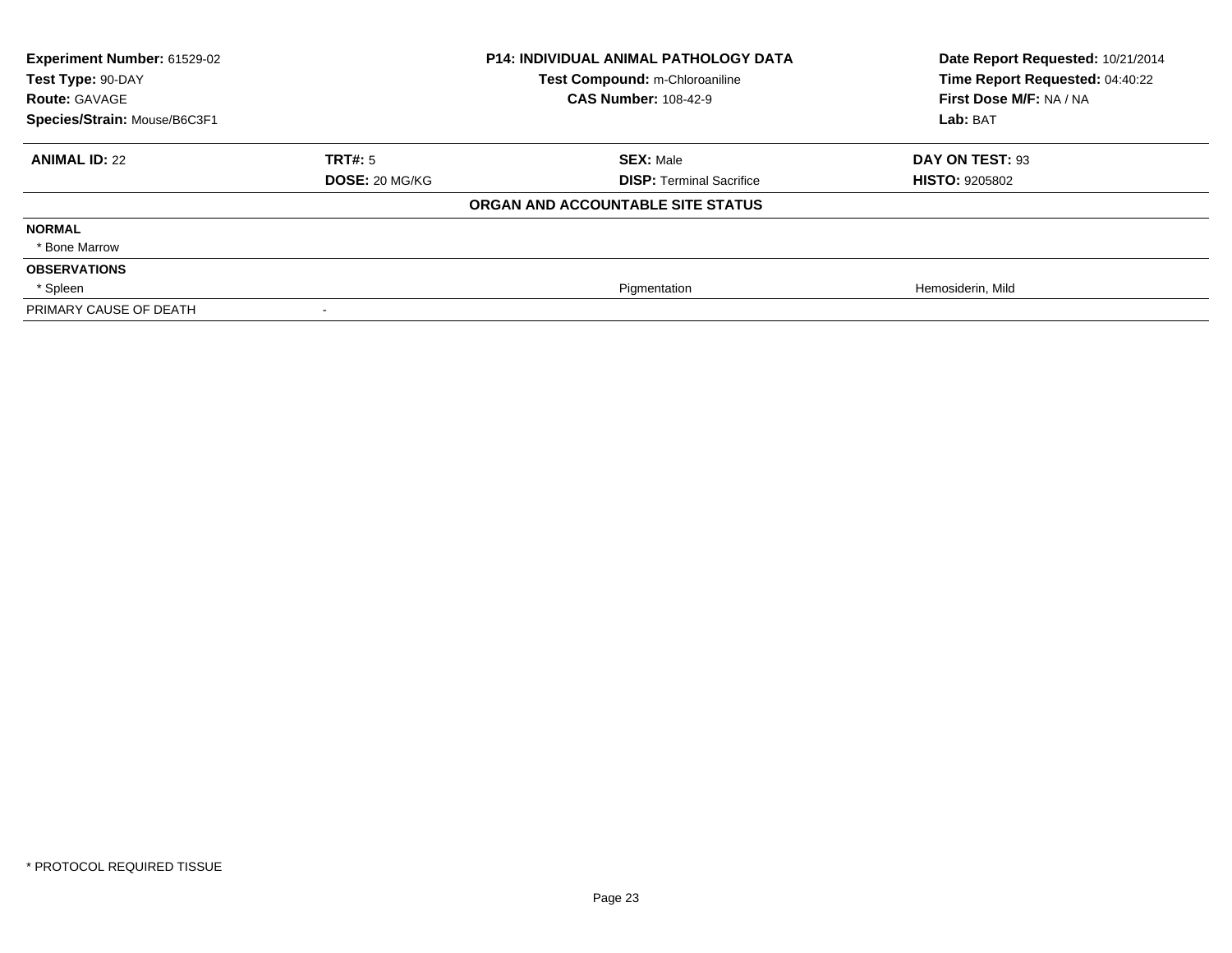| Experiment Number: 61529-02<br>Test Type: 90-DAY<br><b>Route: GAVAGE</b><br>Species/Strain: Mouse/B6C3F1 |                       | <b>P14: INDIVIDUAL ANIMAL PATHOLOGY DATA</b><br>Test Compound: m-Chloroaniline<br><b>CAS Number: 108-42-9</b> | Date Report Requested: 10/21/2014<br>Time Report Requested: 04:40:22<br>First Dose M/F: NA / NA<br>Lab: BAT |
|----------------------------------------------------------------------------------------------------------|-----------------------|---------------------------------------------------------------------------------------------------------------|-------------------------------------------------------------------------------------------------------------|
|                                                                                                          |                       |                                                                                                               |                                                                                                             |
| <b>ANIMAL ID: 23</b>                                                                                     | <b>TRT#: 5</b>        | <b>SEX: Male</b>                                                                                              | DAY ON TEST: 93                                                                                             |
|                                                                                                          | <b>DOSE: 20 MG/KG</b> | <b>DISP:</b> Terminal Sacrifice                                                                               | <b>HISTO: 9205803</b>                                                                                       |
|                                                                                                          |                       | ORGAN AND ACCOUNTABLE SITE STATUS                                                                             |                                                                                                             |
| <b>NORMAL</b>                                                                                            |                       |                                                                                                               |                                                                                                             |
| * Bone Marrow                                                                                            |                       |                                                                                                               |                                                                                                             |
| <b>OBSERVATIONS</b>                                                                                      |                       |                                                                                                               |                                                                                                             |
| * Spleen                                                                                                 |                       | Hematopoietic Cell Proliferation                                                                              | Minimal                                                                                                     |
|                                                                                                          |                       | Pigmentation                                                                                                  | Hemosiderin, Mild                                                                                           |
| PRIMARY CAUSE OF DEATH                                                                                   |                       |                                                                                                               |                                                                                                             |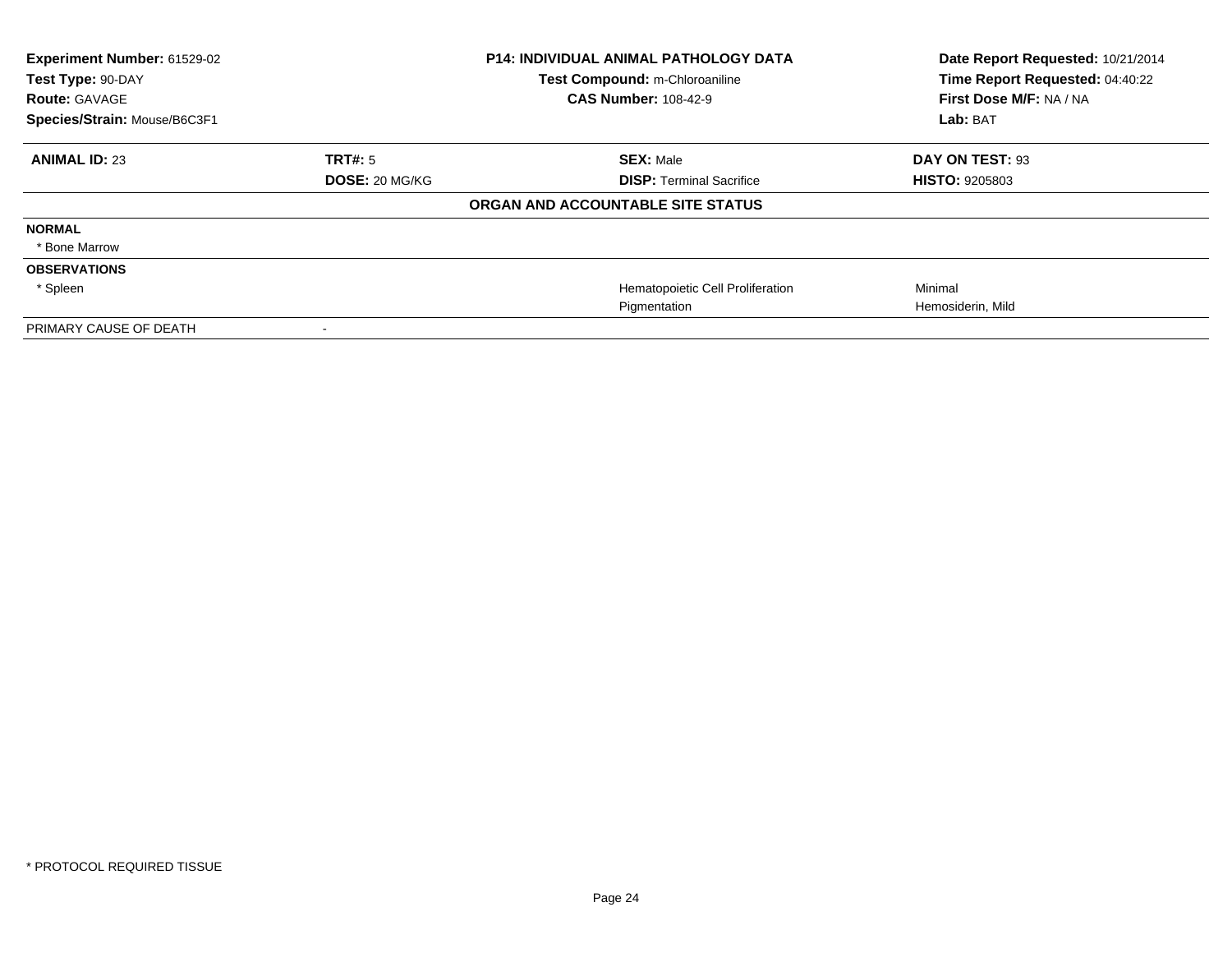| Experiment Number: 61529-02                                     |                                | <b>P14: INDIVIDUAL ANIMAL PATHOLOGY DATA</b>                                                                                                                          |                                                                      |
|-----------------------------------------------------------------|--------------------------------|-----------------------------------------------------------------------------------------------------------------------------------------------------------------------|----------------------------------------------------------------------|
| Test Type: 90-DAY                                               | Test Compound: m-Chloroaniline |                                                                                                                                                                       | Date Report Requested: 10/21/2014<br>Time Report Requested: 04:40:22 |
| <b>Route: GAVAGE</b>                                            |                                | <b>CAS Number: 108-42-9</b>                                                                                                                                           | First Dose M/F: NA / NA                                              |
| Species/Strain: Mouse/B6C3F1                                    |                                |                                                                                                                                                                       | Lab: BAT                                                             |
| <b>ANIMAL ID: 24</b>                                            | TRT#: 5                        | <b>SEX: Male</b>                                                                                                                                                      | DAY ON TEST: 9                                                       |
|                                                                 | DOSE: 20 MG/KG                 | <b>DISP: Dosing Accident</b>                                                                                                                                          | <b>HISTO: 9205804</b>                                                |
|                                                                 |                                | ORGAN AND ACCOUNTABLE SITE STATUS                                                                                                                                     |                                                                      |
| <b>NORMAL</b>                                                   |                                |                                                                                                                                                                       |                                                                      |
| <b>Adrenal Cortex</b>                                           | <b>Adrenal Medulla</b>         | <b>Blood Vessel</b>                                                                                                                                                   | Bone                                                                 |
| * Bone Marrow                                                   | <b>Brain</b>                   | Epididymis                                                                                                                                                            | Gallbladder                                                          |
| Intestine Large, Cecum                                          | Intestine Large, Colon         | Intestine Large, Rectum                                                                                                                                               | Intestine Small, Duodenum                                            |
| Intestine Small, Ileum                                          | Islets, Pancreatic             | Kidney                                                                                                                                                                | Liver                                                                |
| Lymph Node, Mandibular                                          | Lymph Node, Mesenteric         | Nose                                                                                                                                                                  | Pancreas                                                             |
| Parathyroid Gland                                               | <b>Pituitary Gland</b>         | <b>Preputial Gland</b>                                                                                                                                                | Prostate                                                             |
| Salivary Glands                                                 | <b>Seminal Vesicle</b>         | Skin                                                                                                                                                                  | Stomach, Forestomach                                                 |
| Stomach, Glandular                                              | <b>Testes</b>                  | Thymus                                                                                                                                                                | <b>Thyroid Gland</b>                                                 |
| Trachea                                                         | <b>Urinary Bladder</b>         |                                                                                                                                                                       |                                                                      |
| <b>MISSING</b>                                                  |                                |                                                                                                                                                                       |                                                                      |
| <b>Mammary Gland</b>                                            |                                |                                                                                                                                                                       |                                                                      |
| <b>AUTO PRECLUDES DIAG.</b>                                     |                                |                                                                                                                                                                       |                                                                      |
| Intestine Small, Jejunum                                        |                                |                                                                                                                                                                       |                                                                      |
| <b>OBSERVATIONS</b>                                             |                                |                                                                                                                                                                       |                                                                      |
| Esophagus                                                       |                                | Foreign Body                                                                                                                                                          |                                                                      |
|                                                                 |                                | Note: No histopathologic lesion was found to correlate with the esophageal laceration seen grossly. However (see Animal Note) the cause of death was dosing accident. |                                                                      |
| Heart                                                           |                                | Inflammation                                                                                                                                                          | Suppurative, Mild                                                    |
| Lung                                                            |                                | Foreign Body                                                                                                                                                          |                                                                      |
|                                                                 | Serosa                         | Inflammation                                                                                                                                                          | Suppurative, Moderate                                                |
| Note: Foreign body on lung section appears to be plant material |                                |                                                                                                                                                                       |                                                                      |
| * Spleen                                                        |                                | Hematopoietic Cell Proliferation                                                                                                                                      | Minimal                                                              |
| PRIMARY CAUSE OF DEATH                                          |                                |                                                                                                                                                                       |                                                                      |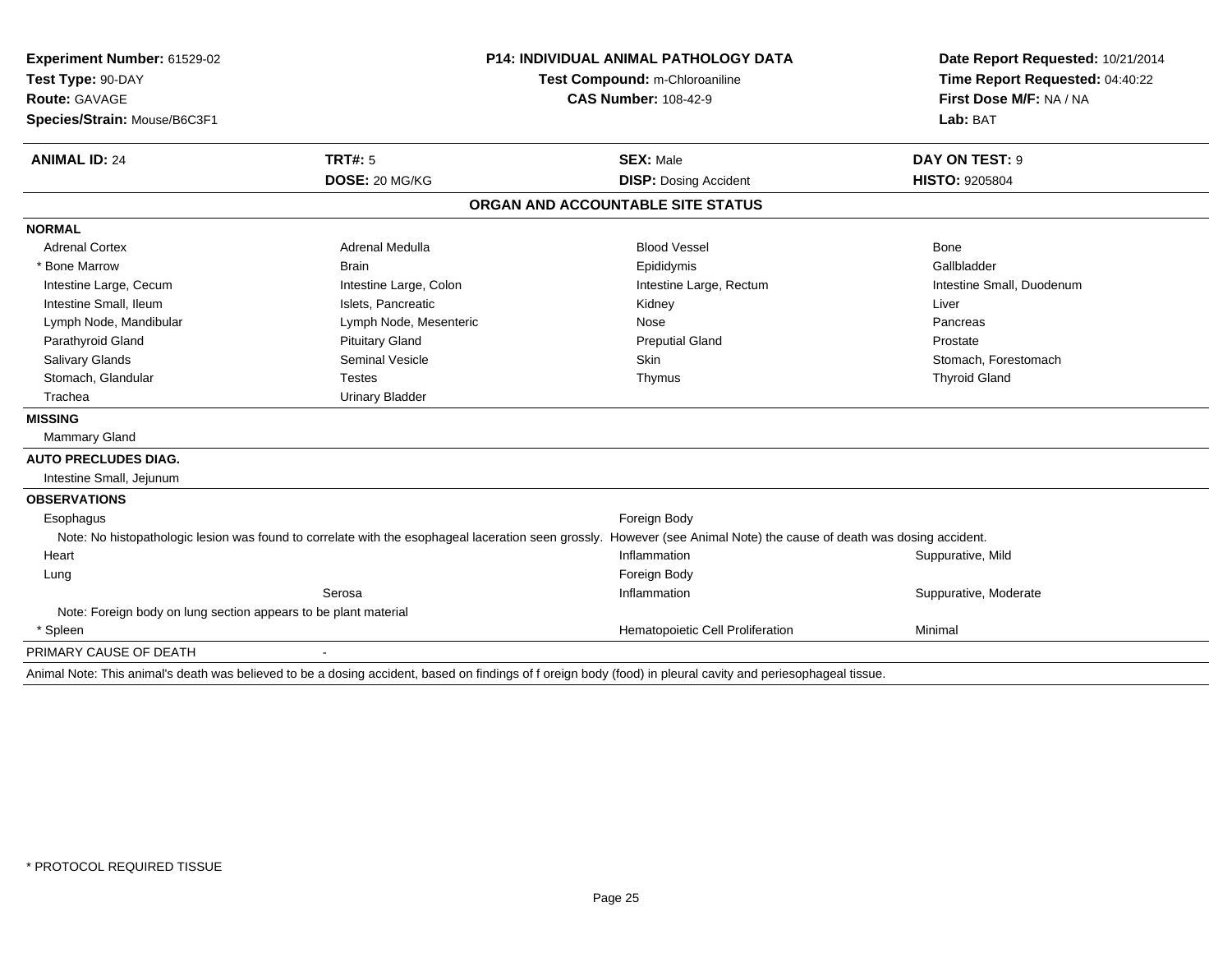| Experiment Number: 61529-02<br>Test Type: 90-DAY |                       | <b>P14: INDIVIDUAL ANIMAL PATHOLOGY DATA</b><br>Test Compound: m-Chloroaniline | Date Report Requested: 10/21/2014<br>Time Report Requested: 04:40:22 |
|--------------------------------------------------|-----------------------|--------------------------------------------------------------------------------|----------------------------------------------------------------------|
| <b>Route: GAVAGE</b>                             |                       | <b>CAS Number: 108-42-9</b>                                                    | First Dose M/F: NA / NA                                              |
| Species/Strain: Mouse/B6C3F1                     |                       |                                                                                | Lab: BAT                                                             |
| <b>ANIMAL ID: 25</b>                             | TRT#: 5               | <b>SEX: Male</b>                                                               | DAY ON TEST: 93                                                      |
|                                                  | <b>DOSE: 20 MG/KG</b> | <b>DISP: Terminal Sacrifice</b>                                                | <b>HISTO: 9205805</b>                                                |
|                                                  |                       | ORGAN AND ACCOUNTABLE SITE STATUS                                              |                                                                      |
| <b>NORMAL</b>                                    |                       |                                                                                |                                                                      |
| * Bone Marrow                                    |                       |                                                                                |                                                                      |
| <b>OBSERVATIONS</b>                              |                       |                                                                                |                                                                      |
| * Spleen                                         |                       | Hematopoietic Cell Proliferation                                               | Minimal                                                              |
| PRIMARY CAUSE OF DEATH                           |                       |                                                                                |                                                                      |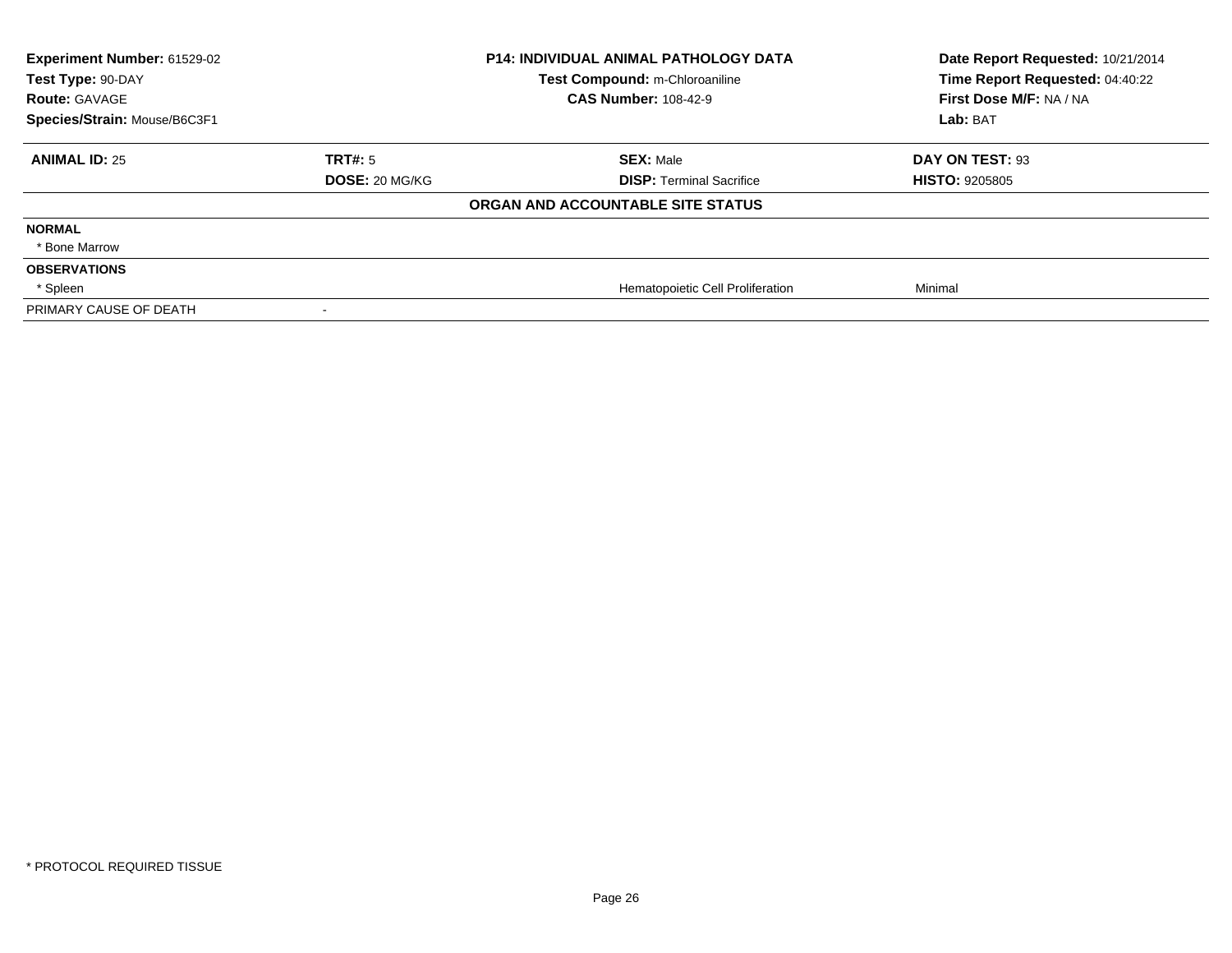| Experiment Number: 61529-02<br>Test Type: 90-DAY |                       | <b>P14: INDIVIDUAL ANIMAL PATHOLOGY DATA</b><br>Test Compound: m-Chloroaniline | Date Report Requested: 10/21/2014<br>Time Report Requested: 04:40:22 |
|--------------------------------------------------|-----------------------|--------------------------------------------------------------------------------|----------------------------------------------------------------------|
| <b>Route: GAVAGE</b>                             |                       | <b>CAS Number: 108-42-9</b>                                                    | First Dose M/F: NA / NA                                              |
| Species/Strain: Mouse/B6C3F1                     |                       |                                                                                | Lab: BAT                                                             |
| <b>ANIMAL ID: 26</b>                             | <b>TRT#: 5</b>        | <b>SEX: Male</b>                                                               | DAY ON TEST: 93                                                      |
|                                                  | <b>DOSE: 20 MG/KG</b> | <b>DISP: Terminal Sacrifice</b>                                                | <b>HISTO: 9205806</b>                                                |
|                                                  |                       | ORGAN AND ACCOUNTABLE SITE STATUS                                              |                                                                      |
| <b>NORMAL</b>                                    |                       |                                                                                |                                                                      |
| * Bone Marrow                                    |                       |                                                                                |                                                                      |
| <b>OBSERVATIONS</b>                              |                       |                                                                                |                                                                      |
| * Spleen                                         |                       | Pigmentation                                                                   | Hemosiderin, Minimal                                                 |
| PRIMARY CAUSE OF DEATH                           |                       |                                                                                |                                                                      |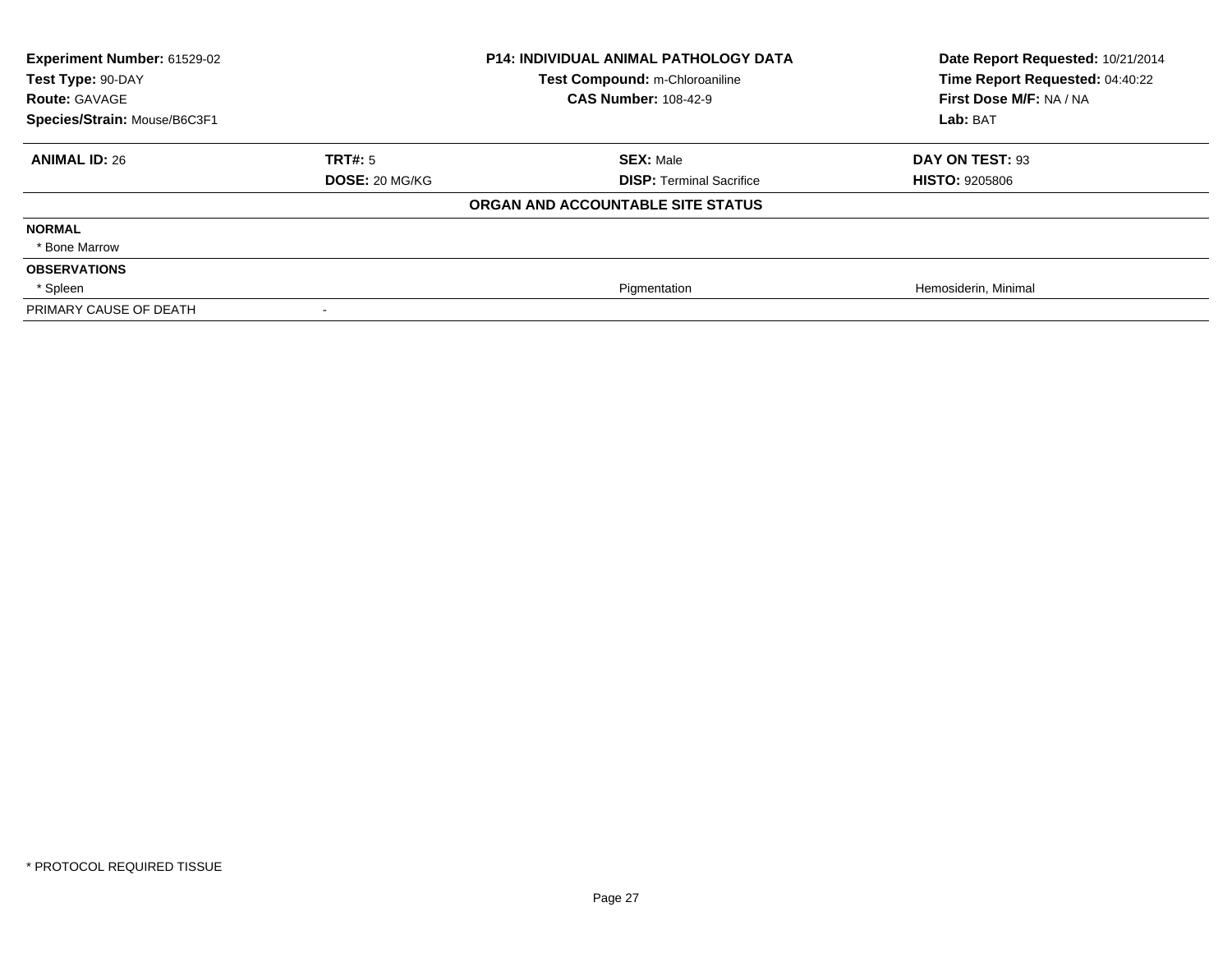| Experiment Number: 61529-02  |                                                                                                | <b>P14: INDIVIDUAL ANIMAL PATHOLOGY DATA</b>                                                                                                                              | Date Report Requested: 10/21/2014 |
|------------------------------|------------------------------------------------------------------------------------------------|---------------------------------------------------------------------------------------------------------------------------------------------------------------------------|-----------------------------------|
| Test Type: 90-DAY            | Test Compound: m-Chloroaniline                                                                 |                                                                                                                                                                           | Time Report Requested: 04:40:22   |
| <b>Route: GAVAGE</b>         |                                                                                                | <b>CAS Number: 108-42-9</b>                                                                                                                                               | First Dose M/F: NA / NA           |
| Species/Strain: Mouse/B6C3F1 |                                                                                                |                                                                                                                                                                           | Lab: BAT                          |
|                              |                                                                                                |                                                                                                                                                                           |                                   |
| <b>ANIMAL ID: 27</b>         | TRT#: 5                                                                                        | <b>SEX: Male</b>                                                                                                                                                          | DAY ON TEST: 5                    |
|                              | DOSE: 20 MG/KG                                                                                 | <b>DISP: Dosing Accident</b>                                                                                                                                              | <b>HISTO: 9205807</b>             |
|                              |                                                                                                | ORGAN AND ACCOUNTABLE SITE STATUS                                                                                                                                         |                                   |
| <b>NORMAL</b>                |                                                                                                |                                                                                                                                                                           |                                   |
| <b>Adrenal Cortex</b>        | Adrenal Medulla                                                                                | <b>Blood Vessel</b>                                                                                                                                                       | Bone                              |
| * Bone Marrow                | <b>Brain</b>                                                                                   | Epididymis                                                                                                                                                                | Esophagus                         |
| Gallbladder                  | Intestine Large, Cecum                                                                         | Intestine Large, Colon                                                                                                                                                    | Intestine Large, Rectum           |
| Intestine Small, Duodenum    | Intestine Small, Ileum                                                                         | Islets. Pancreatic                                                                                                                                                        | Kidney                            |
| Liver                        | Lymph Node, Mandibular                                                                         | Lymph Node, Mesenteric                                                                                                                                                    | Nose                              |
| <b>Pituitary Gland</b>       | <b>Preputial Gland</b>                                                                         | Prostate                                                                                                                                                                  | Salivary Glands                   |
| <b>Seminal Vesicle</b>       | <b>Skin</b>                                                                                    | * Spleen                                                                                                                                                                  | Stomach, Forestomach              |
| Stomach, Glandular           | <b>Testes</b>                                                                                  | Thymus                                                                                                                                                                    | <b>Thyroid Gland</b>              |
| Trachea                      | <b>Urinary Bladder</b>                                                                         |                                                                                                                                                                           |                                   |
| <b>MISSING</b>               |                                                                                                |                                                                                                                                                                           |                                   |
| <b>Mammary Gland</b>         | Pancreas                                                                                       | Parathyroid Gland                                                                                                                                                         |                                   |
| <b>AUTO PRECLUDES DIAG.</b>  |                                                                                                |                                                                                                                                                                           |                                   |
| Intestine Small, Jejunum     |                                                                                                |                                                                                                                                                                           |                                   |
| <b>OBSERVATIONS</b>          |                                                                                                |                                                                                                                                                                           |                                   |
| Esophagus                    |                                                                                                |                                                                                                                                                                           |                                   |
|                              | Note: No corresponding microscopic lesion found for gross observation of esophageal laceration |                                                                                                                                                                           |                                   |
|                              | Note: No corresponding microscopic lesion for gross observation of esophageal laceration       |                                                                                                                                                                           |                                   |
| Heart                        | Pericardium                                                                                    | Inflammation                                                                                                                                                              | Suppurative, Mild                 |
| Lung                         | Serosa                                                                                         | Inflammation                                                                                                                                                              | Suppurative, Moderate             |
| PRIMARY CAUSE OF DEATH       |                                                                                                |                                                                                                                                                                           |                                   |
|                              |                                                                                                | Animal Note: This animal's death is attributed to gavage error, based on gross observation of esophageal laceration and microscopic observation of suppurative pleuritis. |                                   |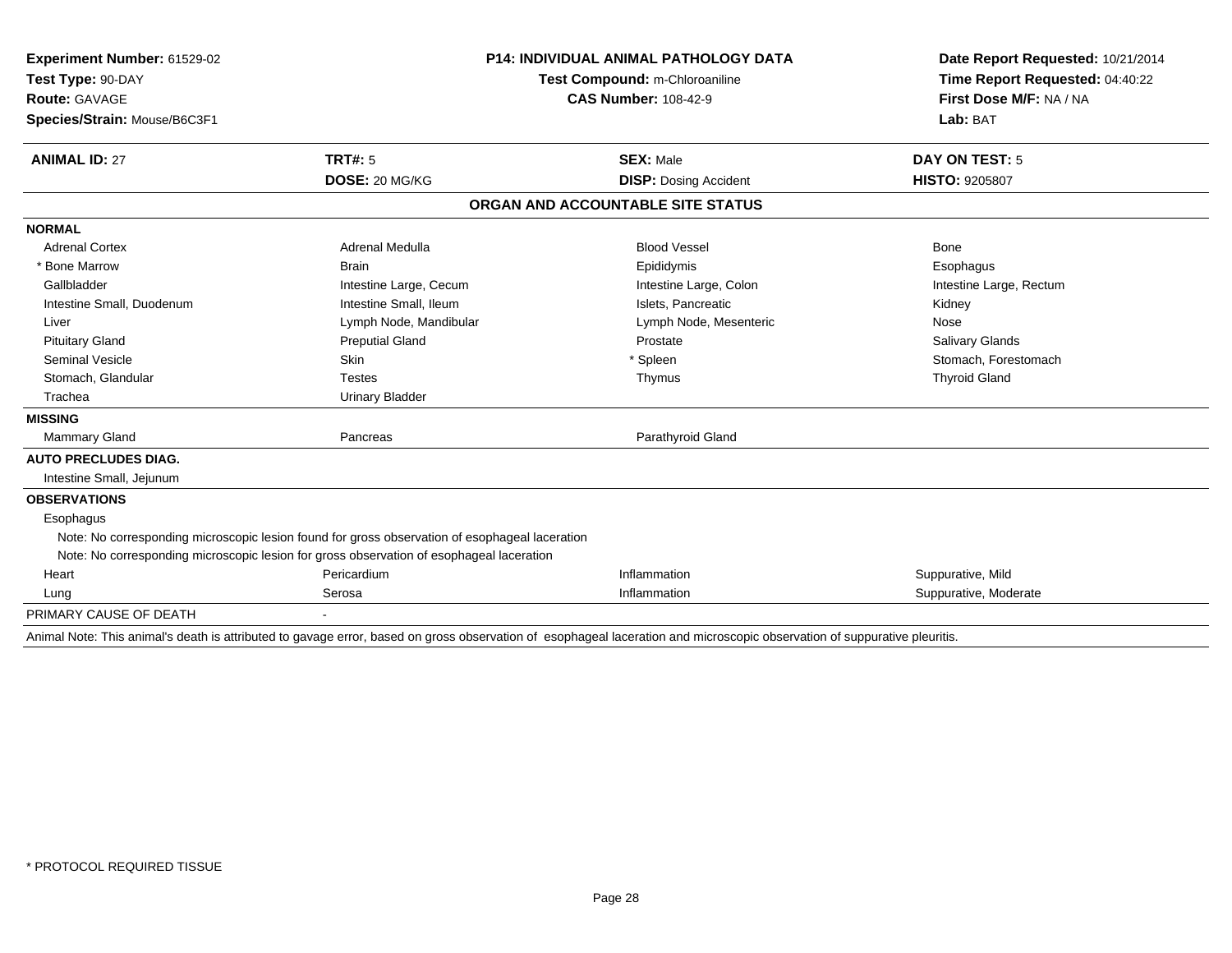| Experiment Number: 61529-02<br>Test Type: 90-DAY<br><b>Route: GAVAGE</b> |                        | <b>P14: INDIVIDUAL ANIMAL PATHOLOGY DATA</b><br>Test Compound: m-Chloroaniline<br><b>CAS Number: 108-42-9</b>                                                                                                                             | Date Report Requested: 10/21/2014<br>Time Report Requested: 04:40:22<br>First Dose M/F: NA / NA |
|--------------------------------------------------------------------------|------------------------|-------------------------------------------------------------------------------------------------------------------------------------------------------------------------------------------------------------------------------------------|-------------------------------------------------------------------------------------------------|
| Species/Strain: Mouse/B6C3F1                                             |                        |                                                                                                                                                                                                                                           | Lab: BAT                                                                                        |
| <b>ANIMAL ID: 28</b>                                                     | TRT#: 5                | <b>SEX: Male</b>                                                                                                                                                                                                                          | DAY ON TEST: 9                                                                                  |
|                                                                          | DOSE: 20 MG/KG         | <b>DISP: Dosing Accident</b>                                                                                                                                                                                                              | <b>HISTO: 9205808</b>                                                                           |
|                                                                          |                        | ORGAN AND ACCOUNTABLE SITE STATUS                                                                                                                                                                                                         |                                                                                                 |
| <b>NORMAL</b>                                                            |                        |                                                                                                                                                                                                                                           |                                                                                                 |
| <b>Adrenal Cortex</b>                                                    | Adrenal Medulla        | <b>Blood Vessel</b>                                                                                                                                                                                                                       | Bone                                                                                            |
| * Bone Marrow                                                            | <b>Brain</b>           | Epididymis                                                                                                                                                                                                                                | Esophagus                                                                                       |
| Gallbladder                                                              | Intestine Large, Cecum | Intestine Large, Colon                                                                                                                                                                                                                    | Intestine Large, Rectum                                                                         |
| Intestine Small, Duodenum                                                | Intestine Small, Ileum | Intestine Small, Jejunum                                                                                                                                                                                                                  | Islets, Pancreatic                                                                              |
| Kidney                                                                   | Liver                  | Lymph Node, Mandibular                                                                                                                                                                                                                    | Lymph Node, Mesenteric                                                                          |
| Nose                                                                     | Pancreas               | Parathyroid Gland                                                                                                                                                                                                                         | <b>Pituitary Gland</b>                                                                          |
| <b>Preputial Gland</b>                                                   | Prostate               | Salivary Glands                                                                                                                                                                                                                           | <b>Seminal Vesicle</b>                                                                          |
| <b>Skeletal Muscle</b>                                                   | Skin                   | Spleen                                                                                                                                                                                                                                    | Stomach, Forestomach                                                                            |
| Stomach, Glandular                                                       | <b>Testes</b>          | Thymus                                                                                                                                                                                                                                    | <b>Thyroid Gland</b>                                                                            |
| Trachea                                                                  | <b>Urinary Bladder</b> |                                                                                                                                                                                                                                           |                                                                                                 |
| <b>MISSING</b>                                                           |                        |                                                                                                                                                                                                                                           |                                                                                                 |
| <b>Mammary Gland</b>                                                     |                        |                                                                                                                                                                                                                                           |                                                                                                 |
| <b>OBSERVATIONS</b>                                                      |                        |                                                                                                                                                                                                                                           |                                                                                                 |
| Heart                                                                    |                        | Inflammation                                                                                                                                                                                                                              | Suppurative, Mild                                                                               |
| Lung                                                                     | Serosa                 | Inflammation                                                                                                                                                                                                                              | Suppurative, Moderate                                                                           |
| PRIMARY CAUSE OF DEATH                                                   |                        |                                                                                                                                                                                                                                           |                                                                                                 |
|                                                                          |                        | $\mathcal{L}_1$ . The compact of the distribution of the distribution of the contribution of the compact of $\mathcal{L}_2$ . The compact of the contribution of the contribution of the contribution of the contribution of the contribu |                                                                                                 |

Animal Note: Cause of death: Gavage error, based on suppurative pleuritis, consistent with th at induced by escape of food into thoracic cavity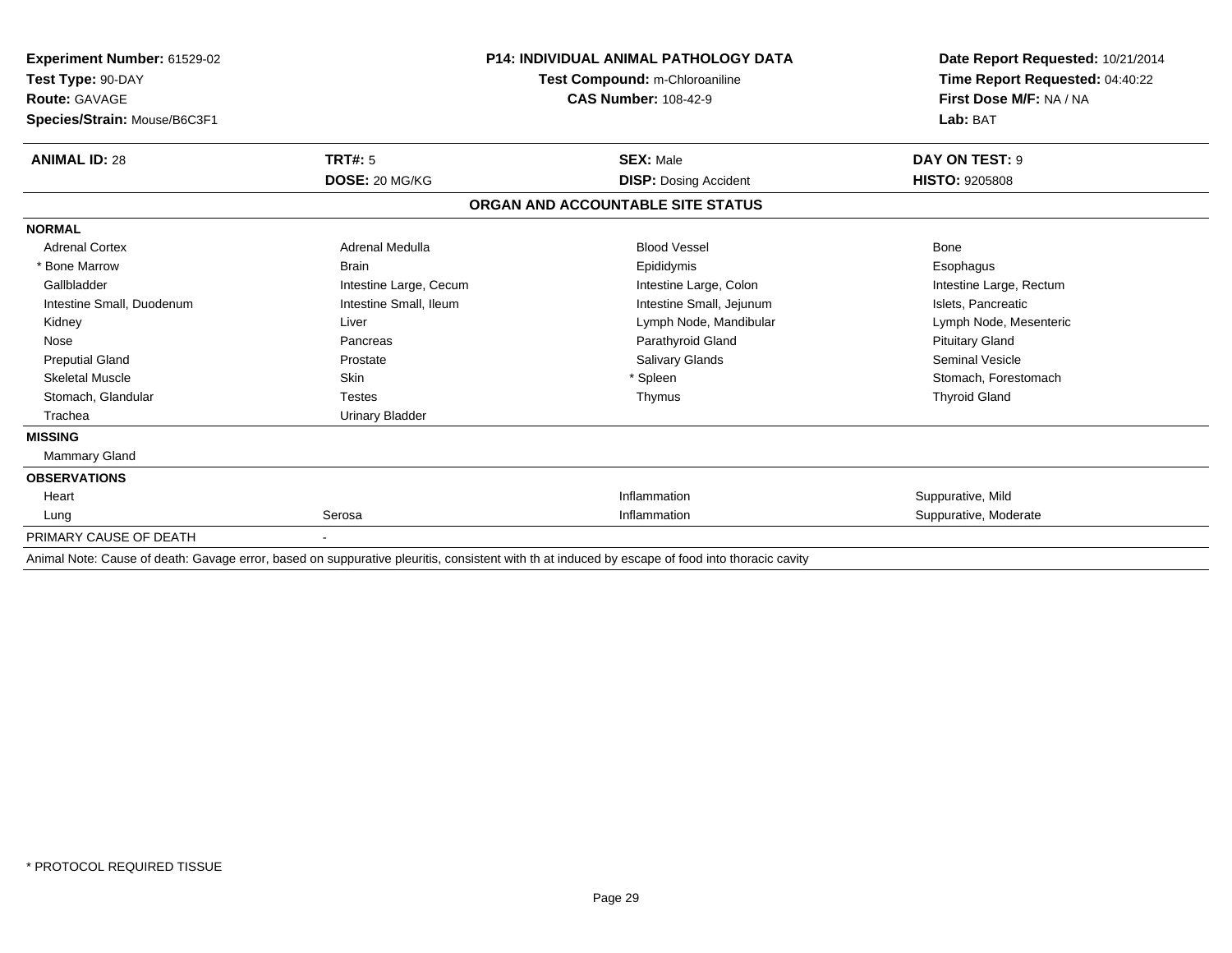| Experiment Number: 61529-02                                                                                |                | <b>P14: INDIVIDUAL ANIMAL PATHOLOGY DATA</b> | Date Report Requested: 10/21/2014 |
|------------------------------------------------------------------------------------------------------------|----------------|----------------------------------------------|-----------------------------------|
| Test Type: 90-DAY<br>Test Compound: m-Chloroaniline<br><b>CAS Number: 108-42-9</b><br><b>Route: GAVAGE</b> |                |                                              | Time Report Requested: 04:40:22   |
|                                                                                                            |                |                                              | First Dose M/F: NA / NA           |
| Species/Strain: Mouse/B6C3F1                                                                               |                |                                              | Lab: BAT                          |
| <b>ANIMAL ID: 29</b>                                                                                       | TRT#: 5        | <b>SEX: Male</b>                             | DAY ON TEST: 93                   |
|                                                                                                            | DOSE: 20 MG/KG | <b>DISP: Terminal Sacrifice</b>              | <b>HISTO: 9205809</b>             |
|                                                                                                            |                | ORGAN AND ACCOUNTABLE SITE STATUS            |                                   |
| <b>NORMAL</b>                                                                                              |                |                                              |                                   |
| * Bone Marrow                                                                                              | * Spleen       |                                              |                                   |
| PRIMARY CAUSE OF DEATH                                                                                     |                |                                              |                                   |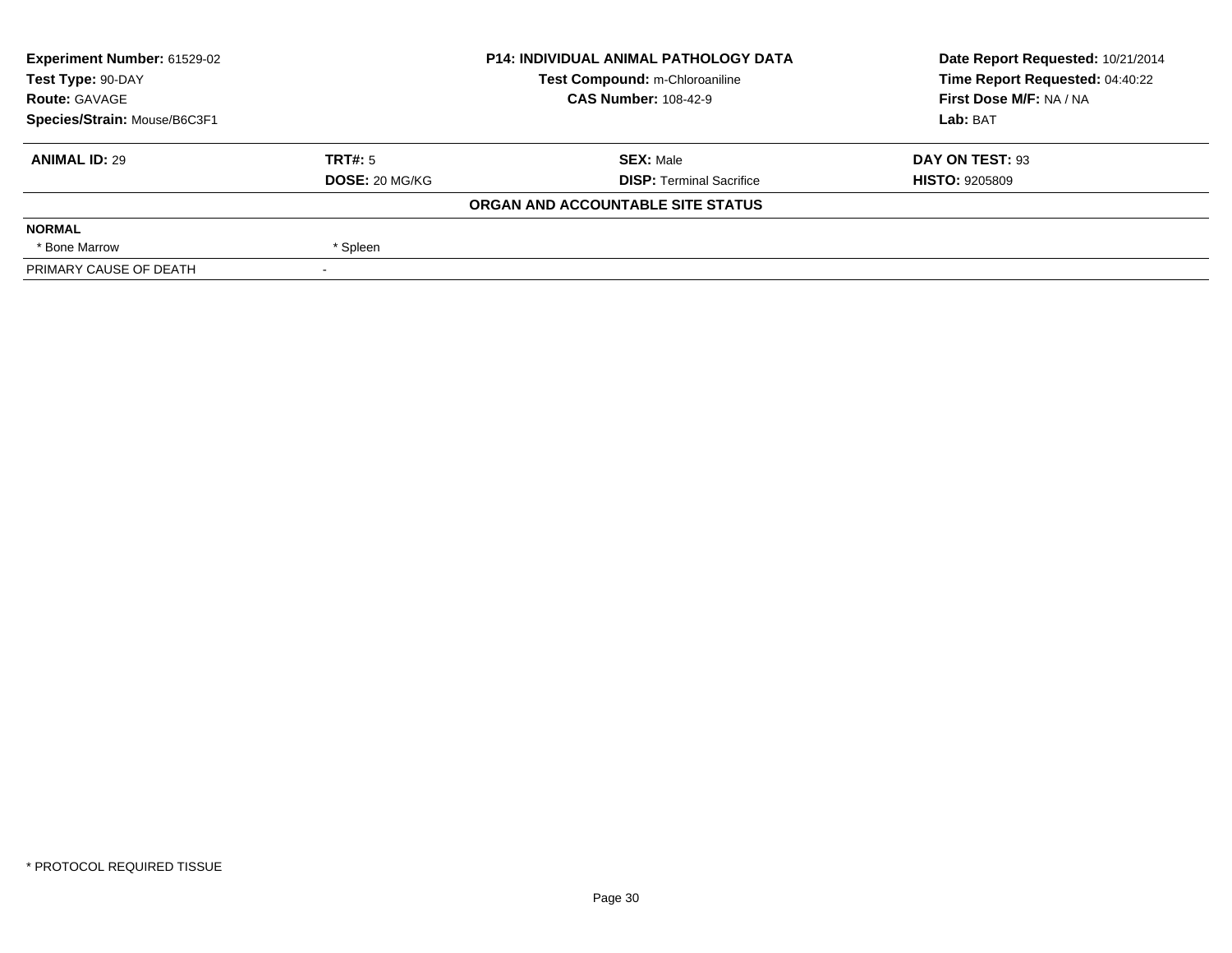| Experiment Number: 61529-02                                                                                |                | <b>P14: INDIVIDUAL ANIMAL PATHOLOGY DATA</b> | Date Report Requested: 10/21/2014 |
|------------------------------------------------------------------------------------------------------------|----------------|----------------------------------------------|-----------------------------------|
| Test Type: 90-DAY<br>Test Compound: m-Chloroaniline<br><b>CAS Number: 108-42-9</b><br><b>Route: GAVAGE</b> |                |                                              | Time Report Requested: 04:40:22   |
|                                                                                                            |                |                                              | First Dose M/F: NA / NA           |
| Species/Strain: Mouse/B6C3F1                                                                               |                |                                              | Lab: BAT                          |
| <b>ANIMAL ID: 30</b>                                                                                       | TRT#: 5        | <b>SEX: Male</b>                             | DAY ON TEST: 93                   |
|                                                                                                            | DOSE: 20 MG/KG | <b>DISP: Terminal Sacrifice</b>              | <b>HISTO: 9205810</b>             |
|                                                                                                            |                | ORGAN AND ACCOUNTABLE SITE STATUS            |                                   |
| <b>NORMAL</b>                                                                                              |                |                                              |                                   |
| * Bone Marrow                                                                                              | * Spleen       |                                              |                                   |
| PRIMARY CAUSE OF DEATH                                                                                     |                |                                              |                                   |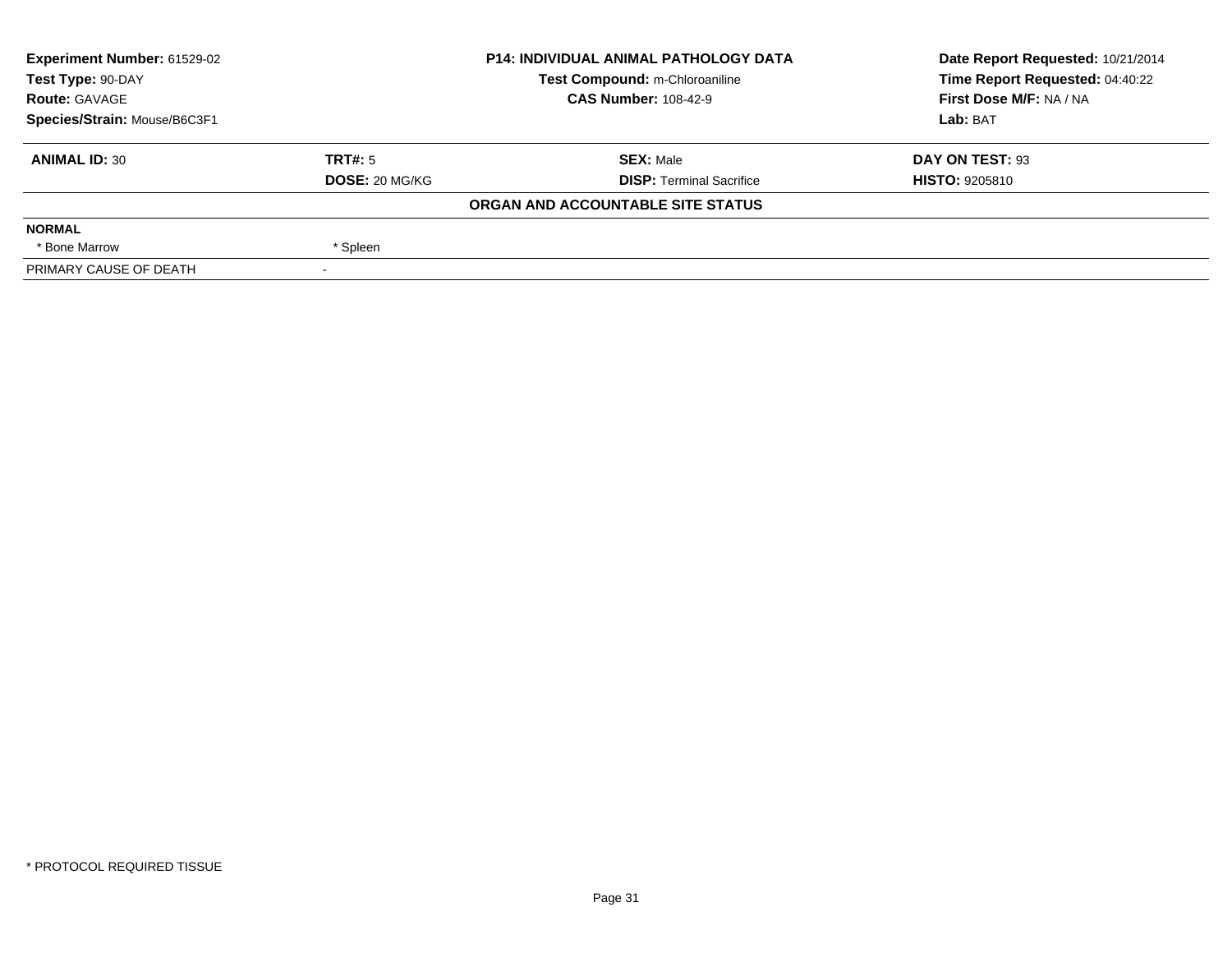| <b>Experiment Number: 61529-02</b><br>Test Type: 90-DAY<br><b>Route: GAVAGE</b><br>Species/Strain: Mouse/B6C3F1 |                       | <b>P14: INDIVIDUAL ANIMAL PATHOLOGY DATA</b><br>Test Compound: m-Chloroaniline<br><b>CAS Number: 108-42-9</b> | Date Report Requested: 10/21/2014<br>Time Report Requested: 04:40:22<br>First Dose M/F: NA / NA<br>Lab: BAT |
|-----------------------------------------------------------------------------------------------------------------|-----------------------|---------------------------------------------------------------------------------------------------------------|-------------------------------------------------------------------------------------------------------------|
| <b>ANIMAL ID: 31</b>                                                                                            | <b>TRT#: 7</b>        | <b>SEX: Male</b>                                                                                              | DAY ON TEST: 93                                                                                             |
|                                                                                                                 | <b>DOSE: 40 MG/KG</b> | <b>DISP: Terminal Sacrifice</b>                                                                               | <b>HISTO: 9205781</b>                                                                                       |
| <b>OBSERVATIONS</b>                                                                                             |                       |                                                                                                               |                                                                                                             |
| * Bone Marrow                                                                                                   |                       | Pigmentation                                                                                                  | Hemosiderin, Minimal                                                                                        |
| * Spleen                                                                                                        |                       | Hematopoietic Cell Proliferation                                                                              | Mild                                                                                                        |
|                                                                                                                 |                       | Pigmentation                                                                                                  | Hemosiderin, Minimal                                                                                        |
| PRIMARY CAUSE OF DEATH                                                                                          |                       |                                                                                                               |                                                                                                             |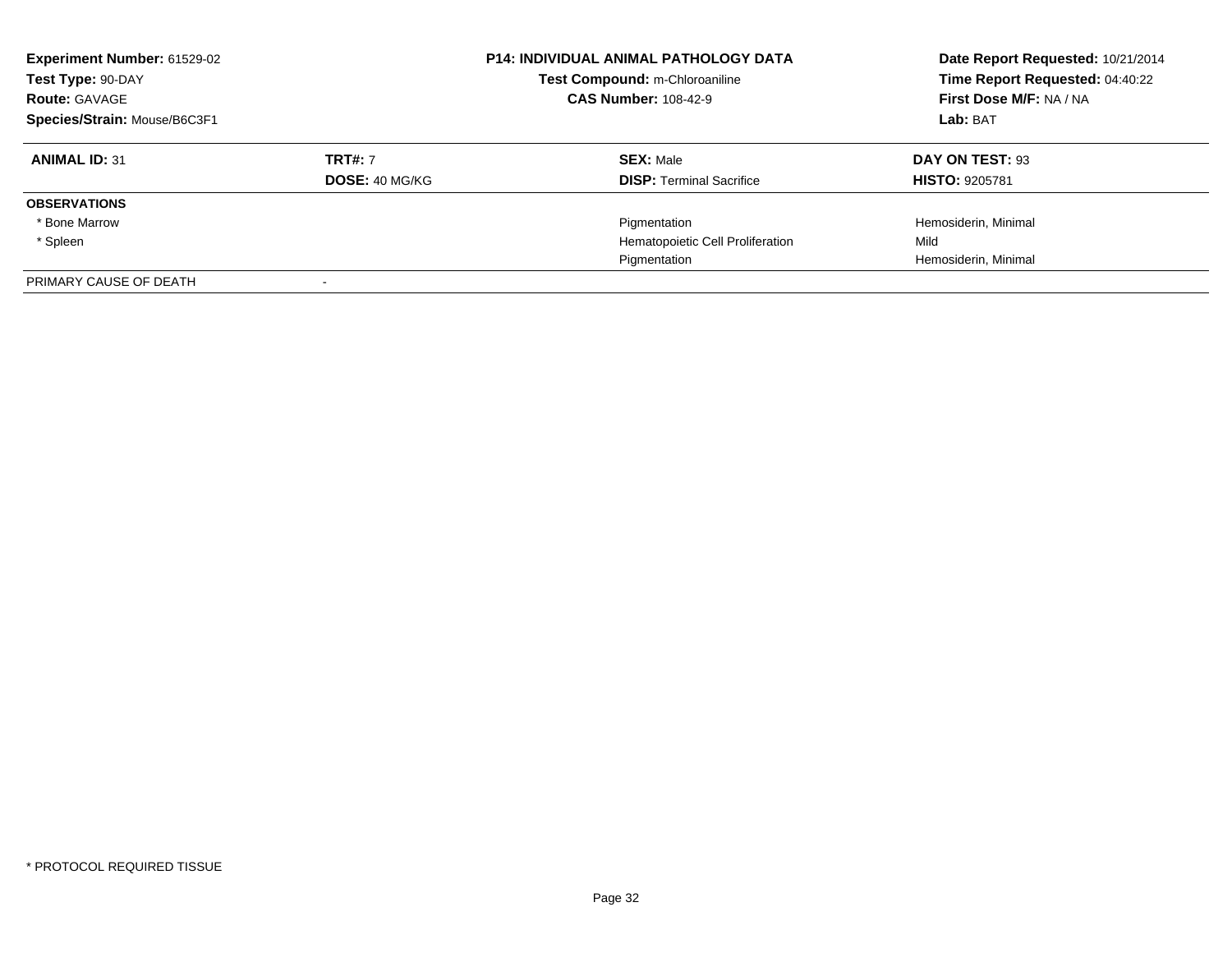| <b>Experiment Number: 61529-02</b><br>Test Type: 90-DAY<br><b>Route: GAVAGE</b><br>Species/Strain: Mouse/B6C3F1 |                                  | <b>P14: INDIVIDUAL ANIMAL PATHOLOGY DATA</b><br>Test Compound: m-Chloroaniline<br><b>CAS Number: 108-42-9</b> | Date Report Requested: 10/21/2014<br>Time Report Requested: 04:40:22<br>First Dose M/F: NA / NA<br>Lab: BAT |
|-----------------------------------------------------------------------------------------------------------------|----------------------------------|---------------------------------------------------------------------------------------------------------------|-------------------------------------------------------------------------------------------------------------|
| <b>ANIMAL ID: 32</b>                                                                                            | <b>TRT#: 7</b><br>DOSE: 40 MG/KG | <b>SEX: Male</b><br><b>DISP: Terminal Sacrifice</b>                                                           | DAY ON TEST: 93<br><b>HISTO: 9205782</b>                                                                    |
| <b>OBSERVATIONS</b>                                                                                             |                                  |                                                                                                               |                                                                                                             |
| * Bone Marrow                                                                                                   |                                  | Pigmentation                                                                                                  | Hemosiderin, Minimal                                                                                        |
| * Spleen                                                                                                        |                                  | Hematopoietic Cell Proliferation                                                                              | Minimal                                                                                                     |
|                                                                                                                 |                                  | Pigmentation                                                                                                  | Hemosiderin, Minimal                                                                                        |
| PRIMARY CAUSE OF DEATH                                                                                          |                                  |                                                                                                               |                                                                                                             |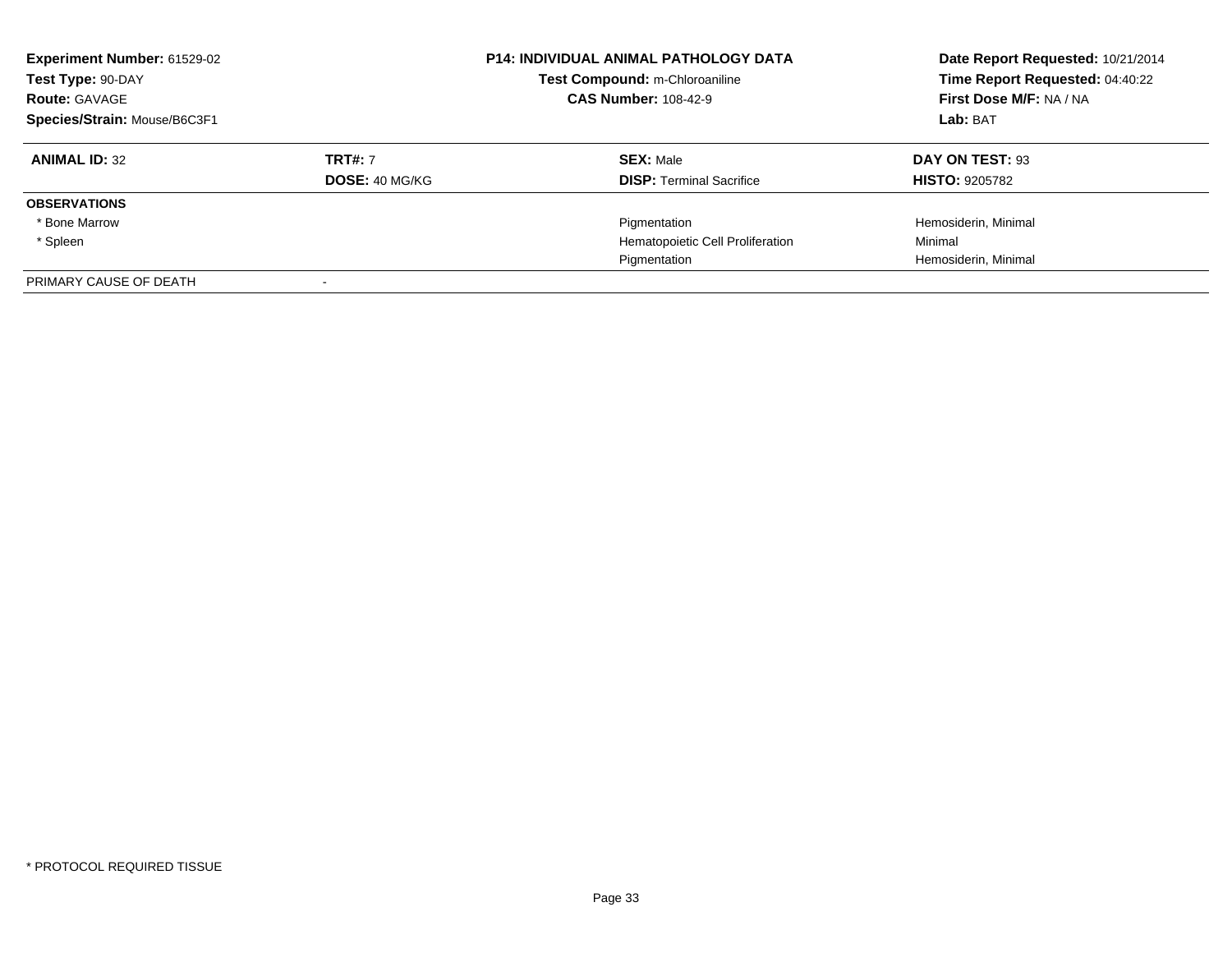| <b>Experiment Number: 61529-02</b><br>Test Type: 90-DAY<br><b>Route: GAVAGE</b><br>Species/Strain: Mouse/B6C3F1 |                       | <b>P14: INDIVIDUAL ANIMAL PATHOLOGY DATA</b><br>Test Compound: m-Chloroaniline<br><b>CAS Number: 108-42-9</b> | Date Report Requested: 10/21/2014<br>Time Report Requested: 04:40:22<br>First Dose M/F: NA / NA<br>Lab: BAT |
|-----------------------------------------------------------------------------------------------------------------|-----------------------|---------------------------------------------------------------------------------------------------------------|-------------------------------------------------------------------------------------------------------------|
| <b>ANIMAL ID: 33</b>                                                                                            | <b>TRT#: 7</b>        | <b>SEX: Male</b>                                                                                              | DAY ON TEST: 93                                                                                             |
|                                                                                                                 | <b>DOSE: 40 MG/KG</b> | <b>DISP: Terminal Sacrifice</b>                                                                               | <b>HISTO: 9205783</b>                                                                                       |
| <b>OBSERVATIONS</b>                                                                                             |                       |                                                                                                               |                                                                                                             |
| * Bone Marrow                                                                                                   |                       | Pigmentation                                                                                                  | Hemosiderin, Minimal                                                                                        |
| * Spleen                                                                                                        |                       | Hematopoietic Cell Proliferation                                                                              | Mild                                                                                                        |
|                                                                                                                 |                       | Pigmentation                                                                                                  | Hemosiderin, Mild                                                                                           |
| PRIMARY CAUSE OF DEATH                                                                                          |                       |                                                                                                               |                                                                                                             |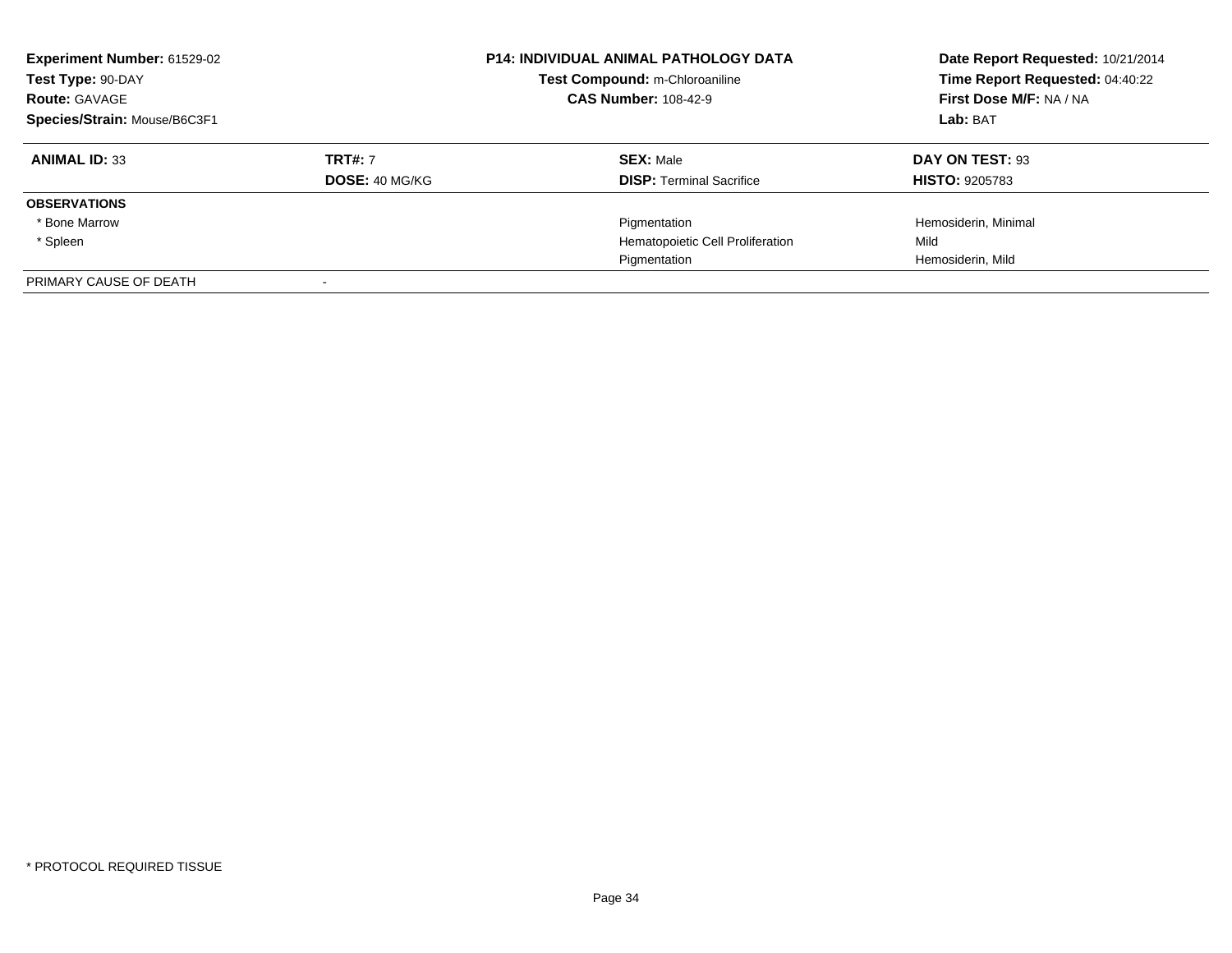| <b>Experiment Number: 61529-02</b><br>Test Type: 90-DAY<br><b>Route: GAVAGE</b><br>Species/Strain: Mouse/B6C3F1 |                                  | <b>P14: INDIVIDUAL ANIMAL PATHOLOGY DATA</b><br>Test Compound: m-Chloroaniline<br><b>CAS Number: 108-42-9</b> | Date Report Requested: 10/21/2014<br>Time Report Requested: 04:40:22<br>First Dose M/F: NA / NA<br>Lab: BAT |
|-----------------------------------------------------------------------------------------------------------------|----------------------------------|---------------------------------------------------------------------------------------------------------------|-------------------------------------------------------------------------------------------------------------|
| <b>ANIMAL ID: 34</b>                                                                                            | <b>TRT#: 7</b><br>DOSE: 40 MG/KG | <b>SEX: Male</b><br><b>DISP: Terminal Sacrifice</b>                                                           | DAY ON TEST: 93<br><b>HISTO: 9205784</b>                                                                    |
| <b>OBSERVATIONS</b>                                                                                             |                                  |                                                                                                               |                                                                                                             |
| * Bone Marrow                                                                                                   |                                  | Pigmentation                                                                                                  | Hemosiderin, Minimal                                                                                        |
| * Spleen                                                                                                        |                                  | Hematopoietic Cell Proliferation                                                                              | Mild                                                                                                        |
|                                                                                                                 |                                  | Pigmentation                                                                                                  | Hemosiderin, Mild                                                                                           |
| PRIMARY CAUSE OF DEATH                                                                                          |                                  |                                                                                                               |                                                                                                             |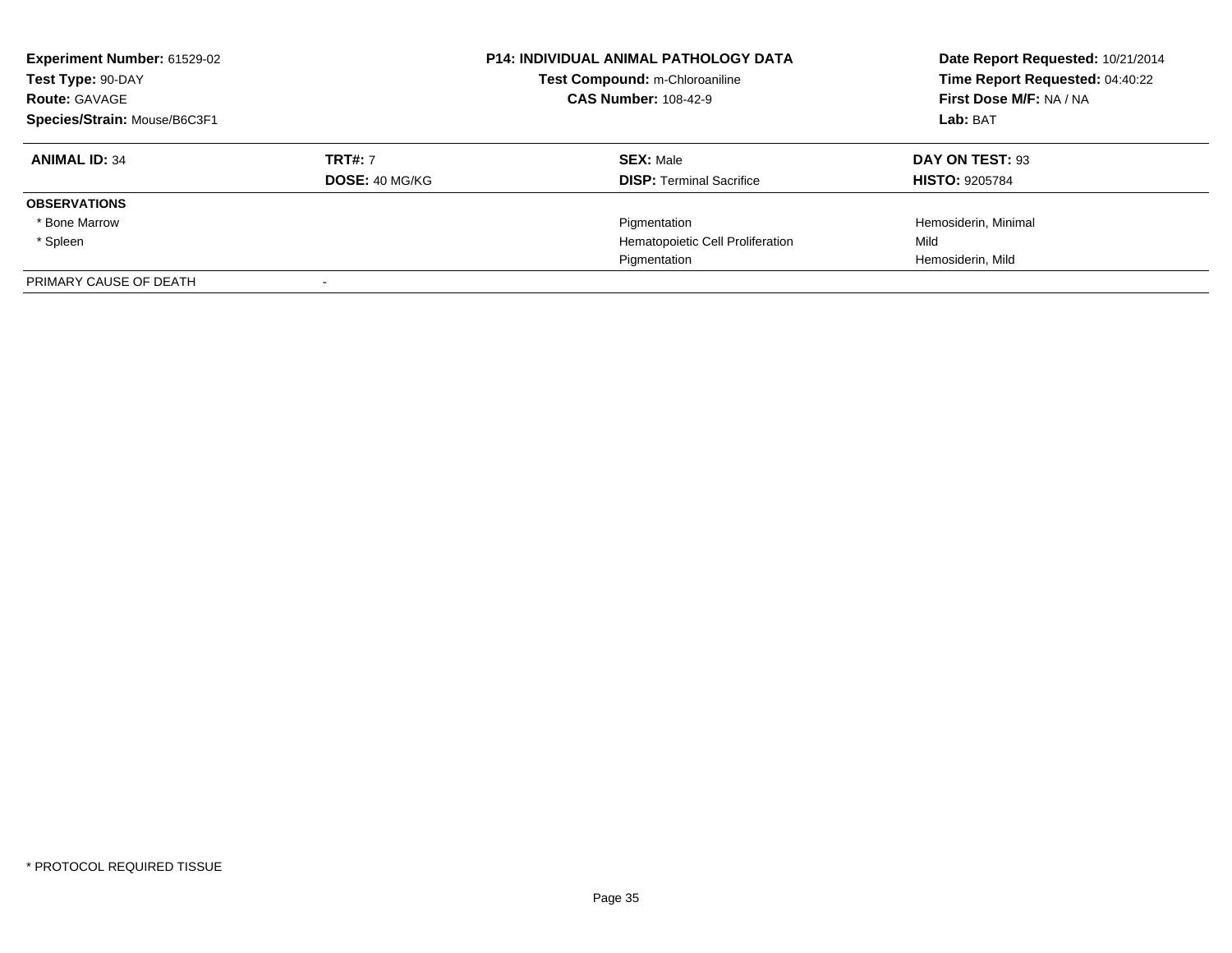| Experiment Number: 61529-02<br>Test Type: 90-DAY<br><b>Route: GAVAGE</b><br>Species/Strain: Mouse/B6C3F1 |                                  | <b>P14: INDIVIDUAL ANIMAL PATHOLOGY DATA</b><br>Test Compound: m-Chloroaniline<br><b>CAS Number: 108-42-9</b> | Date Report Requested: 10/21/2014<br>Time Report Requested: 04:40:22<br>First Dose M/F: NA / NA<br>Lab: BAT |
|----------------------------------------------------------------------------------------------------------|----------------------------------|---------------------------------------------------------------------------------------------------------------|-------------------------------------------------------------------------------------------------------------|
| <b>ANIMAL ID: 35</b>                                                                                     | <b>TRT#: 7</b><br>DOSE: 40 MG/KG | <b>SEX: Male</b><br><b>DISP:</b> Terminal Sacrifice                                                           | DAY ON TEST: 93<br><b>HISTO: 9205785</b>                                                                    |
| <b>OBSERVATIONS</b>                                                                                      |                                  |                                                                                                               |                                                                                                             |
| * Bone Marrow                                                                                            |                                  | Pigmentation                                                                                                  | Hemosiderin, Mild                                                                                           |
| * Spleen                                                                                                 |                                  | Hematopoietic Cell Proliferation                                                                              | Mild                                                                                                        |
|                                                                                                          |                                  | Pigmentation                                                                                                  | Hemosiderin, Mild                                                                                           |
| PRIMARY CAUSE OF DEATH                                                                                   |                                  |                                                                                                               |                                                                                                             |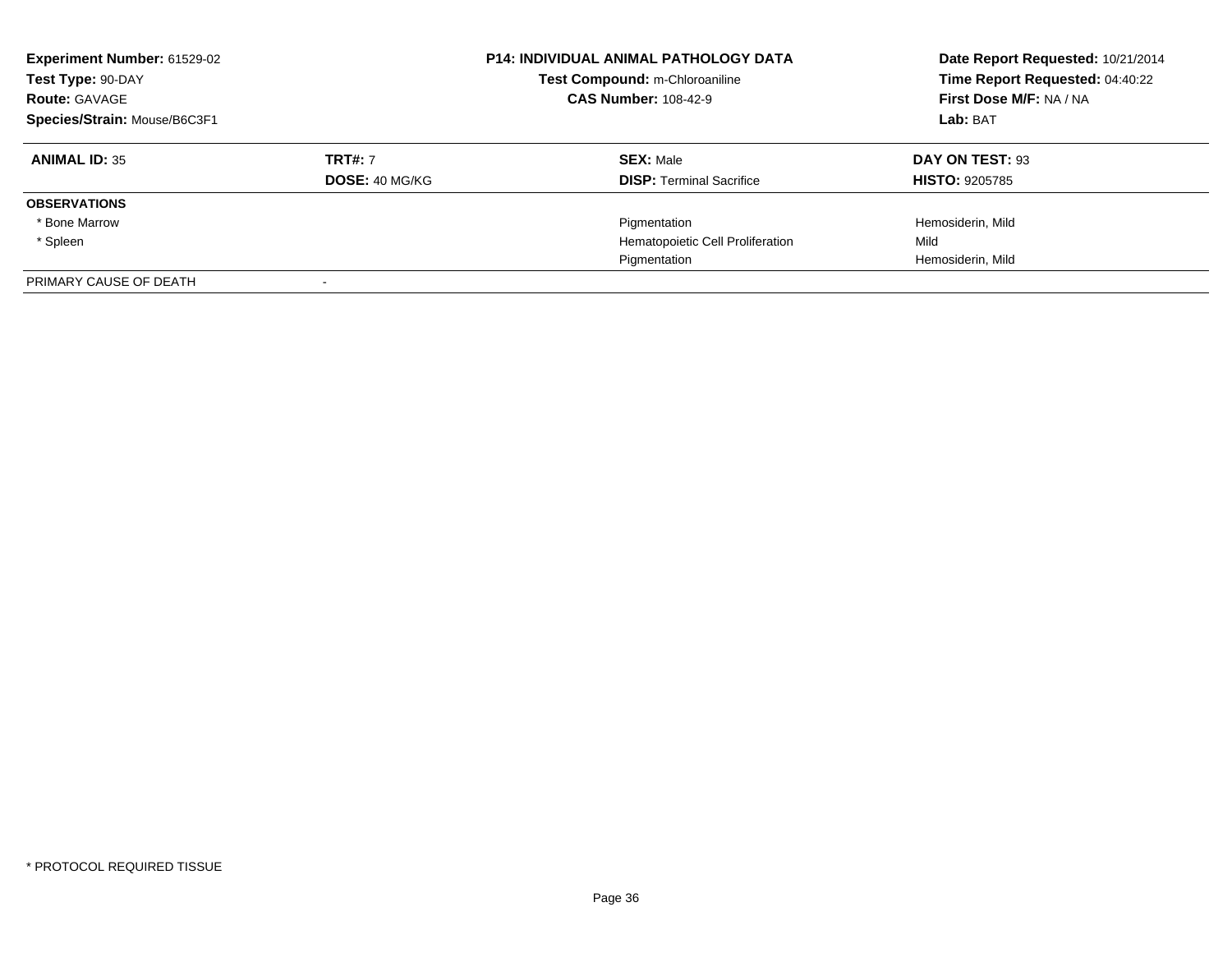| <b>Experiment Number: 61529-02</b><br>Test Type: 90-DAY<br><b>Route: GAVAGE</b><br>Species/Strain: Mouse/B6C3F1 |                                  | <b>P14: INDIVIDUAL ANIMAL PATHOLOGY DATA</b><br>Test Compound: m-Chloroaniline<br><b>CAS Number: 108-42-9</b> | Date Report Requested: 10/21/2014<br>Time Report Requested: 04:40:22<br>First Dose M/F: NA / NA<br>Lab: BAT |
|-----------------------------------------------------------------------------------------------------------------|----------------------------------|---------------------------------------------------------------------------------------------------------------|-------------------------------------------------------------------------------------------------------------|
| <b>ANIMAL ID: 36</b>                                                                                            | <b>TRT#: 7</b><br>DOSE: 40 MG/KG | <b>SEX: Male</b><br><b>DISP: Terminal Sacrifice</b>                                                           | DAY ON TEST: 93<br><b>HISTO: 9205786</b>                                                                    |
| <b>OBSERVATIONS</b>                                                                                             |                                  |                                                                                                               |                                                                                                             |
| * Bone Marrow                                                                                                   |                                  | Pigmentation                                                                                                  | Hemosiderin, Minimal                                                                                        |
| * Spleen                                                                                                        |                                  | Hematopoietic Cell Proliferation                                                                              | Mild                                                                                                        |
|                                                                                                                 |                                  | Pigmentation                                                                                                  | Hemosiderin, Moderate                                                                                       |
| PRIMARY CAUSE OF DEATH                                                                                          |                                  |                                                                                                               |                                                                                                             |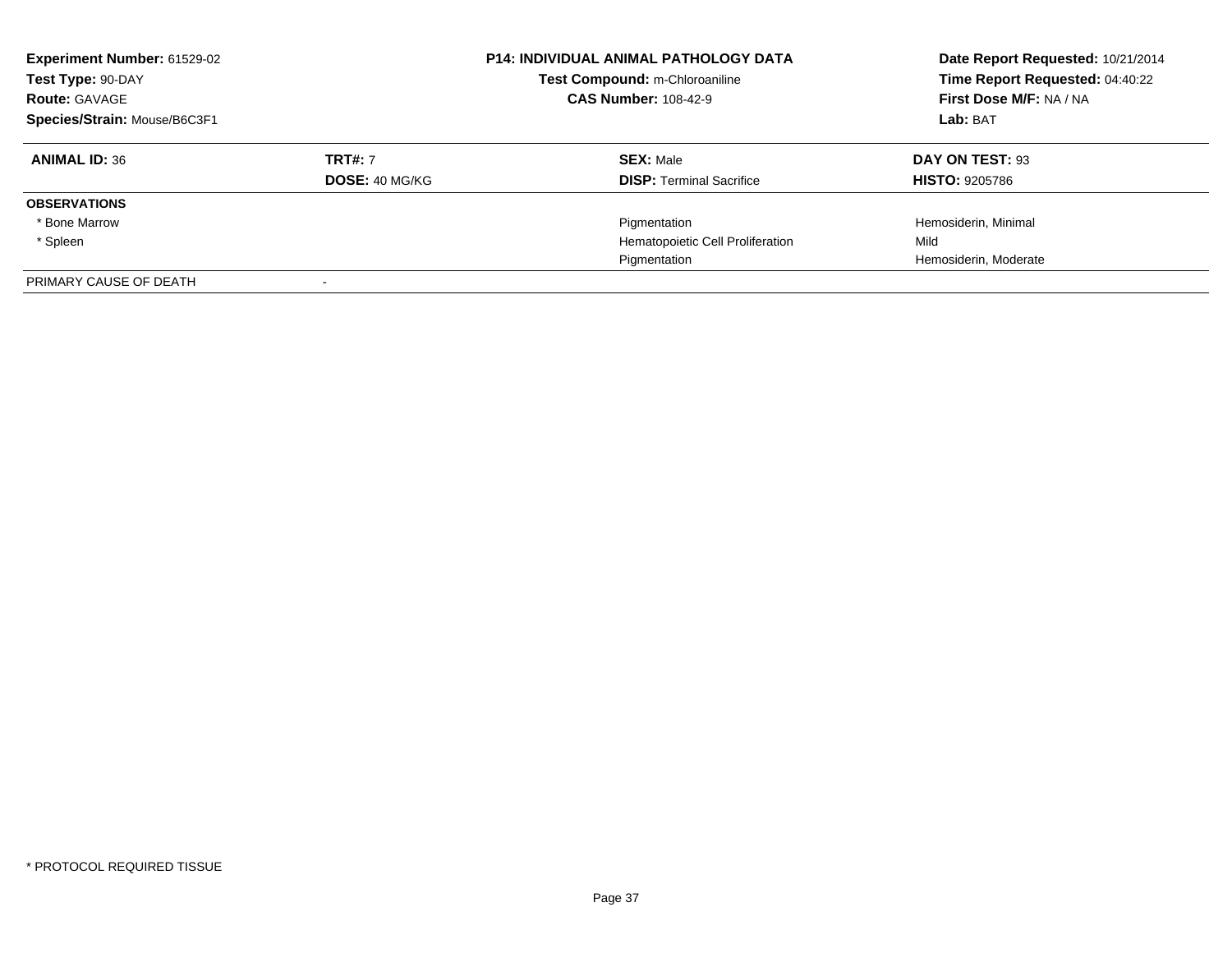| <b>Experiment Number: 61529-02</b><br>Test Type: 90-DAY<br><b>Route: GAVAGE</b><br>Species/Strain: Mouse/B6C3F1 |                       | <b>P14: INDIVIDUAL ANIMAL PATHOLOGY DATA</b><br>Test Compound: m-Chloroaniline<br><b>CAS Number: 108-42-9</b> | Date Report Requested: 10/21/2014<br>Time Report Requested: 04:40:22<br>First Dose M/F: NA / NA<br>Lab: BAT |
|-----------------------------------------------------------------------------------------------------------------|-----------------------|---------------------------------------------------------------------------------------------------------------|-------------------------------------------------------------------------------------------------------------|
| <b>ANIMAL ID: 37</b>                                                                                            | <b>TRT#: 7</b>        | <b>SEX: Male</b>                                                                                              | DAY ON TEST: 93                                                                                             |
|                                                                                                                 | <b>DOSE: 40 MG/KG</b> | <b>DISP: Terminal Sacrifice</b>                                                                               | <b>HISTO: 9205787</b>                                                                                       |
| <b>OBSERVATIONS</b>                                                                                             |                       |                                                                                                               |                                                                                                             |
| * Bone Marrow                                                                                                   |                       | Pigmentation                                                                                                  | Hemosiderin, Minimal                                                                                        |
| * Spleen                                                                                                        |                       | Hematopoietic Cell Proliferation                                                                              | Mild                                                                                                        |
|                                                                                                                 |                       | Pigmentation                                                                                                  | Hemosiderin, Mild                                                                                           |
| PRIMARY CAUSE OF DEATH                                                                                          |                       |                                                                                                               |                                                                                                             |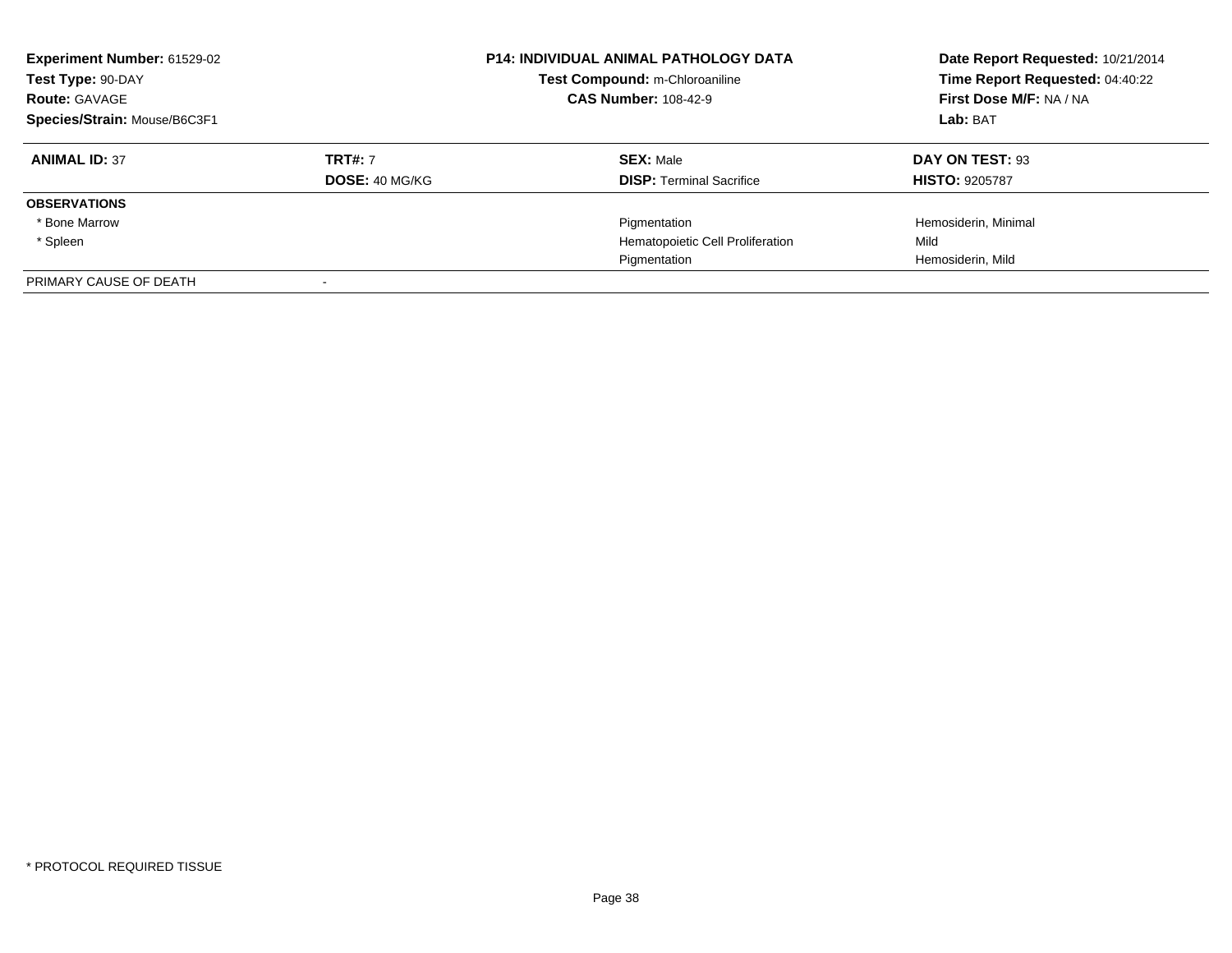| <b>Experiment Number: 61529-02</b><br>Test Type: 90-DAY<br><b>Route: GAVAGE</b><br>Species/Strain: Mouse/B6C3F1 |                                  | <b>P14: INDIVIDUAL ANIMAL PATHOLOGY DATA</b><br>Test Compound: m-Chloroaniline<br><b>CAS Number: 108-42-9</b> | Date Report Requested: 10/21/2014<br>Time Report Requested: 04:40:22<br>First Dose M/F: NA / NA<br>Lab: BAT |
|-----------------------------------------------------------------------------------------------------------------|----------------------------------|---------------------------------------------------------------------------------------------------------------|-------------------------------------------------------------------------------------------------------------|
| <b>ANIMAL ID: 38</b>                                                                                            | <b>TRT#: 7</b><br>DOSE: 40 MG/KG | <b>SEX: Male</b><br><b>DISP: Terminal Sacrifice</b>                                                           | DAY ON TEST: 93<br><b>HISTO: 9205788</b>                                                                    |
| <b>OBSERVATIONS</b>                                                                                             |                                  |                                                                                                               |                                                                                                             |
| * Bone Marrow                                                                                                   |                                  | Pigmentation                                                                                                  | Hemosiderin, Minimal                                                                                        |
| * Spleen                                                                                                        |                                  | Hematopoietic Cell Proliferation                                                                              | Mild                                                                                                        |
|                                                                                                                 |                                  | Pigmentation                                                                                                  | Hemosiderin, Mild                                                                                           |
| PRIMARY CAUSE OF DEATH                                                                                          |                                  |                                                                                                               |                                                                                                             |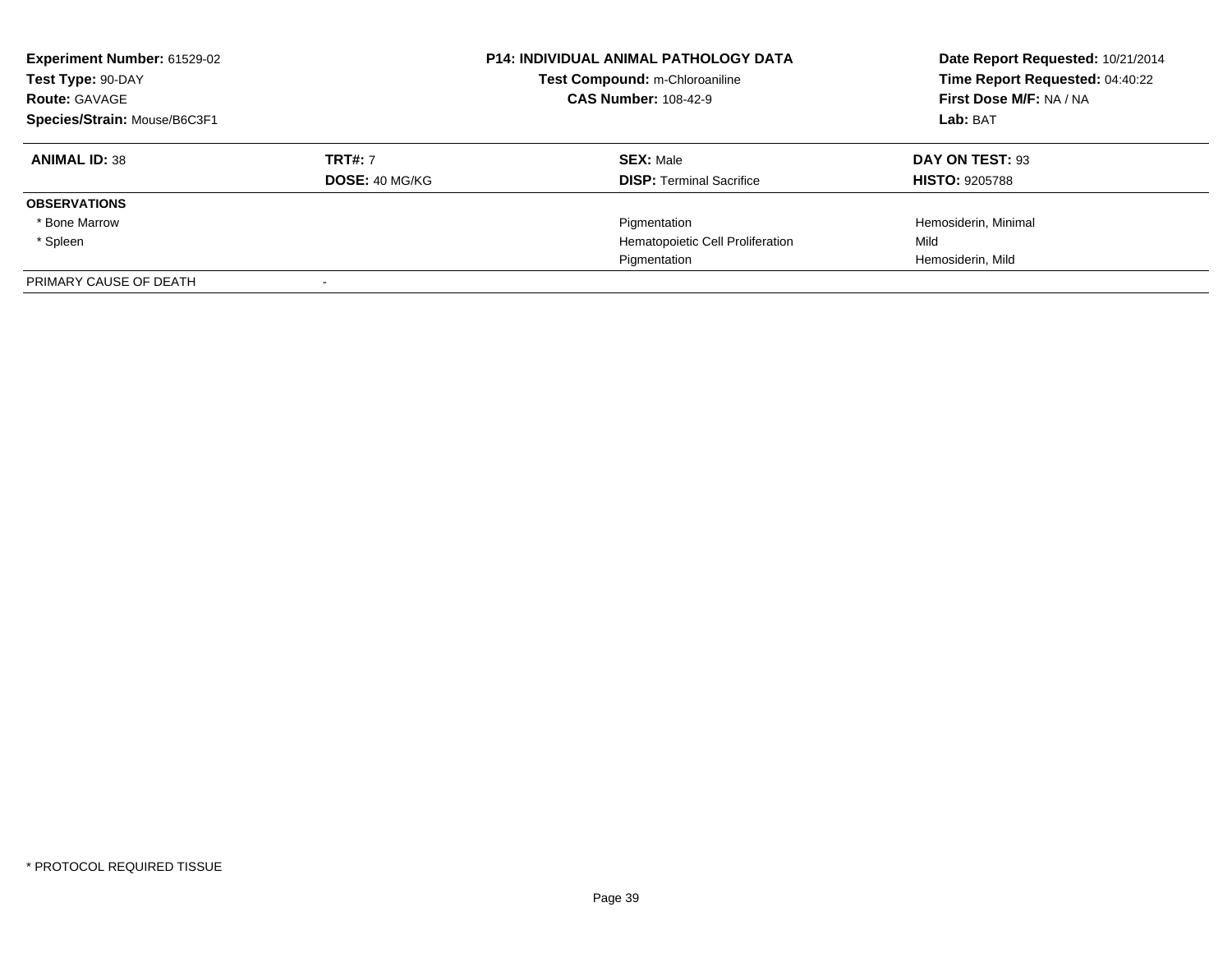| <b>Experiment Number: 61529-02</b><br>Test Type: 90-DAY<br><b>Route: GAVAGE</b><br>Species/Strain: Mouse/B6C3F1 |                       | <b>P14: INDIVIDUAL ANIMAL PATHOLOGY DATA</b><br>Test Compound: m-Chloroaniline<br><b>CAS Number: 108-42-9</b> | Date Report Requested: 10/21/2014<br>Time Report Requested: 04:40:22<br>First Dose M/F: NA / NA<br>Lab: BAT |
|-----------------------------------------------------------------------------------------------------------------|-----------------------|---------------------------------------------------------------------------------------------------------------|-------------------------------------------------------------------------------------------------------------|
| <b>ANIMAL ID: 39</b>                                                                                            | <b>TRT#: 7</b>        | <b>SEX: Male</b>                                                                                              | DAY ON TEST: 93                                                                                             |
|                                                                                                                 | <b>DOSE: 40 MG/KG</b> | <b>DISP: Terminal Sacrifice</b>                                                                               | <b>HISTO: 9205789</b>                                                                                       |
| <b>OBSERVATIONS</b>                                                                                             |                       |                                                                                                               |                                                                                                             |
| * Bone Marrow                                                                                                   |                       | Pigmentation                                                                                                  | Hemosiderin, Minimal                                                                                        |
| * Spleen                                                                                                        |                       | Hematopoietic Cell Proliferation                                                                              | Mild                                                                                                        |
|                                                                                                                 |                       | Pigmentation                                                                                                  | Hemosiderin, Mild                                                                                           |
| PRIMARY CAUSE OF DEATH                                                                                          |                       |                                                                                                               |                                                                                                             |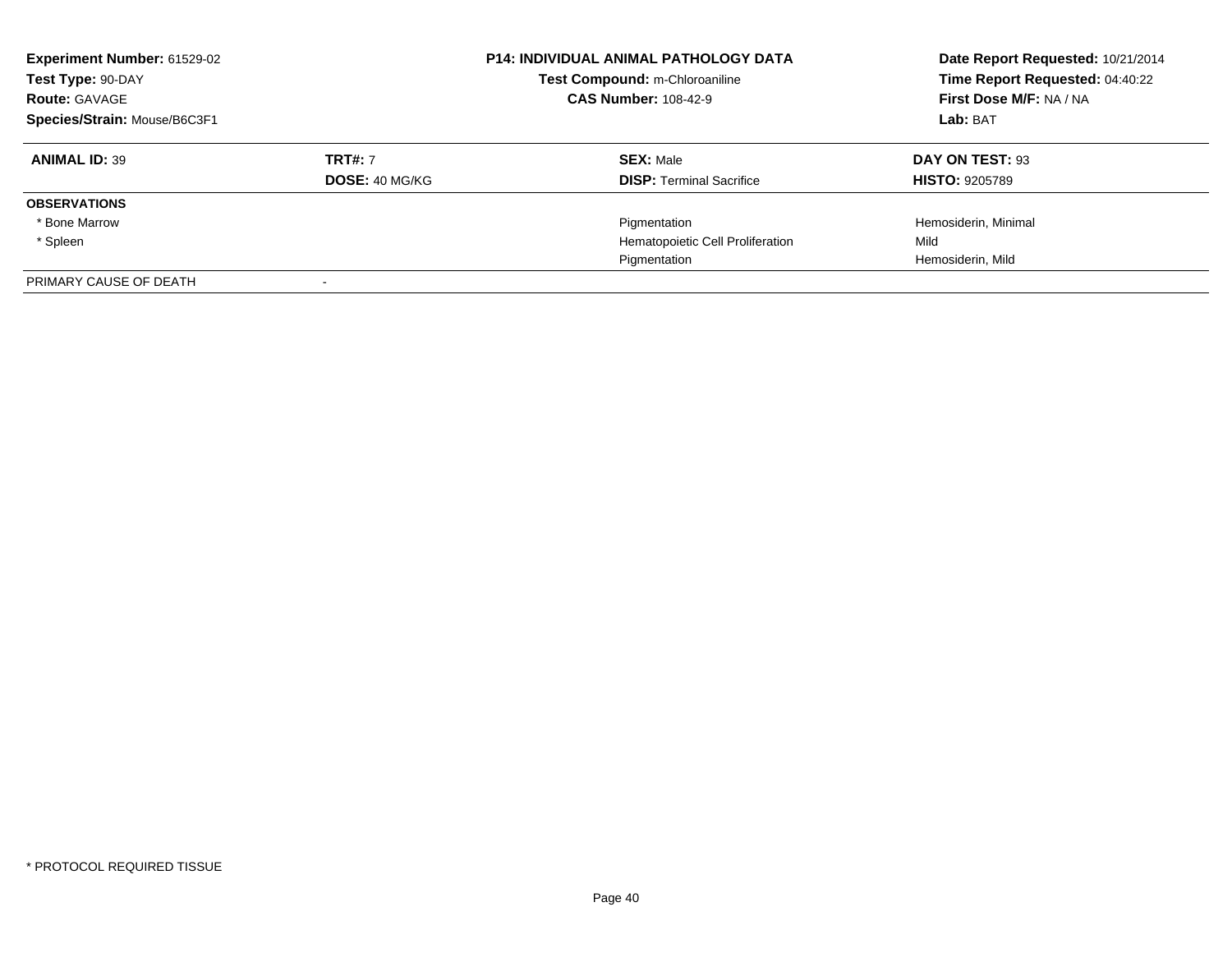| <b>Experiment Number: 61529-02</b><br>Test Type: 90-DAY<br><b>Route: GAVAGE</b><br>Species/Strain: Mouse/B6C3F1 |                       | <b>P14: INDIVIDUAL ANIMAL PATHOLOGY DATA</b><br>Test Compound: m-Chloroaniline<br><b>CAS Number: 108-42-9</b> | Date Report Requested: 10/21/2014<br>Time Report Requested: 04:40:22<br>First Dose M/F: NA / NA<br>Lab: BAT |
|-----------------------------------------------------------------------------------------------------------------|-----------------------|---------------------------------------------------------------------------------------------------------------|-------------------------------------------------------------------------------------------------------------|
| <b>ANIMAL ID: 40</b>                                                                                            | <b>TRT#: 7</b>        | <b>SEX: Male</b>                                                                                              | DAY ON TEST: 93                                                                                             |
|                                                                                                                 | <b>DOSE: 40 MG/KG</b> | <b>DISP: Terminal Sacrifice</b>                                                                               | <b>HISTO: 9205790</b>                                                                                       |
| <b>OBSERVATIONS</b>                                                                                             |                       |                                                                                                               |                                                                                                             |
| * Bone Marrow                                                                                                   |                       | Pigmentation                                                                                                  | Hemosiderin, Minimal                                                                                        |
| * Spleen                                                                                                        |                       | Hematopoietic Cell Proliferation                                                                              | Mild                                                                                                        |
|                                                                                                                 |                       | Pigmentation                                                                                                  | Hemosiderin, Mild                                                                                           |
| PRIMARY CAUSE OF DEATH                                                                                          |                       |                                                                                                               |                                                                                                             |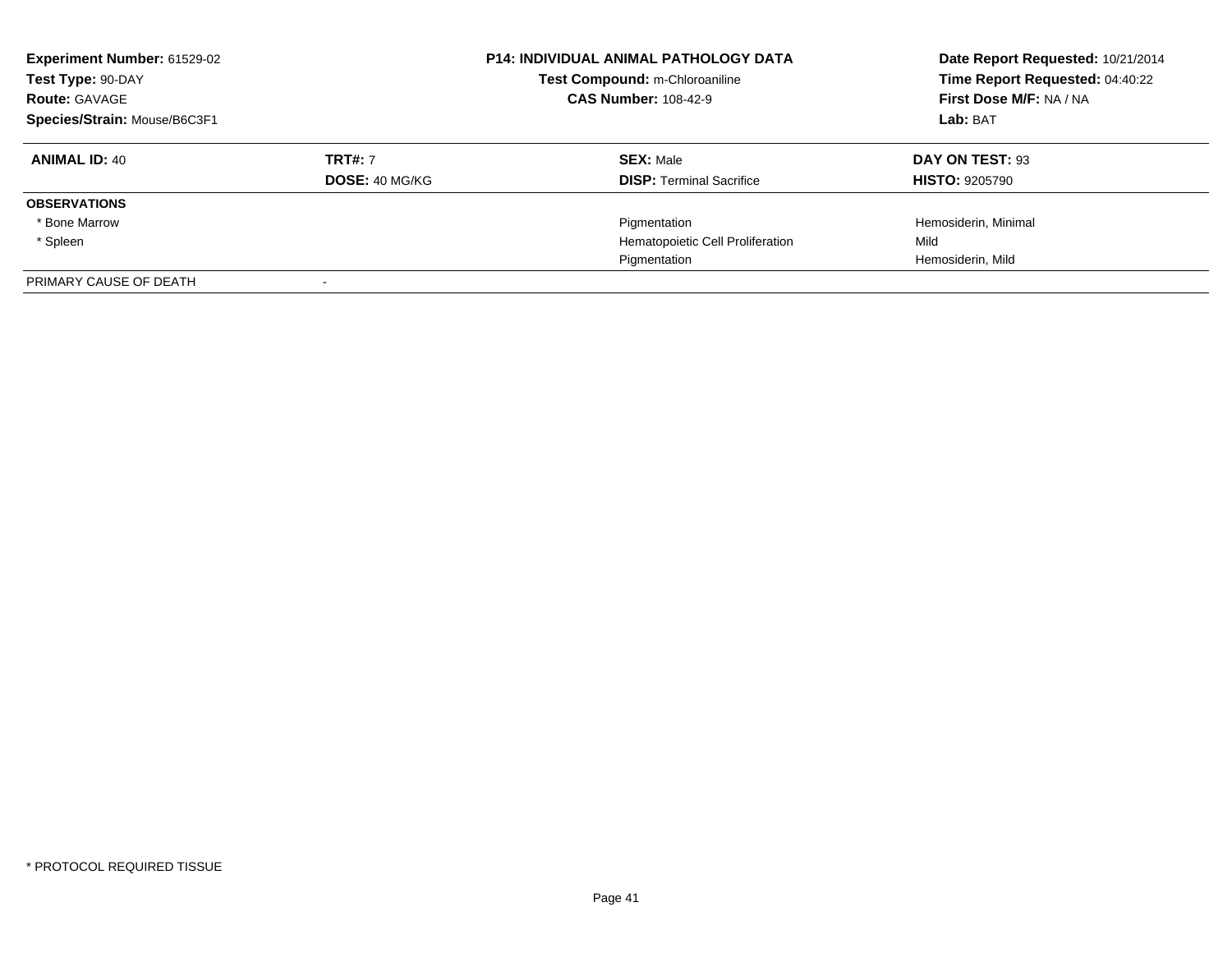| Experiment Number: 61529-02<br>Test Type: 90-DAY<br><b>Route: GAVAGE</b><br>Species/Strain: Mouse/B6C3F1 |                                         | <b>P14: INDIVIDUAL ANIMAL PATHOLOGY DATA</b><br>Test Compound: m-Chloroaniline<br><b>CAS Number: 108-42-9</b> | Date Report Requested: 10/21/2014<br>Time Report Requested: 04:40:22<br>First Dose M/F: NA / NA<br>Lab: BAT |
|----------------------------------------------------------------------------------------------------------|-----------------------------------------|---------------------------------------------------------------------------------------------------------------|-------------------------------------------------------------------------------------------------------------|
| <b>ANIMAL ID: 41</b>                                                                                     | <b>TRT#: 9</b><br><b>DOSE: 80 MG/KG</b> | <b>SEX: Male</b><br><b>DISP:</b> Terminal Sacrifice                                                           | DAY ON TEST: 93<br><b>HISTO: 9205761</b>                                                                    |
| <b>OBSERVATIONS</b>                                                                                      |                                         |                                                                                                               |                                                                                                             |
| * Bone Marrow                                                                                            |                                         | Pigmentation                                                                                                  | Hemosiderin, Minimal                                                                                        |
| * Spleen                                                                                                 |                                         | Hematopoietic Cell Proliferation                                                                              | Marked                                                                                                      |
|                                                                                                          |                                         | Pigmentation                                                                                                  | Hemosiderin, Moderate                                                                                       |
| [Hematopoietic Cell Proliferation TGLS = 1-8 ]                                                           |                                         |                                                                                                               |                                                                                                             |
| PRIMARY CAUSE OF DEATH                                                                                   |                                         |                                                                                                               |                                                                                                             |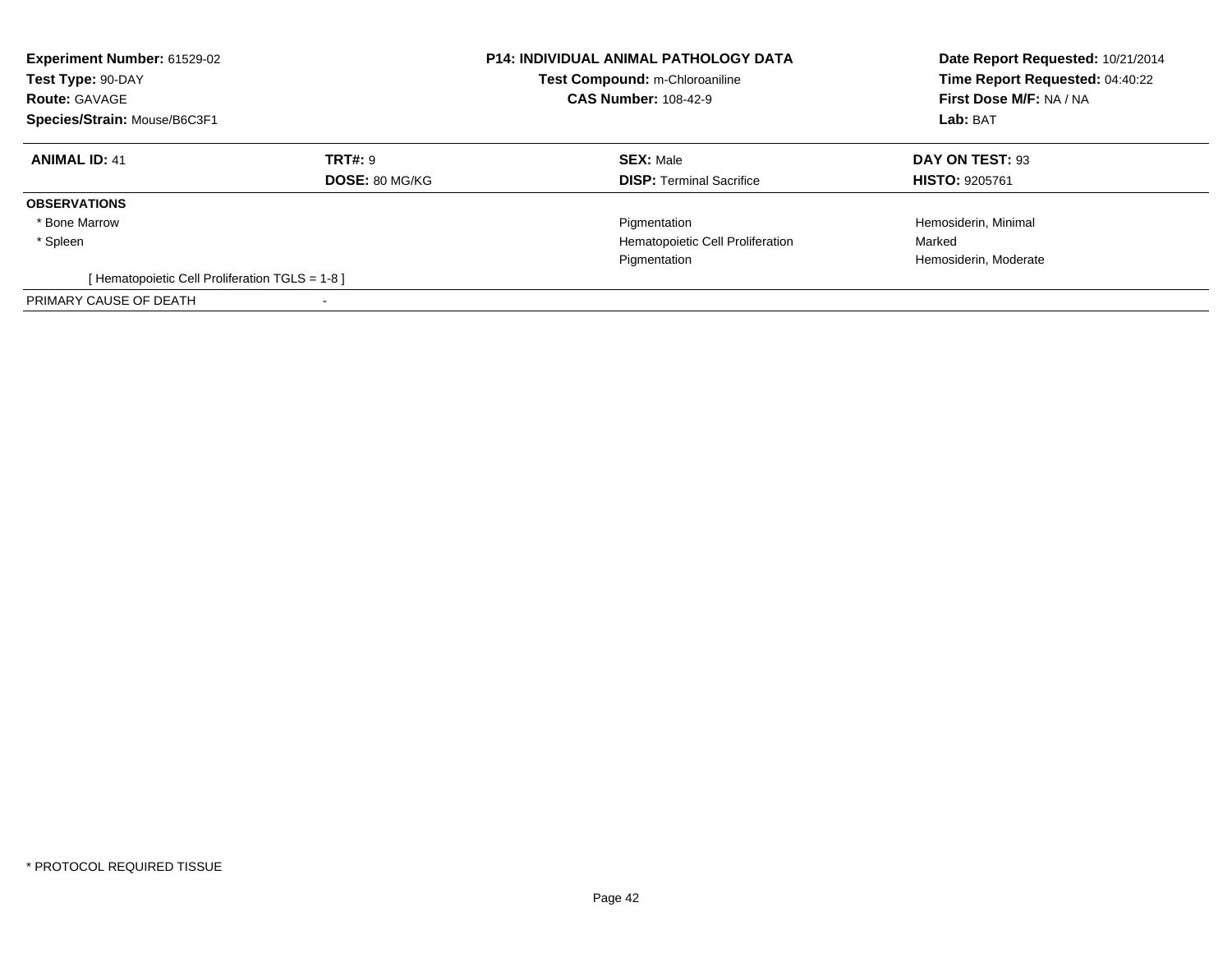| <b>Experiment Number: 61529-02</b><br>Test Type: 90-DAY<br><b>Route: GAVAGE</b><br>Species/Strain: Mouse/B6C3F1 |                | <b>P14: INDIVIDUAL ANIMAL PATHOLOGY DATA</b><br>Test Compound: m-Chloroaniline<br><b>CAS Number: 108-42-9</b> | Date Report Requested: 10/21/2014<br>Time Report Requested: 04:40:22<br>First Dose M/F: NA / NA<br>Lab: BAT |
|-----------------------------------------------------------------------------------------------------------------|----------------|---------------------------------------------------------------------------------------------------------------|-------------------------------------------------------------------------------------------------------------|
| <b>ANIMAL ID: 42</b>                                                                                            | <b>TRT#: 9</b> | <b>SEX: Male</b>                                                                                              | DAY ON TEST: 93                                                                                             |
|                                                                                                                 | DOSE: 80 MG/KG | <b>DISP:</b> Terminal Sacrifice                                                                               | <b>HISTO: 9205762</b>                                                                                       |
| <b>OBSERVATIONS</b>                                                                                             |                |                                                                                                               |                                                                                                             |
| * Bone Marrow                                                                                                   |                | Pigmentation                                                                                                  | Hemosiderin, Minimal                                                                                        |
| Liver                                                                                                           | Kupffer Cell   | Pigmentation                                                                                                  | Minimal                                                                                                     |
| * Spleen                                                                                                        |                | Hematopoietic Cell Proliferation                                                                              | Moderate                                                                                                    |
|                                                                                                                 |                | Pigmentation                                                                                                  | Hemosiderin, Moderate                                                                                       |
| [Hematopoietic Cell Proliferation TGLS = 1-8]                                                                   |                |                                                                                                               |                                                                                                             |
| PRIMARY CAUSE OF DEATH                                                                                          |                |                                                                                                               |                                                                                                             |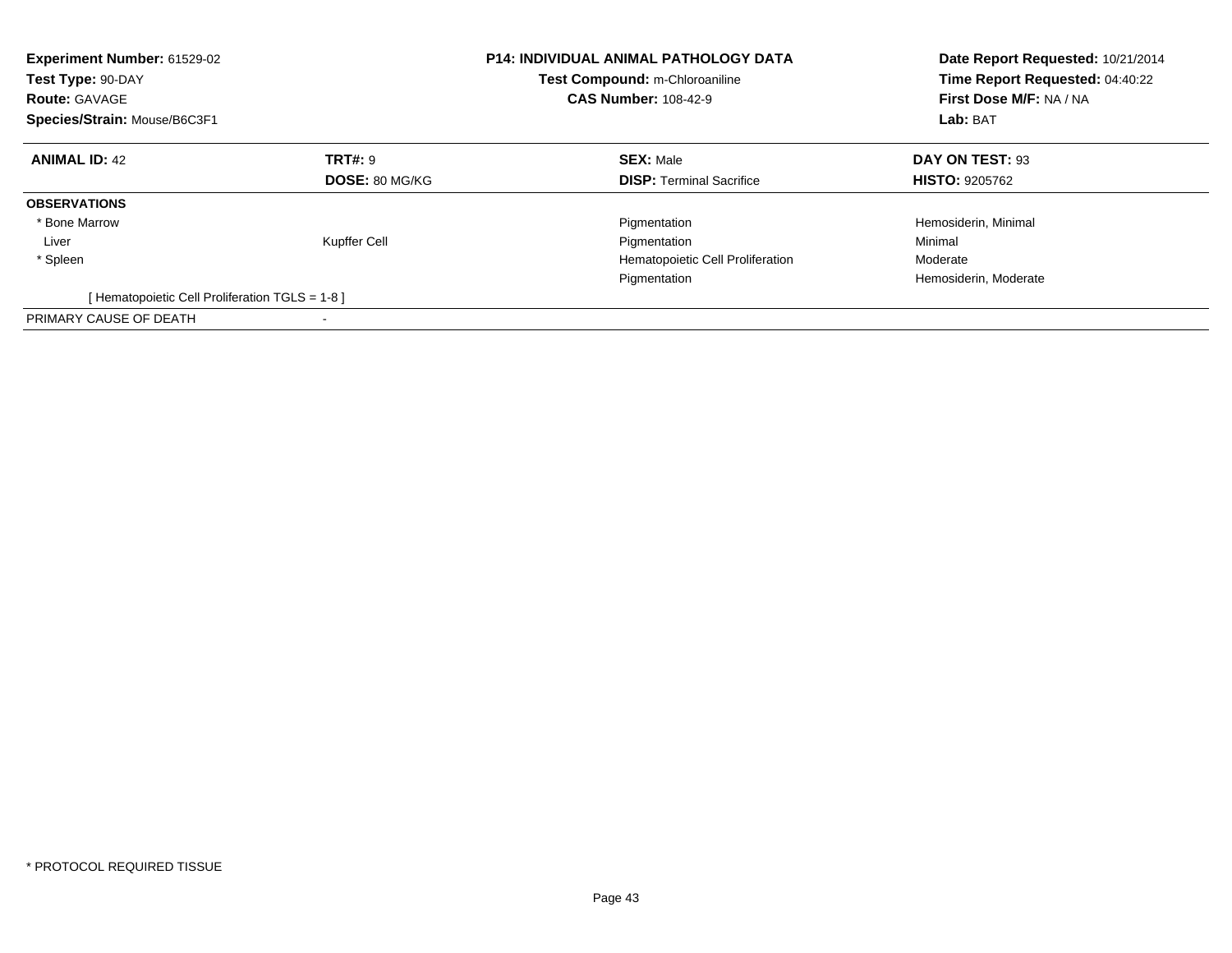| <b>Experiment Number: 61529-02</b><br>Test Type: 90-DAY<br><b>Route: GAVAGE</b><br>Species/Strain: Mouse/B6C3F1 |                | <b>P14: INDIVIDUAL ANIMAL PATHOLOGY DATA</b><br>Test Compound: m-Chloroaniline<br><b>CAS Number: 108-42-9</b> | Date Report Requested: 10/21/2014<br>Time Report Requested: 04:40:22<br>First Dose M/F: NA / NA<br>Lab: BAT |
|-----------------------------------------------------------------------------------------------------------------|----------------|---------------------------------------------------------------------------------------------------------------|-------------------------------------------------------------------------------------------------------------|
| <b>ANIMAL ID: 43</b>                                                                                            | <b>TRT#: 9</b> | <b>SEX: Male</b>                                                                                              | DAY ON TEST: 93                                                                                             |
|                                                                                                                 | DOSE: 80 MG/KG | <b>DISP:</b> Terminal Sacrifice                                                                               | <b>HISTO: 9205763</b>                                                                                       |
| <b>OBSERVATIONS</b>                                                                                             |                |                                                                                                               |                                                                                                             |
| * Bone Marrow                                                                                                   |                | Pigmentation                                                                                                  | Hemosiderin, Minimal                                                                                        |
| Liver                                                                                                           | Kupffer Cell   | Pigmentation                                                                                                  | Minimal                                                                                                     |
| * Spleen                                                                                                        |                | Hematopoietic Cell Proliferation                                                                              | Mild                                                                                                        |
|                                                                                                                 |                | Pigmentation                                                                                                  | Hemosiderin, Moderate                                                                                       |
| [Hematopoietic Cell Proliferation TGLS = 1-8]                                                                   |                |                                                                                                               |                                                                                                             |
| PRIMARY CAUSE OF DEATH                                                                                          |                |                                                                                                               |                                                                                                             |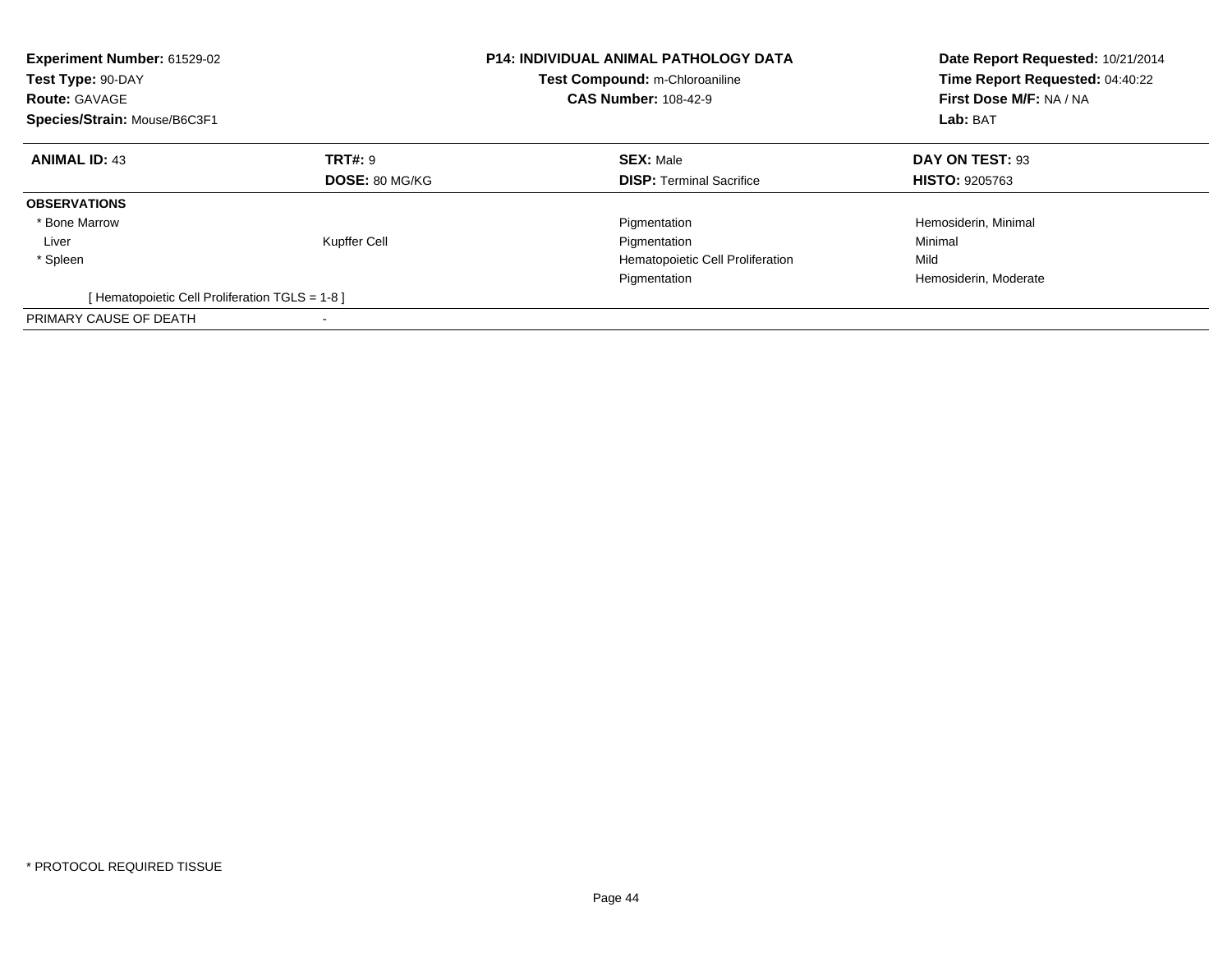| <b>Experiment Number: 61529-02</b><br>Test Type: 90-DAY<br><b>Route: GAVAGE</b><br>Species/Strain: Mouse/B6C3F1 |                | <b>P14: INDIVIDUAL ANIMAL PATHOLOGY DATA</b><br>Test Compound: m-Chloroaniline<br><b>CAS Number: 108-42-9</b> | Date Report Requested: 10/21/2014<br>Time Report Requested: 04:40:22<br>First Dose M/F: NA / NA<br>Lab: BAT |
|-----------------------------------------------------------------------------------------------------------------|----------------|---------------------------------------------------------------------------------------------------------------|-------------------------------------------------------------------------------------------------------------|
| <b>ANIMAL ID: 44</b>                                                                                            | <b>TRT#: 9</b> | <b>SEX: Male</b>                                                                                              | DAY ON TEST: 93                                                                                             |
|                                                                                                                 | DOSE: 80 MG/KG | <b>DISP:</b> Terminal Sacrifice                                                                               | <b>HISTO: 9205764</b>                                                                                       |
| <b>OBSERVATIONS</b>                                                                                             |                |                                                                                                               |                                                                                                             |
| * Bone Marrow                                                                                                   |                | Pigmentation                                                                                                  | Hemosiderin, Moderate                                                                                       |
| Liver                                                                                                           | Kupffer Cell   | Pigmentation                                                                                                  | Minimal                                                                                                     |
| * Spleen                                                                                                        |                | Hematopoietic Cell Proliferation                                                                              | Moderate                                                                                                    |
|                                                                                                                 |                | Pigmentation                                                                                                  | Hemosiderin, Moderate                                                                                       |
| [Hematopoietic Cell Proliferation TGLS = 1-8]                                                                   |                |                                                                                                               |                                                                                                             |
| PRIMARY CAUSE OF DEATH                                                                                          |                |                                                                                                               |                                                                                                             |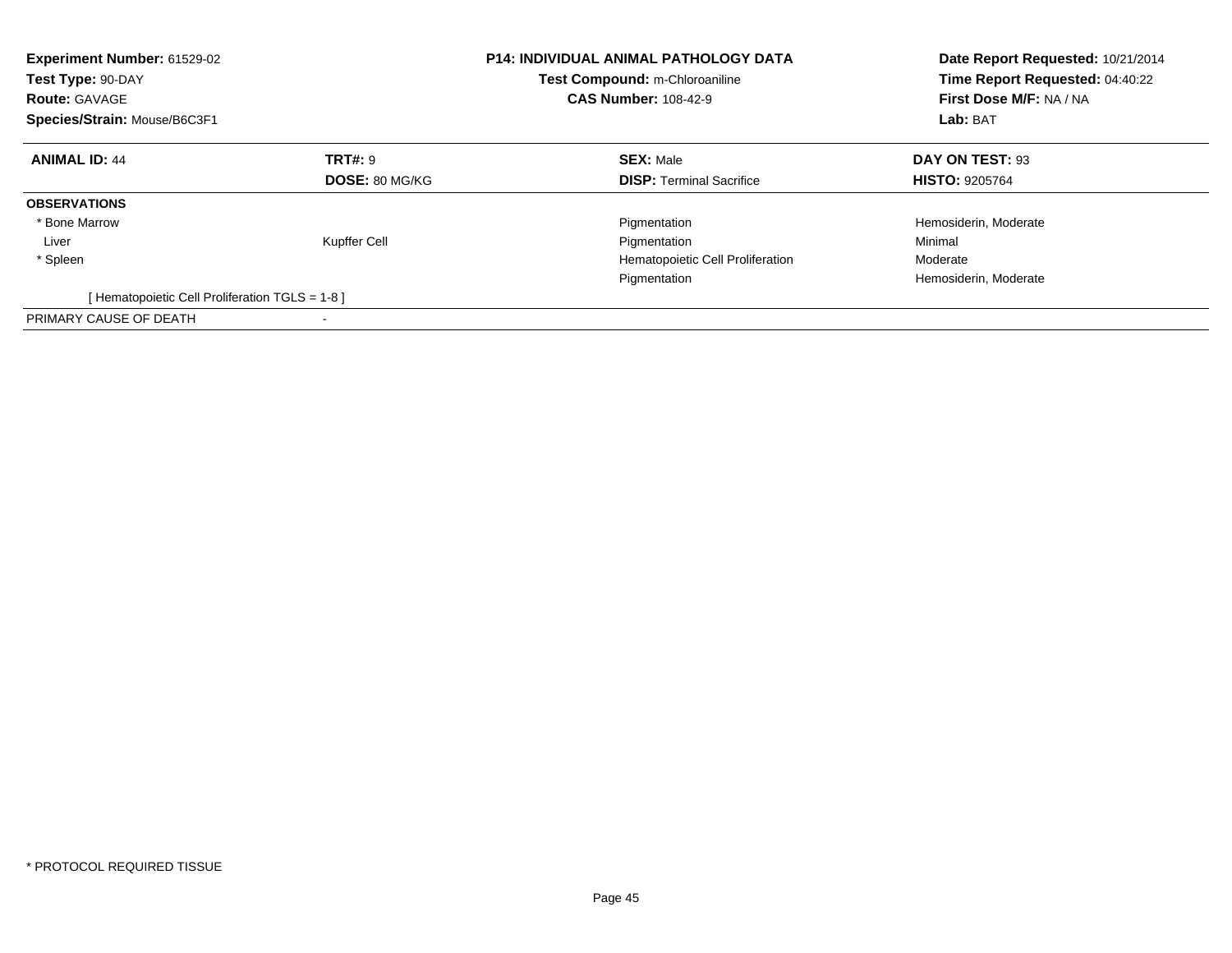| Experiment Number: 61529-02<br>Test Type: 90-DAY<br><b>Route: GAVAGE</b><br>Species/Strain: Mouse/B6C3F1 |                                         | <b>P14: INDIVIDUAL ANIMAL PATHOLOGY DATA</b><br>Test Compound: m-Chloroaniline<br><b>CAS Number: 108-42-9</b> | Date Report Requested: 10/21/2014<br>Time Report Requested: 04:40:22<br>First Dose M/F: NA / NA<br>Lab: BAT |
|----------------------------------------------------------------------------------------------------------|-----------------------------------------|---------------------------------------------------------------------------------------------------------------|-------------------------------------------------------------------------------------------------------------|
| <b>ANIMAL ID: 45</b>                                                                                     | <b>TRT#: 9</b><br><b>DOSE: 80 MG/KG</b> | <b>SEX: Male</b><br><b>DISP:</b> Terminal Sacrifice                                                           | DAY ON TEST: 93<br><b>HISTO: 9205765</b>                                                                    |
| <b>OBSERVATIONS</b>                                                                                      |                                         |                                                                                                               |                                                                                                             |
| * Bone Marrow                                                                                            |                                         | Pigmentation                                                                                                  | Hemosiderin, Moderate                                                                                       |
| * Spleen                                                                                                 |                                         | Hematopoietic Cell Proliferation                                                                              | Moderate                                                                                                    |
|                                                                                                          |                                         | Pigmentation                                                                                                  | Hemosiderin, Marked                                                                                         |
| [Hematopoietic Cell Proliferation TGLS = 1-8 ]                                                           |                                         |                                                                                                               |                                                                                                             |
| PRIMARY CAUSE OF DEATH                                                                                   |                                         |                                                                                                               |                                                                                                             |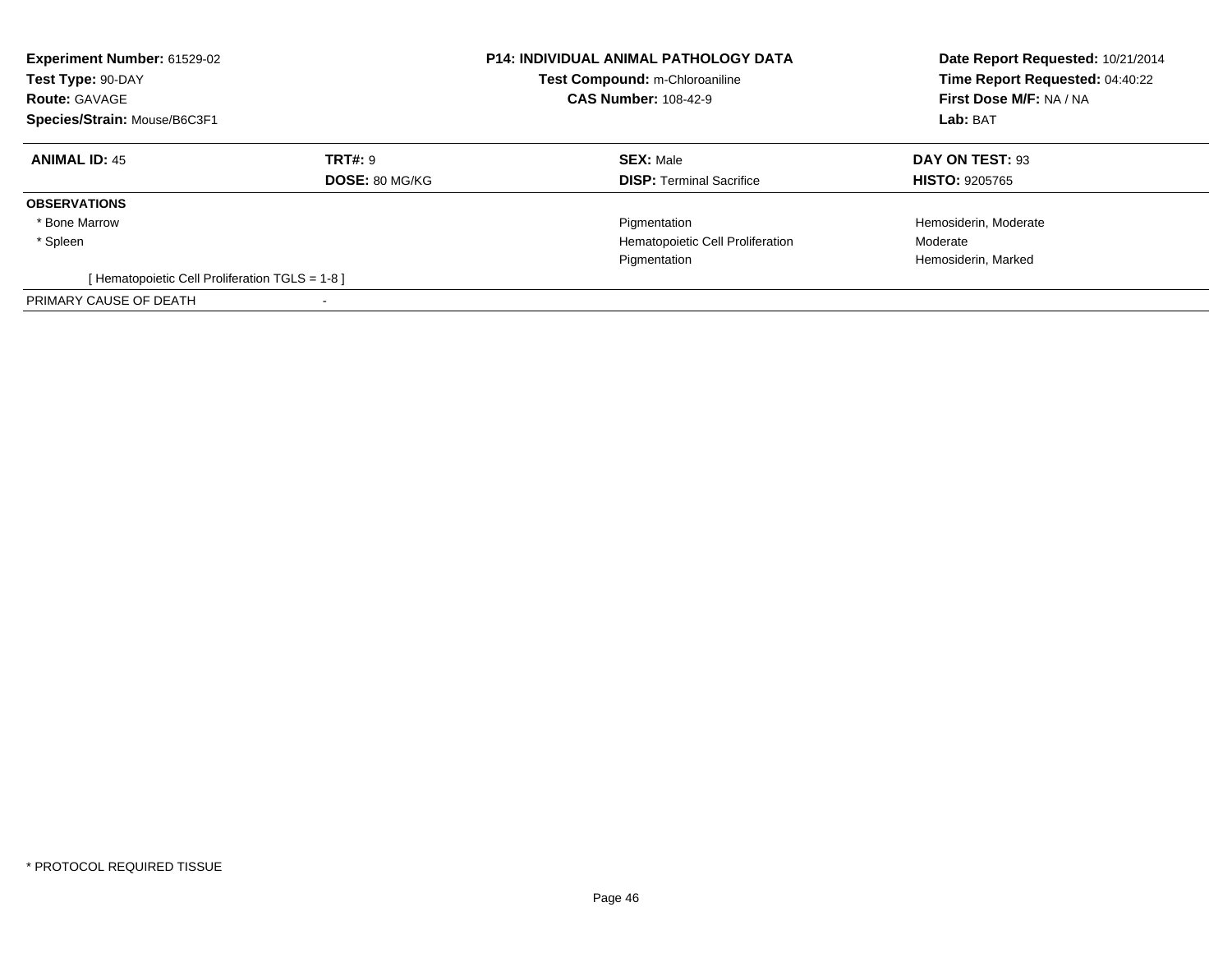| Experiment Number: 61529-02<br>Test Type: 90-DAY<br><b>Route: GAVAGE</b><br>Species/Strain: Mouse/B6C3F1 |                                         | <b>P14: INDIVIDUAL ANIMAL PATHOLOGY DATA</b><br>Test Compound: m-Chloroaniline<br><b>CAS Number: 108-42-9</b> | Date Report Requested: 10/21/2014<br>Time Report Requested: 04:40:22<br>First Dose M/F: NA / NA<br>Lab: BAT |
|----------------------------------------------------------------------------------------------------------|-----------------------------------------|---------------------------------------------------------------------------------------------------------------|-------------------------------------------------------------------------------------------------------------|
| <b>ANIMAL ID: 46</b>                                                                                     | <b>TRT#: 9</b><br><b>DOSE: 80 MG/KG</b> | <b>SEX: Male</b><br><b>DISP:</b> Terminal Sacrifice                                                           | DAY ON TEST: 93<br><b>HISTO: 9205766</b>                                                                    |
| <b>OBSERVATIONS</b>                                                                                      |                                         |                                                                                                               |                                                                                                             |
| * Bone Marrow                                                                                            |                                         | Pigmentation                                                                                                  | Hemosiderin, Minimal                                                                                        |
| * Spleen                                                                                                 |                                         | Hematopoietic Cell Proliferation                                                                              | Moderate                                                                                                    |
|                                                                                                          |                                         | Pigmentation                                                                                                  | Hemosiderin, Moderate                                                                                       |
| [Hematopoietic Cell Proliferation TGLS = 1-8 ]                                                           |                                         |                                                                                                               |                                                                                                             |
| PRIMARY CAUSE OF DEATH                                                                                   |                                         |                                                                                                               |                                                                                                             |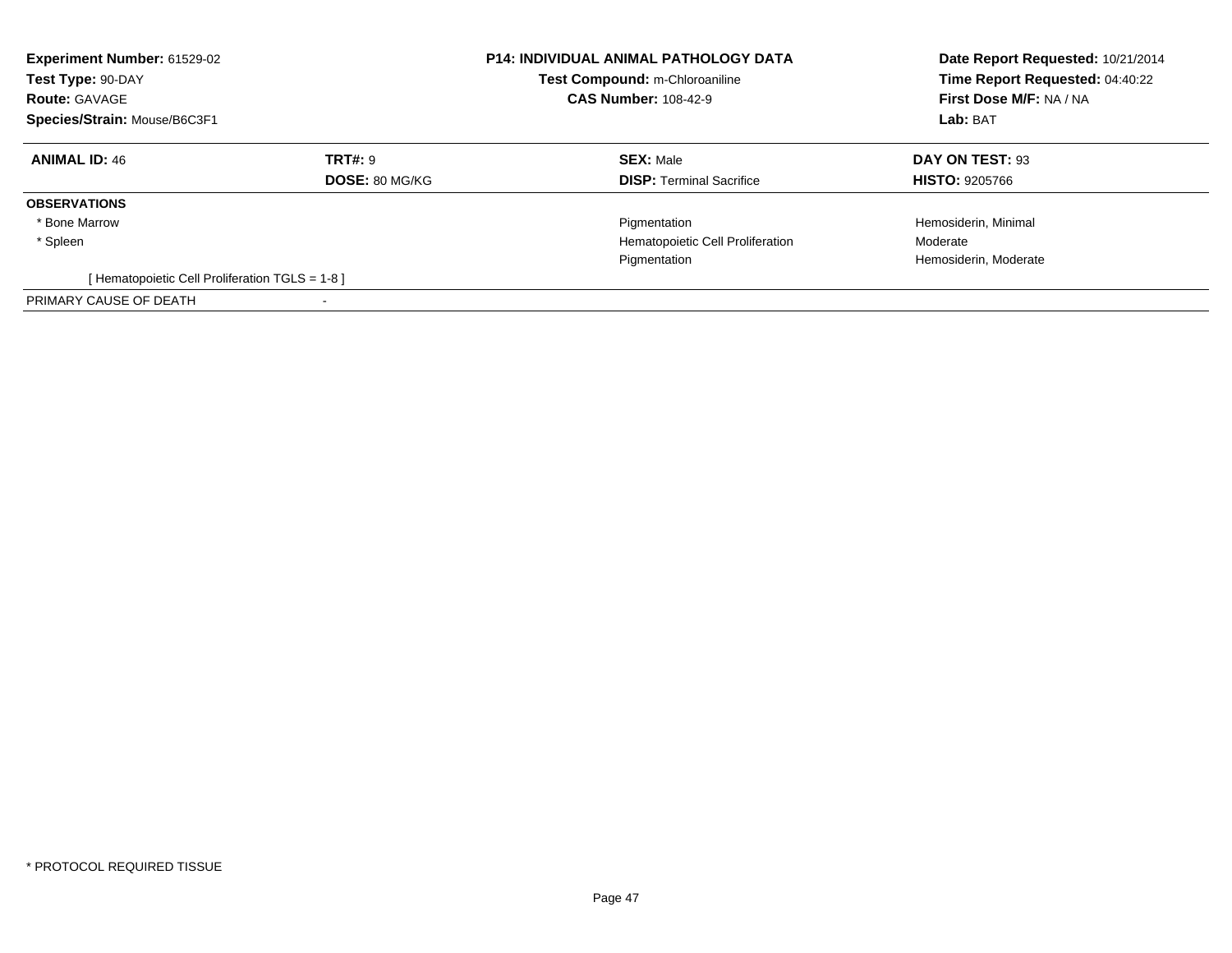| Experiment Number: 61529-02<br>Test Type: 90-DAY<br><b>Route: GAVAGE</b><br>Species/Strain: Mouse/B6C3F1 |                                         | <b>P14: INDIVIDUAL ANIMAL PATHOLOGY DATA</b><br><b>Test Compound: m-Chloroaniline</b><br><b>CAS Number: 108-42-9</b> | Date Report Requested: 10/21/2014<br>Time Report Requested: 04:40:22<br>First Dose M/F: NA / NA<br>Lab: BAT |
|----------------------------------------------------------------------------------------------------------|-----------------------------------------|----------------------------------------------------------------------------------------------------------------------|-------------------------------------------------------------------------------------------------------------|
| <b>ANIMAL ID: 47</b>                                                                                     | <b>TRT#: 9</b><br><b>DOSE: 80 MG/KG</b> | <b>SEX: Male</b><br><b>DISP:</b> Terminal Sacrifice                                                                  | DAY ON TEST: 93<br><b>HISTO: 9205767</b>                                                                    |
|                                                                                                          |                                         |                                                                                                                      |                                                                                                             |
| <b>OBSERVATIONS</b>                                                                                      |                                         |                                                                                                                      |                                                                                                             |
| * Bone Marrow                                                                                            |                                         | Pigmentation                                                                                                         | Hemosiderin, Moderate                                                                                       |
| * Spleen                                                                                                 |                                         | Hematopoietic Cell Proliferation                                                                                     | Moderate                                                                                                    |
|                                                                                                          |                                         | Pigmentation                                                                                                         | Hemosiderin, Moderate                                                                                       |
| [Hematopoietic Cell Proliferation TGLS = 1-8]                                                            |                                         |                                                                                                                      |                                                                                                             |
| PRIMARY CAUSE OF DEATH                                                                                   |                                         |                                                                                                                      |                                                                                                             |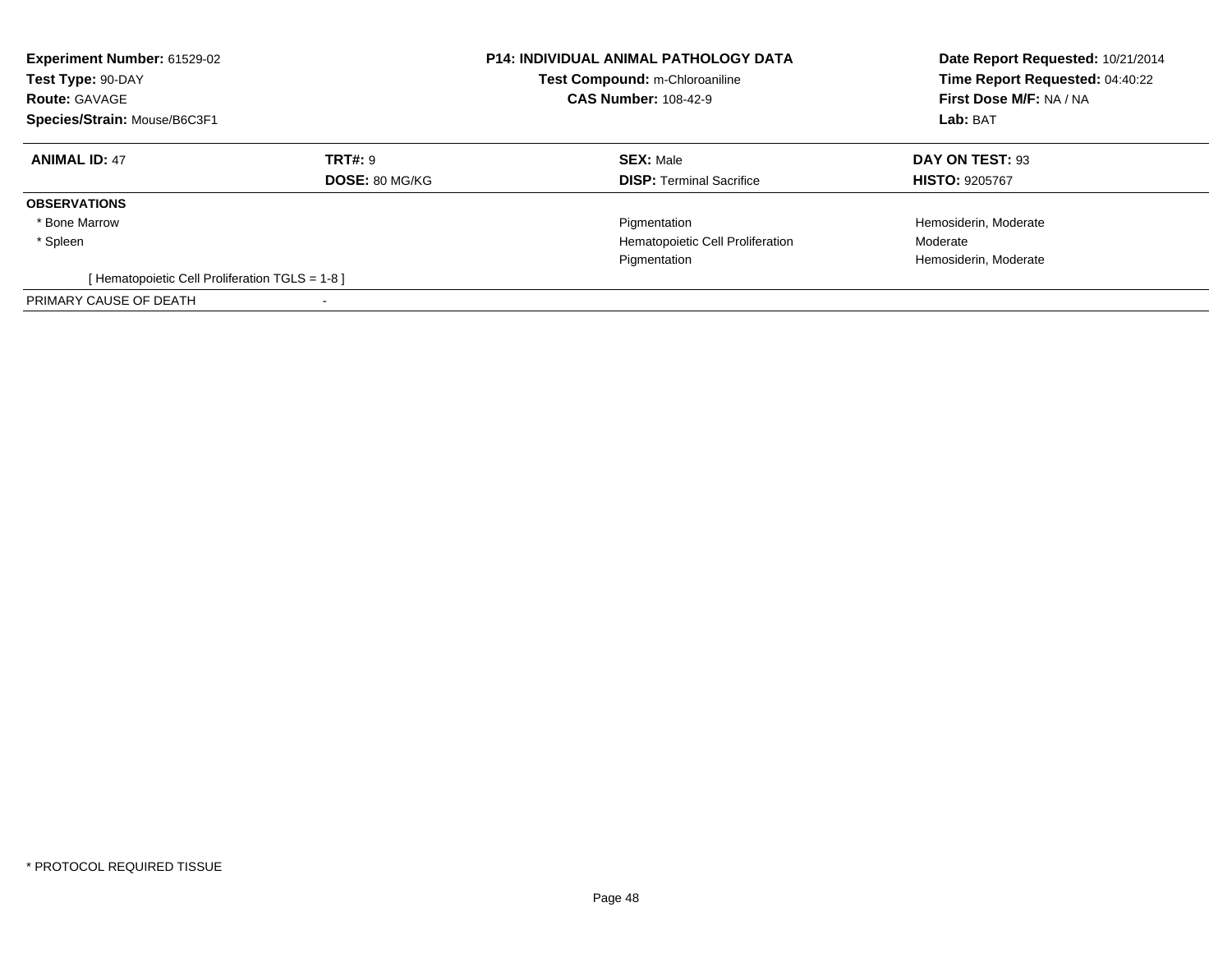| Experiment Number: 61529-02<br>Test Type: 90-DAY<br><b>Route: GAVAGE</b><br>Species/Strain: Mouse/B6C3F1 |                                  | <b>P14: INDIVIDUAL ANIMAL PATHOLOGY DATA</b><br>Test Compound: m-Chloroaniline<br><b>CAS Number: 108-42-9</b> | Date Report Requested: 10/21/2014<br>Time Report Requested: 04:40:22<br>First Dose M/F: NA / NA<br>Lab: BAT |
|----------------------------------------------------------------------------------------------------------|----------------------------------|---------------------------------------------------------------------------------------------------------------|-------------------------------------------------------------------------------------------------------------|
| <b>ANIMAL ID: 48</b>                                                                                     | TRT#: 9<br><b>DOSE: 80 MG/KG</b> | <b>SEX: Male</b><br><b>DISP:</b> Terminal Sacrifice                                                           | DAY ON TEST: 93<br><b>HISTO: 9205768</b>                                                                    |
| <b>OBSERVATIONS</b>                                                                                      |                                  |                                                                                                               |                                                                                                             |
| * Bone Marrow                                                                                            |                                  | Pigmentation                                                                                                  | Hemosiderin, Moderate                                                                                       |
| * Spleen                                                                                                 |                                  | Hematopoietic Cell Proliferation                                                                              | Mild                                                                                                        |
|                                                                                                          |                                  | Pigmentation                                                                                                  | Hemosiderin, Moderate                                                                                       |
| [Hematopoietic Cell Proliferation TGLS = 1-3 ]                                                           |                                  |                                                                                                               |                                                                                                             |
| PRIMARY CAUSE OF DEATH                                                                                   |                                  |                                                                                                               |                                                                                                             |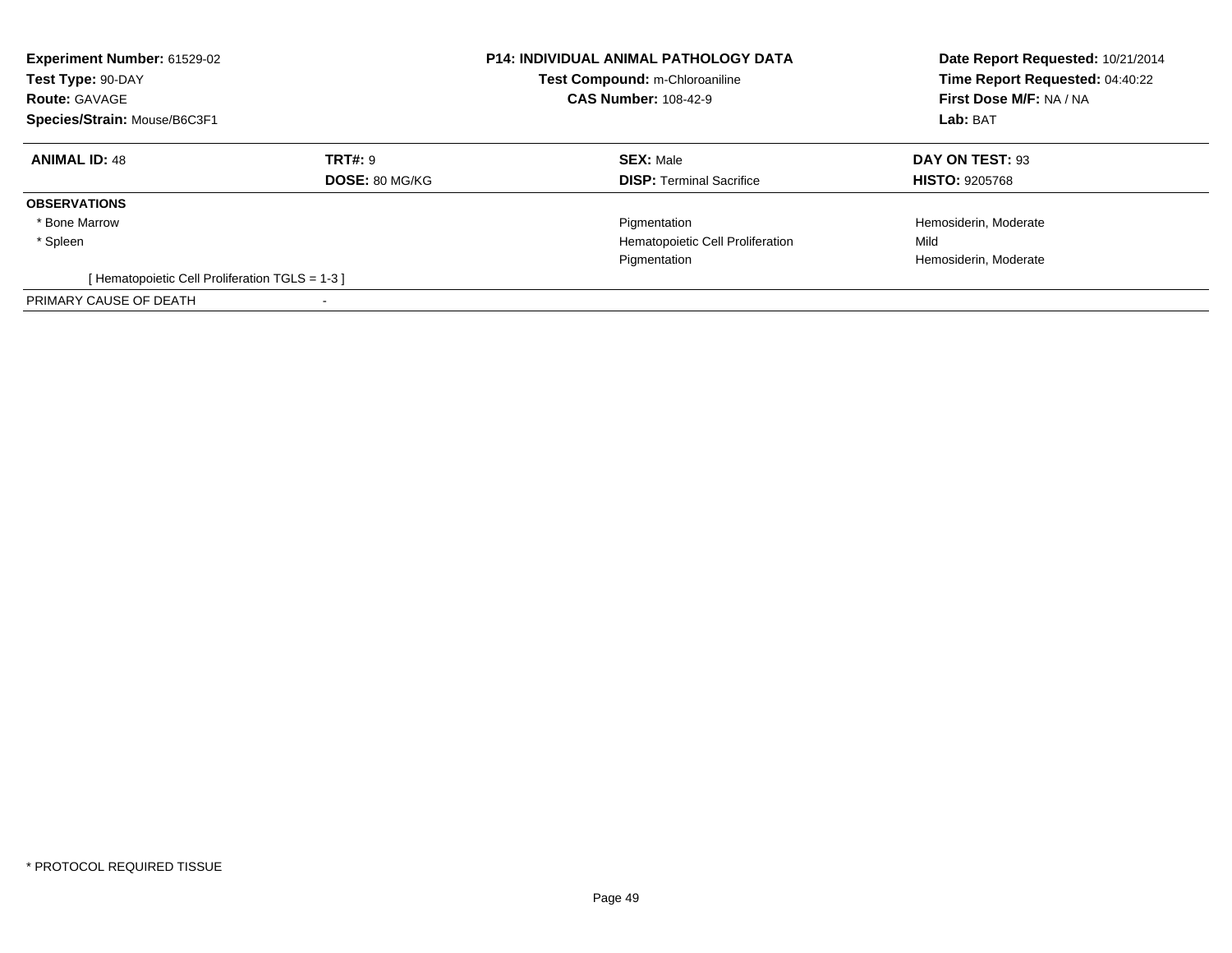| Experiment Number: 61529-02<br>Test Type: 90-DAY<br><b>Route: GAVAGE</b><br>Species/Strain: Mouse/B6C3F1 |                                  | <b>P14: INDIVIDUAL ANIMAL PATHOLOGY DATA</b><br>Test Compound: m-Chloroaniline<br><b>CAS Number: 108-42-9</b> | Date Report Requested: 10/21/2014<br>Time Report Requested: 04:40:22<br>First Dose M/F: NA / NA<br>Lab: BAT |
|----------------------------------------------------------------------------------------------------------|----------------------------------|---------------------------------------------------------------------------------------------------------------|-------------------------------------------------------------------------------------------------------------|
| <b>ANIMAL ID: 49</b>                                                                                     | TRT#: 9<br><b>DOSE: 80 MG/KG</b> | <b>SEX: Male</b><br><b>DISP:</b> Terminal Sacrifice                                                           | DAY ON TEST: 93<br><b>HISTO: 9205769</b>                                                                    |
| <b>OBSERVATIONS</b>                                                                                      |                                  |                                                                                                               |                                                                                                             |
| * Bone Marrow                                                                                            |                                  | Pigmentation                                                                                                  | Hemosiderin, Mild                                                                                           |
| * Spleen                                                                                                 |                                  | Hematopoietic Cell Proliferation                                                                              | Mild                                                                                                        |
|                                                                                                          |                                  | Pigmentation                                                                                                  | Hemosiderin, Mild                                                                                           |
| [Hematopoietic Cell Proliferation TGLS = 1-3 ]                                                           |                                  |                                                                                                               |                                                                                                             |
| PRIMARY CAUSE OF DEATH                                                                                   |                                  |                                                                                                               |                                                                                                             |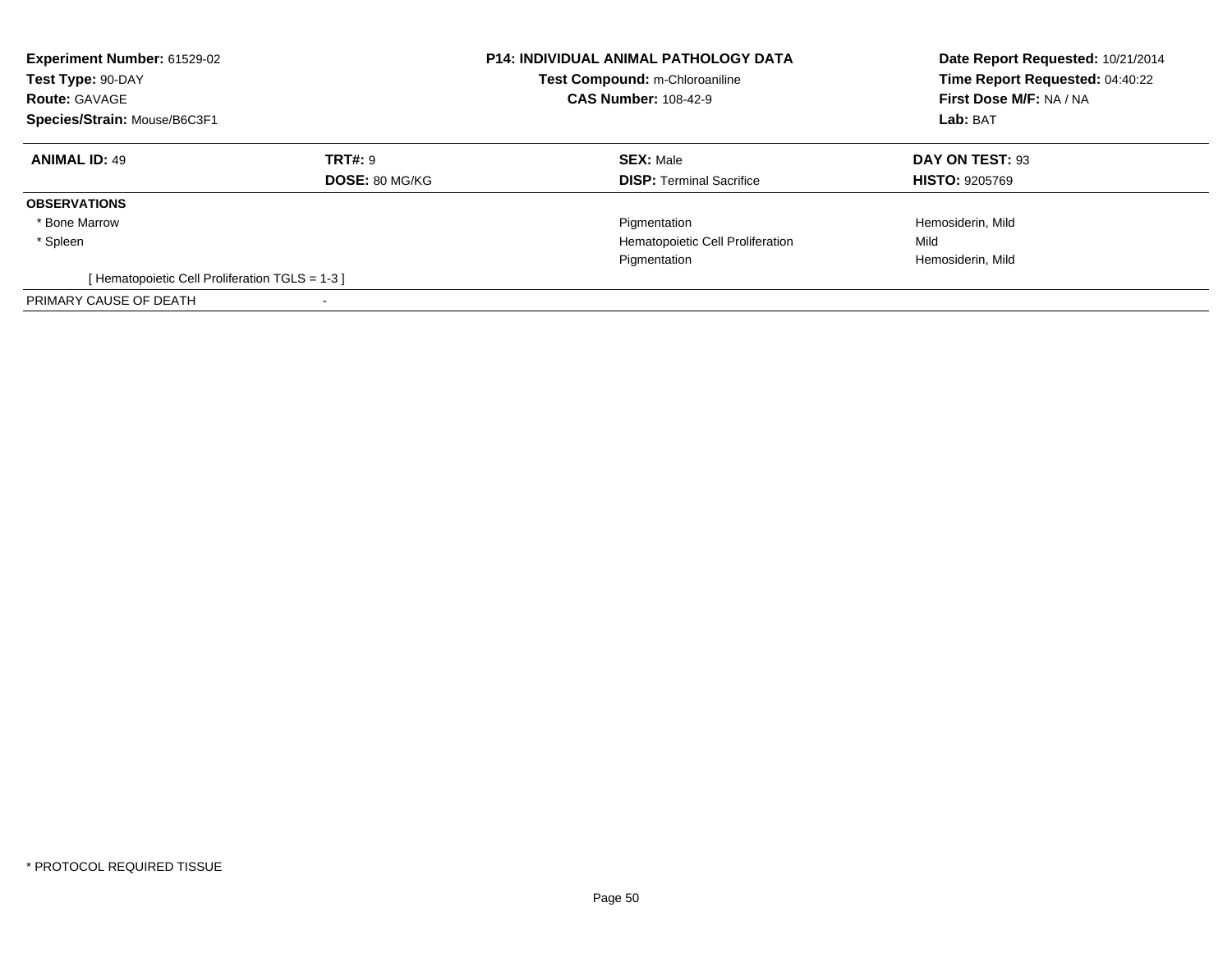| Experiment Number: 61529-02<br>Test Type: 90-DAY<br><b>Route: GAVAGE</b><br>Species/Strain: Mouse/B6C3F1 |                       | <b>P14: INDIVIDUAL ANIMAL PATHOLOGY DATA</b><br>Test Compound: m-Chloroaniline<br><b>CAS Number: 108-42-9</b> | Date Report Requested: 10/21/2014<br>Time Report Requested: 04:40:22<br>First Dose M/F: NA / NA<br>Lab: BAT |
|----------------------------------------------------------------------------------------------------------|-----------------------|---------------------------------------------------------------------------------------------------------------|-------------------------------------------------------------------------------------------------------------|
| <b>ANIMAL ID: 50</b>                                                                                     | <b>TRT#: 9</b>        | <b>SEX: Male</b>                                                                                              | DAY ON TEST: 93                                                                                             |
|                                                                                                          | <b>DOSE: 80 MG/KG</b> | <b>DISP:</b> Terminal Sacrifice                                                                               | <b>HISTO: 9205770</b>                                                                                       |
| <b>OBSERVATIONS</b>                                                                                      |                       |                                                                                                               |                                                                                                             |
| * Bone Marrow                                                                                            |                       | Pigmentation                                                                                                  | Hemosiderin, Moderate                                                                                       |
| * Spleen                                                                                                 |                       | Hematopoietic Cell Proliferation                                                                              | Moderate                                                                                                    |
|                                                                                                          |                       | Pigmentation                                                                                                  | Hemosiderin, Moderate                                                                                       |
| [Hematopoietic Cell Proliferation TGLS = 1-3 ]                                                           |                       |                                                                                                               |                                                                                                             |
| PRIMARY CAUSE OF DEATH                                                                                   |                       |                                                                                                               |                                                                                                             |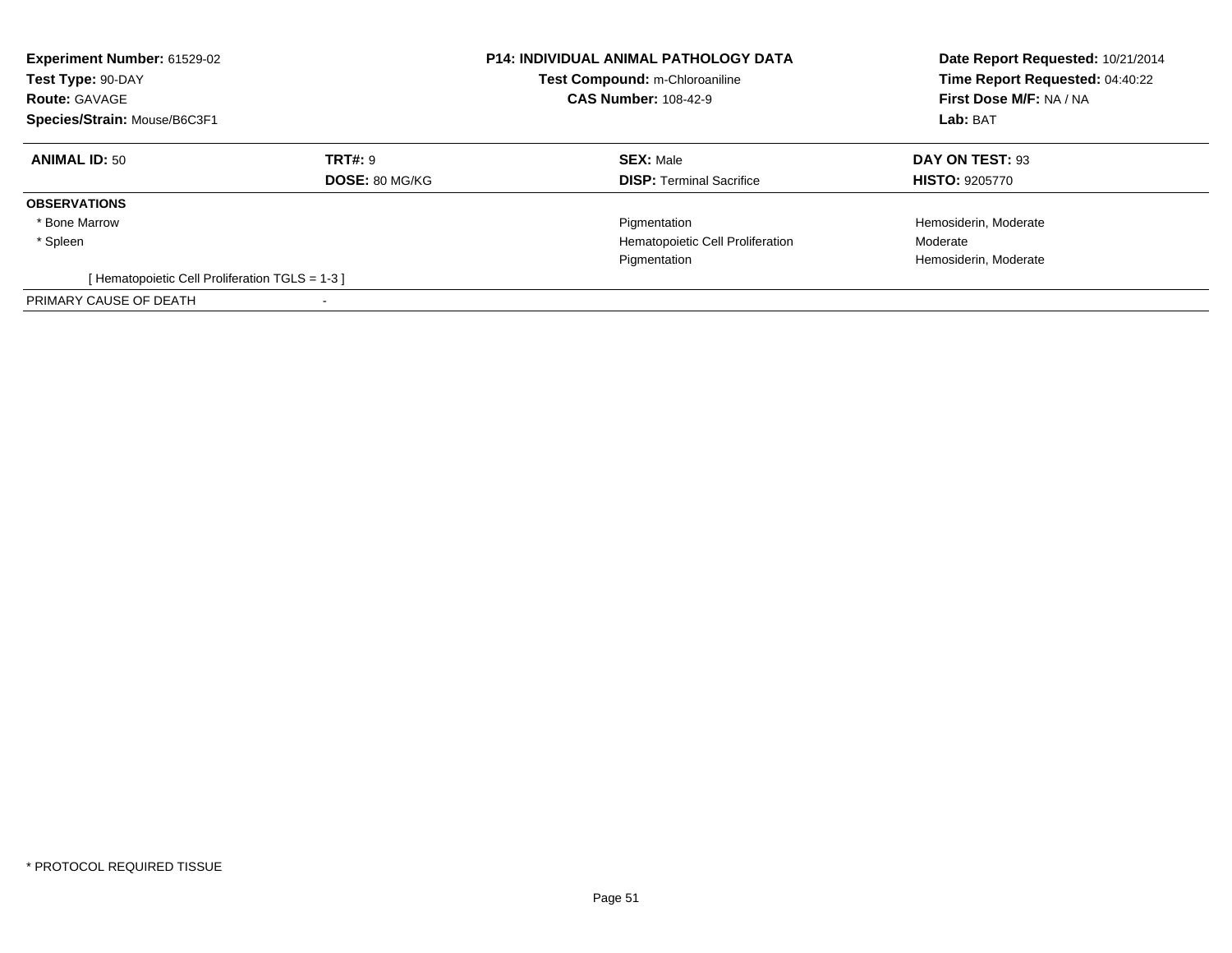| Experiment Number: 61529-02<br>Test Type: 90-DAY<br>Route: GAVAGE<br>Species/Strain: Mouse/B6C3F1 |                           | <b>P14: INDIVIDUAL ANIMAL PATHOLOGY DATA</b><br>Test Compound: m-Chloroaniline<br><b>CAS Number: 108-42-9</b> | Date Report Requested: 10/21/2014<br>Time Report Requested: 04:40:22<br>First Dose M/F: NA / NA<br>Lab: BAT |
|---------------------------------------------------------------------------------------------------|---------------------------|---------------------------------------------------------------------------------------------------------------|-------------------------------------------------------------------------------------------------------------|
| <b>ANIMAL ID: 51</b>                                                                              | <b>TRT#: 11</b>           | <b>SEX: Male</b>                                                                                              | DAY ON TEST: 93                                                                                             |
|                                                                                                   | <b>DOSE: 160</b><br>MG/KG | <b>DISP: Terminal Sacrifice</b>                                                                               | <b>HISTO: 9205741</b>                                                                                       |
|                                                                                                   |                           | ORGAN AND ACCOUNTABLE SITE STATUS                                                                             |                                                                                                             |
| <b>NORMAL</b>                                                                                     |                           |                                                                                                               |                                                                                                             |
| * Adrenal Cortex                                                                                  | * Adrenal Medulla         | * Blood Vessel                                                                                                | * Bone                                                                                                      |
| * Brain                                                                                           | * Epididymis              | * Esophagus                                                                                                   | * Gallbladder                                                                                               |
| * Heart                                                                                           | * Intestine Large, Cecum  | * Intestine Large, Colon                                                                                      | * Intestine Large, Rectum                                                                                   |
| * Intestine Small, Duodenum                                                                       | * Intestine Small, Ileum  | * Intestine Small, Jejunum                                                                                    | * Islets, Pancreatic                                                                                        |
| * Kidney                                                                                          | * Liver                   | * Lung                                                                                                        | * Lymph Node, Mandibular                                                                                    |
| * Lymph Node, Mesenteric                                                                          | * Nose                    | * Pancreas                                                                                                    | * Parathyroid Gland                                                                                         |
| * Pituitary Gland                                                                                 | * Preputial Gland         | * Prostate                                                                                                    | * Salivary Glands                                                                                           |
| * Seminal Vesicle                                                                                 | * Skin                    | * Stomach, Forestomach                                                                                        | * Stomach, Glandular                                                                                        |
| * Testes                                                                                          | * Thymus                  | * Thyroid Gland                                                                                               | * Trachea                                                                                                   |
| * Urinary Bladder                                                                                 |                           |                                                                                                               |                                                                                                             |
| <b>MISSING</b>                                                                                    |                           |                                                                                                               |                                                                                                             |
| * Mammary Gland                                                                                   |                           |                                                                                                               |                                                                                                             |
| <b>OBSERVATIONS</b>                                                                               |                           |                                                                                                               |                                                                                                             |
| * Bone Marrow                                                                                     |                           | Pigmentation                                                                                                  | Hemosiderin, Marked                                                                                         |
| * Spleen                                                                                          |                           | Hematopoietic Cell Proliferation                                                                              | Marked                                                                                                      |
|                                                                                                   |                           | Pigmentation                                                                                                  | Hemosiderin, Marked                                                                                         |
| [ Hematopoietic Cell Proliferation TGLS = 1-8 ]                                                   |                           |                                                                                                               |                                                                                                             |
| PRIMARY CAUSE OF DEATH                                                                            |                           |                                                                                                               |                                                                                                             |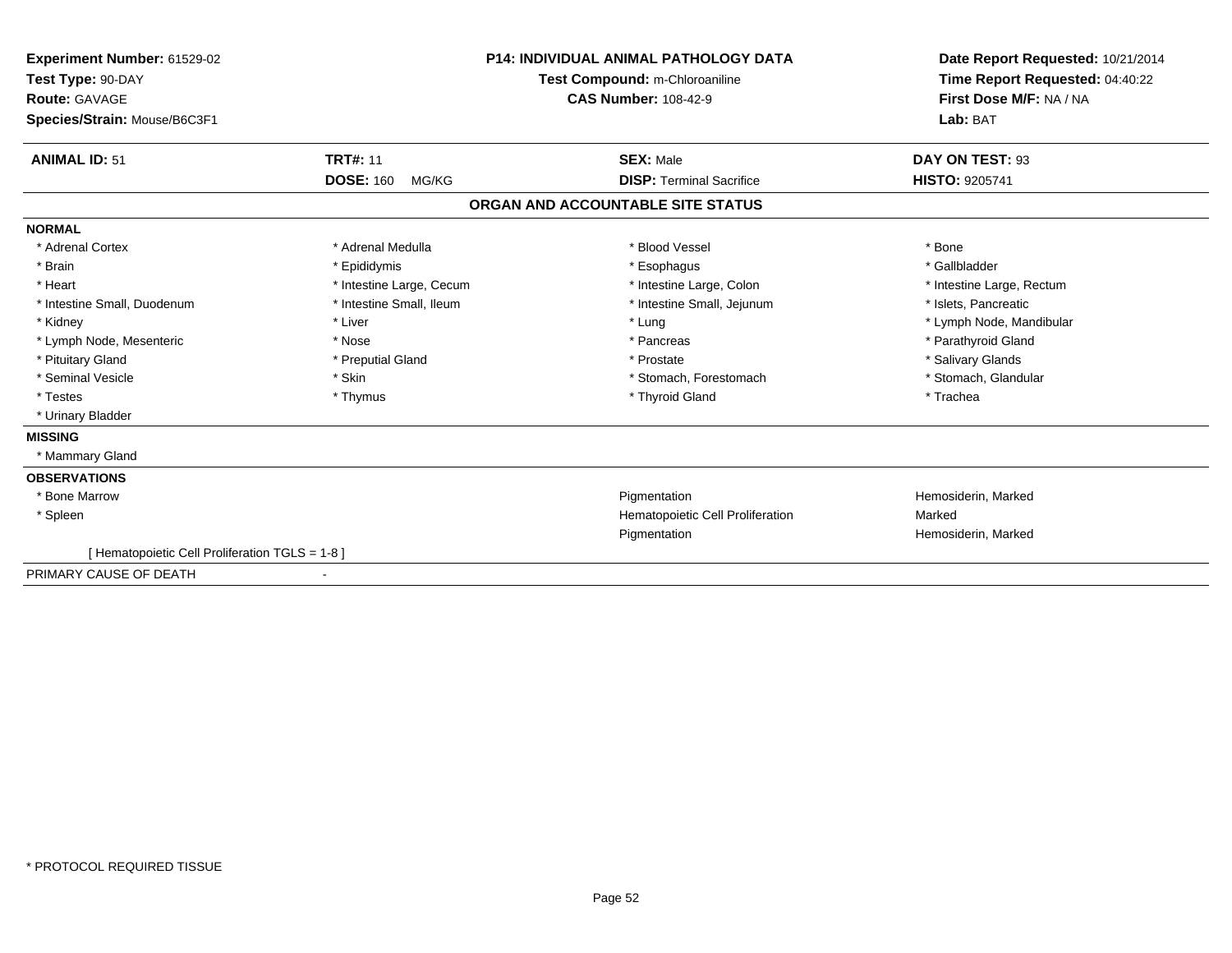| Experiment Number: 61529-02                     |                           | <b>P14: INDIVIDUAL ANIMAL PATHOLOGY DATA</b> | Date Report Requested: 10/21/2014 |
|-------------------------------------------------|---------------------------|----------------------------------------------|-----------------------------------|
| Test Type: 90-DAY                               |                           | Test Compound: m-Chloroaniline               | Time Report Requested: 04:40:22   |
| <b>Route: GAVAGE</b>                            |                           | <b>CAS Number: 108-42-9</b>                  | First Dose M/F: NA / NA           |
| Species/Strain: Mouse/B6C3F1                    |                           |                                              | Lab: BAT                          |
| <b>ANIMAL ID: 52</b>                            | <b>TRT#: 11</b>           | <b>SEX: Male</b>                             | DAY ON TEST: 93                   |
|                                                 | <b>DOSE: 160</b><br>MG/KG | <b>DISP: Terminal Sacrifice</b>              | <b>HISTO: 9205742</b>             |
|                                                 |                           | ORGAN AND ACCOUNTABLE SITE STATUS            |                                   |
| <b>NORMAL</b>                                   |                           |                                              |                                   |
| * Adrenal Cortex                                | * Adrenal Medulla         | * Blood Vessel                               | * Bone                            |
| * Brain                                         | * Epididymis              | * Esophagus                                  | * Gallbladder                     |
| * Heart                                         | * Intestine Large, Cecum  | * Intestine Large, Colon                     | * Intestine Large, Rectum         |
| * Intestine Small, Duodenum                     | * Intestine Small, Ileum  | * Intestine Small, Jejunum                   | * Islets, Pancreatic              |
| * Kidney                                        | * Lung                    | * Lymph Node, Mandibular                     | * Lymph Node, Mesenteric          |
| * Nose                                          | * Pancreas                | * Parathyroid Gland                          | * Pituitary Gland                 |
| * Preputial Gland                               | * Prostate                | * Salivary Glands                            | * Seminal Vesicle                 |
| * Skin                                          | * Stomach, Forestomach    | * Stomach, Glandular                         | * Testes                          |
| * Thymus                                        | * Thyroid Gland           | * Trachea                                    | * Urinary Bladder                 |
| <b>MISSING</b>                                  |                           |                                              |                                   |
| * Mammary Gland                                 |                           |                                              |                                   |
| <b>OBSERVATIONS</b>                             |                           |                                              |                                   |
| * Bone Marrow                                   |                           | Pigmentation                                 | Hemosiderin, Marked               |
| * Liver                                         |                           | Hematopoietic Cell Proliferation             | Minimal                           |
|                                                 | Kupffer Cell              | Pigmentation                                 | Mild                              |
| * Spleen                                        |                           | Hematopoietic Cell Proliferation             | Marked                            |
|                                                 |                           | Pigmentation                                 | Hemosiderin, Marked               |
| [ Hematopoietic Cell Proliferation TGLS = 1-8 ] |                           |                                              |                                   |
| PRIMARY CAUSE OF DEATH                          |                           |                                              |                                   |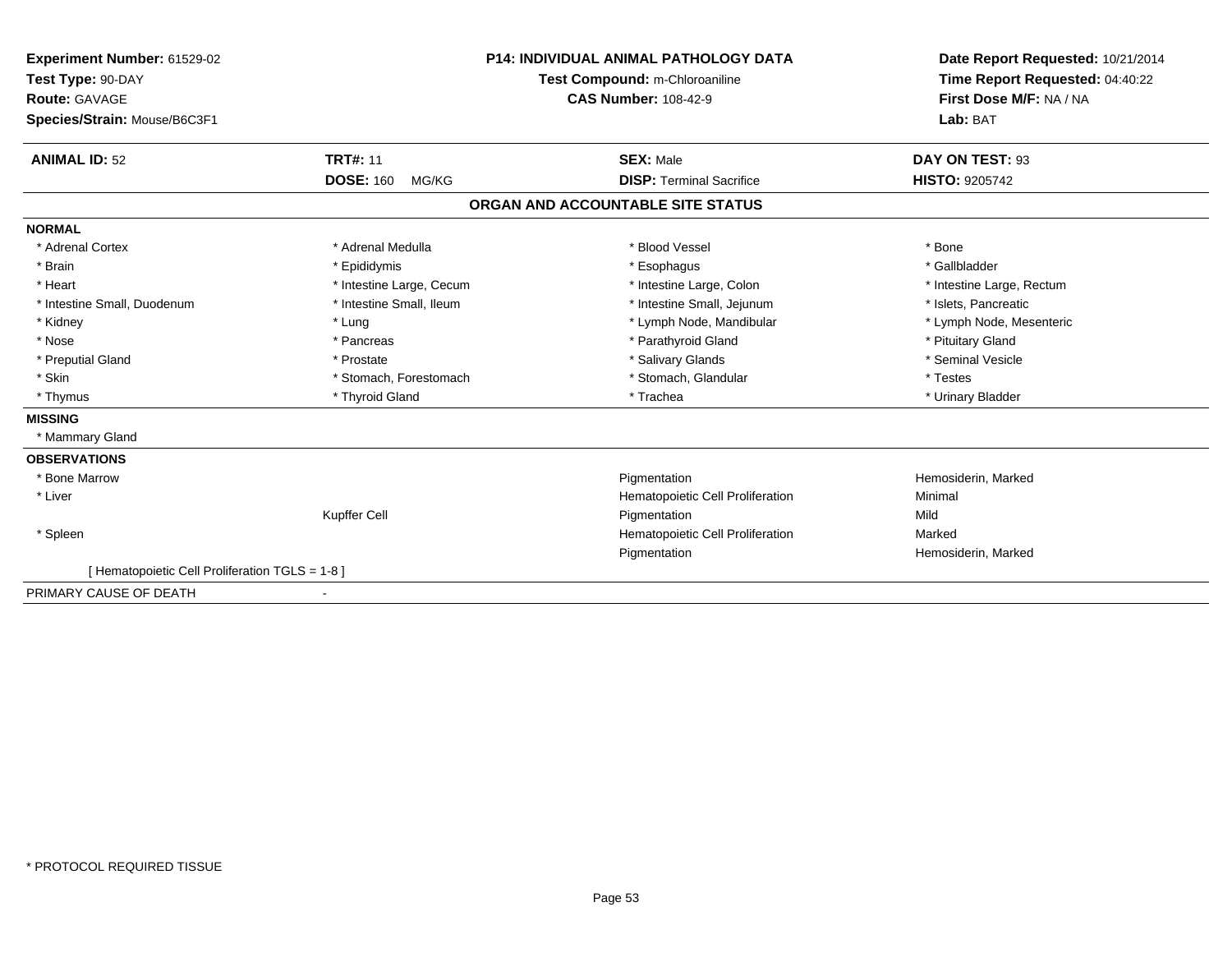| Experiment Number: 61529-02                   |                           | <b>P14: INDIVIDUAL ANIMAL PATHOLOGY DATA</b> | Date Report Requested: 10/21/2014                          |
|-----------------------------------------------|---------------------------|----------------------------------------------|------------------------------------------------------------|
| Test Type: 90-DAY                             |                           | Test Compound: m-Chloroaniline               | Time Report Requested: 04:40:22<br>First Dose M/F: NA / NA |
| <b>Route: GAVAGE</b>                          |                           | <b>CAS Number: 108-42-9</b>                  |                                                            |
| Species/Strain: Mouse/B6C3F1                  |                           |                                              | Lab: BAT                                                   |
| <b>ANIMAL ID: 53</b>                          | <b>TRT#: 11</b>           | <b>SEX: Male</b>                             | DAY ON TEST: 93                                            |
|                                               | <b>DOSE: 160</b><br>MG/KG | <b>DISP: Terminal Sacrifice</b>              | HISTO: 9205743                                             |
|                                               |                           | ORGAN AND ACCOUNTABLE SITE STATUS            |                                                            |
| <b>NORMAL</b>                                 |                           |                                              |                                                            |
| * Adrenal Cortex                              | * Adrenal Medulla         | * Blood Vessel                               | * Bone                                                     |
| * Brain                                       | * Epididymis              | * Esophagus                                  | * Gallbladder                                              |
| * Heart                                       | * Intestine Large, Cecum  | * Intestine Large, Colon                     | * Intestine Large, Rectum                                  |
| * Intestine Small, Duodenum                   | * Intestine Small, Ileum  | * Intestine Small, Jejunum                   | * Islets, Pancreatic                                       |
| * Kidney                                      | * Lung                    | * Lymph Node, Mandibular                     | * Lymph Node, Mesenteric                                   |
| * Nose                                        | * Pancreas                | * Parathyroid Gland                          | * Pituitary Gland                                          |
| * Preputial Gland                             | * Prostate                | * Salivary Glands                            | * Seminal Vesicle                                          |
| * Skin                                        | * Stomach, Forestomach    | * Stomach, Glandular                         | * Testes                                                   |
| * Thymus                                      | * Thyroid Gland           | * Trachea                                    | * Urinary Bladder                                          |
| <b>MISSING</b>                                |                           |                                              |                                                            |
| * Mammary Gland                               |                           |                                              |                                                            |
| <b>OBSERVATIONS</b>                           |                           |                                              |                                                            |
| * Bone Marrow                                 | <b>Erythroid Cell</b>     | Hyperplasia                                  | Minimal                                                    |
|                                               |                           | Pigmentation                                 | Hemosiderin, Mild                                          |
| * Liver                                       |                           | Hematopoietic Cell Proliferation             | Minimal                                                    |
|                                               | Kupffer Cell              | Pigmentation                                 | Mild                                                       |
| * Spleen                                      |                           | Hematopoietic Cell Proliferation             | Marked                                                     |
|                                               |                           | Pigmentation                                 | Hemosiderin, Marked                                        |
| [Hematopoietic Cell Proliferation TGLS = 1-8] |                           |                                              |                                                            |
| PRIMARY CAUSE OF DEATH                        |                           |                                              |                                                            |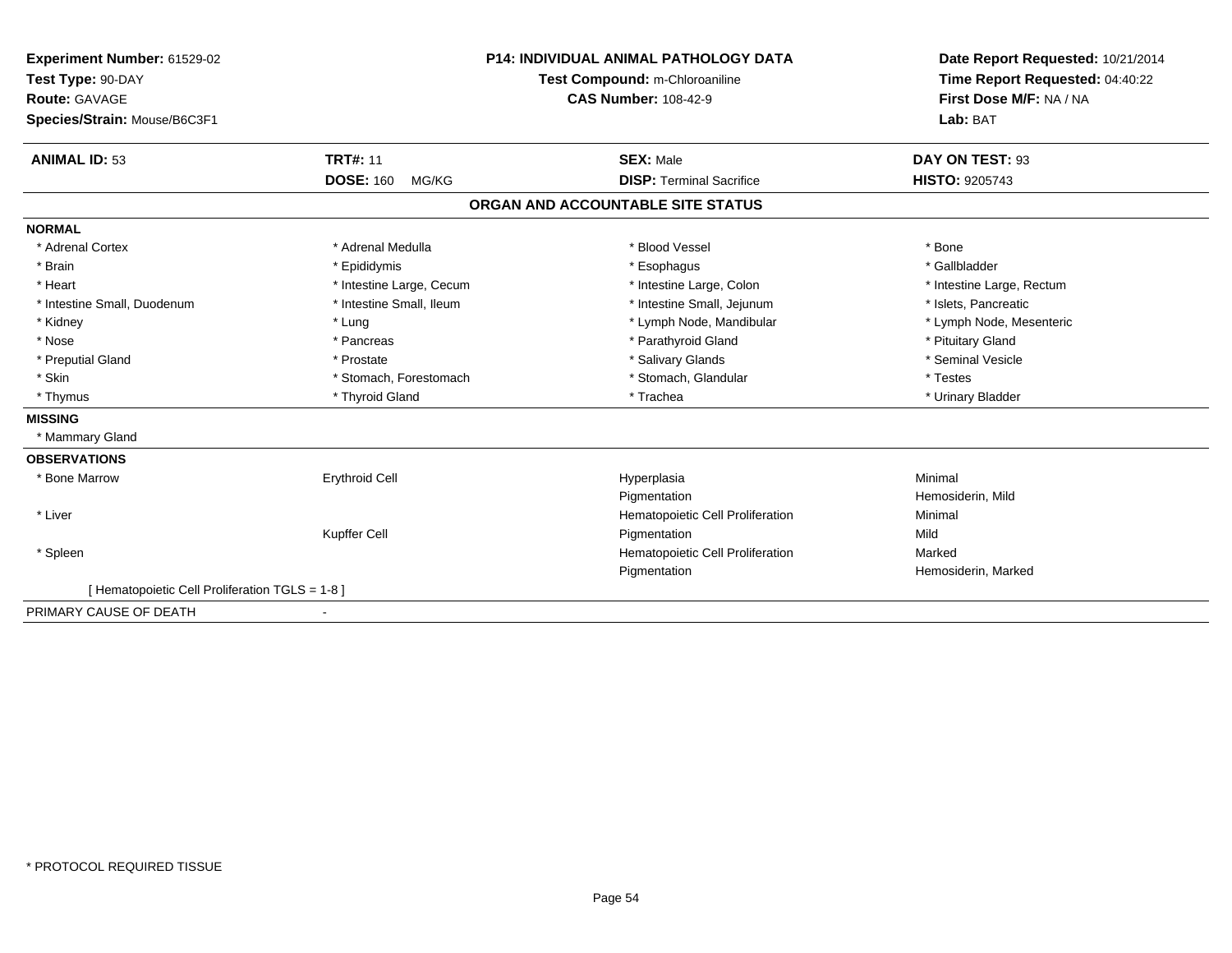| Experiment Number: 61529-02                     |                            | P14: INDIVIDUAL ANIMAL PATHOLOGY DATA | Date Report Requested: 10/21/2014<br>Time Report Requested: 04:40:22 |
|-------------------------------------------------|----------------------------|---------------------------------------|----------------------------------------------------------------------|
| Test Type: 90-DAY                               |                            | Test Compound: m-Chloroaniline        |                                                                      |
| <b>Route: GAVAGE</b>                            |                            | <b>CAS Number: 108-42-9</b>           | First Dose M/F: NA / NA                                              |
| Species/Strain: Mouse/B6C3F1                    |                            |                                       | Lab: BAT                                                             |
| <b>ANIMAL ID: 54</b>                            | <b>TRT#: 11</b>            | <b>SEX: Male</b>                      | DAY ON TEST: 93                                                      |
|                                                 | <b>DOSE: 160</b><br>MG/KG  | <b>DISP: Terminal Sacrifice</b>       | <b>HISTO: 9205744</b>                                                |
|                                                 |                            | ORGAN AND ACCOUNTABLE SITE STATUS     |                                                                      |
| <b>NORMAL</b>                                   |                            |                                       |                                                                      |
| * Adrenal Cortex                                | * Adrenal Medulla          | * Blood Vessel                        | * Bone                                                               |
| * Brain                                         | * Epididymis               | * Esophagus                           | * Gallbladder                                                        |
| * Intestine Large, Cecum                        | * Intestine Large, Colon   | * Intestine Large, Rectum             | * Intestine Small, Duodenum                                          |
| * Intestine Small, Ileum                        | * Intestine Small, Jejunum | * Islets, Pancreatic                  | * Kidney                                                             |
| * Lung                                          | * Lymph Node, Mandibular   | * Lymph Node, Mesenteric              | * Nose                                                               |
| * Pancreas                                      | * Parathyroid Gland        | * Pituitary Gland                     | * Preputial Gland                                                    |
| * Prostate                                      | * Salivary Glands          | * Seminal Vesicle                     | * Skin                                                               |
| * Stomach, Forestomach                          | * Stomach, Glandular       | * Testes                              | * Thymus                                                             |
| * Thyroid Gland                                 | * Trachea                  | * Urinary Bladder                     |                                                                      |
| <b>MISSING</b>                                  |                            |                                       |                                                                      |
| * Mammary Gland                                 |                            |                                       |                                                                      |
| <b>OBSERVATIONS</b>                             |                            |                                       |                                                                      |
| * Bone Marrow                                   |                            | Pigmentation                          | Hemosiderin, Mild                                                    |
| * Heart                                         | Myocardium                 | Degeneration                          | Minimal                                                              |
| * Liver                                         |                            | Hematopoietic Cell Proliferation      | Minimal                                                              |
|                                                 | Kupffer Cell               | Pigmentation                          | Mild                                                                 |
| * Spleen                                        |                            | Hematopoietic Cell Proliferation      | Marked                                                               |
|                                                 |                            | Pigmentation                          | Hemosiderin, Marked                                                  |
| [ Hematopoietic Cell Proliferation TGLS = 1-8 ] |                            |                                       |                                                                      |
| PRIMARY CAUSE OF DEATH                          |                            |                                       |                                                                      |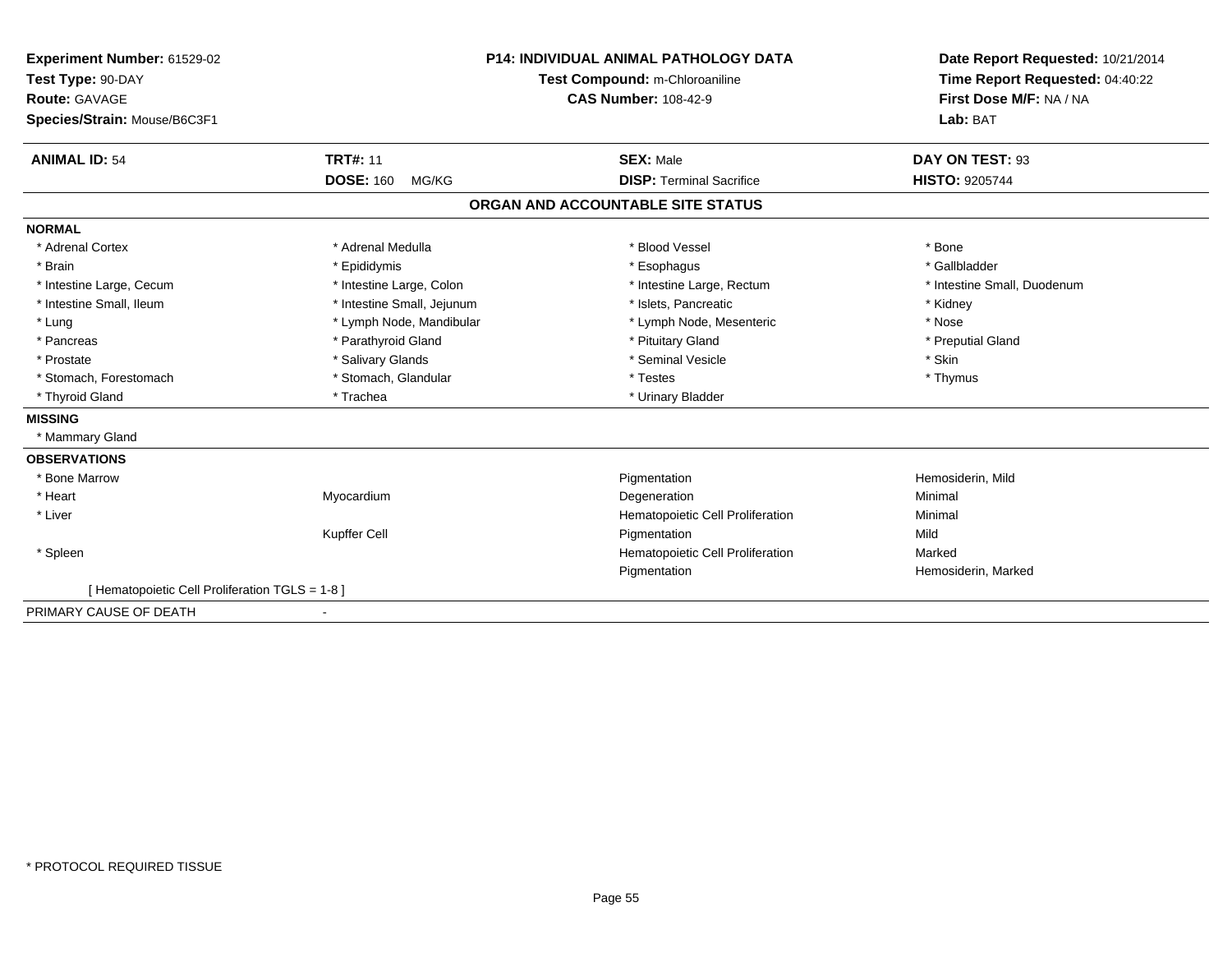| <b>Experiment Number: 61529-02</b><br>Test Type: 90-DAY<br><b>Route: GAVAGE</b><br>Species/Strain: Mouse/B6C3F1                |                                                                                                                                                                 | <b>P14: INDIVIDUAL ANIMAL PATHOLOGY DATA</b><br>Test Compound: m-Chloroaniline<br><b>CAS Number: 108-42-9</b>                                      | Date Report Requested: 10/21/2014<br>Time Report Requested: 04:40:22<br>First Dose M/F: NA / NA<br>Lab: BAT |
|--------------------------------------------------------------------------------------------------------------------------------|-----------------------------------------------------------------------------------------------------------------------------------------------------------------|----------------------------------------------------------------------------------------------------------------------------------------------------|-------------------------------------------------------------------------------------------------------------|
| <b>ANIMAL ID: 55</b>                                                                                                           | <b>TRT#: 11</b><br><b>DOSE: 160</b><br>MG/KG                                                                                                                    | <b>SEX: Male</b><br><b>DISP: Terminal Sacrifice</b>                                                                                                | DAY ON TEST: 93<br><b>HISTO: 9205745</b>                                                                    |
|                                                                                                                                |                                                                                                                                                                 | ORGAN AND ACCOUNTABLE SITE STATUS                                                                                                                  |                                                                                                             |
| <b>NORMAL</b>                                                                                                                  |                                                                                                                                                                 |                                                                                                                                                    |                                                                                                             |
| * Adrenal Cortex<br>* Epididymis<br>* Intestine Large, Cecum<br>* Intestine Small, Ileum<br>* Lung<br>* Pancreas<br>* Prostate | * Blood Vessel<br>* Esophagus<br>* Intestine Large, Colon<br>* Intestine Small, Jejunum<br>* Lymph Node, Mandibular<br>* Parathyroid Gland<br>* Salivary Glands | * Bone<br>* Gallbladder<br>* Intestine Large, Rectum<br>* Islets. Pancreatic<br>* Lymph Node, Mesenteric<br>* Pituitary Gland<br>* Seminal Vesicle | * Brain<br>* Heart<br>* Intestine Small, Duodenum<br>* Kidney<br>* Nose<br>* Preputial Gland<br>* Skin      |
| * Stomach, Forestomach                                                                                                         | * Stomach, Glandular                                                                                                                                            | * Testes                                                                                                                                           | * Thymus                                                                                                    |
| * Thyroid Gland                                                                                                                | * Trachea                                                                                                                                                       | * Urinary Bladder                                                                                                                                  |                                                                                                             |
| <b>MISSING</b><br>* Adrenal Medulla                                                                                            | * Mammary Gland                                                                                                                                                 |                                                                                                                                                    |                                                                                                             |
| <b>OBSERVATIONS</b><br>* Bone Marrow<br>* Liver                                                                                | Kupffer Cell                                                                                                                                                    | Pigmentation<br>Hematopoietic Cell Proliferation<br>Pigmentation                                                                                   | Hemosiderin, Marked<br>Minimal<br>Minimal                                                                   |
| * Spleen                                                                                                                       |                                                                                                                                                                 | Hematopoietic Cell Proliferation<br>Pigmentation                                                                                                   | Moderate<br>Hemosiderin, Marked                                                                             |
| [ Hematopoietic Cell Proliferation TGLS = 1-3 ]                                                                                |                                                                                                                                                                 |                                                                                                                                                    |                                                                                                             |
| PRIMARY CAUSE OF DEATH                                                                                                         |                                                                                                                                                                 |                                                                                                                                                    |                                                                                                             |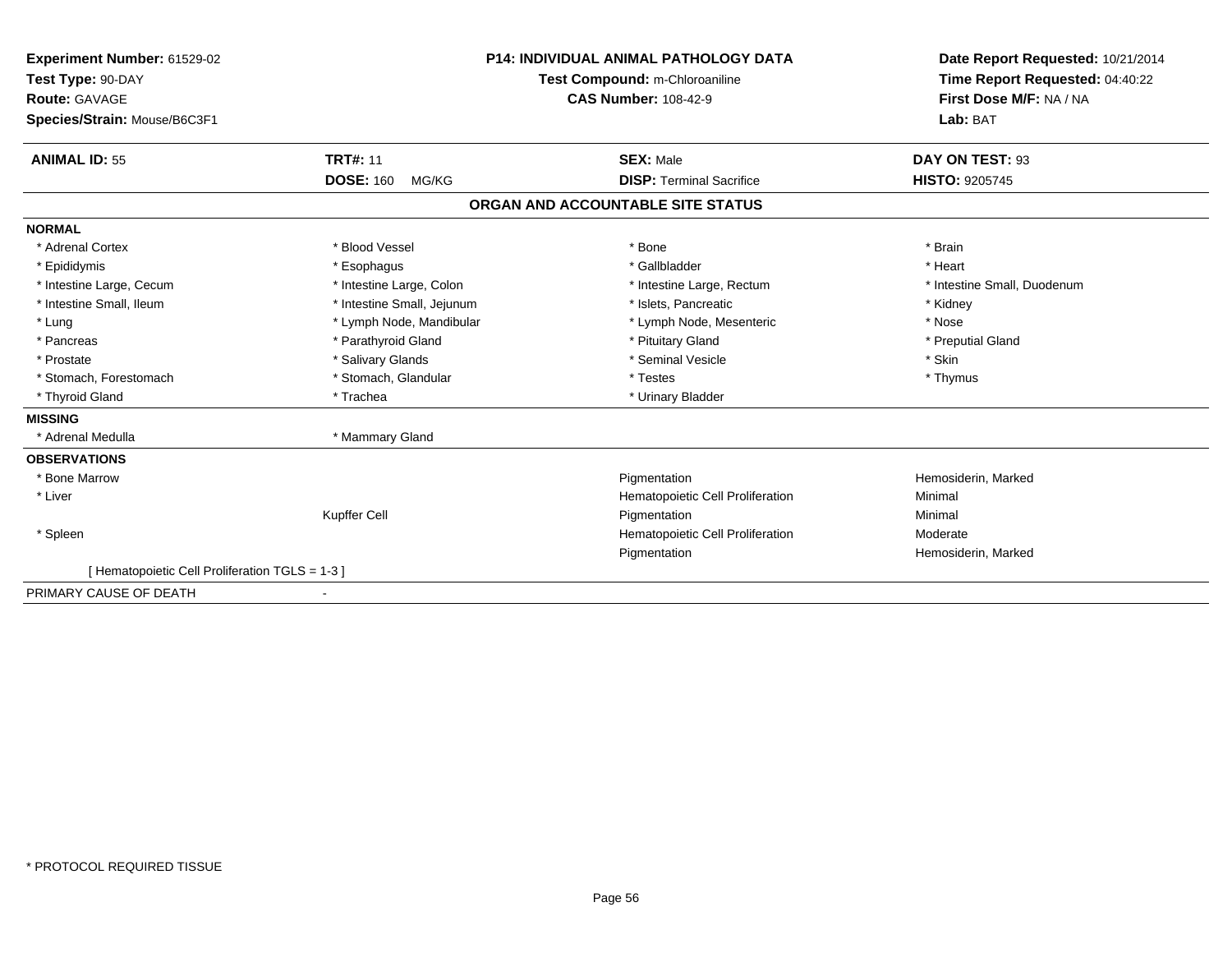| Experiment Number: 61529-02                   |                           | <b>P14: INDIVIDUAL ANIMAL PATHOLOGY DATA</b> | Date Report Requested: 10/21/2014 |
|-----------------------------------------------|---------------------------|----------------------------------------------|-----------------------------------|
| Test Type: 90-DAY                             |                           | Test Compound: m-Chloroaniline               | Time Report Requested: 04:40:22   |
| <b>Route: GAVAGE</b>                          |                           | <b>CAS Number: 108-42-9</b>                  | First Dose M/F: NA / NA           |
| Species/Strain: Mouse/B6C3F1                  |                           |                                              | Lab: BAT                          |
| <b>ANIMAL ID: 56</b>                          | <b>TRT#: 11</b>           | <b>SEX: Male</b>                             | DAY ON TEST: 93                   |
|                                               | <b>DOSE: 160</b><br>MG/KG | <b>DISP: Terminal Sacrifice</b>              | <b>HISTO: 9205746</b>             |
|                                               |                           | ORGAN AND ACCOUNTABLE SITE STATUS            |                                   |
| <b>NORMAL</b>                                 |                           |                                              |                                   |
| * Adrenal Cortex                              | * Adrenal Medulla         | * Blood Vessel                               | * Bone                            |
| * Brain                                       | * Epididymis              | * Esophagus                                  | * Gallbladder                     |
| * Heart                                       | * Intestine Large, Cecum  | * Intestine Large, Colon                     | * Intestine Large, Rectum         |
| * Intestine Small, Duodenum                   | * Intestine Small, Ileum  | * Intestine Small, Jejunum                   | * Islets, Pancreatic              |
| * Kidney                                      | * Lung                    | * Lymph Node, Mandibular                     | * Lymph Node, Mesenteric          |
| * Nose                                        | * Pancreas                | * Parathyroid Gland                          | * Pituitary Gland                 |
| * Preputial Gland                             | * Prostate                | * Salivary Glands                            | * Seminal Vesicle                 |
| * Skin                                        | * Stomach, Forestomach    | * Stomach, Glandular                         | * Testes                          |
| * Thymus                                      | * Thyroid Gland           | * Trachea                                    | * Urinary Bladder                 |
| <b>MISSING</b>                                |                           |                                              |                                   |
| * Mammary Gland                               |                           |                                              |                                   |
| <b>OBSERVATIONS</b>                           |                           |                                              |                                   |
| * Bone Marrow                                 | <b>Erythroid Cell</b>     | Hyperplasia                                  | Mild                              |
|                                               |                           | Pigmentation                                 | Hemosiderin, Marked               |
| * Liver                                       |                           | Hematopoietic Cell Proliferation             | Minimal                           |
|                                               | Kupffer Cell              | Pigmentation                                 | Mild                              |
| * Spleen                                      |                           | Hematopoietic Cell Proliferation             | Marked                            |
|                                               |                           | Pigmentation                                 | Hemosiderin, Marked               |
| [Hematopoietic Cell Proliferation TGLS = 1-8] |                           |                                              |                                   |
| PRIMARY CAUSE OF DEATH                        |                           |                                              |                                   |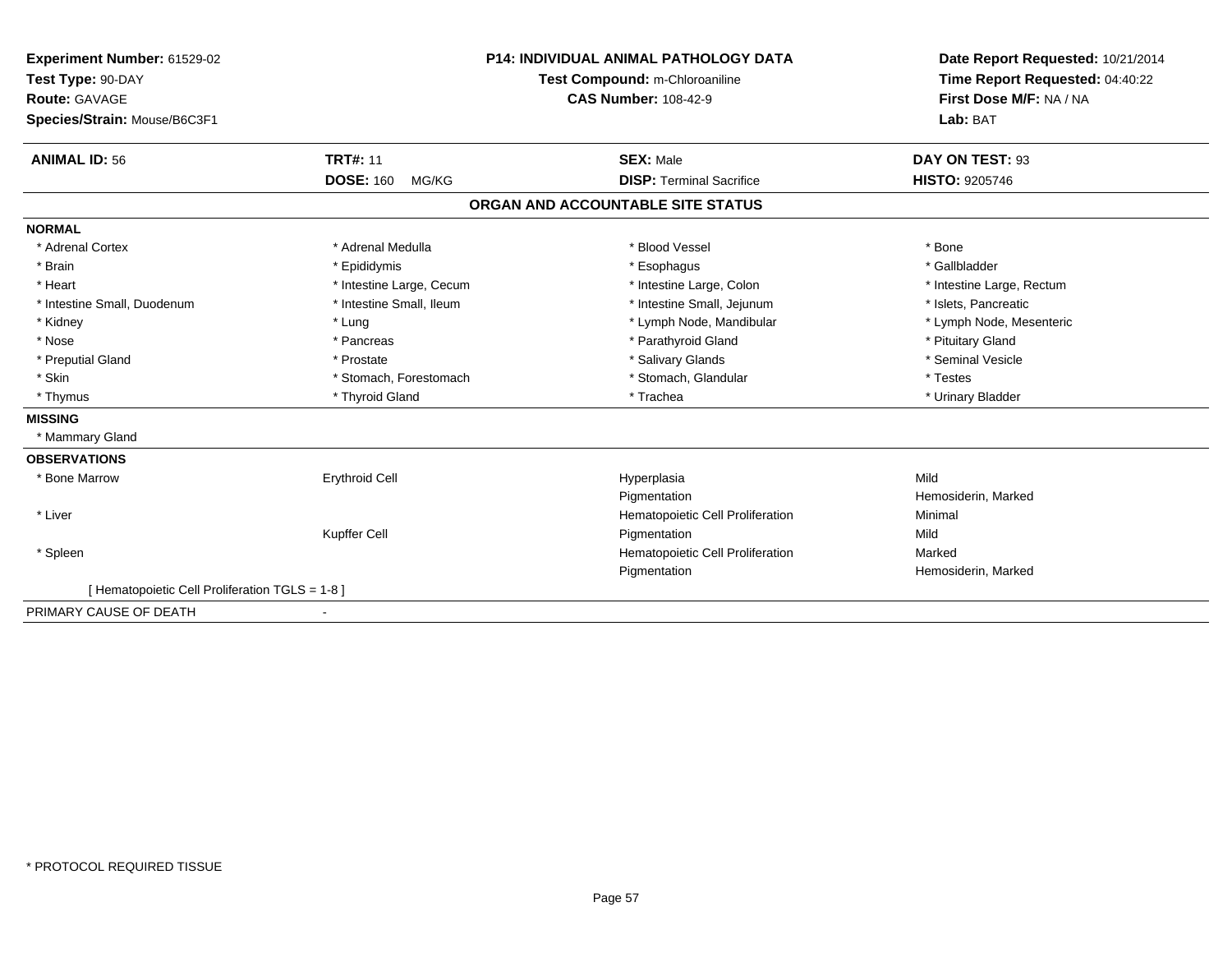| Experiment Number: 61529-02                   |                           | <b>P14: INDIVIDUAL ANIMAL PATHOLOGY DATA</b> | Date Report Requested: 10/21/2014 |
|-----------------------------------------------|---------------------------|----------------------------------------------|-----------------------------------|
| Test Type: 90-DAY                             |                           | Test Compound: m-Chloroaniline               | Time Report Requested: 04:40:22   |
| <b>Route: GAVAGE</b>                          |                           | <b>CAS Number: 108-42-9</b>                  | First Dose M/F: NA / NA           |
| Species/Strain: Mouse/B6C3F1                  |                           |                                              | Lab: BAT                          |
| <b>ANIMAL ID: 57</b>                          | <b>TRT#: 11</b>           | <b>SEX: Male</b>                             | DAY ON TEST: 93                   |
|                                               | <b>DOSE: 160</b><br>MG/KG | <b>DISP: Terminal Sacrifice</b>              | HISTO: 9205747                    |
|                                               |                           | ORGAN AND ACCOUNTABLE SITE STATUS            |                                   |
| <b>NORMAL</b>                                 |                           |                                              |                                   |
| * Adrenal Cortex                              | * Adrenal Medulla         | * Blood Vessel                               | * Bone                            |
| * Brain                                       | * Epididymis              | * Esophagus                                  | * Gallbladder                     |
| * Heart                                       | * Intestine Large, Cecum  | * Intestine Large, Colon                     | * Intestine Large, Rectum         |
| * Intestine Small, Duodenum                   | * Intestine Small, Ileum  | * Intestine Small, Jejunum                   | * Islets, Pancreatic              |
| * Kidney                                      | * Lung                    | * Lymph Node, Mandibular                     | * Lymph Node, Mesenteric          |
| * Nose                                        | * Pancreas                | * Parathyroid Gland                          | * Pituitary Gland                 |
| * Preputial Gland                             | * Prostate                | * Salivary Glands                            | * Seminal Vesicle                 |
| * Skin                                        | * Stomach, Forestomach    | * Stomach, Glandular                         | * Testes                          |
| * Thymus                                      | * Thyroid Gland           | * Trachea                                    | * Urinary Bladder                 |
| <b>MISSING</b>                                |                           |                                              |                                   |
| * Mammary Gland                               |                           |                                              |                                   |
| <b>OBSERVATIONS</b>                           |                           |                                              |                                   |
| * Bone Marrow                                 | <b>Erythroid Cell</b>     | Hyperplasia                                  | Minimal                           |
|                                               |                           | Pigmentation                                 | Hemosiderin, Marked               |
| * Liver                                       |                           | Hematopoietic Cell Proliferation             | Minimal                           |
|                                               | Kupffer Cell              | Pigmentation                                 | Minimal                           |
| * Spleen                                      |                           | Hematopoietic Cell Proliferation             | Marked                            |
|                                               |                           | Pigmentation                                 | Hemosiderin, Marked               |
| [Hematopoietic Cell Proliferation TGLS = 1-8] |                           |                                              |                                   |
| PRIMARY CAUSE OF DEATH                        |                           |                                              |                                   |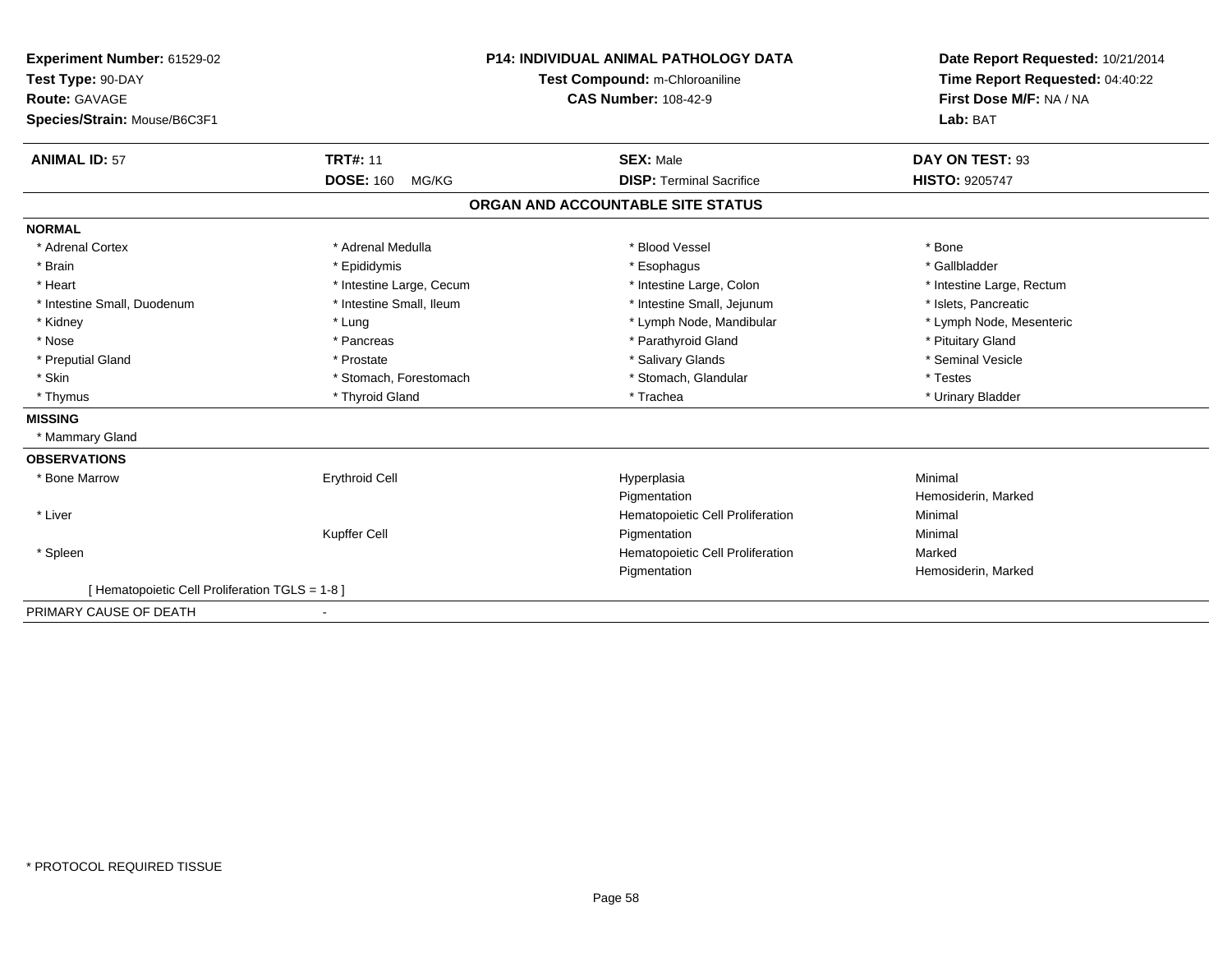| Experiment Number: 61529-02                     |                           | <b>P14: INDIVIDUAL ANIMAL PATHOLOGY DATA</b> | Date Report Requested: 10/21/2014 |
|-------------------------------------------------|---------------------------|----------------------------------------------|-----------------------------------|
| Test Type: 90-DAY                               |                           | Test Compound: m-Chloroaniline               | Time Report Requested: 04:40:22   |
| Route: GAVAGE                                   |                           | <b>CAS Number: 108-42-9</b>                  | First Dose M/F: NA / NA           |
| Species/Strain: Mouse/B6C3F1                    |                           |                                              | Lab: BAT                          |
| <b>ANIMAL ID: 58</b>                            | <b>TRT#: 11</b>           | <b>SEX: Male</b>                             | DAY ON TEST: 93                   |
|                                                 | <b>DOSE: 160</b><br>MG/KG | <b>DISP: Terminal Sacrifice</b>              | <b>HISTO: 9205748</b>             |
|                                                 |                           | ORGAN AND ACCOUNTABLE SITE STATUS            |                                   |
| <b>NORMAL</b>                                   |                           |                                              |                                   |
| * Adrenal Cortex                                | * Adrenal Medulla         | * Blood Vessel                               | * Bone                            |
| * Brain                                         | * Epididymis              | * Esophagus                                  | * Gallbladder                     |
| * Heart                                         | * Intestine Large, Cecum  | * Intestine Large, Colon                     | * Intestine Large, Rectum         |
| * Intestine Small, Duodenum                     | * Intestine Small, Ileum  | * Intestine Small, Jejunum                   | * Islets, Pancreatic              |
| * Kidney                                        | * Lung                    | * Lymph Node, Mandibular                     | * Lymph Node, Mesenteric          |
| * Nose                                          | * Pancreas                | * Parathyroid Gland                          | * Pituitary Gland                 |
| * Preputial Gland                               | * Prostate                | * Salivary Glands                            | * Seminal Vesicle                 |
| * Skin                                          | * Stomach, Forestomach    | * Stomach, Glandular                         | * Testes                          |
| * Thymus                                        | * Thyroid Gland           | * Trachea                                    | * Urinary Bladder                 |
| <b>MISSING</b>                                  |                           |                                              |                                   |
| * Mammary Gland                                 |                           |                                              |                                   |
| <b>OBSERVATIONS</b>                             |                           |                                              |                                   |
| * Bone Marrow                                   |                           | Pigmentation                                 | Hemosiderin, Marked               |
| * Liver                                         |                           | Hematopoietic Cell Proliferation             | Minimal                           |
|                                                 | Kupffer Cell              | Pigmentation                                 | Minimal                           |
| * Spleen                                        |                           | Hematopoietic Cell Proliferation             | Marked                            |
|                                                 |                           | Pigmentation                                 | Hemosiderin, Marked               |
| [ Hematopoietic Cell Proliferation TGLS = 1-8 ] |                           |                                              |                                   |
| PRIMARY CAUSE OF DEATH                          |                           |                                              |                                   |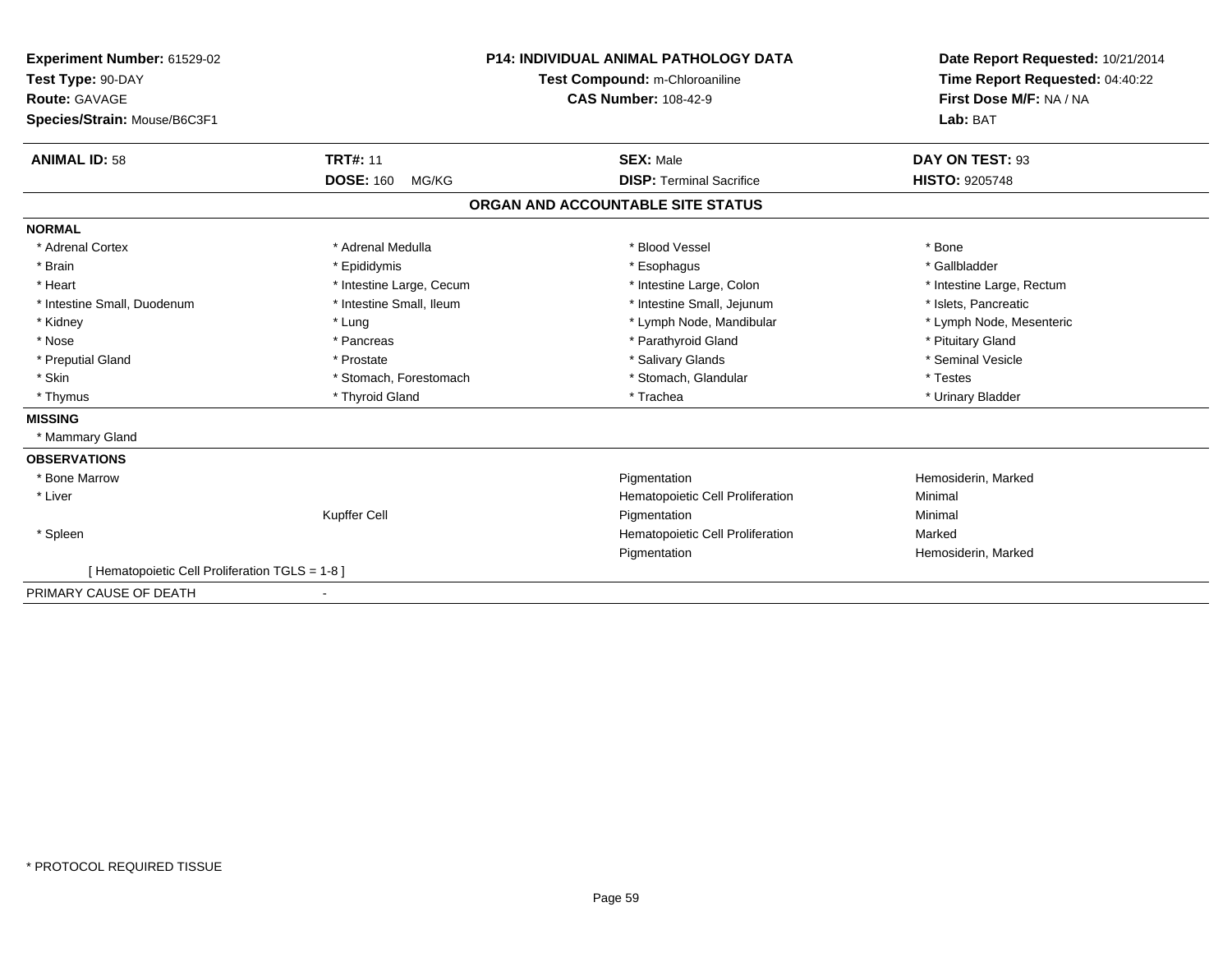| Experiment Number: 61529-02<br>Test Type: 90-DAY<br>Route: GAVAGE |                           | <b>P14: INDIVIDUAL ANIMAL PATHOLOGY DATA</b><br>Test Compound: m-Chloroaniline<br><b>CAS Number: 108-42-9</b> | Date Report Requested: 10/21/2014<br>Time Report Requested: 04:40:22<br>First Dose M/F: NA / NA |
|-------------------------------------------------------------------|---------------------------|---------------------------------------------------------------------------------------------------------------|-------------------------------------------------------------------------------------------------|
| Species/Strain: Mouse/B6C3F1                                      |                           |                                                                                                               | Lab: BAT                                                                                        |
| <b>ANIMAL ID: 59</b>                                              | <b>TRT#: 11</b>           | <b>SEX: Male</b>                                                                                              | DAY ON TEST: 93                                                                                 |
|                                                                   | <b>DOSE: 160</b><br>MG/KG | <b>DISP: Terminal Sacrifice</b>                                                                               | HISTO: 9205749                                                                                  |
|                                                                   |                           | ORGAN AND ACCOUNTABLE SITE STATUS                                                                             |                                                                                                 |
| <b>NORMAL</b>                                                     |                           |                                                                                                               |                                                                                                 |
| * Adrenal Cortex                                                  | * Adrenal Medulla         | * Blood Vessel                                                                                                | * Bone                                                                                          |
| * Brain                                                           | * Epididymis              | * Esophagus                                                                                                   | * Gallbladder                                                                                   |
| * Heart                                                           | * Intestine Large, Cecum  | * Intestine Large, Colon                                                                                      | * Intestine Large, Rectum                                                                       |
| * Intestine Small, Duodenum                                       | * Intestine Small, Ileum  | * Intestine Small, Jejunum                                                                                    | * Islets, Pancreatic                                                                            |
| * Kidney                                                          | * Lung                    | * Lymph Node, Mandibular                                                                                      | * Lymph Node, Mesenteric                                                                        |
| * Nose                                                            | * Pancreas                | * Parathyroid Gland                                                                                           | * Pituitary Gland                                                                               |
| * Preputial Gland                                                 | * Prostate                | * Salivary Glands                                                                                             | * Seminal Vesicle                                                                               |
| * Skin                                                            | * Stomach, Forestomach    | * Stomach, Glandular                                                                                          | * Testes                                                                                        |
| * Thymus                                                          | * Thyroid Gland           | * Trachea                                                                                                     | * Urinary Bladder                                                                               |
| <b>MISSING</b>                                                    |                           |                                                                                                               |                                                                                                 |
| * Mammary Gland                                                   |                           |                                                                                                               |                                                                                                 |
| <b>OBSERVATIONS</b>                                               |                           |                                                                                                               |                                                                                                 |
| <b>Bone Marrow</b>                                                |                           | Pigmentation                                                                                                  | Hemosiderin, Marked                                                                             |
| * Liver                                                           | <b>Kupffer Cell</b>       | Pigmentation                                                                                                  | Minimal                                                                                         |
| * Spleen                                                          |                           | Hematopoietic Cell Proliferation                                                                              | Moderate                                                                                        |
|                                                                   |                           | Pigmentation                                                                                                  | Hemosiderin, Marked                                                                             |
| [ Hematopoietic Cell Proliferation TGLS = 1-8 ]                   |                           |                                                                                                               |                                                                                                 |
| PRIMARY CAUSE OF DEATH                                            | ٠                         |                                                                                                               |                                                                                                 |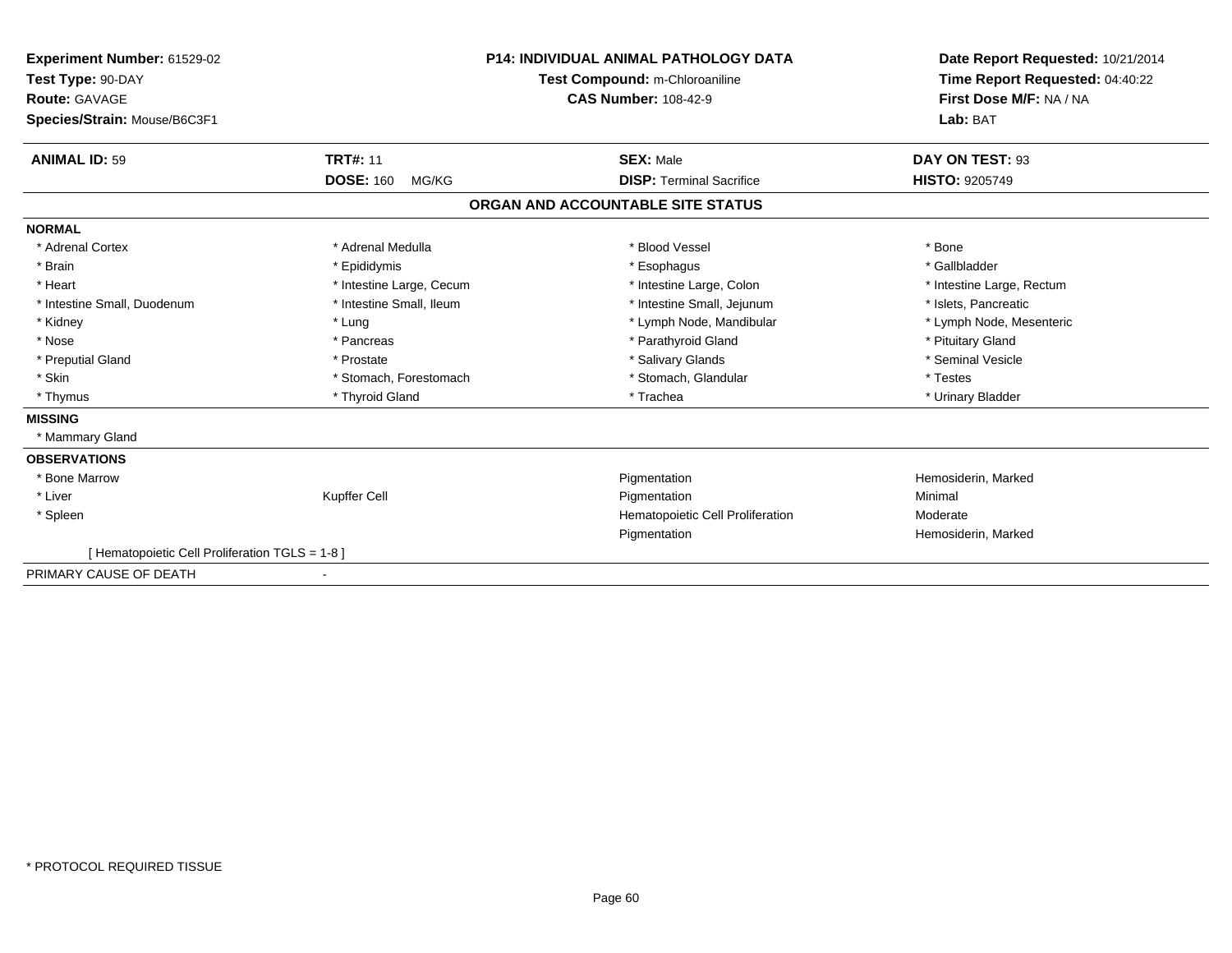| Experiment Number: 61529-02   | <b>P14: INDIVIDUAL ANIMAL PATHOLOGY DATA</b><br>Test Compound: m-Chloroaniline |                                   | Date Report Requested: 10/21/2014<br>Time Report Requested: 04:40:22 |
|-------------------------------|--------------------------------------------------------------------------------|-----------------------------------|----------------------------------------------------------------------|
| Test Type: 90-DAY             |                                                                                |                                   |                                                                      |
| <b>Route: GAVAGE</b>          |                                                                                | <b>CAS Number: 108-42-9</b>       | First Dose M/F: NA / NA                                              |
| Species/Strain: Mouse/B6C3F1  |                                                                                |                                   | Lab: BAT                                                             |
| <b>ANIMAL ID: 60</b>          | <b>TRT#: 11</b>                                                                | <b>SEX: Male</b>                  | DAY ON TEST: 93                                                      |
|                               | <b>DOSE: 160</b><br>MG/KG                                                      | <b>DISP: Terminal Sacrifice</b>   | <b>HISTO: 9205750</b>                                                |
|                               |                                                                                | ORGAN AND ACCOUNTABLE SITE STATUS |                                                                      |
| <b>NORMAL</b>                 |                                                                                |                                   |                                                                      |
| * Adrenal Cortex              | * Adrenal Medulla                                                              | * Blood Vessel                    | * Bone                                                               |
| * Brain                       | * Epididymis                                                                   | * Esophagus                       | * Gallbladder                                                        |
| * Heart                       | * Intestine Large, Cecum                                                       | * Intestine Large, Colon          | * Intestine Large, Rectum                                            |
| * Intestine Small, Duodenum   | * Intestine Small, Ileum                                                       | * Intestine Small, Jejunum        | * Islets, Pancreatic                                                 |
| * Kidney                      | * Lung                                                                         | * Lymph Node, Mandibular          | * Lymph Node, Mesenteric                                             |
| * Nose                        | * Pancreas                                                                     | * Parathyroid Gland               | * Pituitary Gland                                                    |
| * Preputial Gland             | * Prostate                                                                     | * Salivary Glands                 | * Seminal Vesicle                                                    |
| * Skin                        | * Stomach, Forestomach                                                         | * Stomach, Glandular              | * Testes                                                             |
| * Thymus                      | * Thyroid Gland                                                                | * Trachea                         | * Urinary Bladder                                                    |
| <b>MISSING</b>                |                                                                                |                                   |                                                                      |
| * Mammary Gland               |                                                                                |                                   |                                                                      |
| <b>OBSERVATIONS</b>           |                                                                                |                                   |                                                                      |
| * Bone Marrow                 | <b>Erythroid Cell</b>                                                          | Hyperplasia                       | Minimal                                                              |
|                               |                                                                                | Pigmentation                      | Hemosiderin, Marked                                                  |
| * Liver                       |                                                                                | Hematopoietic Cell Proliferation  | Minimal                                                              |
|                               | Kupffer Cell                                                                   | Pigmentation                      | Minimal                                                              |
| * Spleen                      |                                                                                | Hematopoietic Cell Proliferation  | Marked                                                               |
|                               |                                                                                | Pigmentation                      | Hemosiderin, Marked                                                  |
| [ Pigmentation TGLS = $1-8$ ] |                                                                                |                                   |                                                                      |
| PRIMARY CAUSE OF DEATH        | $\qquad \qquad \blacksquare$                                                   |                                   |                                                                      |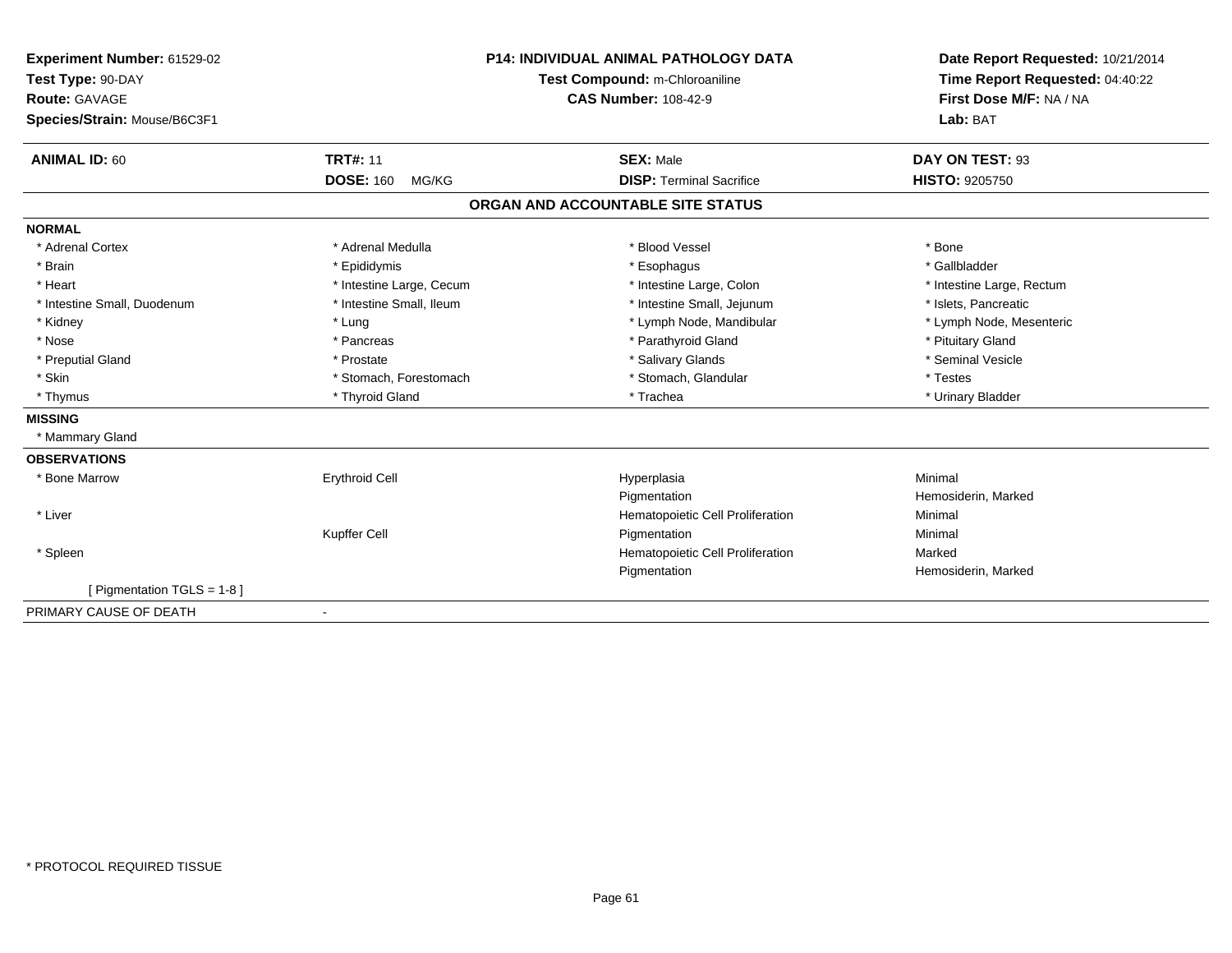| Experiment Number: 61529-02<br>Test Type: 90-DAY<br><b>Route: GAVAGE</b><br>Species/Strain: Mouse/B6C3F1 | P14: INDIVIDUAL ANIMAL PATHOLOGY DATA<br>Test Compound: m-Chloroaniline<br><b>CAS Number: 108-42-9</b> |                                   | Date Report Requested: 10/21/2014<br>Time Report Requested: 04:40:22<br>First Dose M/F: NA / NA<br>Lab: BAT |
|----------------------------------------------------------------------------------------------------------|--------------------------------------------------------------------------------------------------------|-----------------------------------|-------------------------------------------------------------------------------------------------------------|
| <b>ANIMAL ID: 61</b>                                                                                     | TRT#: 2                                                                                                | <b>SEX: Female</b>                | DAY ON TEST: 93                                                                                             |
|                                                                                                          | DOSE: 0 MG/KG                                                                                          | <b>DISP: Terminal Sacrifice</b>   | <b>HISTO: 9205731</b>                                                                                       |
|                                                                                                          |                                                                                                        | ORGAN AND ACCOUNTABLE SITE STATUS |                                                                                                             |
| <b>NORMAL</b>                                                                                            |                                                                                                        |                                   |                                                                                                             |
| * Adrenal Cortex                                                                                         | * Adrenal Medulla                                                                                      | * Blood Vessel                    | * Bone                                                                                                      |
| * Bone Marrow                                                                                            | * Brain                                                                                                | * Clitoral Gland                  | * Esophagus                                                                                                 |
| * Gallbladder                                                                                            | * Heart                                                                                                | * Intestine Large, Cecum          | * Intestine Large, Colon                                                                                    |
| * Intestine Large, Rectum                                                                                | * Intestine Small, Duodenum                                                                            | * Intestine Small, Ileum          | * Intestine Small, Jejunum                                                                                  |
| * Islets, Pancreatic                                                                                     | * Liver                                                                                                | * Lung                            | * Lymph Node, Mandibular                                                                                    |
| * Lymph Node, Mesenteric                                                                                 | * Mammary Gland                                                                                        | * Nose                            | * Pancreas                                                                                                  |
| * Parathyroid Gland                                                                                      | * Pituitary Gland                                                                                      | * Salivary Glands                 | * Skin                                                                                                      |
| * Spleen                                                                                                 | * Stomach, Forestomach                                                                                 | * Stomach, Glandular              | * Thymus                                                                                                    |
| * Thyroid Gland                                                                                          | * Trachea                                                                                              | * Urinary Bladder                 | * Uterus                                                                                                    |
| <b>OBSERVATIONS</b>                                                                                      |                                                                                                        |                                   |                                                                                                             |
| * Kidney                                                                                                 |                                                                                                        | Hyperplasia                       | Lymphoid, Mild                                                                                              |
|                                                                                                          |                                                                                                        | Infarct                           | Minimal                                                                                                     |
| PRIMARY CAUSE OF DEATH                                                                                   |                                                                                                        |                                   |                                                                                                             |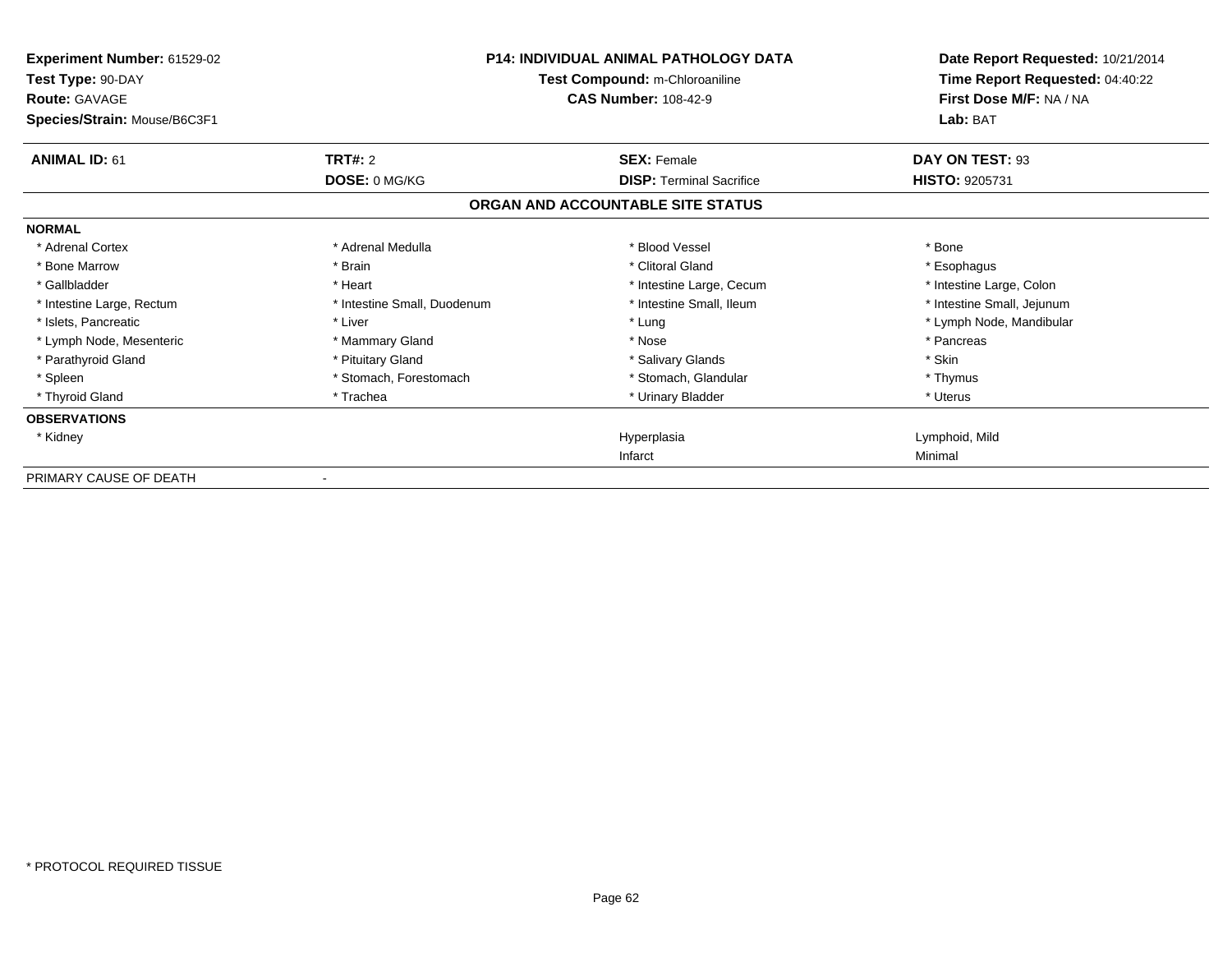| <b>Experiment Number: 61529-02</b><br>Test Type: 90-DAY<br><b>Route: GAVAGE</b> | <b>P14: INDIVIDUAL ANIMAL PATHOLOGY DATA</b><br>Test Compound: m-Chloroaniline<br><b>CAS Number: 108-42-9</b> |                                   | Date Report Requested: 10/21/2014<br>Time Report Requested: 04:40:22<br>First Dose M/F: NA / NA |
|---------------------------------------------------------------------------------|---------------------------------------------------------------------------------------------------------------|-----------------------------------|-------------------------------------------------------------------------------------------------|
| Species/Strain: Mouse/B6C3F1                                                    |                                                                                                               |                                   | Lab: BAT                                                                                        |
| <b>ANIMAL ID: 62</b>                                                            | <b>TRT#: 2</b>                                                                                                | <b>SEX: Female</b>                | DAY ON TEST: 93                                                                                 |
|                                                                                 | DOSE: 0 MG/KG                                                                                                 | <b>DISP:</b> Terminal Sacrifice   | <b>HISTO: 9205732</b>                                                                           |
|                                                                                 |                                                                                                               | ORGAN AND ACCOUNTABLE SITE STATUS |                                                                                                 |
| <b>NORMAL</b>                                                                   |                                                                                                               |                                   |                                                                                                 |
| * Adrenal Cortex                                                                | * Adrenal Medulla                                                                                             | * Blood Vessel                    | * Bone                                                                                          |
| * Bone Marrow                                                                   | * Brain                                                                                                       | * Clitoral Gland                  | * Esophagus                                                                                     |
| * Gallbladder                                                                   | * Heart                                                                                                       | * Intestine Large, Cecum          | * Intestine Large, Colon                                                                        |
| * Intestine Large, Rectum                                                       | * Intestine Small, Duodenum                                                                                   | * Intestine Small, Ileum          | * Intestine Small, Jejunum                                                                      |
| * Islets, Pancreatic                                                            | * Kidney                                                                                                      | * Liver                           | * Lung                                                                                          |
| * Lymph Node, Mandibular                                                        | * Lymph Node, Mesenteric                                                                                      | * Mammary Gland                   | * Nose                                                                                          |
| * Pancreas                                                                      | * Parathyroid Gland                                                                                           | * Pituitary Gland                 | * Salivary Glands                                                                               |
| * Skin                                                                          | * Spleen                                                                                                      | * Stomach, Forestomach            | * Stomach, Glandular                                                                            |
| * Thymus                                                                        | * Thyroid Gland                                                                                               | * Trachea                         | * Urinary Bladder                                                                               |
| * Uterus                                                                        |                                                                                                               |                                   |                                                                                                 |
| PRIMARY CAUSE OF DEATH                                                          |                                                                                                               |                                   |                                                                                                 |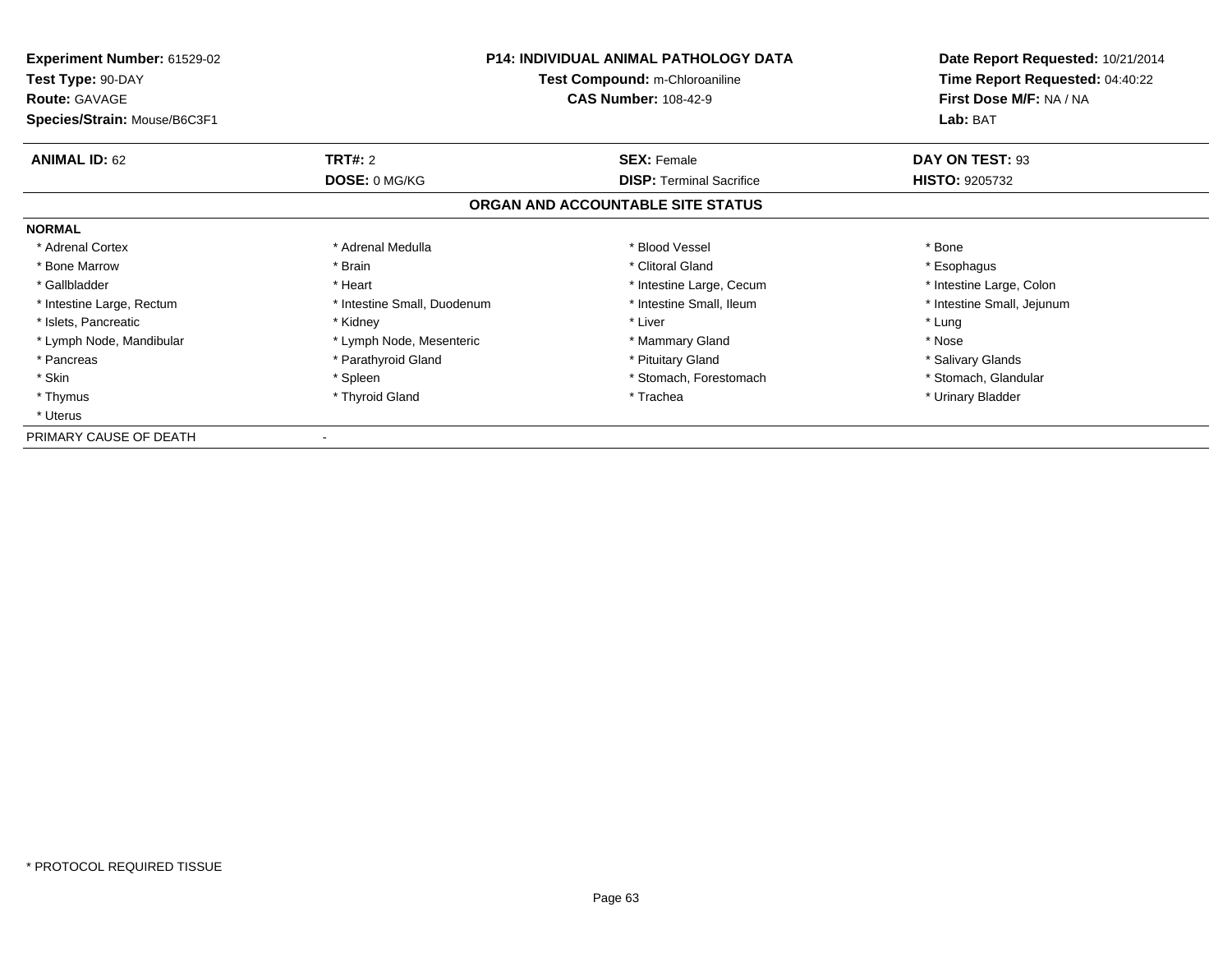| Experiment Number: 61529-02  |                                                                                              | <b>P14: INDIVIDUAL ANIMAL PATHOLOGY DATA</b>                                                                                                               |                                 |
|------------------------------|----------------------------------------------------------------------------------------------|------------------------------------------------------------------------------------------------------------------------------------------------------------|---------------------------------|
| Test Type: 90-DAY            | Test Compound: m-Chloroaniline                                                               |                                                                                                                                                            | Time Report Requested: 04:40:22 |
| Route: GAVAGE                |                                                                                              | <b>CAS Number: 108-42-9</b>                                                                                                                                | First Dose M/F: NA / NA         |
| Species/Strain: Mouse/B6C3F1 |                                                                                              |                                                                                                                                                            | Lab: BAT                        |
| <b>ANIMAL ID: 63</b>         | <b>TRT#: 2</b>                                                                               | <b>SEX: Female</b>                                                                                                                                         | DAY ON TEST: 7                  |
|                              | DOSE: 0 MG/KG                                                                                | <b>DISP: Dosing Accident</b>                                                                                                                               | HISTO: 9205733                  |
|                              |                                                                                              | ORGAN AND ACCOUNTABLE SITE STATUS                                                                                                                          |                                 |
| <b>NORMAL</b>                |                                                                                              |                                                                                                                                                            |                                 |
| * Adrenal Cortex             | * Adrenal Medulla                                                                            | * Blood Vessel                                                                                                                                             | * Bone                          |
| * Bone Marrow                | * Brain                                                                                      | * Clitoral Gland                                                                                                                                           | * Gallbladder                   |
| * Heart                      | * Intestine Large, Cecum                                                                     | * Intestine Large, Rectum                                                                                                                                  | * Intestine Small, Duodenum     |
| * Intestine Small, Ileum     | * Islets, Pancreatic                                                                         | * Kidney                                                                                                                                                   | * Liver                         |
| * Lymph Node, Mandibular     | * Lymph Node, Mesenteric                                                                     | * Nose                                                                                                                                                     | * Pancreas                      |
| * Parathyroid Gland          | * Pituitary Gland                                                                            | * Salivary Glands                                                                                                                                          | * Skin                          |
| * Spleen                     | * Stomach, Forestomach                                                                       | * Stomach, Glandular                                                                                                                                       | * Thymus                        |
| * Thyroid Gland              | * Trachea                                                                                    | * Urinary Bladder                                                                                                                                          | * Uterus                        |
| <b>MISSING</b>               |                                                                                              |                                                                                                                                                            |                                 |
| * Mammary Gland              |                                                                                              |                                                                                                                                                            |                                 |
| <b>AUTO PRECLUDES DIAG.</b>  |                                                                                              |                                                                                                                                                            |                                 |
| * Intestine Large, Colon     | * Intestine Small, Jejunum                                                                   |                                                                                                                                                            |                                 |
| <b>OBSERVATIONS</b>          |                                                                                              |                                                                                                                                                            |                                 |
| * Esophagus                  |                                                                                              | Hemorrhage                                                                                                                                                 | Mild                            |
| [Hemorrhage TGLS = 1-2]      |                                                                                              |                                                                                                                                                            |                                 |
| * Lung                       |                                                                                              | Hemorrhage                                                                                                                                                 | Moderate                        |
| [Hemorrhage TGLS = 3-2]      |                                                                                              |                                                                                                                                                            |                                 |
| * Stom Forestom              |                                                                                              |                                                                                                                                                            |                                 |
|                              | Note: no corresponding microscopic lesion for gross observation of red stomach discoloration |                                                                                                                                                            |                                 |
| * Stom Gland                 |                                                                                              |                                                                                                                                                            |                                 |
|                              | Note: no corresponding microscopic lesion for gross observation of red stomach discoloration |                                                                                                                                                            |                                 |
| * Trachea                    |                                                                                              |                                                                                                                                                            |                                 |
|                              | Note: No corresponding microscopic lesion seen for gross observation of red discoloration.   |                                                                                                                                                            |                                 |
| PRIMARY CAUSE OF DEATH       |                                                                                              |                                                                                                                                                            |                                 |
|                              |                                                                                              | Animal Note: Based on gross findings and the somewhat unusual finding of esophageal hemorrhag e, this animal appears to have died due to a dosing accident |                                 |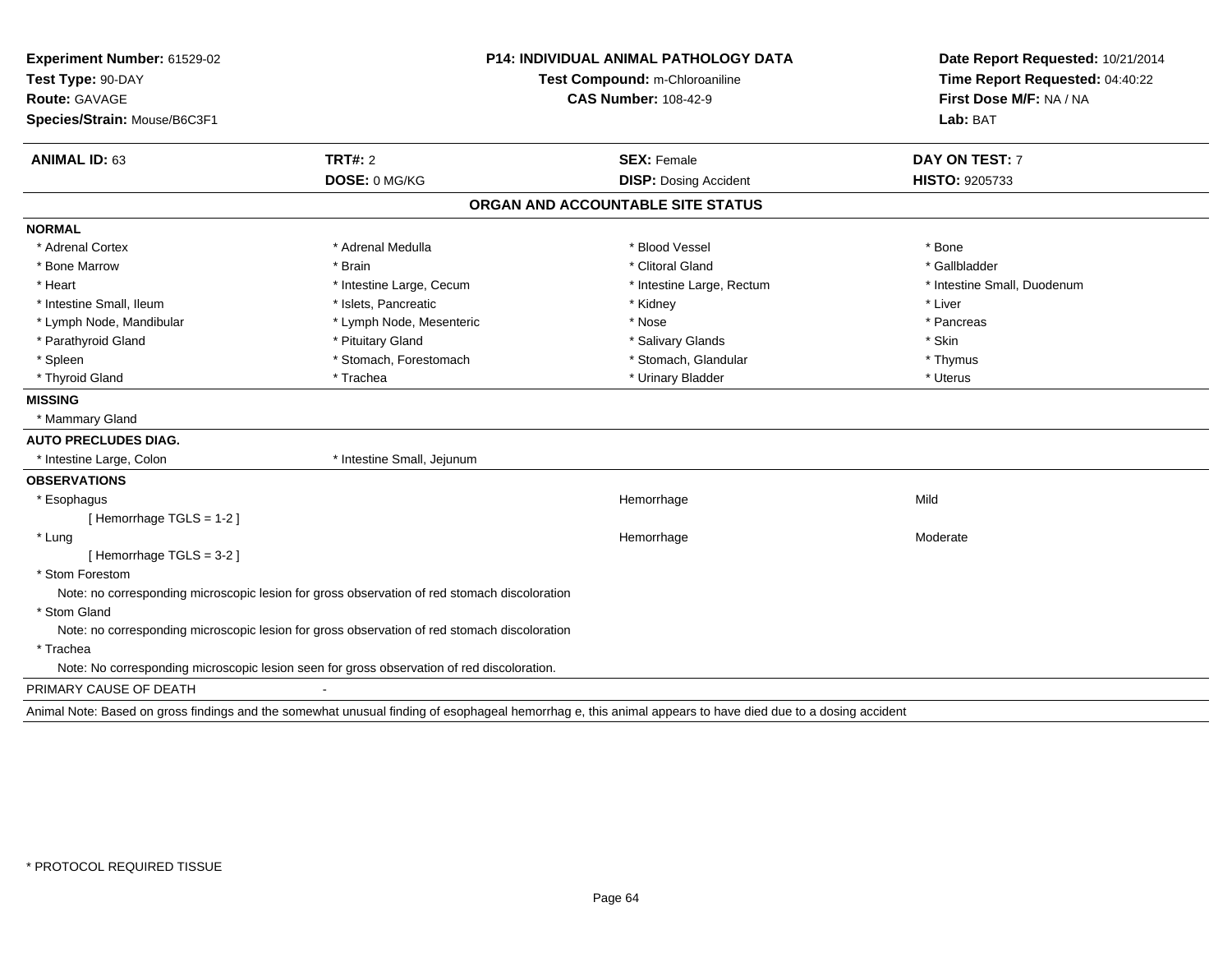| <b>Experiment Number: 61529-02</b><br>Test Type: 90-DAY<br><b>Route: GAVAGE</b> | <b>P14: INDIVIDUAL ANIMAL PATHOLOGY DATA</b><br>Test Compound: m-Chloroaniline<br><b>CAS Number: 108-42-9</b> |                                   | Date Report Requested: 10/21/2014<br>Time Report Requested: 04:40:22<br>First Dose M/F: NA / NA |
|---------------------------------------------------------------------------------|---------------------------------------------------------------------------------------------------------------|-----------------------------------|-------------------------------------------------------------------------------------------------|
| Species/Strain: Mouse/B6C3F1                                                    |                                                                                                               |                                   | Lab: BAT                                                                                        |
| <b>ANIMAL ID: 64</b>                                                            | <b>TRT#: 2</b>                                                                                                | <b>SEX: Female</b>                | DAY ON TEST: 93                                                                                 |
|                                                                                 | DOSE: 0 MG/KG                                                                                                 | <b>DISP:</b> Terminal Sacrifice   | <b>HISTO: 9205734</b>                                                                           |
|                                                                                 |                                                                                                               | ORGAN AND ACCOUNTABLE SITE STATUS |                                                                                                 |
| <b>NORMAL</b>                                                                   |                                                                                                               |                                   |                                                                                                 |
| * Adrenal Cortex                                                                | * Adrenal Medulla                                                                                             | * Blood Vessel                    | * Bone                                                                                          |
| * Bone Marrow                                                                   | * Brain                                                                                                       | * Clitoral Gland                  | * Esophagus                                                                                     |
| * Gallbladder                                                                   | * Heart                                                                                                       | * Intestine Large, Cecum          | * Intestine Large, Colon                                                                        |
| * Intestine Large, Rectum                                                       | * Intestine Small, Duodenum                                                                                   | * Intestine Small, Ileum          | * Intestine Small, Jejunum                                                                      |
| * Islets, Pancreatic                                                            | * Kidney                                                                                                      | * Liver                           | * Lung                                                                                          |
| * Lymph Node, Mandibular                                                        | * Lymph Node, Mesenteric                                                                                      | * Mammary Gland                   | * Nose                                                                                          |
| * Pancreas                                                                      | * Parathyroid Gland                                                                                           | * Pituitary Gland                 | * Salivary Glands                                                                               |
| * Skin                                                                          | * Spleen                                                                                                      | * Stomach, Forestomach            | * Stomach, Glandular                                                                            |
| * Thymus                                                                        | * Thyroid Gland                                                                                               | * Trachea                         | * Urinary Bladder                                                                               |
| * Uterus                                                                        |                                                                                                               |                                   |                                                                                                 |
| PRIMARY CAUSE OF DEATH                                                          |                                                                                                               |                                   |                                                                                                 |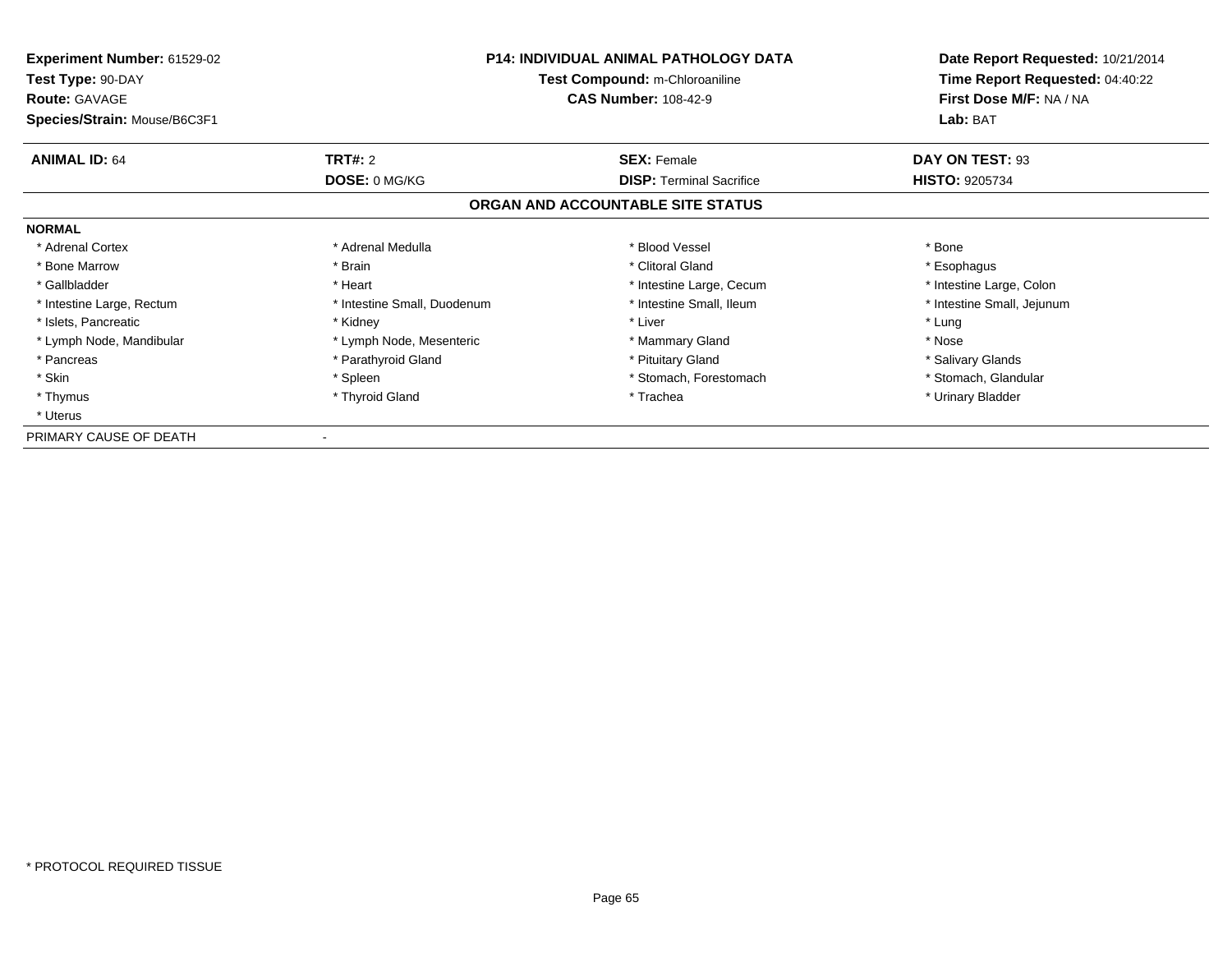| Experiment Number: 61529-02<br>Test Type: 90-DAY<br><b>Route: GAVAGE</b><br>Species/Strain: Mouse/B6C3F1 |                             | <b>P14: INDIVIDUAL ANIMAL PATHOLOGY DATA</b><br>Test Compound: m-Chloroaniline<br><b>CAS Number: 108-42-9</b> | Date Report Requested: 10/21/2014<br>Time Report Requested: 04:40:22<br>First Dose M/F: NA / NA<br>Lab: BAT |
|----------------------------------------------------------------------------------------------------------|-----------------------------|---------------------------------------------------------------------------------------------------------------|-------------------------------------------------------------------------------------------------------------|
| <b>ANIMAL ID: 65</b>                                                                                     | <b>TRT#: 2</b>              | <b>SEX: Female</b>                                                                                            | DAY ON TEST: 93                                                                                             |
|                                                                                                          | DOSE: 0 MG/KG               | <b>DISP:</b> Terminal Sacrifice                                                                               | <b>HISTO: 9205735</b>                                                                                       |
|                                                                                                          |                             | ORGAN AND ACCOUNTABLE SITE STATUS                                                                             |                                                                                                             |
| <b>NORMAL</b>                                                                                            |                             |                                                                                                               |                                                                                                             |
| * Adrenal Cortex                                                                                         | * Adrenal Medulla           | * Blood Vessel                                                                                                | * Bone                                                                                                      |
| * Bone Marrow                                                                                            | * Brain                     | * Clitoral Gland                                                                                              | * Esophagus                                                                                                 |
| * Gallbladder                                                                                            | * Heart                     | * Intestine Large, Cecum                                                                                      | * Intestine Large, Colon                                                                                    |
| * Intestine Large, Rectum                                                                                | * Intestine Small, Duodenum | * Intestine Small, Ileum                                                                                      | * Intestine Small, Jejunum                                                                                  |
| * Islets, Pancreatic                                                                                     | * Kidney                    | * Liver                                                                                                       | * Lung                                                                                                      |
| * Lymph Node, Mandibular                                                                                 | * Mammary Gland             | * Nose                                                                                                        | * Pancreas                                                                                                  |
| * Parathyroid Gland                                                                                      | * Pituitary Gland           | * Salivary Glands                                                                                             | * Skin                                                                                                      |
| * Spleen                                                                                                 | * Stomach, Forestomach      | * Stomach, Glandular                                                                                          | * Thymus                                                                                                    |
| * Thyroid Gland                                                                                          | * Trachea                   | * Urinary Bladder                                                                                             | * Uterus                                                                                                    |
| <b>MISSING</b>                                                                                           |                             |                                                                                                               |                                                                                                             |
| * Lymph Node, Mesenteric                                                                                 |                             |                                                                                                               |                                                                                                             |
| PRIMARY CAUSE OF DEATH                                                                                   |                             |                                                                                                               |                                                                                                             |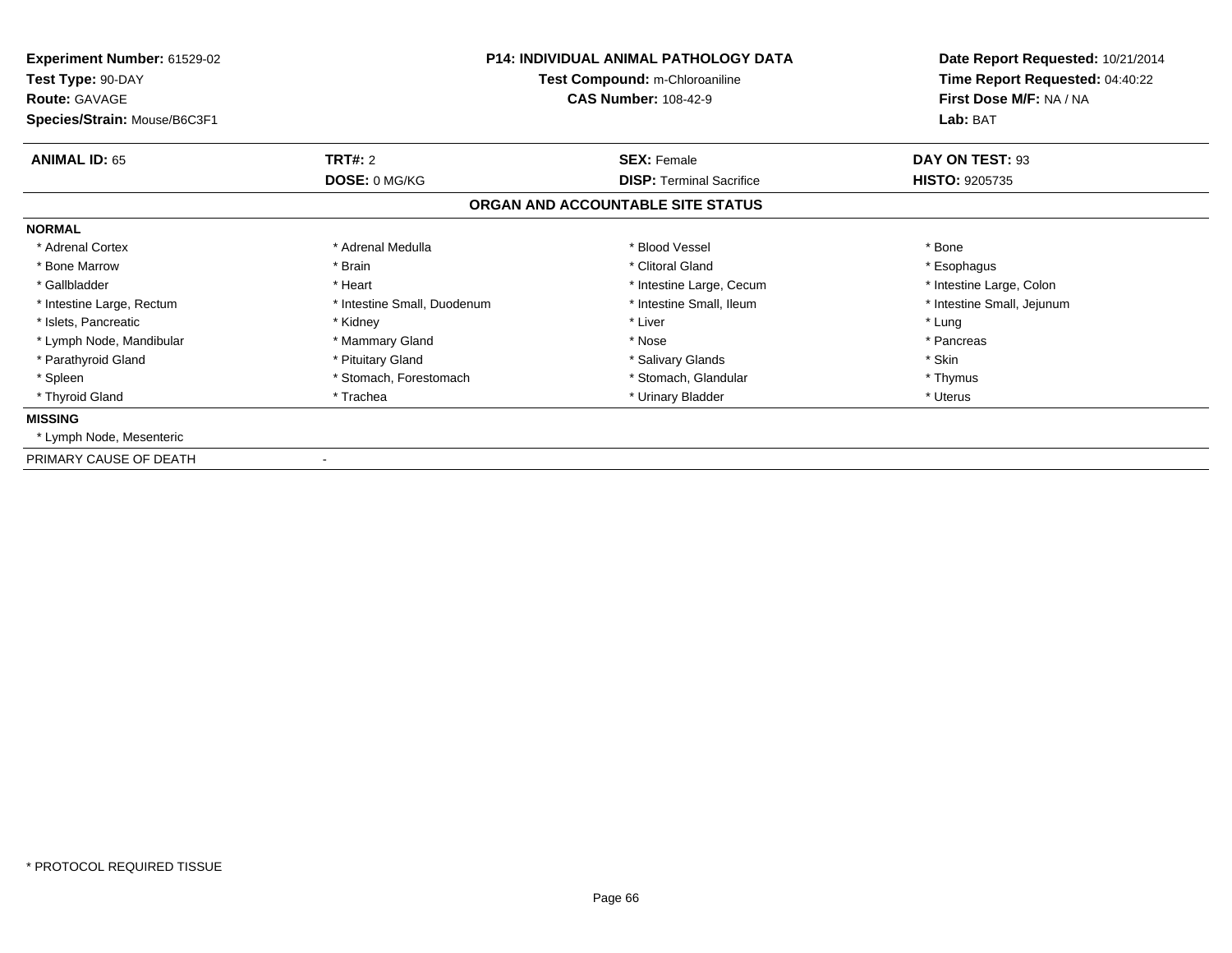| Experiment Number: 61529-02<br>Test Type: 90-DAY<br><b>Route: GAVAGE</b><br>Species/Strain: Mouse/B6C3F1 | <b>P14: INDIVIDUAL ANIMAL PATHOLOGY DATA</b><br>Test Compound: m-Chloroaniline<br><b>CAS Number: 108-42-9</b> |                                   | Date Report Requested: 10/21/2014<br>Time Report Requested: 04:40:22<br>First Dose M/F: NA / NA<br>Lab: BAT |
|----------------------------------------------------------------------------------------------------------|---------------------------------------------------------------------------------------------------------------|-----------------------------------|-------------------------------------------------------------------------------------------------------------|
| <b>ANIMAL ID: 66</b>                                                                                     | <b>TRT#: 2</b>                                                                                                | <b>SEX: Female</b>                | DAY ON TEST: 93                                                                                             |
|                                                                                                          | DOSE: 0 MG/KG                                                                                                 | <b>DISP:</b> Terminal Sacrifice   | <b>HISTO: 9205736</b>                                                                                       |
|                                                                                                          |                                                                                                               | ORGAN AND ACCOUNTABLE SITE STATUS |                                                                                                             |
| <b>NORMAL</b>                                                                                            |                                                                                                               |                                   |                                                                                                             |
| * Adrenal Cortex                                                                                         | * Adrenal Medulla                                                                                             | * Blood Vessel                    | * Bone                                                                                                      |
| * Bone Marrow                                                                                            | * Brain                                                                                                       | * Clitoral Gland                  | * Esophagus                                                                                                 |
| * Heart                                                                                                  | * Intestine Large, Cecum                                                                                      | * Intestine Large, Colon          | * Intestine Large, Rectum                                                                                   |
| * Intestine Small, Duodenum                                                                              | * Intestine Small, Ileum                                                                                      | * Intestine Small, Jejunum        | * Islets, Pancreatic                                                                                        |
| * Kidney                                                                                                 | * Liver                                                                                                       | * Lung                            | * Lymph Node, Mandibular                                                                                    |
| * Lymph Node, Mesenteric                                                                                 | * Mammary Gland                                                                                               | * Nose                            | * Pancreas                                                                                                  |
| * Parathyroid Gland                                                                                      | * Pituitary Gland                                                                                             | * Salivary Glands                 | * Skin                                                                                                      |
| * Spleen                                                                                                 | * Stomach, Forestomach                                                                                        | * Stomach, Glandular              | * Thymus                                                                                                    |
| * Thyroid Gland                                                                                          | * Trachea                                                                                                     | * Urinary Bladder                 | * Uterus                                                                                                    |
| <b>MISSING</b>                                                                                           |                                                                                                               |                                   |                                                                                                             |
| * Gallbladder                                                                                            |                                                                                                               |                                   |                                                                                                             |
| PRIMARY CAUSE OF DEATH                                                                                   |                                                                                                               |                                   |                                                                                                             |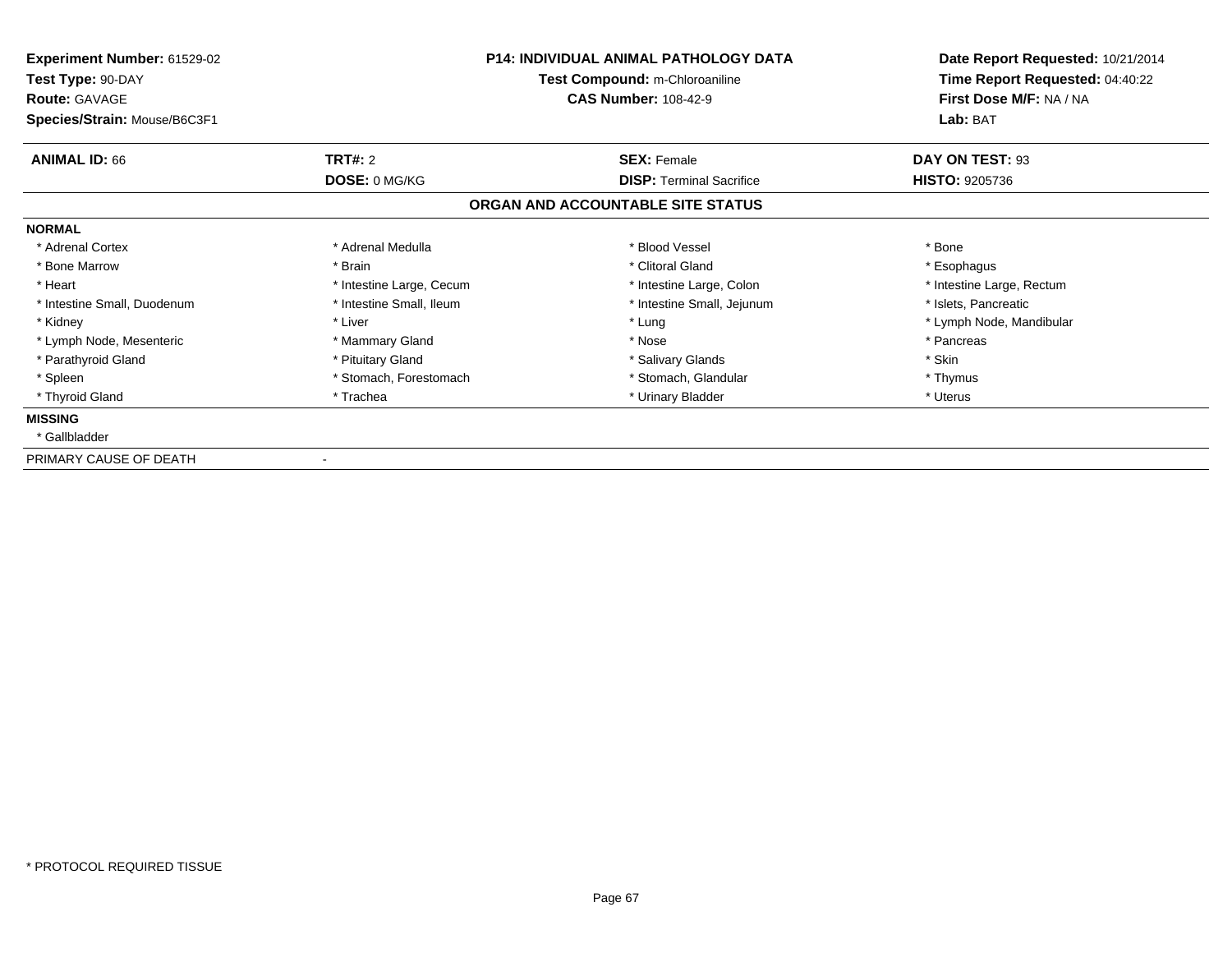| Experiment Number: 61529-02<br>Test Type: 90-DAY<br><b>Route: GAVAGE</b><br>Species/Strain: Mouse/B6C3F1 |                             | <b>P14: INDIVIDUAL ANIMAL PATHOLOGY DATA</b><br>Test Compound: m-Chloroaniline<br><b>CAS Number: 108-42-9</b> | Date Report Requested: 10/21/2014<br>Time Report Requested: 04:40:22<br>First Dose M/F: NA / NA<br>Lab: BAT |
|----------------------------------------------------------------------------------------------------------|-----------------------------|---------------------------------------------------------------------------------------------------------------|-------------------------------------------------------------------------------------------------------------|
| <b>ANIMAL ID: 67</b>                                                                                     | <b>TRT#: 2</b>              | <b>SEX: Female</b>                                                                                            | DAY ON TEST: 93                                                                                             |
|                                                                                                          | DOSE: 0 MG/KG               | <b>DISP:</b> Terminal Sacrifice                                                                               | <b>HISTO: 9205737</b>                                                                                       |
|                                                                                                          |                             | ORGAN AND ACCOUNTABLE SITE STATUS                                                                             |                                                                                                             |
| <b>NORMAL</b>                                                                                            |                             |                                                                                                               |                                                                                                             |
| * Adrenal Cortex                                                                                         | * Adrenal Medulla           | * Blood Vessel                                                                                                | * Bone                                                                                                      |
| * Bone Marrow                                                                                            | * Brain                     | * Clitoral Gland                                                                                              | * Esophagus                                                                                                 |
| * Gallbladder                                                                                            | * Heart                     | * Intestine Large, Cecum                                                                                      | * Intestine Large, Colon                                                                                    |
| * Intestine Large, Rectum                                                                                | * Intestine Small, Duodenum | * Intestine Small, Ileum                                                                                      | * Intestine Small, Jejunum                                                                                  |
| * Islets, Pancreatic                                                                                     | * Kidney                    | * Liver                                                                                                       | * Lung                                                                                                      |
| * Lymph Node, Mandibular                                                                                 | * Lymph Node, Mesenteric    | * Mammary Gland                                                                                               | * Nose                                                                                                      |
| * Pancreas                                                                                               | * Pituitary Gland           | * Salivary Glands                                                                                             | * Skin                                                                                                      |
| * Spleen                                                                                                 | * Stomach, Forestomach      | * Stomach, Glandular                                                                                          | * Thymus                                                                                                    |
| * Thyroid Gland                                                                                          | * Trachea                   | * Urinary Bladder                                                                                             | * Uterus                                                                                                    |
| <b>MISSING</b>                                                                                           |                             |                                                                                                               |                                                                                                             |
| * Parathyroid Gland                                                                                      |                             |                                                                                                               |                                                                                                             |
| PRIMARY CAUSE OF DEATH                                                                                   |                             |                                                                                                               |                                                                                                             |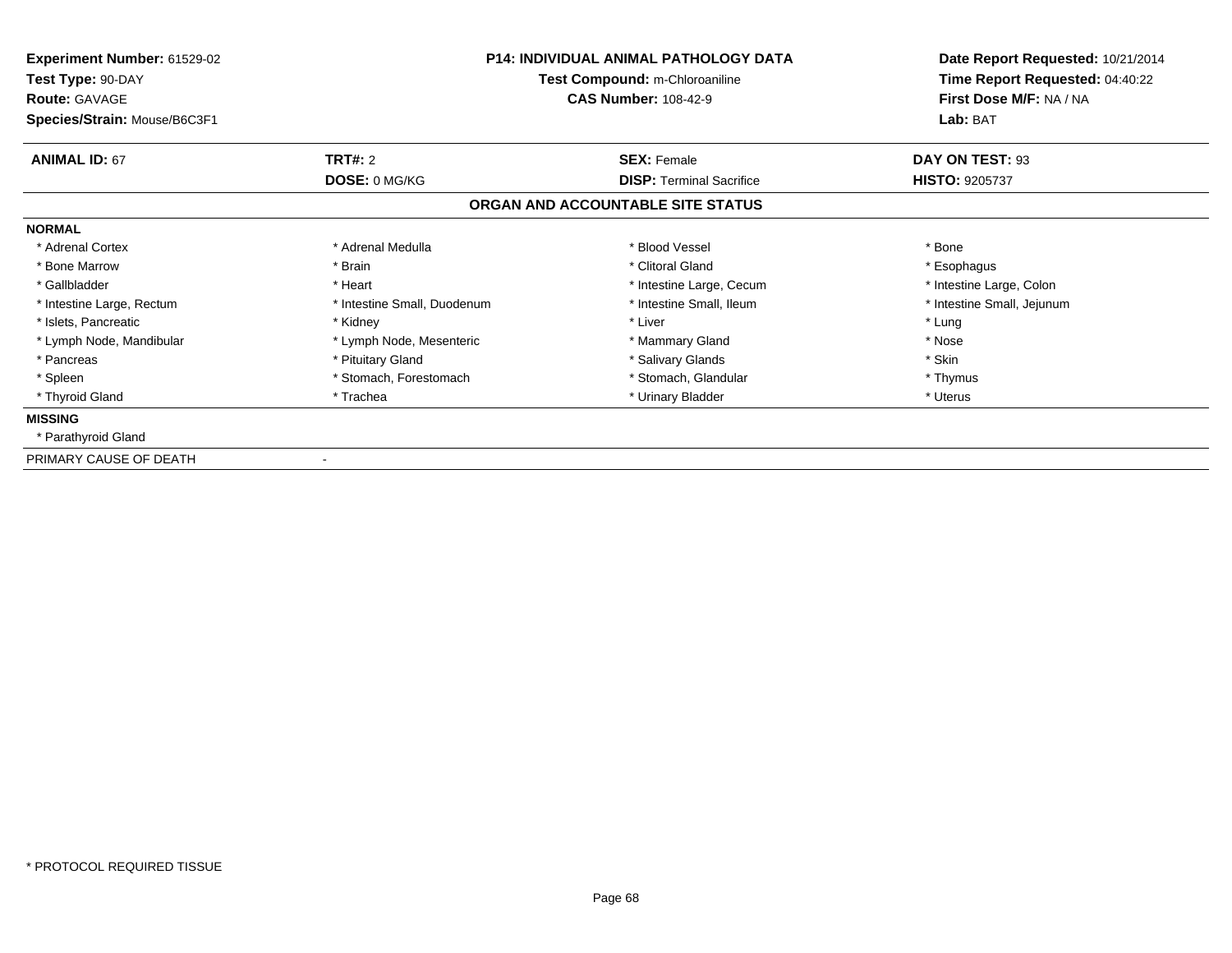| <b>Experiment Number: 61529-02</b><br>Test Type: 90-DAY<br><b>Route: GAVAGE</b><br>Species/Strain: Mouse/B6C3F1 | <b>P14: INDIVIDUAL ANIMAL PATHOLOGY DATA</b><br>Test Compound: m-Chloroaniline<br><b>CAS Number: 108-42-9</b> |                                   | Date Report Requested: 10/21/2014<br>Time Report Requested: 04:40:22<br>First Dose M/F: NA / NA<br>Lab: BAT |
|-----------------------------------------------------------------------------------------------------------------|---------------------------------------------------------------------------------------------------------------|-----------------------------------|-------------------------------------------------------------------------------------------------------------|
| <b>ANIMAL ID: 68</b>                                                                                            | <b>TRT#: 2</b>                                                                                                | <b>SEX: Female</b>                | DAY ON TEST: 93                                                                                             |
|                                                                                                                 | DOSE: 0 MG/KG                                                                                                 | <b>DISP:</b> Terminal Sacrifice   | <b>HISTO: 9205738</b>                                                                                       |
|                                                                                                                 |                                                                                                               | ORGAN AND ACCOUNTABLE SITE STATUS |                                                                                                             |
| <b>NORMAL</b>                                                                                                   |                                                                                                               |                                   |                                                                                                             |
| * Adrenal Cortex                                                                                                | * Adrenal Medulla                                                                                             | * Blood Vessel                    | * Bone                                                                                                      |
| * Bone Marrow                                                                                                   | * Brain                                                                                                       | * Clitoral Gland                  | * Esophagus                                                                                                 |
| * Gallbladder                                                                                                   | * Heart                                                                                                       | * Intestine Large, Cecum          | * Intestine Large, Colon                                                                                    |
| * Intestine Large, Rectum                                                                                       | * Intestine Small, Duodenum                                                                                   | * Intestine Small, Ileum          | * Intestine Small, Jejunum                                                                                  |
| * Islets, Pancreatic                                                                                            | * Kidney                                                                                                      | * Liver                           | * Lung                                                                                                      |
| * Lymph Node, Mandibular                                                                                        | * Lymph Node, Mesenteric                                                                                      | * Mammary Gland                   | * Nose                                                                                                      |
| * Pancreas                                                                                                      | * Pituitary Gland                                                                                             | * Salivary Glands                 | * Skin                                                                                                      |
| * Spleen                                                                                                        | * Stomach, Forestomach                                                                                        | * Stomach, Glandular              | * Thymus                                                                                                    |
| * Thyroid Gland                                                                                                 | * Trachea                                                                                                     | * Urinary Bladder                 | * Uterus                                                                                                    |
| <b>MISSING</b>                                                                                                  |                                                                                                               |                                   |                                                                                                             |
| * Parathyroid Gland                                                                                             |                                                                                                               |                                   |                                                                                                             |
| PRIMARY CAUSE OF DEATH                                                                                          |                                                                                                               |                                   |                                                                                                             |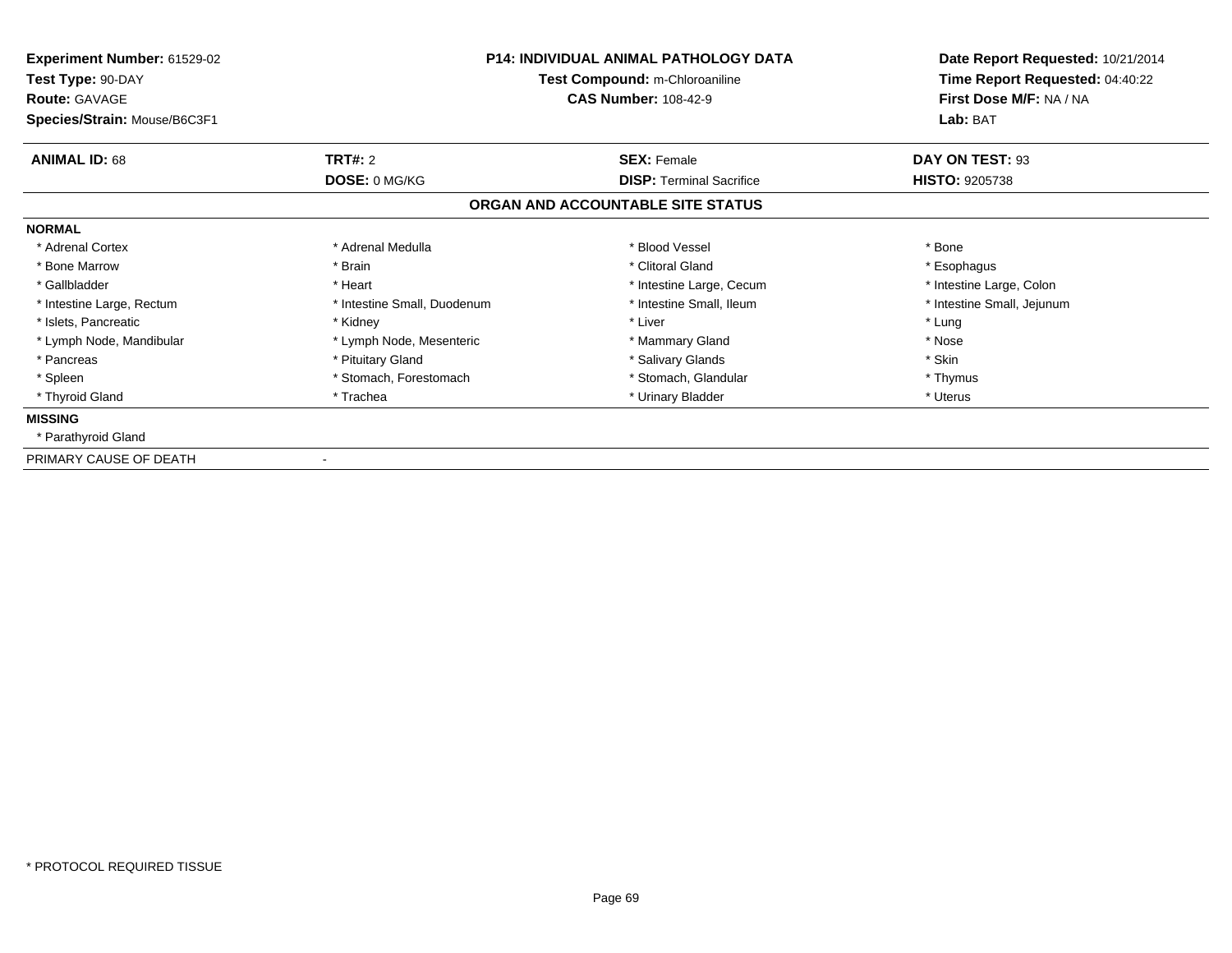| <b>Experiment Number: 61529-02</b><br>Test Type: 90-DAY<br><b>Route: GAVAGE</b> | <b>P14: INDIVIDUAL ANIMAL PATHOLOGY DATA</b><br>Test Compound: m-Chloroaniline<br><b>CAS Number: 108-42-9</b> |                                   | Date Report Requested: 10/21/2014<br>Time Report Requested: 04:40:22<br>First Dose M/F: NA / NA |
|---------------------------------------------------------------------------------|---------------------------------------------------------------------------------------------------------------|-----------------------------------|-------------------------------------------------------------------------------------------------|
| Species/Strain: Mouse/B6C3F1                                                    |                                                                                                               |                                   | Lab: BAT                                                                                        |
| <b>ANIMAL ID: 69</b>                                                            | <b>TRT#: 2</b>                                                                                                | <b>SEX: Female</b>                | DAY ON TEST: 93                                                                                 |
|                                                                                 | DOSE: 0 MG/KG                                                                                                 | <b>DISP:</b> Terminal Sacrifice   | <b>HISTO: 9205739</b>                                                                           |
|                                                                                 |                                                                                                               | ORGAN AND ACCOUNTABLE SITE STATUS |                                                                                                 |
| <b>NORMAL</b>                                                                   |                                                                                                               |                                   |                                                                                                 |
| * Adrenal Cortex                                                                | * Adrenal Medulla                                                                                             | * Blood Vessel                    | * Bone                                                                                          |
| * Bone Marrow                                                                   | * Brain                                                                                                       | * Clitoral Gland                  | * Esophagus                                                                                     |
| * Gallbladder                                                                   | * Heart                                                                                                       | * Intestine Large, Cecum          | * Intestine Large, Colon                                                                        |
| * Intestine Large, Rectum                                                       | * Intestine Small, Duodenum                                                                                   | * Intestine Small, Ileum          | * Intestine Small, Jejunum                                                                      |
| * Islets, Pancreatic                                                            | * Kidney                                                                                                      | * Liver                           | * Lung                                                                                          |
| * Lymph Node, Mandibular                                                        | * Lymph Node, Mesenteric                                                                                      | * Mammary Gland                   | * Nose                                                                                          |
| * Pancreas                                                                      | * Parathyroid Gland                                                                                           | * Pituitary Gland                 | * Salivary Glands                                                                               |
| * Skin                                                                          | * Spleen                                                                                                      | * Stomach, Forestomach            | * Stomach, Glandular                                                                            |
| * Thymus                                                                        | * Thyroid Gland                                                                                               | * Trachea                         | * Urinary Bladder                                                                               |
| * Uterus                                                                        |                                                                                                               |                                   |                                                                                                 |
| PRIMARY CAUSE OF DEATH                                                          |                                                                                                               |                                   |                                                                                                 |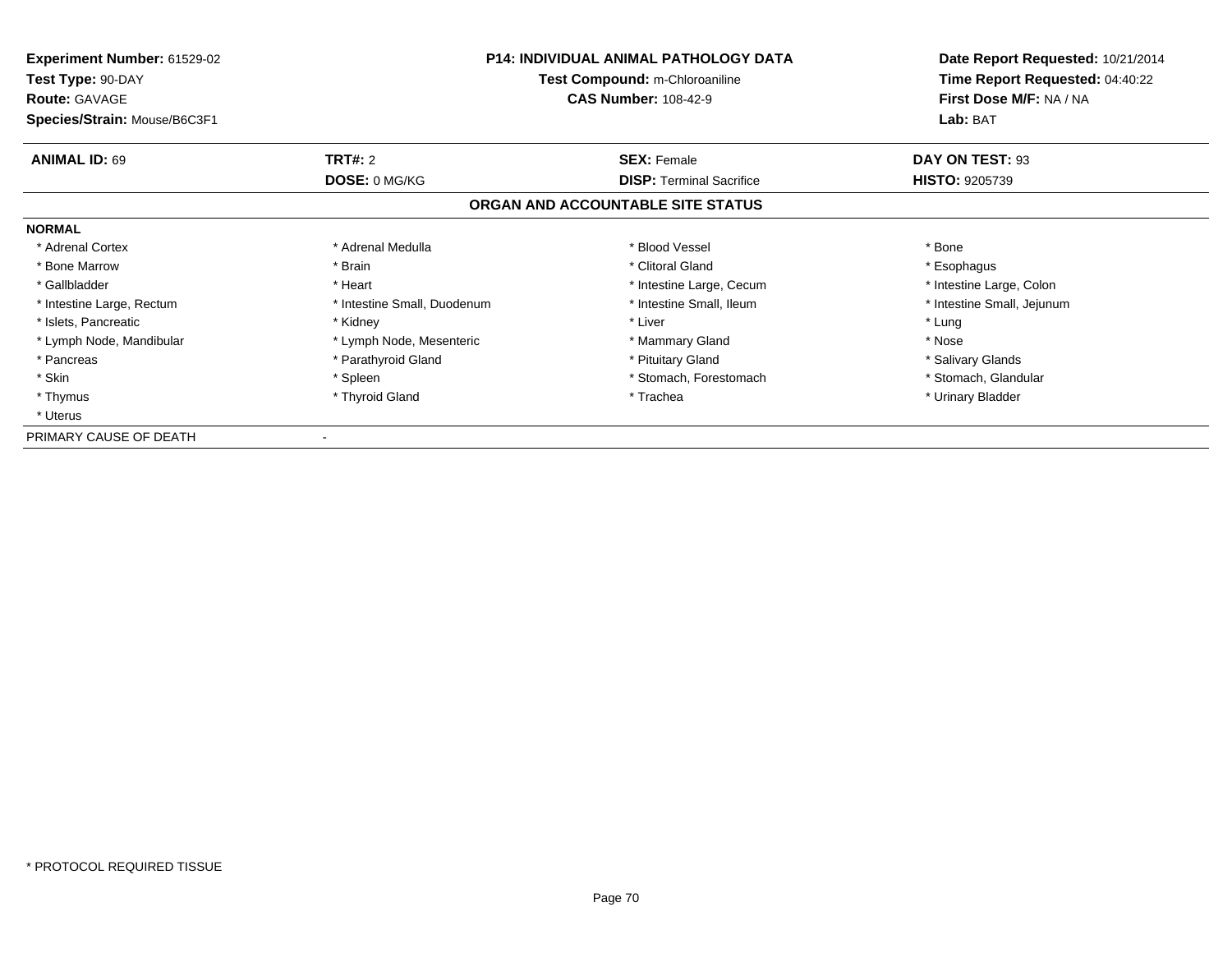| <b>Experiment Number: 61529-02</b><br>Test Type: 90-DAY<br><b>Route: GAVAGE</b> | <b>P14: INDIVIDUAL ANIMAL PATHOLOGY DATA</b><br>Test Compound: m-Chloroaniline<br><b>CAS Number: 108-42-9</b> |                                   | Date Report Requested: 10/21/2014<br>Time Report Requested: 04:40:22<br>First Dose M/F: NA / NA |
|---------------------------------------------------------------------------------|---------------------------------------------------------------------------------------------------------------|-----------------------------------|-------------------------------------------------------------------------------------------------|
| Species/Strain: Mouse/B6C3F1                                                    |                                                                                                               |                                   | Lab: BAT                                                                                        |
| <b>ANIMAL ID: 70</b>                                                            | <b>TRT#: 2</b>                                                                                                | <b>SEX: Female</b>                | DAY ON TEST: 93                                                                                 |
|                                                                                 | DOSE: 0 MG/KG                                                                                                 | <b>DISP:</b> Terminal Sacrifice   | <b>HISTO: 9205740</b>                                                                           |
|                                                                                 |                                                                                                               | ORGAN AND ACCOUNTABLE SITE STATUS |                                                                                                 |
| <b>NORMAL</b>                                                                   |                                                                                                               |                                   |                                                                                                 |
| * Adrenal Cortex                                                                | * Adrenal Medulla                                                                                             | * Blood Vessel                    | * Bone                                                                                          |
| * Bone Marrow                                                                   | * Brain                                                                                                       | * Clitoral Gland                  | * Esophagus                                                                                     |
| * Gallbladder                                                                   | * Heart                                                                                                       | * Intestine Large, Cecum          | * Intestine Large, Colon                                                                        |
| * Intestine Large, Rectum                                                       | * Intestine Small, Duodenum                                                                                   | * Intestine Small, Ileum          | * Intestine Small, Jejunum                                                                      |
| * Islets, Pancreatic                                                            | * Kidney                                                                                                      | * Liver                           | * Lung                                                                                          |
| * Lymph Node, Mandibular                                                        | * Lymph Node, Mesenteric                                                                                      | * Mammary Gland                   | * Nose                                                                                          |
| * Pancreas                                                                      | * Parathyroid Gland                                                                                           | * Pituitary Gland                 | * Salivary Glands                                                                               |
| * Skin                                                                          | * Spleen                                                                                                      | * Stomach, Forestomach            | * Stomach, Glandular                                                                            |
| * Thymus                                                                        | * Thyroid Gland                                                                                               | * Trachea                         | * Urinary Bladder                                                                               |
| * Uterus                                                                        |                                                                                                               |                                   |                                                                                                 |
| PRIMARY CAUSE OF DEATH                                                          |                                                                                                               |                                   |                                                                                                 |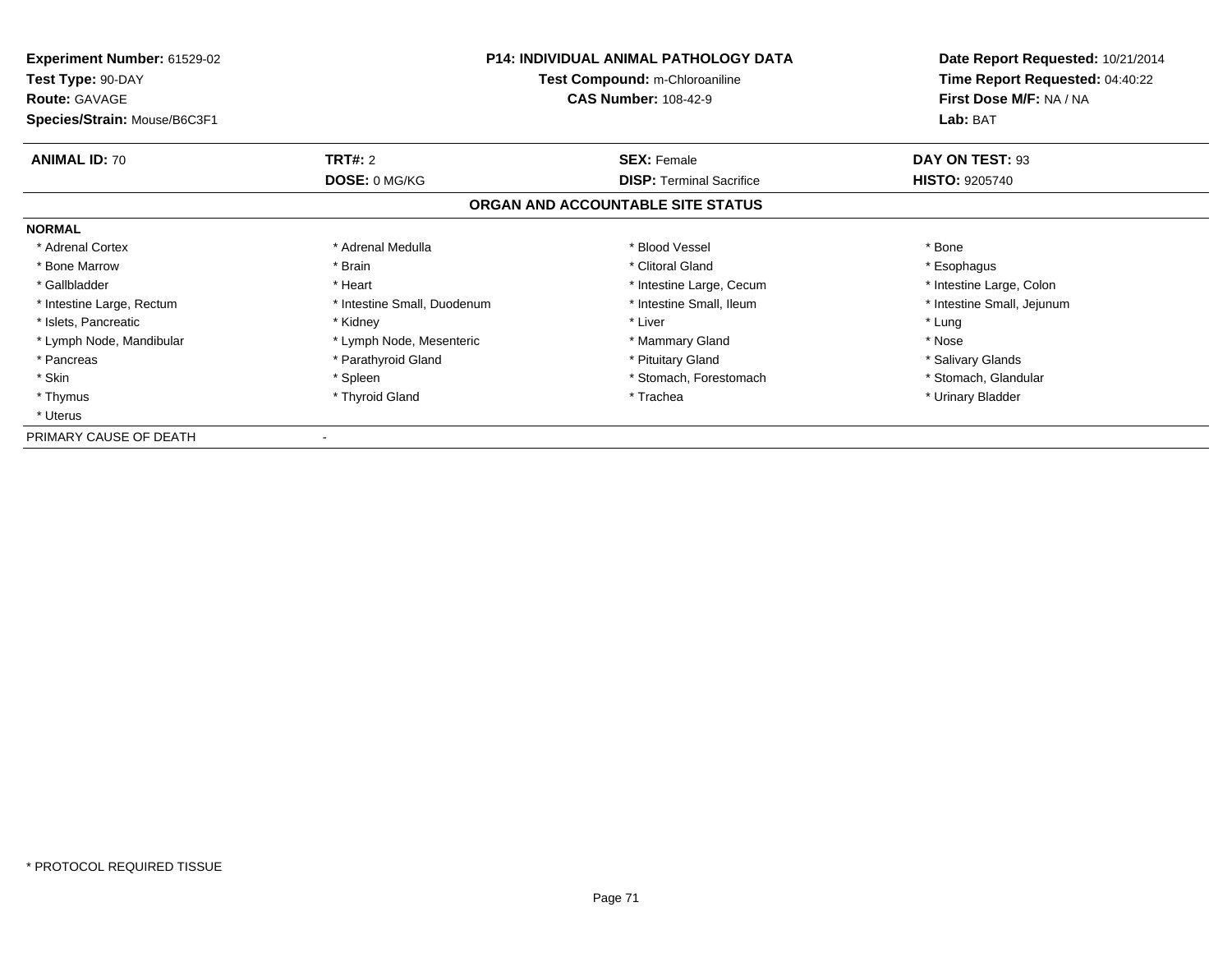| Experiment Number: 61529-02<br>Test Type: 90-DAY<br><b>Route: GAVAGE</b> |                | <b>P14: INDIVIDUAL ANIMAL PATHOLOGY DATA</b><br>Test Compound: m-Chloroaniline<br><b>CAS Number: 108-42-9</b> | Date Report Requested: 10/21/2014<br>Time Report Requested: 04:40:22<br>First Dose M/F: NA / NA |  |
|--------------------------------------------------------------------------|----------------|---------------------------------------------------------------------------------------------------------------|-------------------------------------------------------------------------------------------------|--|
| Species/Strain: Mouse/B6C3F1                                             |                |                                                                                                               | Lab: BAT                                                                                        |  |
| <b>ANIMAL ID: 71</b>                                                     | <b>TRT#: 4</b> | <b>SEX: Female</b>                                                                                            | DAY ON TEST: 93                                                                                 |  |
|                                                                          | DOSE: 10 MG/KG | <b>DISP:</b> Terminal Sacrifice                                                                               | <b>HISTO: 9205831</b>                                                                           |  |
| <b>OBSERVATIONS</b>                                                      |                |                                                                                                               |                                                                                                 |  |
| * Bone Marrow                                                            |                | Pigmentation                                                                                                  | Hemosiderin, Mild                                                                               |  |
| * Spleen                                                                 |                | Pigmentation                                                                                                  | Hemosiderin, Minimal                                                                            |  |
| PRIMARY CAUSE OF DEATH                                                   |                |                                                                                                               |                                                                                                 |  |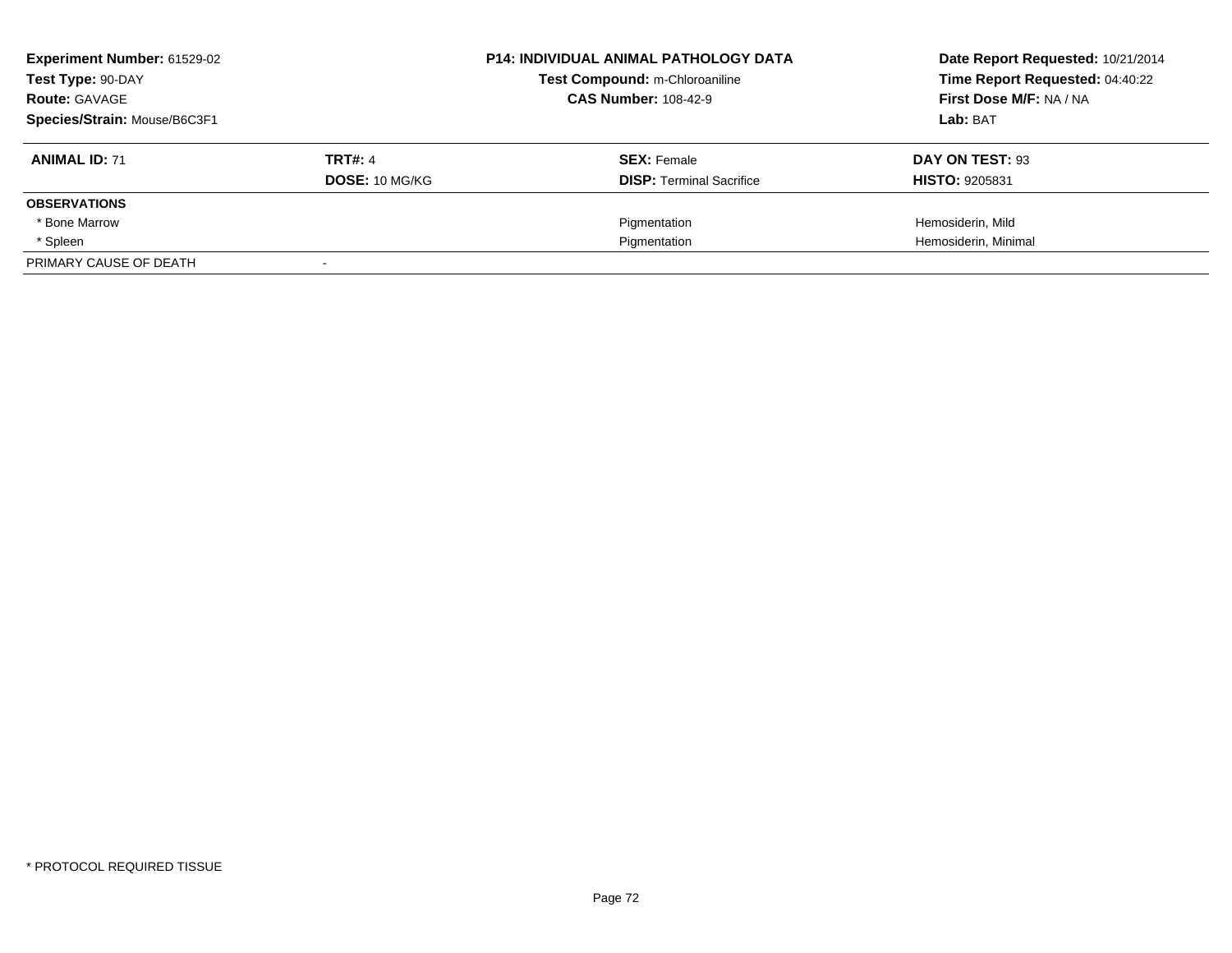| Experiment Number: 61529-02<br>Test Type: 90-DAY<br><b>Route: GAVAGE</b> |                | <b>P14: INDIVIDUAL ANIMAL PATHOLOGY DATA</b><br>Test Compound: m-Chloroaniline<br><b>CAS Number: 108-42-9</b> | Date Report Requested: 10/21/2014<br>Time Report Requested: 04:40:22<br>First Dose M/F: NA / NA |  |
|--------------------------------------------------------------------------|----------------|---------------------------------------------------------------------------------------------------------------|-------------------------------------------------------------------------------------------------|--|
| Species/Strain: Mouse/B6C3F1                                             |                |                                                                                                               | Lab: BAT                                                                                        |  |
| <b>ANIMAL ID: 72</b>                                                     | <b>TRT#: 4</b> | <b>SEX: Female</b>                                                                                            | DAY ON TEST: 93                                                                                 |  |
|                                                                          | DOSE: 10 MG/KG | <b>DISP:</b> Terminal Sacrifice                                                                               | <b>HISTO: 9205832</b>                                                                           |  |
| <b>OBSERVATIONS</b>                                                      |                |                                                                                                               |                                                                                                 |  |
| * Bone Marrow                                                            |                | Pigmentation                                                                                                  | Hemosiderin, Mild                                                                               |  |
| * Spleen                                                                 |                | Pigmentation                                                                                                  | Hemosiderin, Minimal                                                                            |  |
| PRIMARY CAUSE OF DEATH                                                   |                |                                                                                                               |                                                                                                 |  |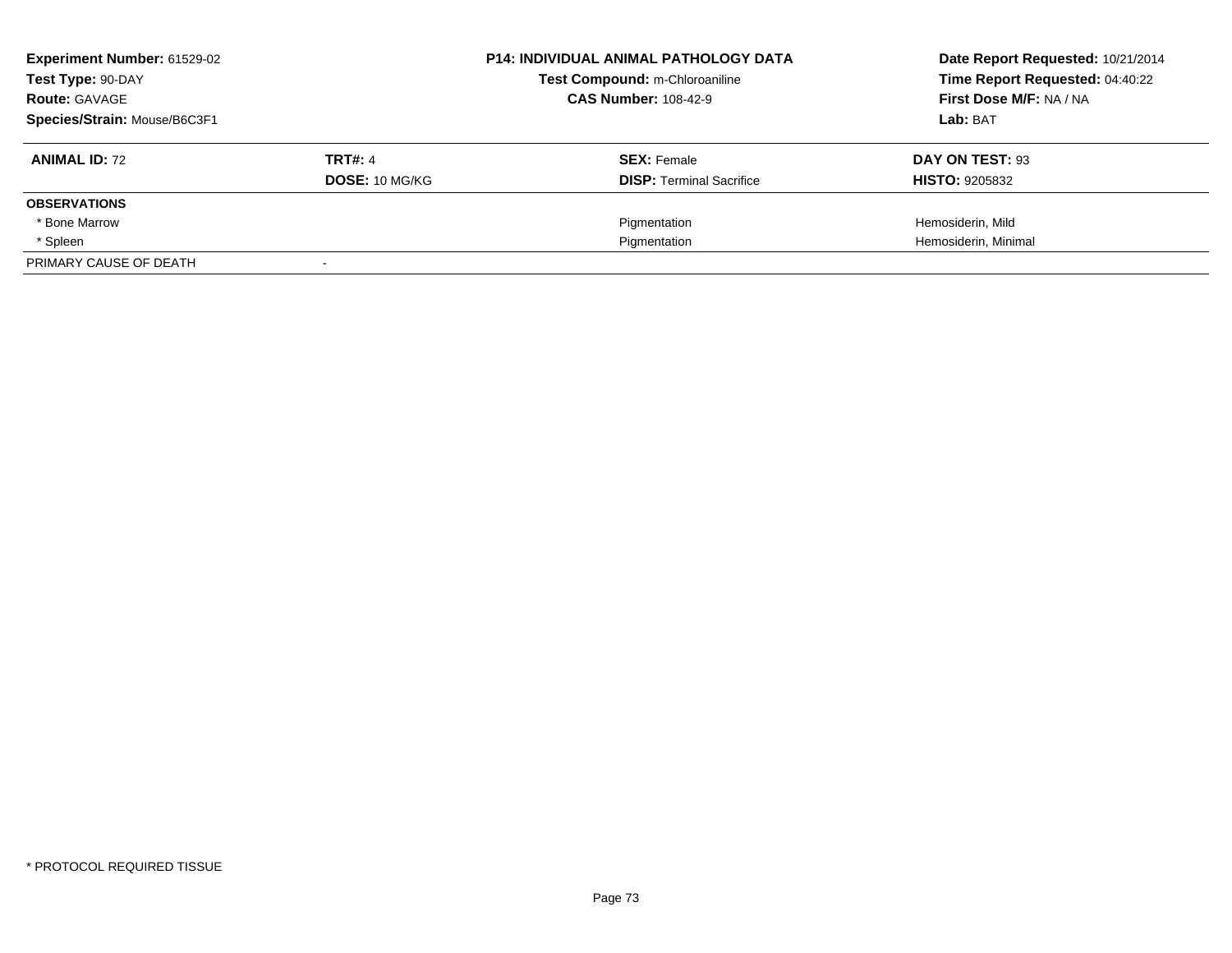| <b>Experiment Number: 61529-02</b><br>Test Type: 90-DAY<br><b>Route: GAVAGE</b><br>Species/Strain: Mouse/B6C3F1 |                | <b>P14: INDIVIDUAL ANIMAL PATHOLOGY DATA</b><br>Test Compound: m-Chloroaniline<br><b>CAS Number: 108-42-9</b> | Date Report Requested: 10/21/2014<br>Time Report Requested: 04:40:22<br>First Dose M/F: NA / NA<br>Lab: BAT |
|-----------------------------------------------------------------------------------------------------------------|----------------|---------------------------------------------------------------------------------------------------------------|-------------------------------------------------------------------------------------------------------------|
| <b>ANIMAL ID: 73</b>                                                                                            | <b>TRT#: 4</b> | <b>SEX: Female</b>                                                                                            | DAY ON TEST: 93                                                                                             |
|                                                                                                                 | DOSE: 10 MG/KG | <b>DISP:</b> Terminal Sacrifice                                                                               | <b>HISTO: 9205833</b>                                                                                       |
| <b>OBSERVATIONS</b>                                                                                             |                |                                                                                                               |                                                                                                             |
| * Bone Marrow                                                                                                   |                | Pigmentation                                                                                                  | Hemosiderin, Mild                                                                                           |
| * Spleen                                                                                                        |                | Hematopoietic Cell Proliferation                                                                              | Minimal                                                                                                     |
|                                                                                                                 |                | Pigmentation                                                                                                  | Hemosiderin, Minimal                                                                                        |
| PRIMARY CAUSE OF DEATH                                                                                          |                |                                                                                                               |                                                                                                             |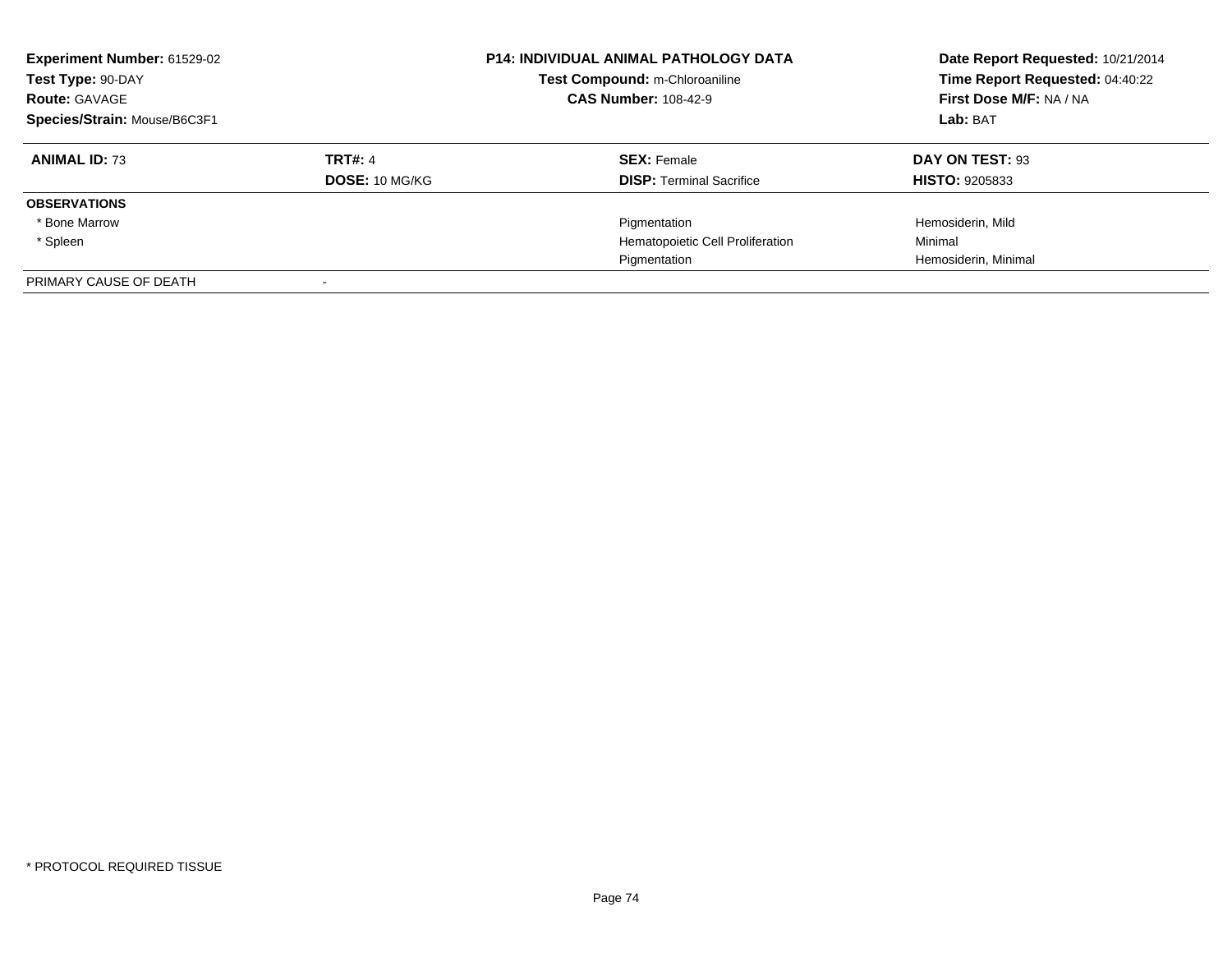| Experiment Number: 61529-02<br>Test Type: 90-DAY<br><b>Route: GAVAGE</b><br>Species/Strain: Mouse/B6C3F1 | <b>P14: INDIVIDUAL ANIMAL PATHOLOGY DATA</b><br>Test Compound: m-Chloroaniline<br><b>CAS Number: 108-42-9</b> |                                   | Date Report Requested: 10/21/2014<br>Time Report Requested: 04:40:22<br>First Dose M/F: NA / NA<br>Lab: BAT |
|----------------------------------------------------------------------------------------------------------|---------------------------------------------------------------------------------------------------------------|-----------------------------------|-------------------------------------------------------------------------------------------------------------|
| <b>ANIMAL ID: 74</b>                                                                                     | <b>TRT#: 4</b>                                                                                                | <b>SEX: Female</b>                | DAY ON TEST: 93                                                                                             |
|                                                                                                          | <b>DOSE: 10 MG/KG</b>                                                                                         | <b>DISP:</b> Terminal Sacrifice   | <b>HISTO: 9205834</b>                                                                                       |
|                                                                                                          |                                                                                                               | ORGAN AND ACCOUNTABLE SITE STATUS |                                                                                                             |
| <b>NORMAL</b>                                                                                            |                                                                                                               |                                   |                                                                                                             |
| * Bone Marrow                                                                                            |                                                                                                               |                                   |                                                                                                             |
| <b>OBSERVATIONS</b>                                                                                      |                                                                                                               |                                   |                                                                                                             |
| * Spleen                                                                                                 |                                                                                                               | Pigmentation                      | Hemosiderin, Minimal                                                                                        |
| PRIMARY CAUSE OF DEATH                                                                                   |                                                                                                               |                                   |                                                                                                             |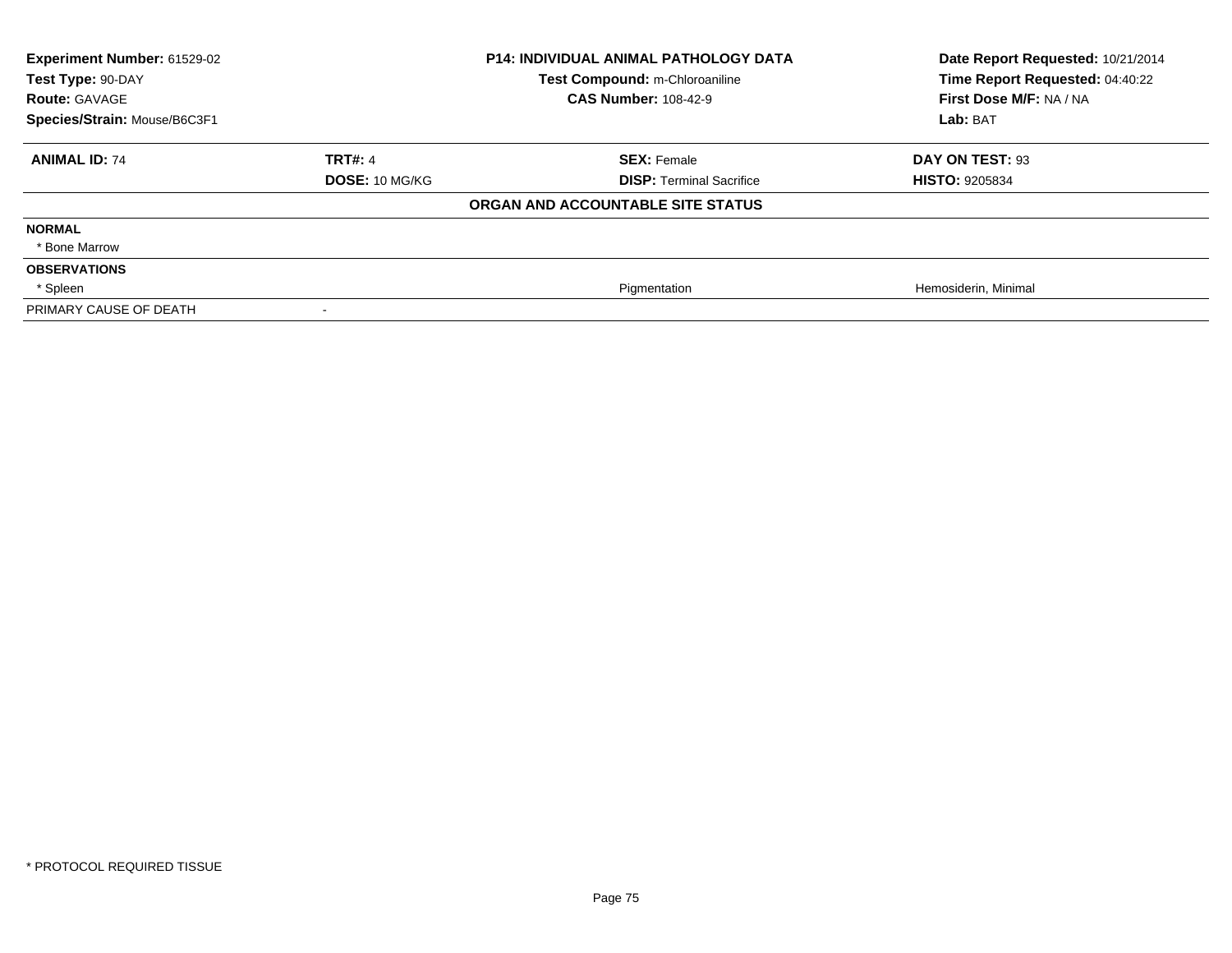| Experiment Number: 61529-02<br>Test Type: 90-DAY<br><b>Route: GAVAGE</b> |                       | <b>P14: INDIVIDUAL ANIMAL PATHOLOGY DATA</b><br>Test Compound: m-Chloroaniline<br><b>CAS Number: 108-42-9</b> | Date Report Requested: 10/21/2014<br>Time Report Requested: 04:40:22<br>First Dose M/F: NA / NA |
|--------------------------------------------------------------------------|-----------------------|---------------------------------------------------------------------------------------------------------------|-------------------------------------------------------------------------------------------------|
| Species/Strain: Mouse/B6C3F1                                             |                       |                                                                                                               | Lab: BAT                                                                                        |
| <b>ANIMAL ID: 75</b>                                                     | <b>TRT#: 4</b>        | <b>SEX: Female</b>                                                                                            | DAY ON TEST: 93                                                                                 |
|                                                                          | <b>DOSE: 10 MG/KG</b> | <b>DISP: Terminal Sacrifice</b>                                                                               | <b>HISTO: 9205835</b>                                                                           |
|                                                                          |                       | ORGAN AND ACCOUNTABLE SITE STATUS                                                                             |                                                                                                 |
| <b>NORMAL</b>                                                            |                       |                                                                                                               |                                                                                                 |
| * Bone Marrow                                                            |                       |                                                                                                               |                                                                                                 |
| <b>OBSERVATIONS</b>                                                      |                       |                                                                                                               |                                                                                                 |
| * Spleen                                                                 |                       | Hematopoietic Cell Proliferation                                                                              | Minimal                                                                                         |
|                                                                          |                       | Pigmentation                                                                                                  | Hemosiderin, Mild                                                                               |
| PRIMARY CAUSE OF DEATH                                                   |                       |                                                                                                               |                                                                                                 |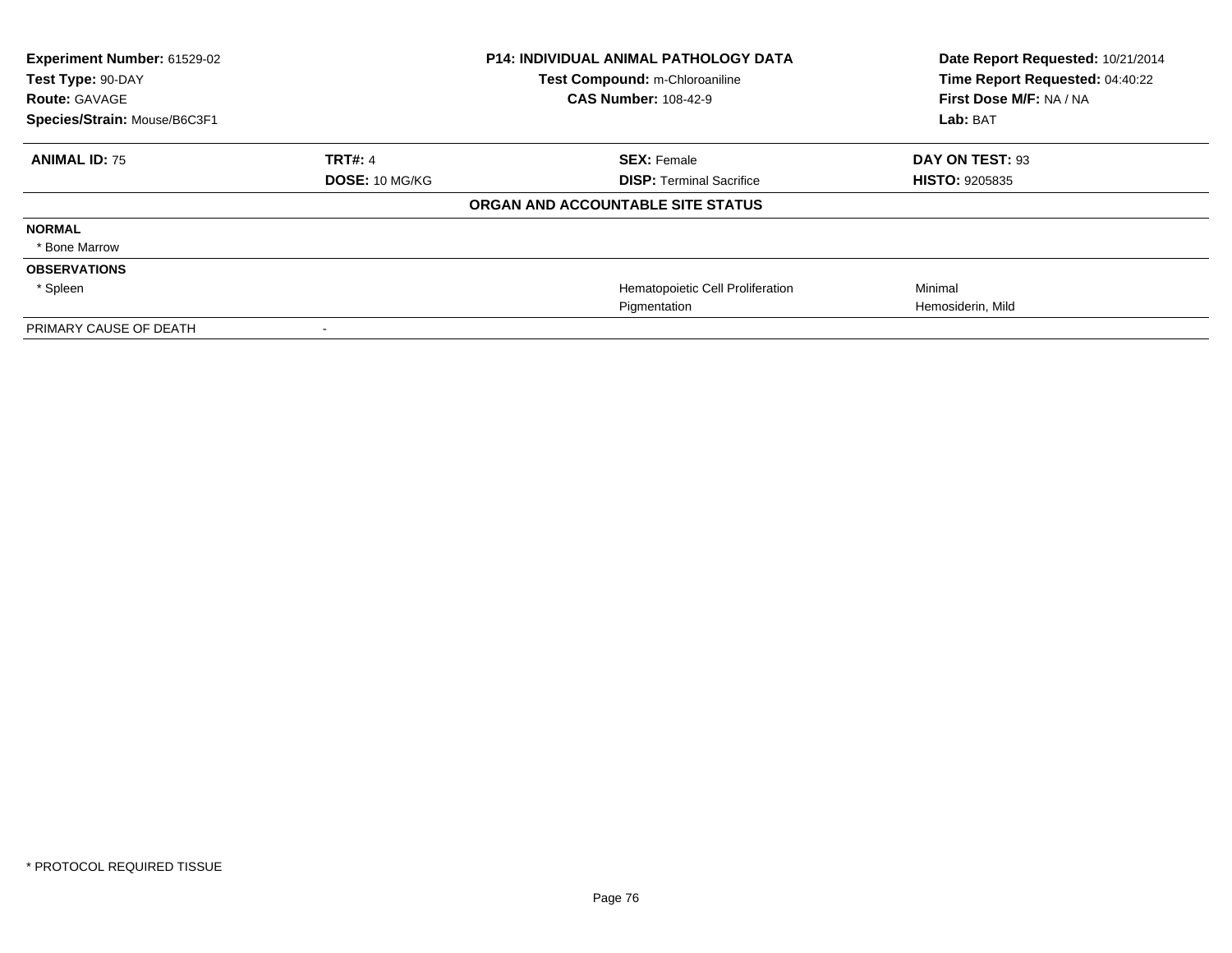| Experiment Number: 61529-02<br>Test Type: 90-DAY<br><b>Route: GAVAGE</b><br>Species/Strain: Mouse/B6C3F1 | <b>P14: INDIVIDUAL ANIMAL PATHOLOGY DATA</b><br>Test Compound: m-Chloroaniline<br><b>CAS Number: 108-42-9</b> |                                   | Date Report Requested: 10/21/2014<br>Time Report Requested: 04:40:22<br>First Dose M/F: NA / NA<br>Lab: BAT |
|----------------------------------------------------------------------------------------------------------|---------------------------------------------------------------------------------------------------------------|-----------------------------------|-------------------------------------------------------------------------------------------------------------|
| <b>ANIMAL ID: 76</b>                                                                                     | <b>TRT#: 4</b>                                                                                                | <b>SEX: Female</b>                | DAY ON TEST: 93                                                                                             |
|                                                                                                          | <b>DOSE: 10 MG/KG</b>                                                                                         | <b>DISP:</b> Terminal Sacrifice   | <b>HISTO: 9205836</b>                                                                                       |
|                                                                                                          |                                                                                                               | ORGAN AND ACCOUNTABLE SITE STATUS |                                                                                                             |
| <b>NORMAL</b>                                                                                            |                                                                                                               |                                   |                                                                                                             |
| * Bone Marrow                                                                                            |                                                                                                               |                                   |                                                                                                             |
| <b>OBSERVATIONS</b>                                                                                      |                                                                                                               |                                   |                                                                                                             |
| * Spleen                                                                                                 |                                                                                                               | Pigmentation                      | Hemosiderin, Minimal                                                                                        |
| PRIMARY CAUSE OF DEATH                                                                                   |                                                                                                               |                                   |                                                                                                             |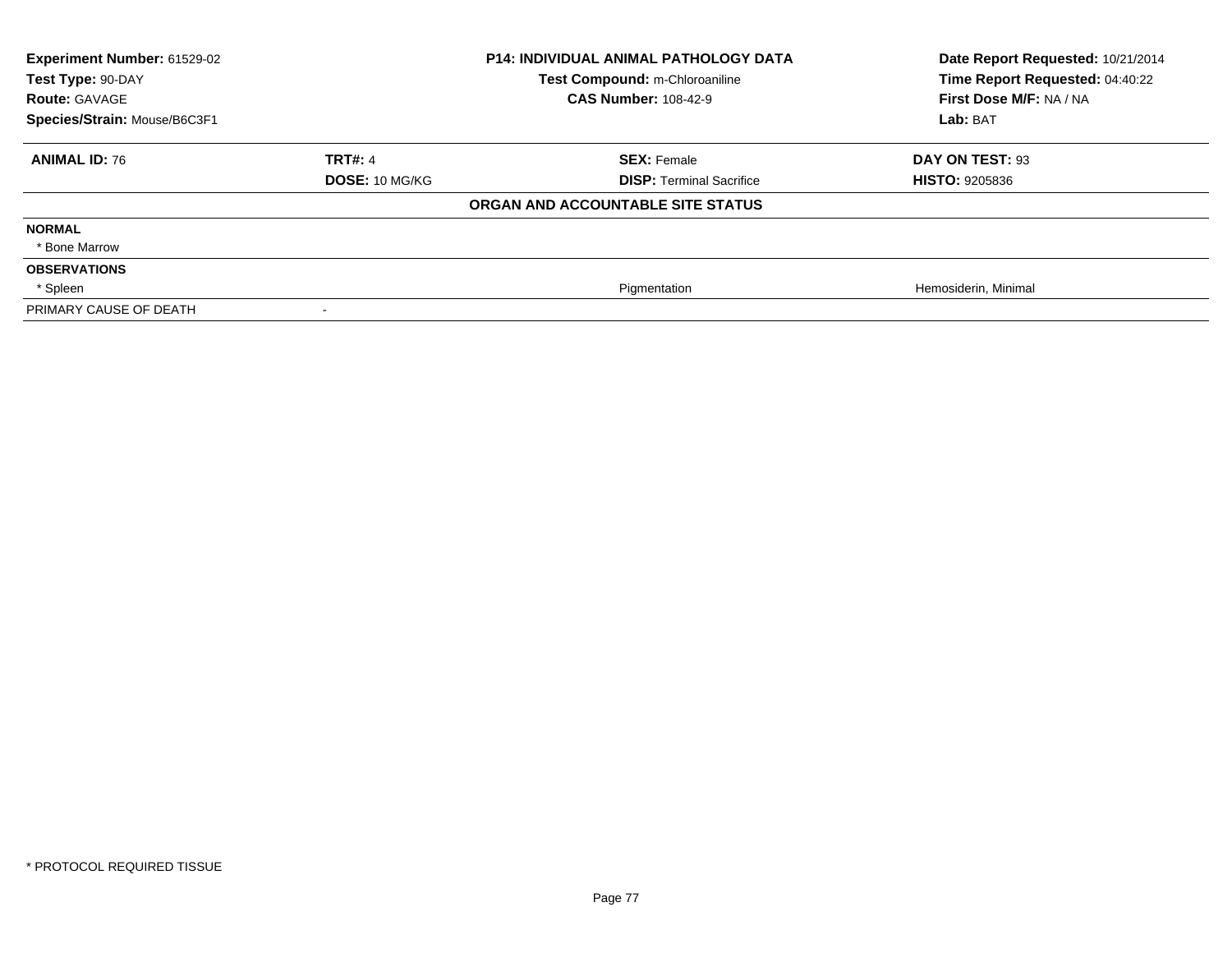| Experiment Number: 61529-02<br>Test Type: 90-DAY<br><b>Route: GAVAGE</b><br>Species/Strain: Mouse/B6C3F1 | P14: INDIVIDUAL ANIMAL PATHOLOGY DATA<br>Test Compound: m-Chloroaniline<br><b>CAS Number: 108-42-9</b> |                                   | Date Report Requested: 10/21/2014<br>Time Report Requested: 04:40:22<br>First Dose M/F: NA / NA<br>Lab: BAT |
|----------------------------------------------------------------------------------------------------------|--------------------------------------------------------------------------------------------------------|-----------------------------------|-------------------------------------------------------------------------------------------------------------|
| <b>ANIMAL ID: 77</b>                                                                                     | <b>TRT#: 4</b>                                                                                         | <b>SEX: Female</b>                | DAY ON TEST: 93                                                                                             |
|                                                                                                          | <b>DOSE: 10 MG/KG</b>                                                                                  | <b>DISP:</b> Terminal Sacrifice   | <b>HISTO: 9205837</b>                                                                                       |
|                                                                                                          |                                                                                                        | ORGAN AND ACCOUNTABLE SITE STATUS |                                                                                                             |
| <b>NORMAL</b>                                                                                            |                                                                                                        |                                   |                                                                                                             |
| * Bone Marrow                                                                                            |                                                                                                        |                                   |                                                                                                             |
| <b>OBSERVATIONS</b>                                                                                      |                                                                                                        |                                   |                                                                                                             |
| * Spleen                                                                                                 |                                                                                                        | Pigmentation                      | Hemosiderin, Mild                                                                                           |
| PRIMARY CAUSE OF DEATH                                                                                   |                                                                                                        |                                   |                                                                                                             |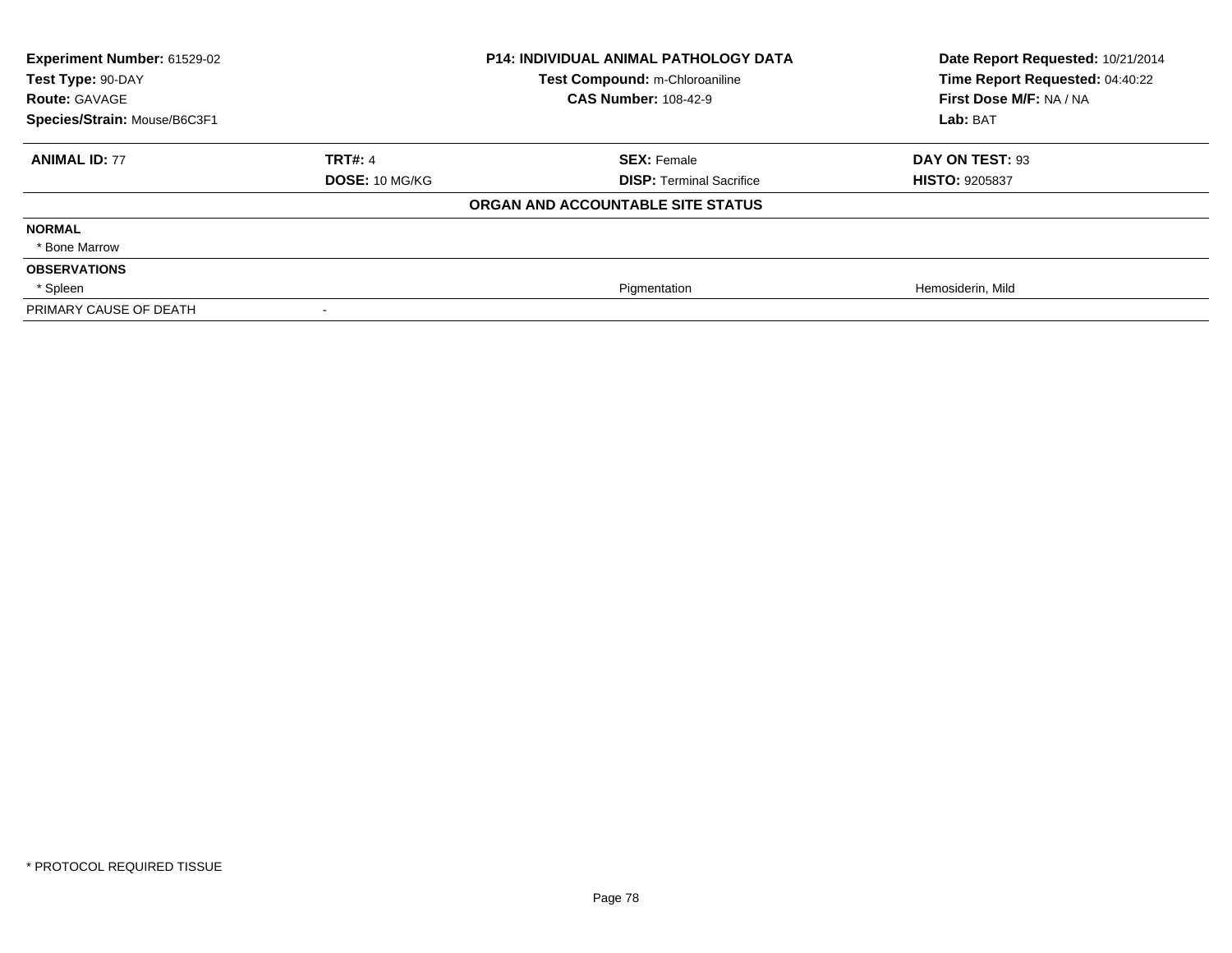| Experiment Number: 61529-02<br>Test Type: 90-DAY<br><b>Route: GAVAGE</b> |                | <b>P14: INDIVIDUAL ANIMAL PATHOLOGY DATA</b><br>Test Compound: m-Chloroaniline<br><b>CAS Number: 108-42-9</b> | Date Report Requested: 10/21/2014<br>Time Report Requested: 04:40:22<br>First Dose M/F: NA / NA |  |
|--------------------------------------------------------------------------|----------------|---------------------------------------------------------------------------------------------------------------|-------------------------------------------------------------------------------------------------|--|
| Species/Strain: Mouse/B6C3F1                                             |                |                                                                                                               | Lab: BAT                                                                                        |  |
| <b>ANIMAL ID: 78</b>                                                     | <b>TRT#: 4</b> | <b>SEX: Female</b>                                                                                            | DAY ON TEST: 93                                                                                 |  |
|                                                                          | DOSE: 10 MG/KG | <b>DISP: Terminal Sacrifice</b>                                                                               | <b>HISTO: 9205838</b>                                                                           |  |
| <b>OBSERVATIONS</b>                                                      |                |                                                                                                               |                                                                                                 |  |
| * Bone Marrow                                                            |                | Pigmentation                                                                                                  | Hemosiderin, Minimal                                                                            |  |
| * Spleen                                                                 |                | Pigmentation                                                                                                  | Hemosiderin, Mild                                                                               |  |
| PRIMARY CAUSE OF DEATH                                                   |                |                                                                                                               |                                                                                                 |  |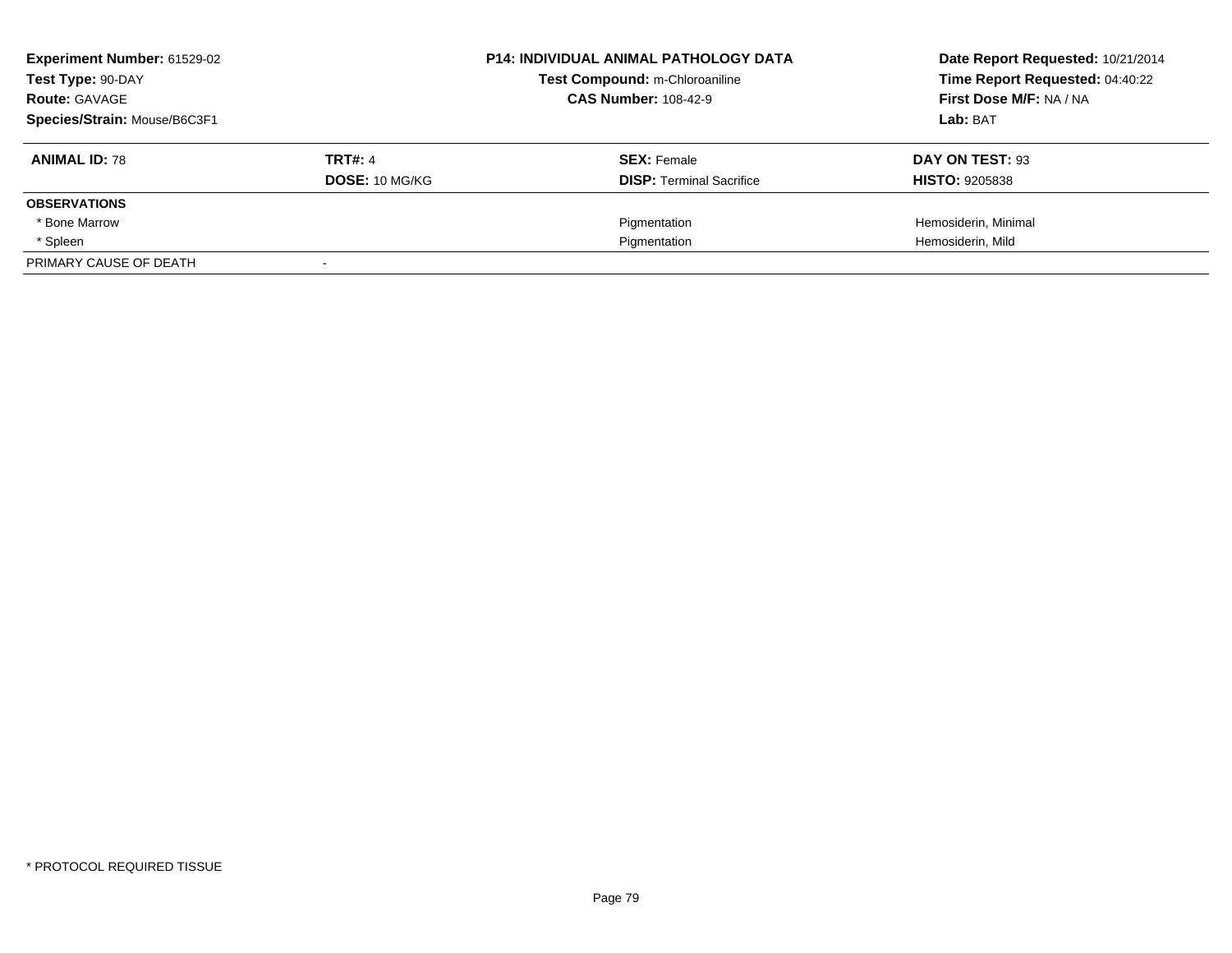| Experiment Number: 61529-02<br>Test Type: 90-DAY     | <b>P14: INDIVIDUAL ANIMAL PATHOLOGY DATA</b><br>Test Compound: m-Chloroaniline |                                   | Date Report Requested: 10/21/2014<br>Time Report Requested: 04:40:22 |
|------------------------------------------------------|--------------------------------------------------------------------------------|-----------------------------------|----------------------------------------------------------------------|
| <b>Route: GAVAGE</b><br>Species/Strain: Mouse/B6C3F1 |                                                                                | <b>CAS Number: 108-42-9</b>       | First Dose M/F: NA / NA<br>Lab: BAT                                  |
| <b>ANIMAL ID: 79</b>                                 | <b>TRT#: 4</b>                                                                 | <b>SEX: Female</b>                | DAY ON TEST: 7                                                       |
|                                                      | DOSE: 10 MG/KG                                                                 | <b>DISP: Dosing Accident</b>      | <b>HISTO: 9205839</b>                                                |
|                                                      |                                                                                | ORGAN AND ACCOUNTABLE SITE STATUS |                                                                      |
| <b>NORMAL</b>                                        |                                                                                |                                   |                                                                      |
| <b>Adrenal Cortex</b>                                | Adrenal Medulla                                                                | <b>Blood Vessel</b>               | <b>Bone</b>                                                          |
| * Bone Marrow                                        | <b>Brain</b>                                                                   | <b>Clitoral Gland</b>             | Esophagus                                                            |
| Gallbladder                                          | Intestine Large, Cecum                                                         | Intestine Large, Colon            | Intestine Large, Rectum                                              |
| Intestine Small, Duodenum                            | Intestine Small, Ileum                                                         | Intestine Small, Jejunum          | Islets, Pancreatic                                                   |
| Kidney                                               | Liver                                                                          | Lymph Node, Mandibular            | Lymph Node, Mesenteric                                               |
| Nose                                                 | Ovary                                                                          | Pancreas                          | Parathyroid Gland                                                    |
| <b>Pituitary Gland</b>                               | Salivary Glands                                                                | Skin                              | * Spleen                                                             |
| Stomach, Forestomach                                 | Stomach, Glandular                                                             | Thymus                            | <b>Thyroid Gland</b>                                                 |
| Trachea                                              | <b>Urinary Bladder</b>                                                         |                                   |                                                                      |
| <b>MISSING</b>                                       |                                                                                |                                   |                                                                      |
| Mammary Gland                                        |                                                                                |                                   |                                                                      |
| <b>OBSERVATIONS</b>                                  |                                                                                |                                   |                                                                      |
| Heart                                                | Pericardium                                                                    | Inflammation                      | Suppurative, Mild                                                    |
| Lung                                                 | Serosa                                                                         | Inflammation                      | Suppurative, Moderate                                                |
| PRIMARY CAUSE OF DEATH                               |                                                                                |                                   |                                                                      |

Animal Note: This animal's death was due to a dosing accident, based on microscopic finding o f suppurative pleuritis and thoracic hemorrhage (gross finding)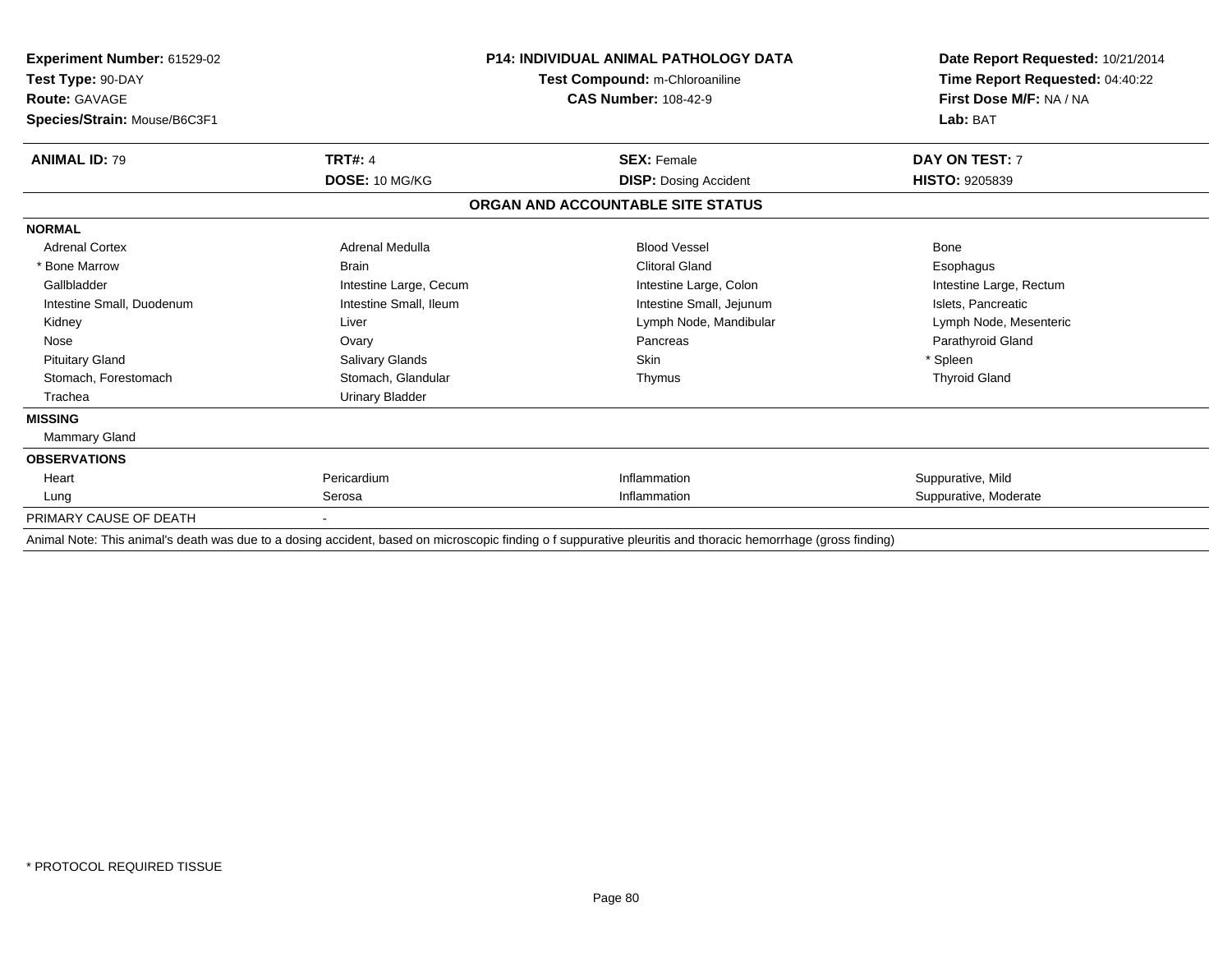| Experiment Number: 61529-02<br>Test Type: 90-DAY<br><b>Route: GAVAGE</b><br>Species/Strain: Mouse/B6C3F1 | <b>P14: INDIVIDUAL ANIMAL PATHOLOGY DATA</b><br>Test Compound: m-Chloroaniline<br><b>CAS Number: 108-42-9</b> |                                   | Date Report Requested: 10/21/2014<br>Time Report Requested: 04:40:22<br>First Dose M/F: NA / NA<br>Lab: BAT |
|----------------------------------------------------------------------------------------------------------|---------------------------------------------------------------------------------------------------------------|-----------------------------------|-------------------------------------------------------------------------------------------------------------|
| <b>ANIMAL ID: 80</b>                                                                                     | <b>TRT#: 4</b>                                                                                                | <b>SEX: Female</b>                | DAY ON TEST: 93                                                                                             |
|                                                                                                          | <b>DOSE: 10 MG/KG</b>                                                                                         | <b>DISP: Terminal Sacrifice</b>   | <b>HISTO: 9205840</b>                                                                                       |
|                                                                                                          |                                                                                                               | ORGAN AND ACCOUNTABLE SITE STATUS |                                                                                                             |
| <b>NORMAL</b>                                                                                            |                                                                                                               |                                   |                                                                                                             |
| * Bone Marrow                                                                                            |                                                                                                               |                                   |                                                                                                             |
| <b>OBSERVATIONS</b>                                                                                      |                                                                                                               |                                   |                                                                                                             |
| * Spleen                                                                                                 |                                                                                                               | Pigmentation                      | Hemosiderin, Minimal                                                                                        |
| PRIMARY CAUSE OF DEATH                                                                                   |                                                                                                               |                                   |                                                                                                             |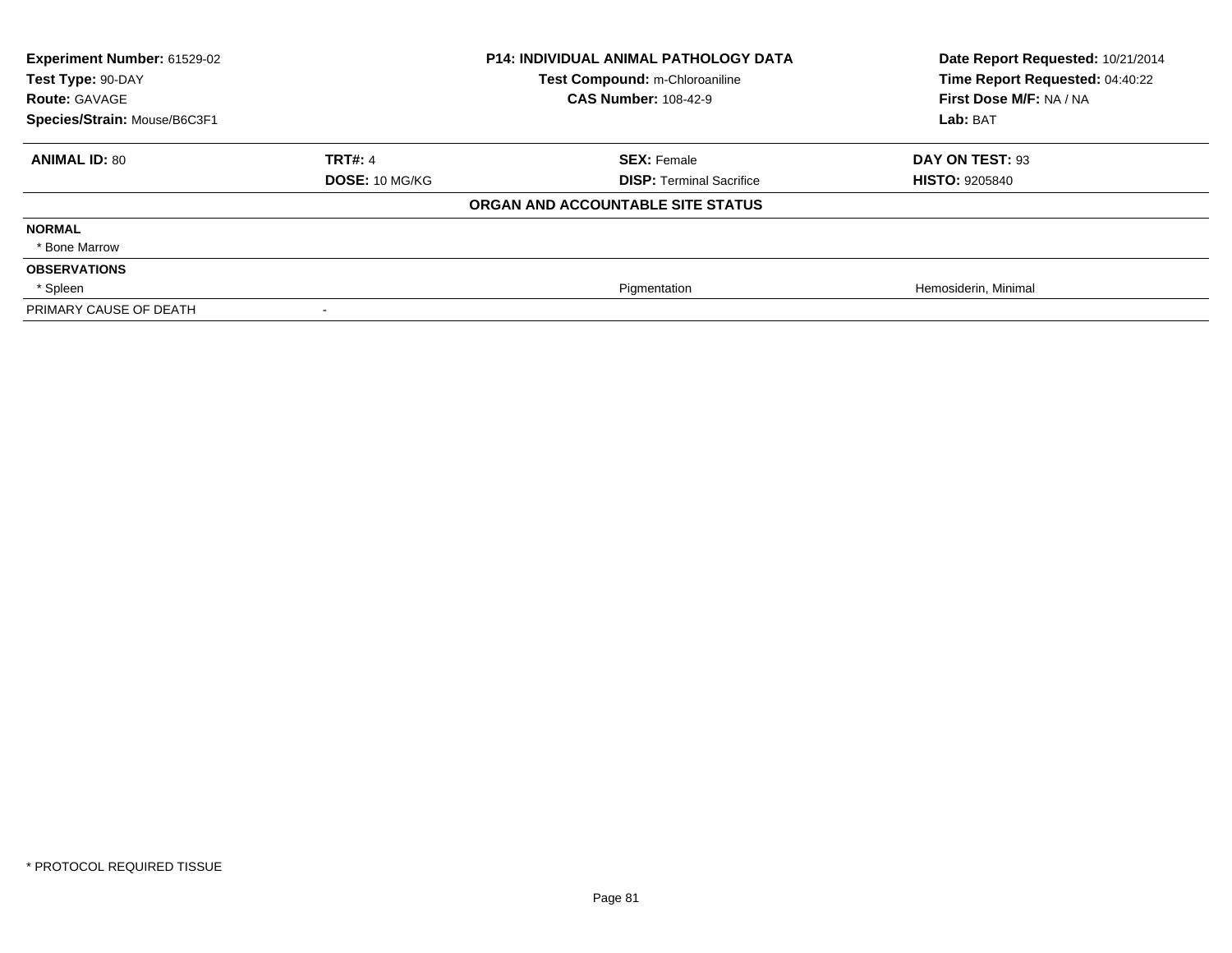| Experiment Number: 61529-02<br>Test Type: 90-DAY |                                                                                             | <b>P14: INDIVIDUAL ANIMAL PATHOLOGY DATA</b> | Date Report Requested: 10/21/2014<br>Time Report Requested: 04:40:22 |
|--------------------------------------------------|---------------------------------------------------------------------------------------------|----------------------------------------------|----------------------------------------------------------------------|
|                                                  |                                                                                             | Test Compound: m-Chloroaniline               |                                                                      |
| <b>Route: GAVAGE</b>                             |                                                                                             | <b>CAS Number: 108-42-9</b>                  | First Dose M/F: NA / NA                                              |
| Species/Strain: Mouse/B6C3F1                     |                                                                                             |                                              | Lab: BAT                                                             |
| <b>ANIMAL ID: 81</b>                             | <b>TRT#: 6</b>                                                                              | <b>SEX: Female</b>                           | DAY ON TEST: 93                                                      |
|                                                  | DOSE: 20 MG/KG                                                                              | <b>DISP:</b> Terminal Sacrifice              | <b>HISTO: 9205811</b>                                                |
|                                                  |                                                                                             | ORGAN AND ACCOUNTABLE SITE STATUS            |                                                                      |
| <b>NORMAL</b>                                    |                                                                                             |                                              |                                                                      |
| Eye                                              |                                                                                             |                                              |                                                                      |
| <b>OBSERVATIONS</b>                              |                                                                                             |                                              |                                                                      |
| * Bone Marrow                                    |                                                                                             | Pigmentation                                 | Hemosiderin, Minimal                                                 |
| Eye                                              |                                                                                             |                                              |                                                                      |
|                                                  | Note: No corresponding microscopic lesion was found for white opacity seen grossly          |                                              |                                                                      |
|                                                  | Note: No correspomding microscopic lesion found for gross observation of right eye opacity. |                                              |                                                                      |
| Ovary                                            |                                                                                             | Cyst                                         | Mild                                                                 |
| [ Cyst TGLS = 2-6 ]                              |                                                                                             |                                              |                                                                      |
| * Spleen                                         |                                                                                             | Hematopoietic Cell Proliferation             | Minimal                                                              |
|                                                  |                                                                                             | Pigmentation                                 | Hemosiderin, Mild                                                    |
| PRIMARY CAUSE OF DEATH                           |                                                                                             |                                              |                                                                      |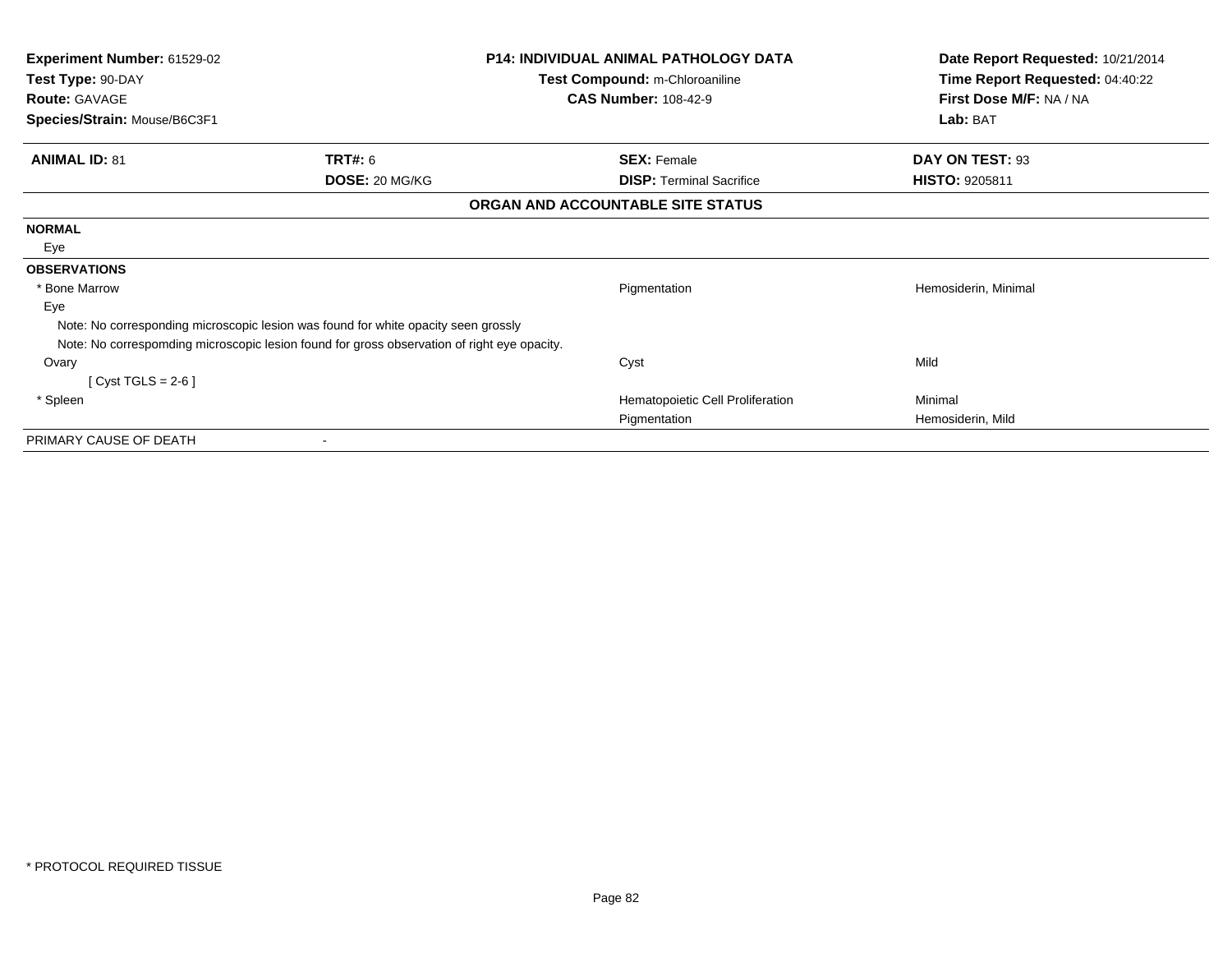| <b>Experiment Number: 61529-02</b><br>Test Type: 90-DAY<br><b>Route: GAVAGE</b><br>Species/Strain: Mouse/B6C3F1 |                       | <b>P14: INDIVIDUAL ANIMAL PATHOLOGY DATA</b><br>Test Compound: m-Chloroaniline<br><b>CAS Number: 108-42-9</b> | Date Report Requested: 10/21/2014<br>Time Report Requested: 04:40:22<br>First Dose M/F: NA / NA<br>Lab: BAT |
|-----------------------------------------------------------------------------------------------------------------|-----------------------|---------------------------------------------------------------------------------------------------------------|-------------------------------------------------------------------------------------------------------------|
| <b>ANIMAL ID: 82</b>                                                                                            | TRT#: 6               | <b>SEX: Female</b>                                                                                            | DAY ON TEST: 93                                                                                             |
|                                                                                                                 | <b>DOSE: 20 MG/KG</b> | <b>DISP:</b> Terminal Sacrifice                                                                               | <b>HISTO: 9205812</b>                                                                                       |
| <b>OBSERVATIONS</b>                                                                                             |                       |                                                                                                               |                                                                                                             |
| * Bone Marrow                                                                                                   |                       | Pigmentation                                                                                                  | Hemosiderin, Minimal                                                                                        |
| * Spleen                                                                                                        |                       | Hematopoietic Cell Proliferation                                                                              | Minimal                                                                                                     |
|                                                                                                                 |                       | Pigmentation                                                                                                  | Hemosiderin, Mild                                                                                           |
| PRIMARY CAUSE OF DEATH                                                                                          |                       |                                                                                                               |                                                                                                             |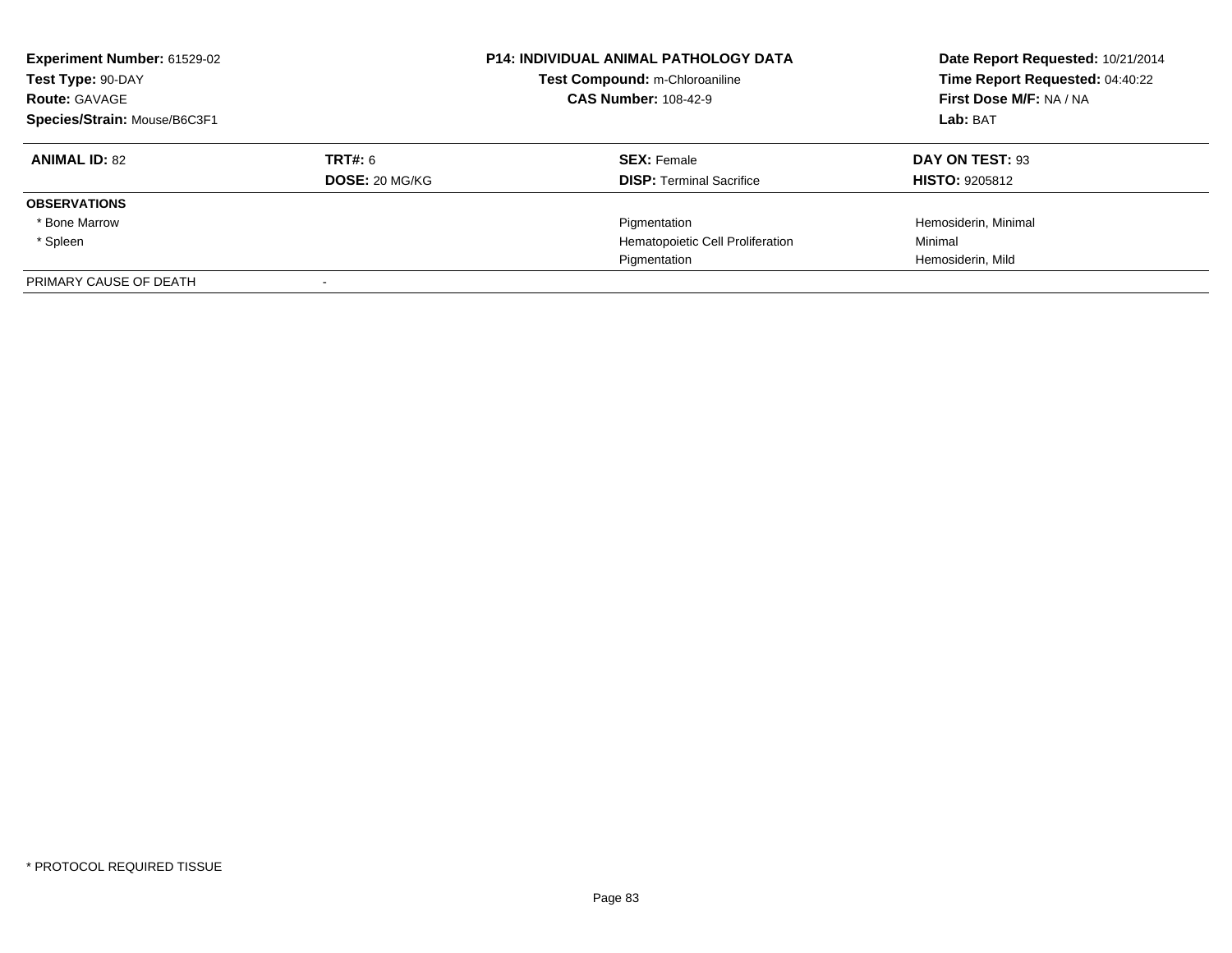| Experiment Number: 61529-02<br>Test Type: 90-DAY<br><b>Route: GAVAGE</b><br>Species/Strain: Mouse/B6C3F1 |                           | <b>P14: INDIVIDUAL ANIMAL PATHOLOGY DATA</b><br>Test Compound: m-Chloroaniline<br><b>CAS Number: 108-42-9</b> | Date Report Requested: 10/21/2014<br>Time Report Requested: 04:40:22<br>First Dose M/F: NA / NA<br>Lab: BAT |
|----------------------------------------------------------------------------------------------------------|---------------------------|---------------------------------------------------------------------------------------------------------------|-------------------------------------------------------------------------------------------------------------|
| <b>ANIMAL ID: 83</b>                                                                                     | TRT#: 6<br>DOSE: 20 MG/KG | <b>SEX: Female</b><br><b>DISP:</b> Terminal Sacrifice                                                         | DAY ON TEST: 93<br><b>HISTO: 9205813</b>                                                                    |
| <b>OBSERVATIONS</b>                                                                                      |                           |                                                                                                               |                                                                                                             |
| * Bone Marrow                                                                                            |                           | Pigmentation                                                                                                  | Hemosiderin, Minimal                                                                                        |
| * Spleen                                                                                                 |                           | Hematopoietic Cell Proliferation                                                                              | Mild                                                                                                        |
|                                                                                                          |                           | Pigmentation                                                                                                  | Hemosiderin, Mild                                                                                           |
| PRIMARY CAUSE OF DEATH                                                                                   |                           |                                                                                                               |                                                                                                             |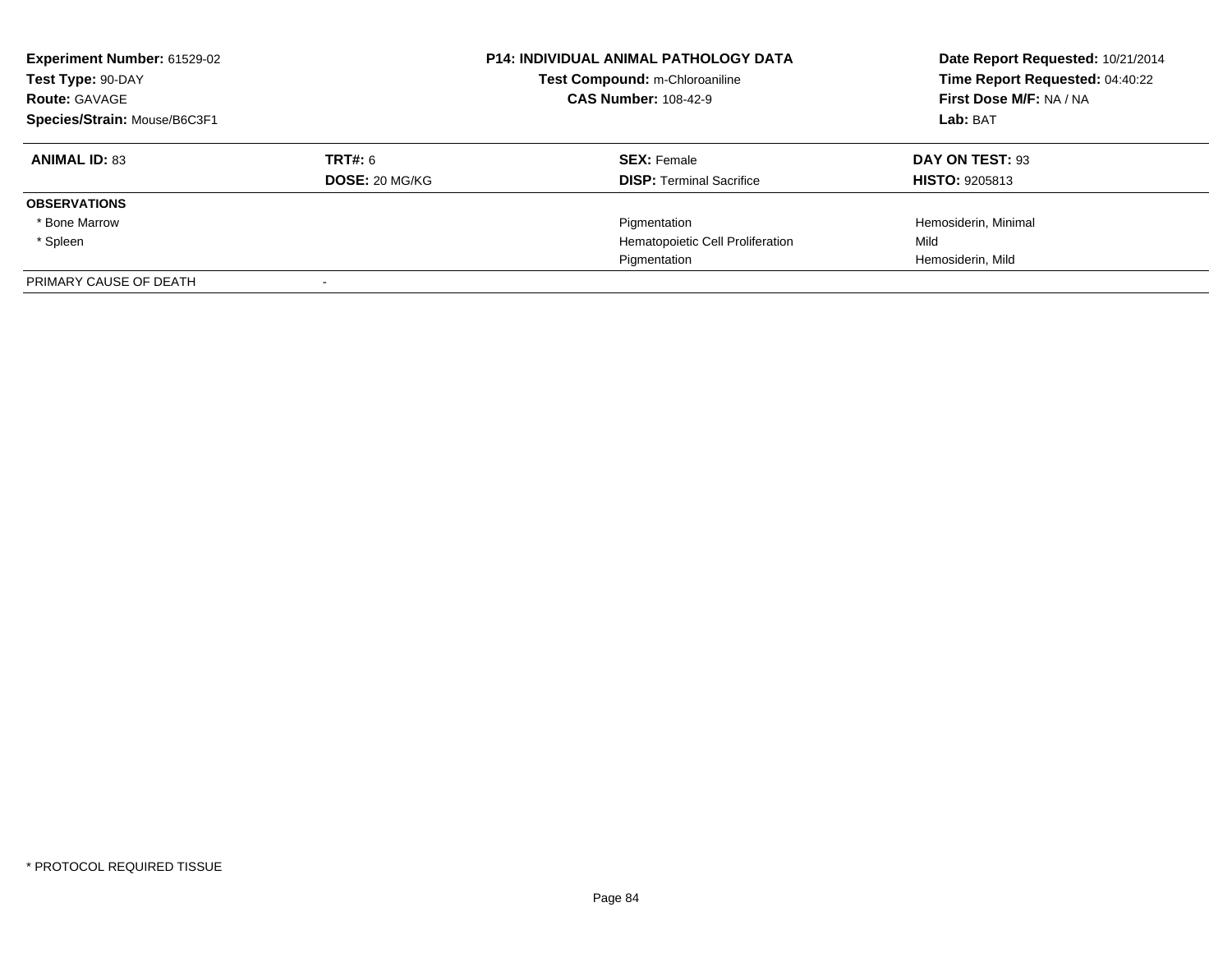| Experiment Number: 61529-02<br>Test Type: 90-DAY<br><b>Route: GAVAGE</b><br>Species/Strain: Mouse/B6C3F1 |                           | <b>P14: INDIVIDUAL ANIMAL PATHOLOGY DATA</b><br>Test Compound: m-Chloroaniline<br><b>CAS Number: 108-42-9</b> | Date Report Requested: 10/21/2014<br>Time Report Requested: 04:40:22<br>First Dose M/F: NA / NA<br>Lab: BAT |
|----------------------------------------------------------------------------------------------------------|---------------------------|---------------------------------------------------------------------------------------------------------------|-------------------------------------------------------------------------------------------------------------|
| <b>ANIMAL ID: 84</b>                                                                                     | TRT#: 6<br>DOSE: 20 MG/KG | <b>SEX: Female</b><br><b>DISP:</b> Terminal Sacrifice                                                         | DAY ON TEST: 93<br><b>HISTO: 9205814</b>                                                                    |
| <b>OBSERVATIONS</b>                                                                                      |                           |                                                                                                               |                                                                                                             |
| * Bone Marrow                                                                                            |                           | Pigmentation                                                                                                  | Hemosiderin, Minimal                                                                                        |
| * Spleen                                                                                                 |                           | Hematopoietic Cell Proliferation                                                                              | Mild                                                                                                        |
|                                                                                                          |                           | Pigmentation                                                                                                  | Hemosiderin, Mild                                                                                           |
| PRIMARY CAUSE OF DEATH                                                                                   |                           |                                                                                                               |                                                                                                             |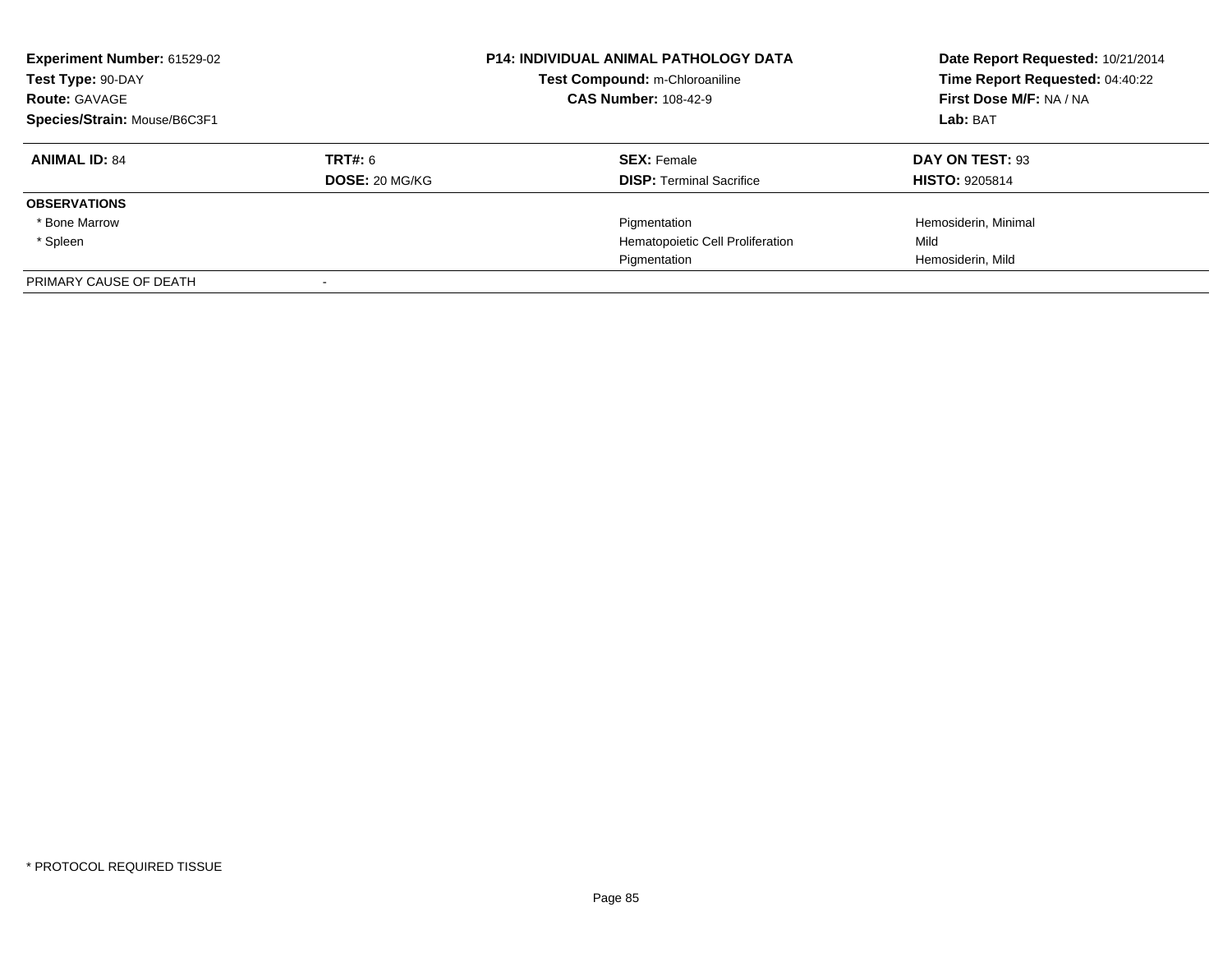| Experiment Number: 61529-02<br>Test Type: 90-DAY |                       | <b>P14: INDIVIDUAL ANIMAL PATHOLOGY DATA</b><br>Test Compound: m-Chloroaniline | Date Report Requested: 10/21/2014<br>Time Report Requested: 04:40:22 |
|--------------------------------------------------|-----------------------|--------------------------------------------------------------------------------|----------------------------------------------------------------------|
| <b>Route: GAVAGE</b>                             |                       | <b>CAS Number: 108-42-9</b>                                                    | First Dose M/F: NA / NA                                              |
| Species/Strain: Mouse/B6C3F1                     |                       |                                                                                | Lab: BAT                                                             |
| <b>ANIMAL ID: 85</b>                             | <b>TRT#: 6</b>        | <b>SEX: Female</b>                                                             | DAY ON TEST: 93                                                      |
|                                                  | <b>DOSE: 20 MG/KG</b> | <b>DISP: Terminal Sacrifice</b>                                                | <b>HISTO: 9205815</b>                                                |
|                                                  |                       | ORGAN AND ACCOUNTABLE SITE STATUS                                              |                                                                      |
| <b>NORMAL</b>                                    |                       |                                                                                |                                                                      |
| * Bone Marrow                                    |                       |                                                                                |                                                                      |
| <b>OBSERVATIONS</b>                              |                       |                                                                                |                                                                      |
| * Spleen                                         |                       | Pigmentation                                                                   | Hemosiderin, Minimal                                                 |
| PRIMARY CAUSE OF DEATH                           |                       |                                                                                |                                                                      |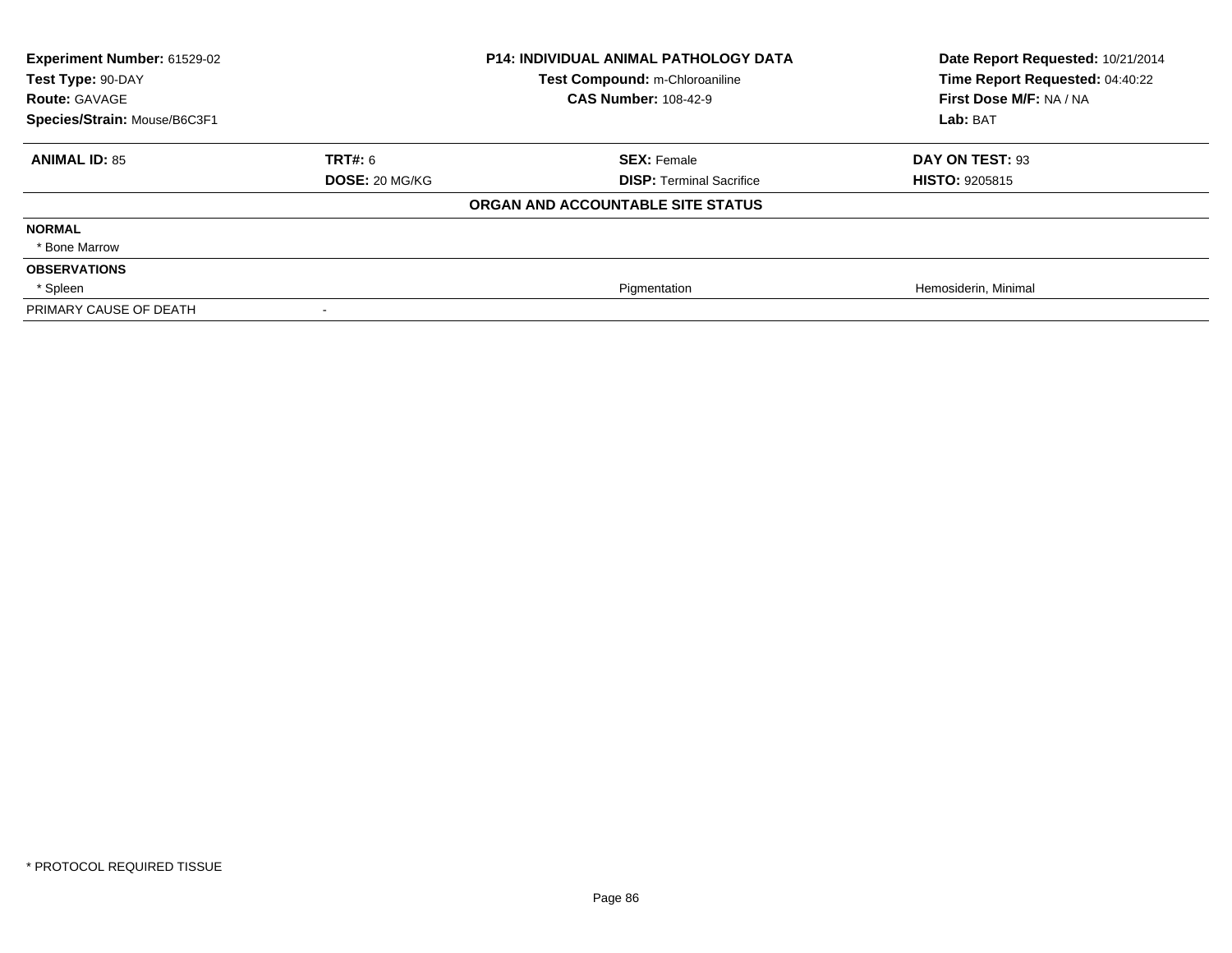| Experiment Number: 61529-02<br>Test Type: 90-DAY<br><b>Route: GAVAGE</b> |                       | <b>P14: INDIVIDUAL ANIMAL PATHOLOGY DATA</b><br>Test Compound: m-Chloroaniline<br><b>CAS Number: 108-42-9</b> | Date Report Requested: 10/21/2014<br>Time Report Requested: 04:40:22<br>First Dose M/F: NA / NA |
|--------------------------------------------------------------------------|-----------------------|---------------------------------------------------------------------------------------------------------------|-------------------------------------------------------------------------------------------------|
| Species/Strain: Mouse/B6C3F1                                             |                       |                                                                                                               | Lab: BAT                                                                                        |
|                                                                          |                       |                                                                                                               |                                                                                                 |
| <b>ANIMAL ID: 86</b>                                                     | <b>TRT#: 6</b>        | <b>SEX: Female</b>                                                                                            | DAY ON TEST: 93                                                                                 |
|                                                                          | <b>DOSE: 20 MG/KG</b> | <b>DISP: Terminal Sacrifice</b>                                                                               | <b>HISTO: 9205816</b>                                                                           |
|                                                                          |                       | ORGAN AND ACCOUNTABLE SITE STATUS                                                                             |                                                                                                 |
| <b>NORMAL</b>                                                            |                       |                                                                                                               |                                                                                                 |
| * Bone Marrow                                                            |                       |                                                                                                               |                                                                                                 |
| <b>OBSERVATIONS</b>                                                      |                       |                                                                                                               |                                                                                                 |
| * Spleen                                                                 |                       | Pigmentation                                                                                                  | Hemosiderin, Minimal                                                                            |
| PRIMARY CAUSE OF DEATH                                                   |                       |                                                                                                               |                                                                                                 |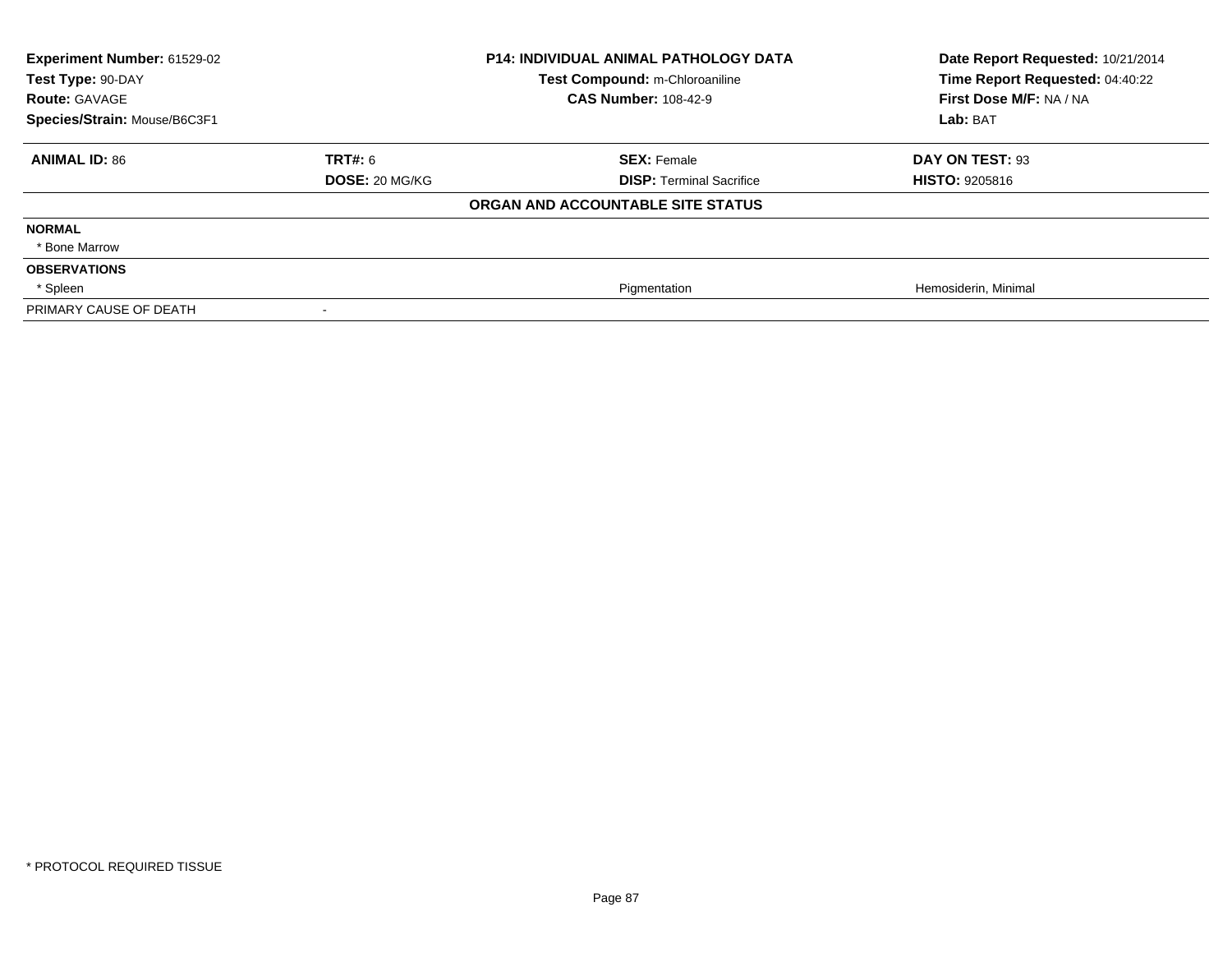| <b>Experiment Number: 61529-02</b><br>Test Type: 90-DAY<br><b>Route: GAVAGE</b><br>Species/Strain: Mouse/B6C3F1 |                       | <b>P14: INDIVIDUAL ANIMAL PATHOLOGY DATA</b><br>Test Compound: m-Chloroaniline<br><b>CAS Number: 108-42-9</b> | Date Report Requested: 10/21/2014<br>Time Report Requested: 04:40:22<br>First Dose M/F: NA / NA<br>Lab: BAT |
|-----------------------------------------------------------------------------------------------------------------|-----------------------|---------------------------------------------------------------------------------------------------------------|-------------------------------------------------------------------------------------------------------------|
| <b>ANIMAL ID: 87</b>                                                                                            | TRT#: 6               | <b>SEX: Female</b>                                                                                            | DAY ON TEST: 93                                                                                             |
|                                                                                                                 | <b>DOSE: 20 MG/KG</b> | <b>DISP: Terminal Sacrifice</b>                                                                               | <b>HISTO: 9205817</b>                                                                                       |
| <b>OBSERVATIONS</b>                                                                                             |                       |                                                                                                               |                                                                                                             |
| * Bone Marrow                                                                                                   |                       | Pigmentation                                                                                                  | Hemosiderin, Minimal                                                                                        |
| * Spleen                                                                                                        |                       | Hematopoietic Cell Proliferation                                                                              | Minimal                                                                                                     |
|                                                                                                                 |                       | Pigmentation                                                                                                  | Hemosiderin, Mild                                                                                           |
| PRIMARY CAUSE OF DEATH                                                                                          |                       |                                                                                                               |                                                                                                             |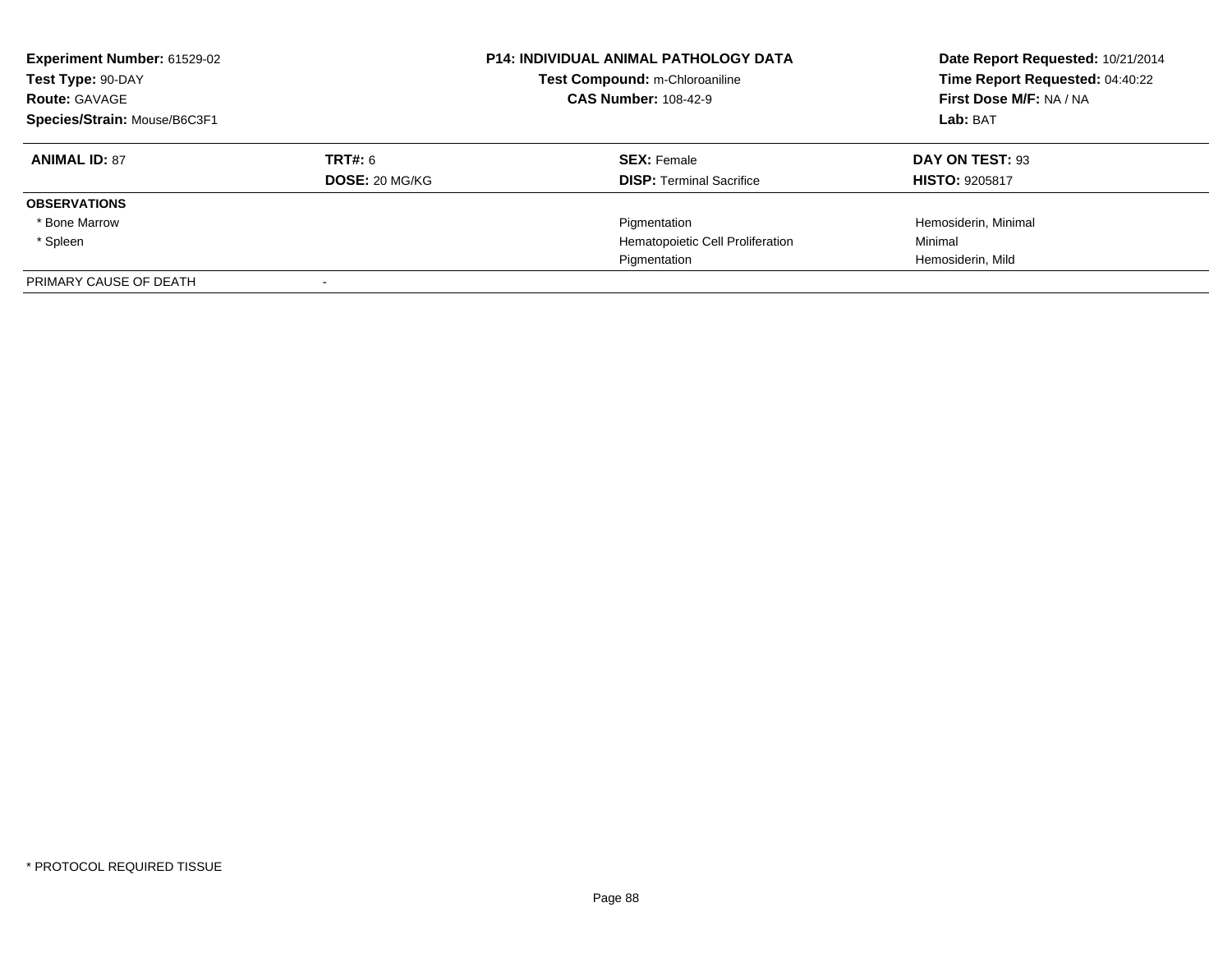| Experiment Number: 61529-02<br>Test Type: 90-DAY<br><b>Route: GAVAGE</b> |                | <b>P14: INDIVIDUAL ANIMAL PATHOLOGY DATA</b><br>Test Compound: m-Chloroaniline<br><b>CAS Number: 108-42-9</b> | Date Report Requested: 10/21/2014<br>Time Report Requested: 04:40:22<br>First Dose M/F: NA / NA |
|--------------------------------------------------------------------------|----------------|---------------------------------------------------------------------------------------------------------------|-------------------------------------------------------------------------------------------------|
| Species/Strain: Mouse/B6C3F1                                             |                |                                                                                                               | Lab: BAT                                                                                        |
| <b>ANIMAL ID: 88</b>                                                     | <b>TRT#: 6</b> | <b>SEX: Female</b>                                                                                            | DAY ON TEST: 93                                                                                 |
|                                                                          | DOSE: 20 MG/KG | <b>DISP:</b> Terminal Sacrifice                                                                               | <b>HISTO: 9205818</b>                                                                           |
| <b>OBSERVATIONS</b>                                                      |                |                                                                                                               |                                                                                                 |
| * Bone Marrow                                                            |                | Pigmentation                                                                                                  | Hemosiderin, Minimal                                                                            |
| * Spleen                                                                 |                | Pigmentation                                                                                                  | Hemosiderin, Mild                                                                               |
| PRIMARY CAUSE OF DEATH                                                   |                |                                                                                                               |                                                                                                 |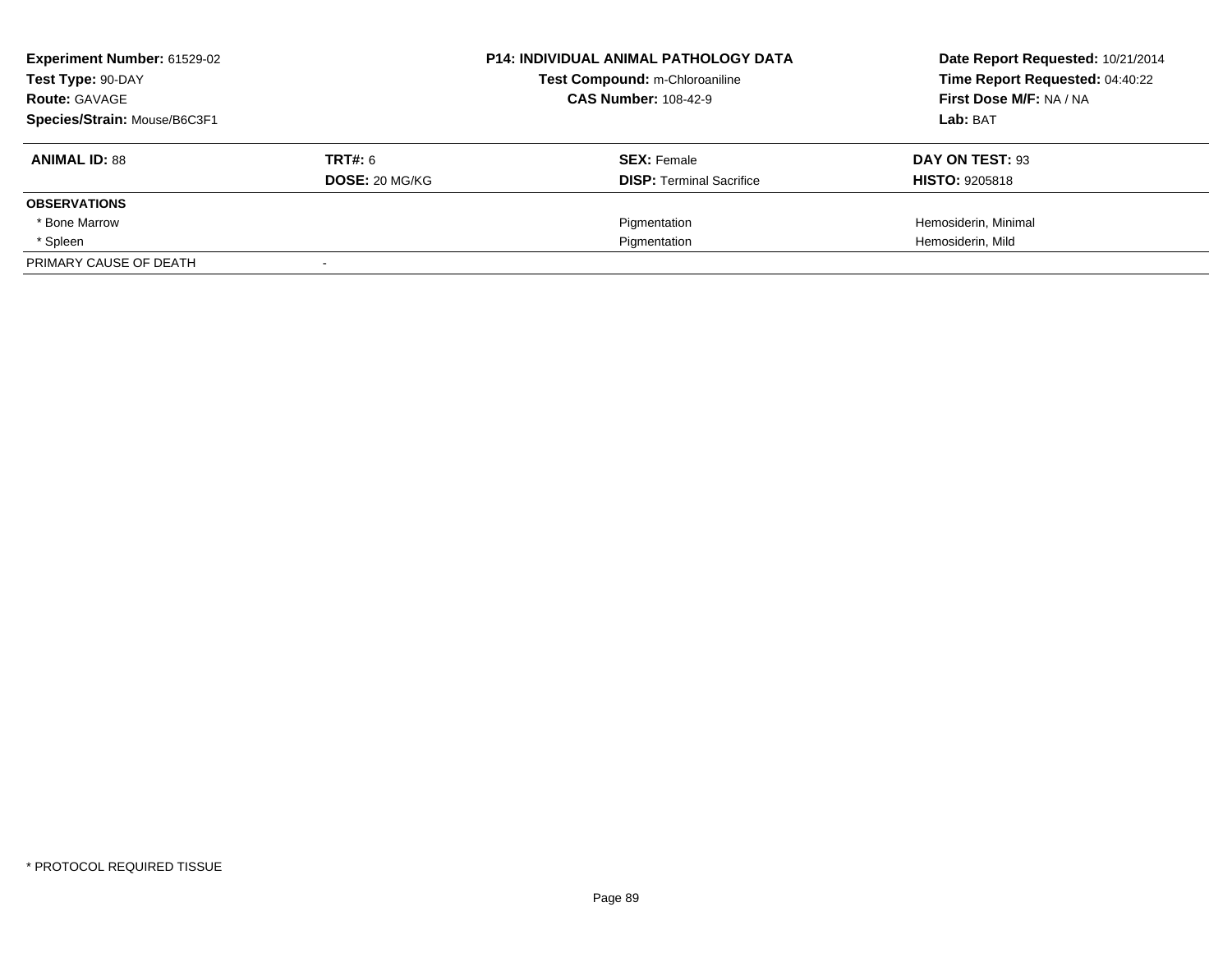| Experiment Number: 61529-02<br>Test Type: 90-DAY<br><b>Route: GAVAGE</b><br>Species/Strain: Mouse/B6C3F1 |                           | <b>P14: INDIVIDUAL ANIMAL PATHOLOGY DATA</b><br>Test Compound: m-Chloroaniline<br><b>CAS Number: 108-42-9</b> | Date Report Requested: 10/21/2014<br>Time Report Requested: 04:40:22<br>First Dose M/F: NA / NA<br>Lab: BAT |
|----------------------------------------------------------------------------------------------------------|---------------------------|---------------------------------------------------------------------------------------------------------------|-------------------------------------------------------------------------------------------------------------|
| <b>ANIMAL ID: 89</b>                                                                                     | TRT#: 6<br>DOSE: 20 MG/KG | <b>SEX: Female</b><br><b>DISP:</b> Terminal Sacrifice                                                         | DAY ON TEST: 93<br><b>HISTO: 9205819</b>                                                                    |
| <b>OBSERVATIONS</b>                                                                                      |                           |                                                                                                               |                                                                                                             |
| * Bone Marrow                                                                                            |                           | Pigmentation                                                                                                  | Hemosiderin, Mild                                                                                           |
| * Spleen                                                                                                 |                           | Hematopoietic Cell Proliferation                                                                              | Mild                                                                                                        |
|                                                                                                          |                           | Pigmentation                                                                                                  | Hemosiderin, Mild                                                                                           |
| PRIMARY CAUSE OF DEATH                                                                                   |                           |                                                                                                               |                                                                                                             |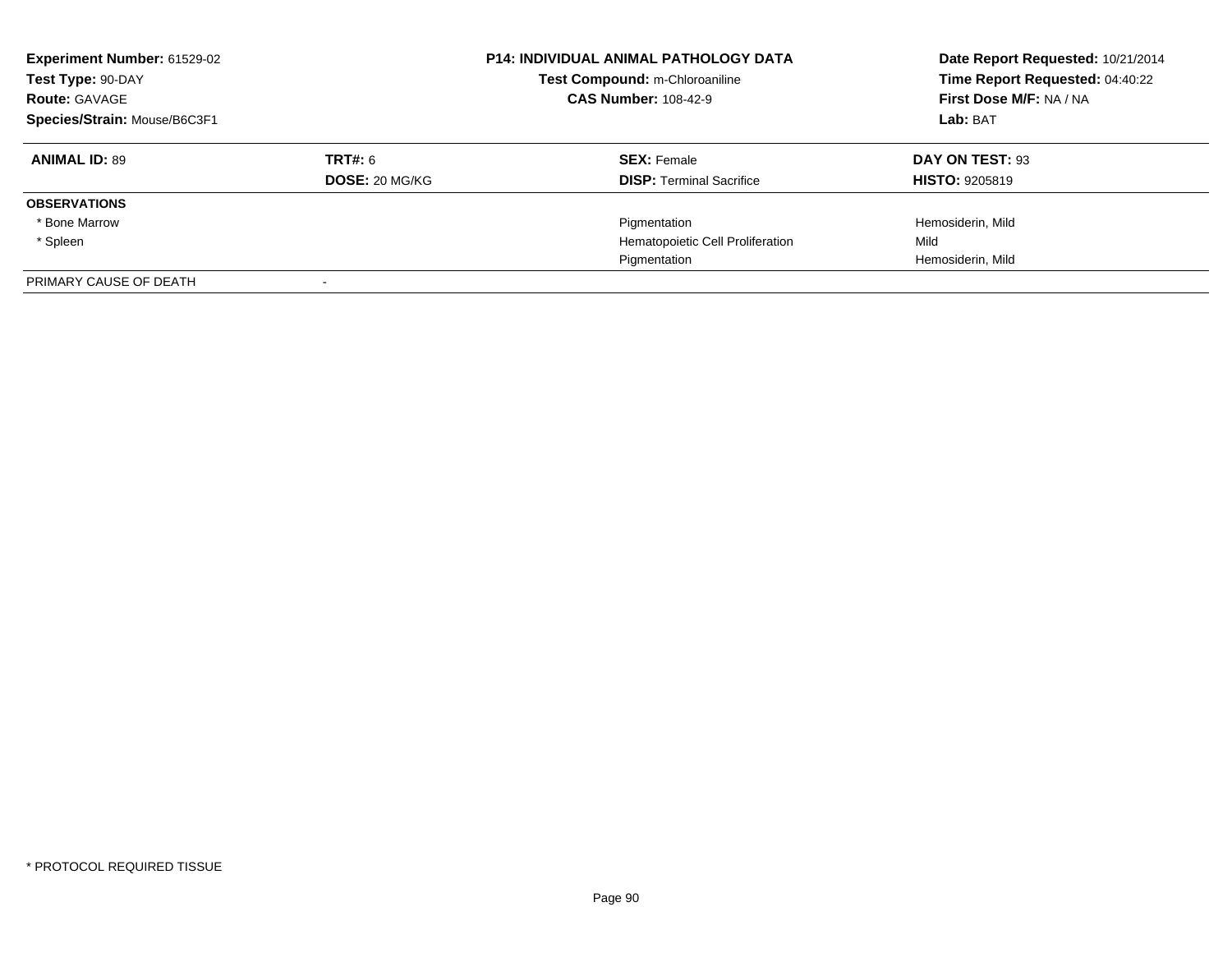| <b>Experiment Number: 61529-02</b><br>Test Type: 90-DAY<br><b>Route: GAVAGE</b><br>Species/Strain: Mouse/B6C3F1 |                       | <b>P14: INDIVIDUAL ANIMAL PATHOLOGY DATA</b><br>Test Compound: m-Chloroaniline<br><b>CAS Number: 108-42-9</b> | Date Report Requested: 10/21/2014<br>Time Report Requested: 04:40:22<br>First Dose M/F: NA / NA<br>Lab: BAT |
|-----------------------------------------------------------------------------------------------------------------|-----------------------|---------------------------------------------------------------------------------------------------------------|-------------------------------------------------------------------------------------------------------------|
| <b>ANIMAL ID: 90</b>                                                                                            | TRT#: 6               | <b>SEX: Female</b>                                                                                            | DAY ON TEST: 93                                                                                             |
|                                                                                                                 | <b>DOSE: 20 MG/KG</b> | <b>DISP:</b> Terminal Sacrifice                                                                               | <b>HISTO: 9205820</b>                                                                                       |
| <b>OBSERVATIONS</b>                                                                                             |                       |                                                                                                               |                                                                                                             |
| * Bone Marrow                                                                                                   |                       | Pigmentation                                                                                                  | Hemosiderin, Minimal                                                                                        |
| * Spleen                                                                                                        |                       | Hematopoietic Cell Proliferation                                                                              | Minimal                                                                                                     |
|                                                                                                                 |                       | Pigmentation                                                                                                  | Hemosiderin, Mild                                                                                           |
| PRIMARY CAUSE OF DEATH                                                                                          |                       |                                                                                                               |                                                                                                             |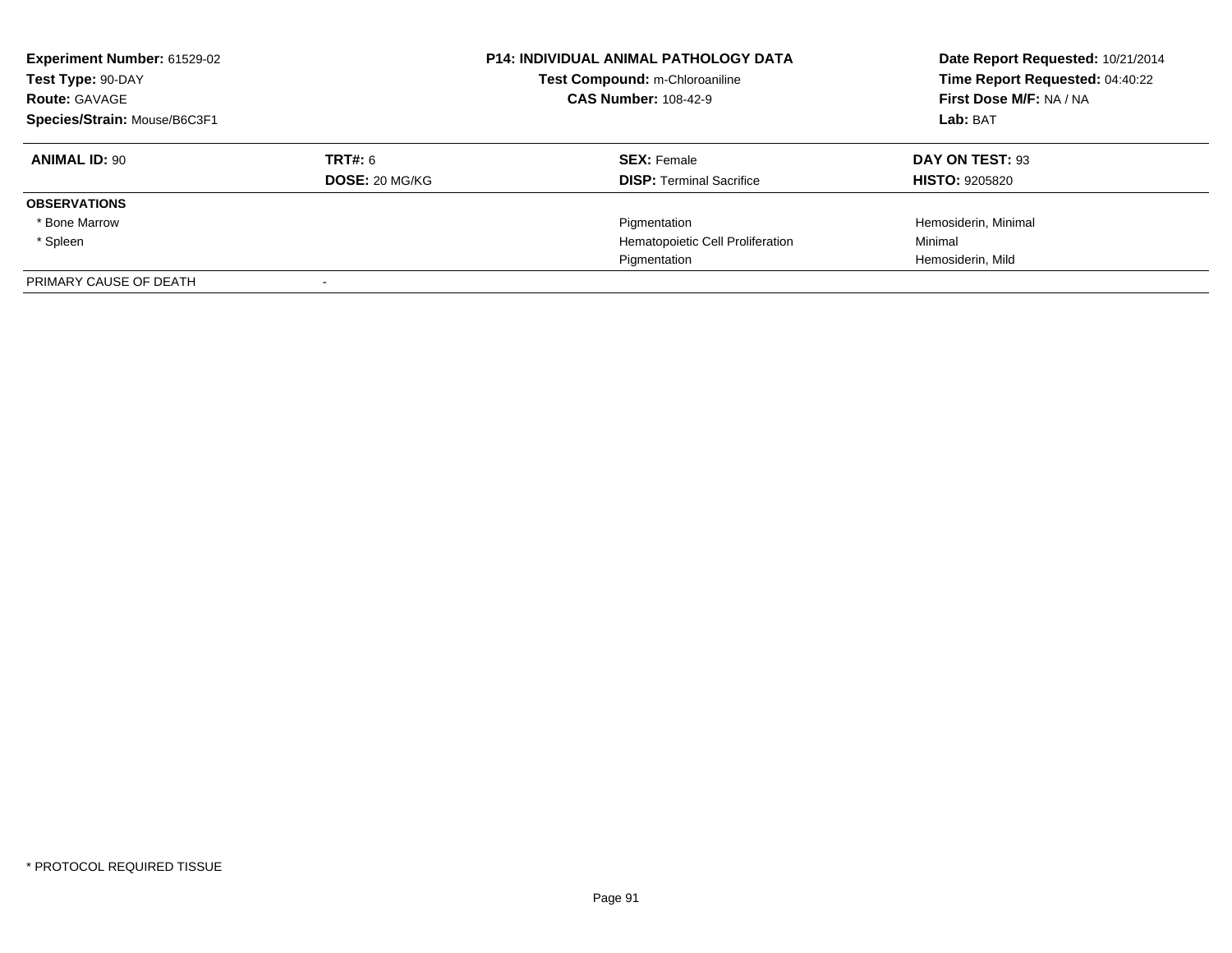| <b>Experiment Number: 61529-02</b><br>Test Type: 90-DAY<br><b>Route: GAVAGE</b><br>Species/Strain: Mouse/B6C3F1 |                       | <b>P14: INDIVIDUAL ANIMAL PATHOLOGY DATA</b><br>Test Compound: m-Chloroaniline<br><b>CAS Number: 108-42-9</b> | Date Report Requested: 10/21/2014<br>Time Report Requested: 04:40:22<br>First Dose M/F: NA / NA<br>Lab: BAT |
|-----------------------------------------------------------------------------------------------------------------|-----------------------|---------------------------------------------------------------------------------------------------------------|-------------------------------------------------------------------------------------------------------------|
| <b>ANIMAL ID: 91</b>                                                                                            | <b>TRT#: 8</b>        | <b>SEX: Female</b>                                                                                            | DAY ON TEST: 93                                                                                             |
|                                                                                                                 | <b>DOSE: 40 MG/KG</b> | <b>DISP: Terminal Sacrifice</b>                                                                               | <b>HISTO: 9205791</b>                                                                                       |
| <b>OBSERVATIONS</b>                                                                                             |                       |                                                                                                               |                                                                                                             |
| * Bone Marrow                                                                                                   |                       | Pigmentation                                                                                                  | Hemosiderin, Minimal                                                                                        |
| * Spleen                                                                                                        |                       | Hematopoietic Cell Proliferation                                                                              | Minimal                                                                                                     |
|                                                                                                                 |                       | Pigmentation                                                                                                  | Hemosiderin, Moderate                                                                                       |
| PRIMARY CAUSE OF DEATH                                                                                          |                       |                                                                                                               |                                                                                                             |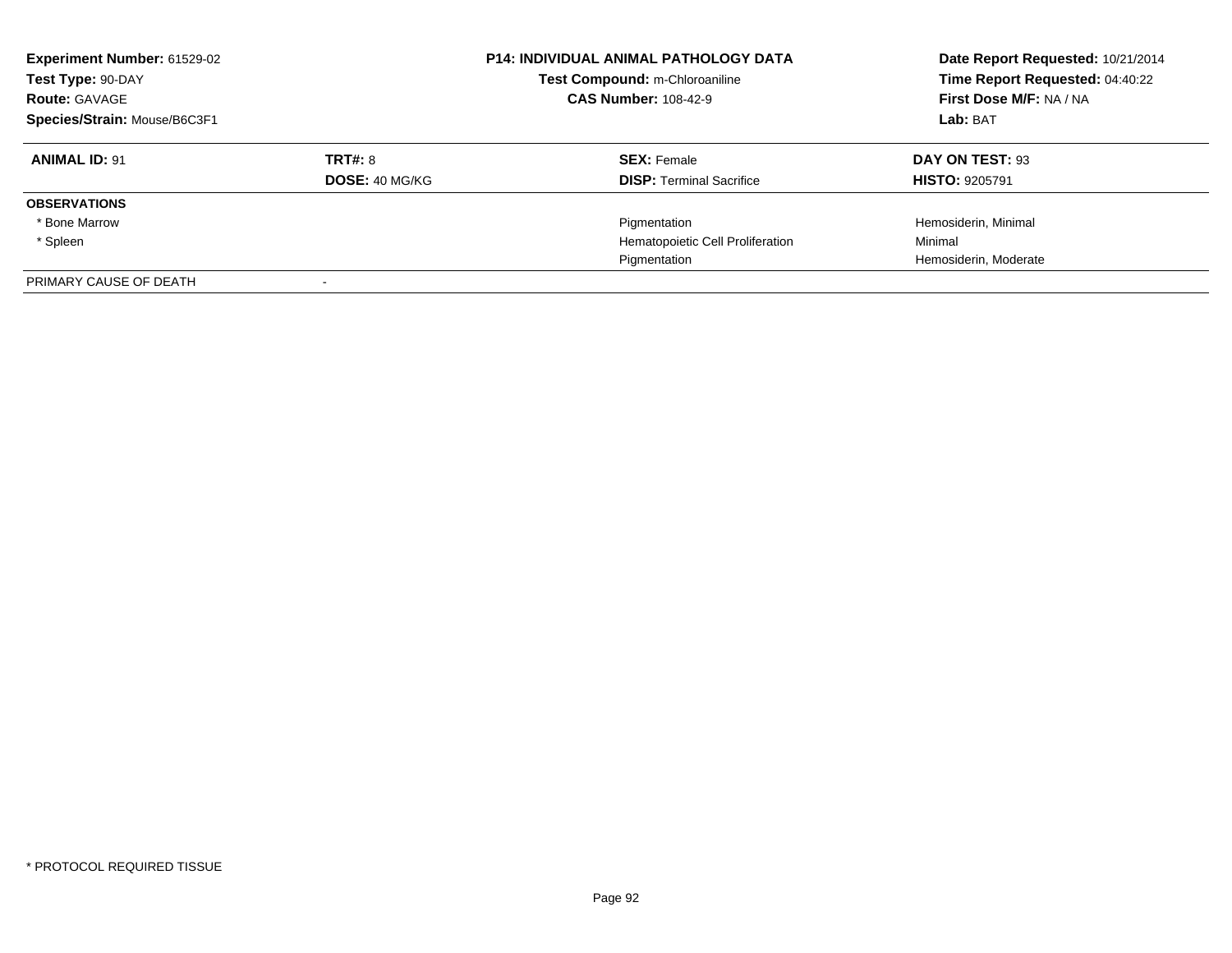| Experiment Number: 61529-02<br>Test Type: 90-DAY<br><b>Route: GAVAGE</b><br>Species/Strain: Mouse/B6C3F1 |                           | <b>P14: INDIVIDUAL ANIMAL PATHOLOGY DATA</b><br>Test Compound: m-Chloroaniline<br><b>CAS Number: 108-42-9</b> | Date Report Requested: 10/21/2014<br>Time Report Requested: 04:40:22<br>First Dose M/F: NA / NA<br>Lab: BAT |
|----------------------------------------------------------------------------------------------------------|---------------------------|---------------------------------------------------------------------------------------------------------------|-------------------------------------------------------------------------------------------------------------|
| <b>ANIMAL ID: 92</b>                                                                                     | TRT#: 8<br>DOSE: 40 MG/KG | <b>SEX: Female</b><br><b>DISP:</b> Terminal Sacrifice                                                         | DAY ON TEST: 93<br><b>HISTO: 9205792</b>                                                                    |
| <b>OBSERVATIONS</b>                                                                                      |                           |                                                                                                               |                                                                                                             |
| * Bone Marrow                                                                                            |                           | Pigmentation                                                                                                  | Hemosiderin, Mild                                                                                           |
| * Spleen                                                                                                 |                           | Hematopoietic Cell Proliferation                                                                              | Mild                                                                                                        |
|                                                                                                          |                           | Pigmentation                                                                                                  | Hemosiderin, Moderate                                                                                       |
| PRIMARY CAUSE OF DEATH                                                                                   |                           |                                                                                                               |                                                                                                             |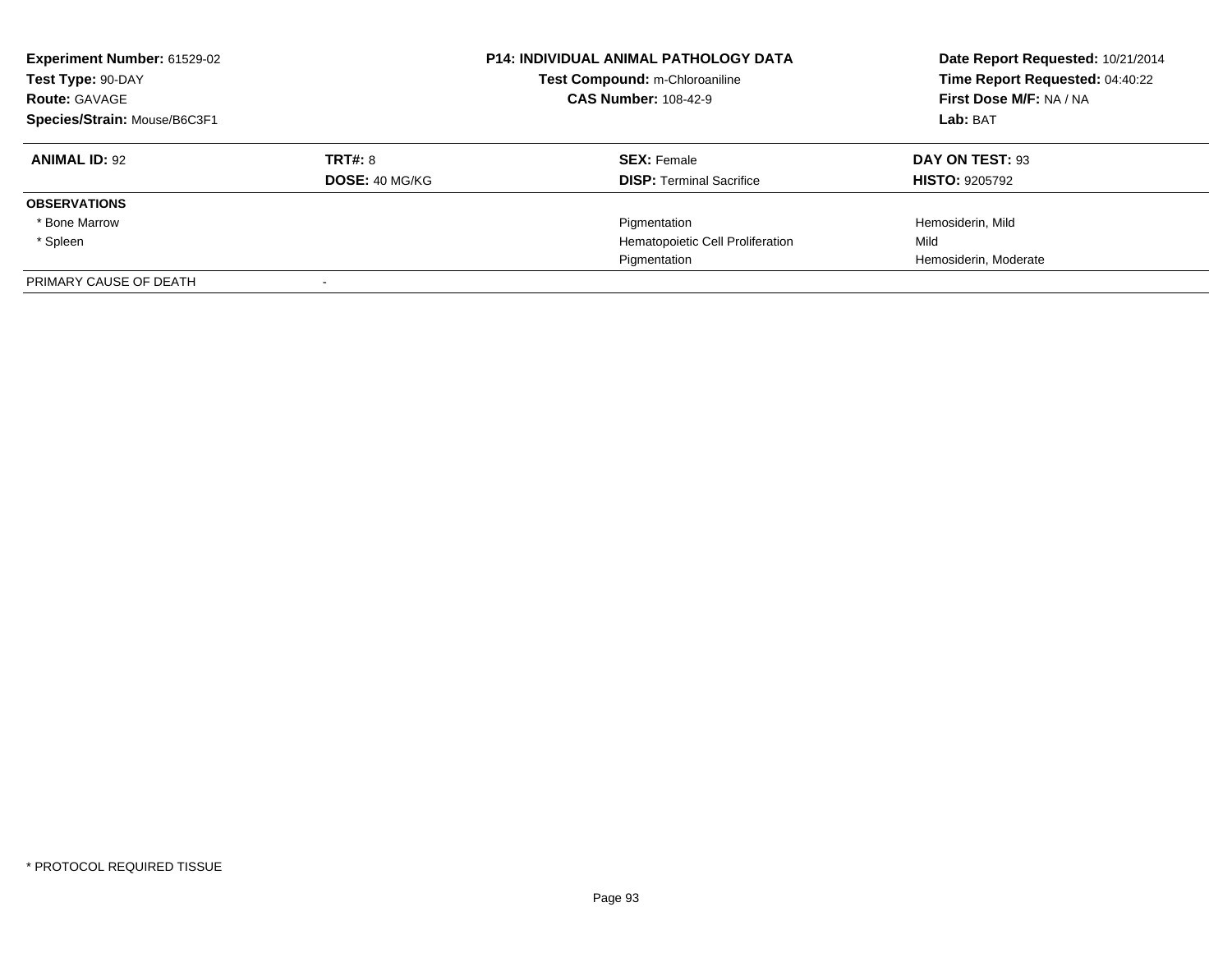| Experiment Number: 61529-02<br>Test Type: 90-DAY<br><b>Route: GAVAGE</b><br>Species/Strain: Mouse/B6C3F1 |                           | <b>P14: INDIVIDUAL ANIMAL PATHOLOGY DATA</b><br>Test Compound: m-Chloroaniline<br><b>CAS Number: 108-42-9</b> | Date Report Requested: 10/21/2014<br>Time Report Requested: 04:40:22<br>First Dose M/F: NA / NA<br>Lab: BAT |
|----------------------------------------------------------------------------------------------------------|---------------------------|---------------------------------------------------------------------------------------------------------------|-------------------------------------------------------------------------------------------------------------|
| <b>ANIMAL ID: 93</b>                                                                                     | TRT#: 8<br>DOSE: 40 MG/KG | <b>SEX: Female</b><br><b>DISP: Terminal Sacrifice</b>                                                         | DAY ON TEST: 93<br><b>HISTO: 9205793</b>                                                                    |
| <b>OBSERVATIONS</b>                                                                                      |                           |                                                                                                               |                                                                                                             |
| * Bone Marrow                                                                                            |                           | Pigmentation                                                                                                  | Hemosiderin, Mild                                                                                           |
| * Spleen                                                                                                 |                           | Hematopoietic Cell Proliferation                                                                              | Mild                                                                                                        |
|                                                                                                          |                           | Pigmentation                                                                                                  | Hemosiderin, Mild                                                                                           |
| PRIMARY CAUSE OF DEATH                                                                                   |                           |                                                                                                               |                                                                                                             |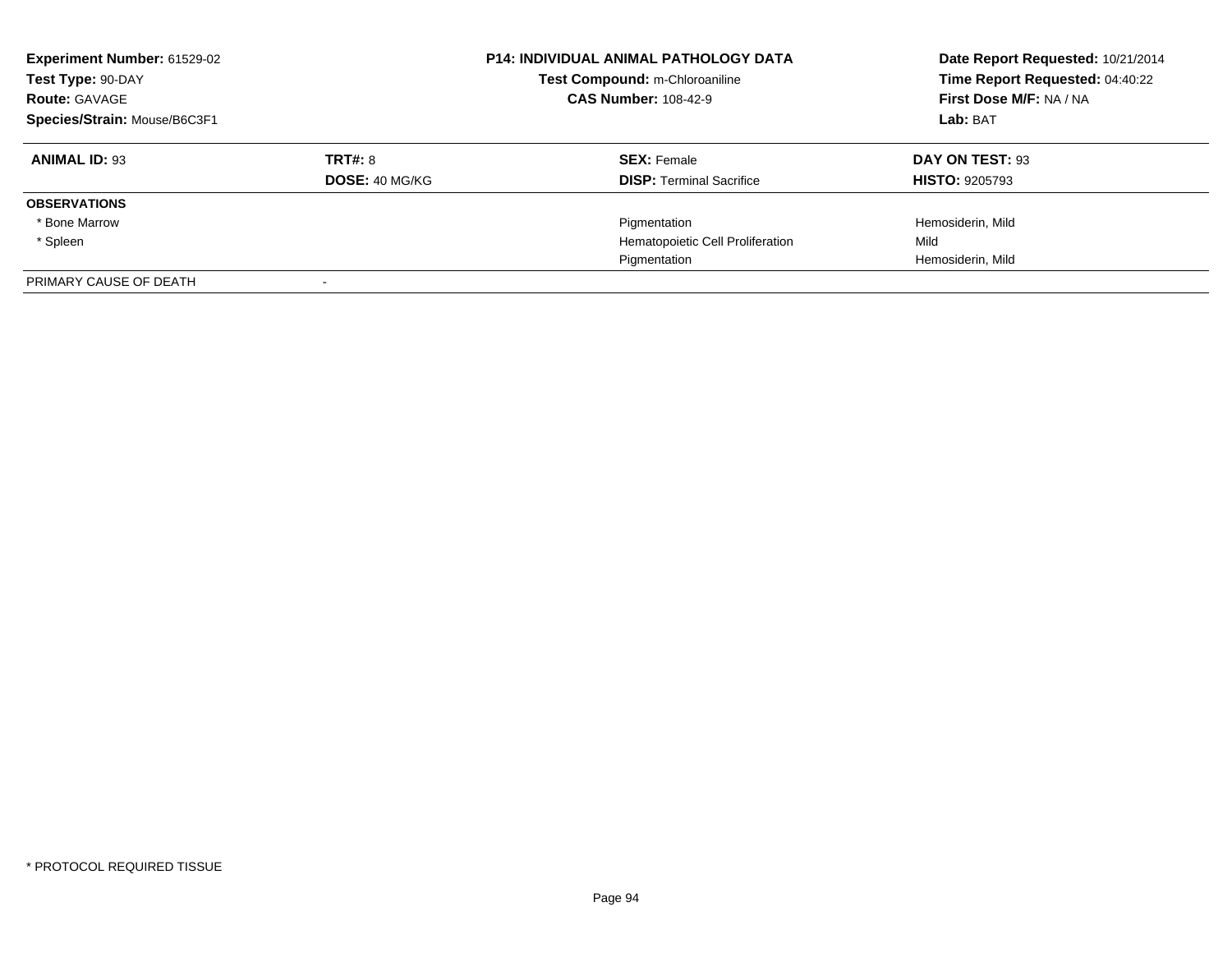| Date Report Requested: 10/21/2014                                                                                                                                    |          |
|----------------------------------------------------------------------------------------------------------------------------------------------------------------------|----------|
| Time Report Requested: 04:40:22<br>First Dose M/F: NA / NA                                                                                                           |          |
|                                                                                                                                                                      | Lab: BAT |
| <b>DAY ON TEST: 7</b>                                                                                                                                                |          |
| <b>HISTO: 9205794</b>                                                                                                                                                |          |
|                                                                                                                                                                      |          |
|                                                                                                                                                                      |          |
| Bone                                                                                                                                                                 |          |
| Gallbladder                                                                                                                                                          |          |
| Intestine Small, Duodenum                                                                                                                                            |          |
| Kidney                                                                                                                                                               |          |
| Ovary                                                                                                                                                                |          |
| Salivary Glands                                                                                                                                                      |          |
| Stomach, Glandular                                                                                                                                                   |          |
| <b>Urinary Bladder</b>                                                                                                                                               |          |
|                                                                                                                                                                      |          |
|                                                                                                                                                                      |          |
|                                                                                                                                                                      |          |
| Diffuse, Moderate                                                                                                                                                    |          |
|                                                                                                                                                                      |          |
|                                                                                                                                                                      |          |
| Suppurative, Marked                                                                                                                                                  |          |
|                                                                                                                                                                      |          |
|                                                                                                                                                                      |          |
|                                                                                                                                                                      |          |
|                                                                                                                                                                      |          |
|                                                                                                                                                                      |          |
| Suppurative, Moderate                                                                                                                                                |          |
|                                                                                                                                                                      |          |
|                                                                                                                                                                      |          |
|                                                                                                                                                                      |          |
|                                                                                                                                                                      |          |
|                                                                                                                                                                      |          |
| Animal Note: This animal's death is attributed to dosing accident, based on gross findings (e sophagus: dark red discoloration and histo findings (lungs: pleuritis) |          |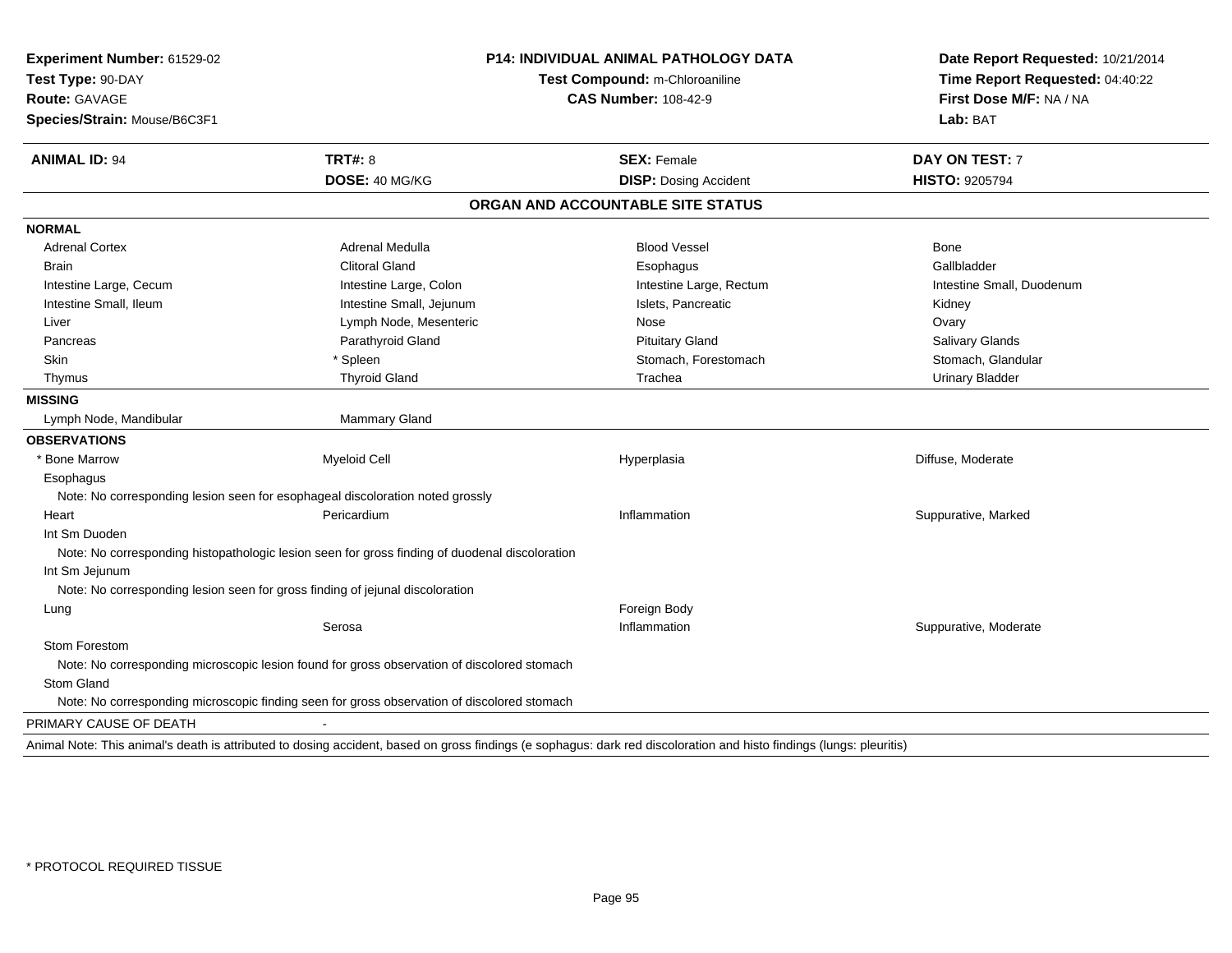| Experiment Number: 61529-02<br>Test Type: 90-DAY<br><b>Route: GAVAGE</b> |                       | <b>P14: INDIVIDUAL ANIMAL PATHOLOGY DATA</b><br>Test Compound: m-Chloroaniline<br><b>CAS Number: 108-42-9</b> | Date Report Requested: 10/21/2014<br>Time Report Requested: 04:40:22<br>First Dose M/F: NA / NA |
|--------------------------------------------------------------------------|-----------------------|---------------------------------------------------------------------------------------------------------------|-------------------------------------------------------------------------------------------------|
| Species/Strain: Mouse/B6C3F1                                             |                       |                                                                                                               | Lab: BAT                                                                                        |
| <b>ANIMAL ID: 95</b>                                                     | <b>TRT#: 8</b>        | <b>SEX: Female</b>                                                                                            | DAY ON TEST: 93                                                                                 |
|                                                                          | <b>DOSE: 40 MG/KG</b> | <b>DISP: Terminal Sacrifice</b>                                                                               | <b>HISTO: 9205795</b>                                                                           |
|                                                                          |                       | ORGAN AND ACCOUNTABLE SITE STATUS                                                                             |                                                                                                 |
| <b>NORMAL</b>                                                            |                       |                                                                                                               |                                                                                                 |
| * Bone Marrow                                                            |                       |                                                                                                               |                                                                                                 |
| <b>OBSERVATIONS</b>                                                      |                       |                                                                                                               |                                                                                                 |
| * Spleen                                                                 |                       | Hematopoietic Cell Proliferation                                                                              | Mild                                                                                            |
|                                                                          |                       | Pigmentation                                                                                                  | Hemosiderin, Mild                                                                               |
| PRIMARY CAUSE OF DEATH                                                   |                       |                                                                                                               |                                                                                                 |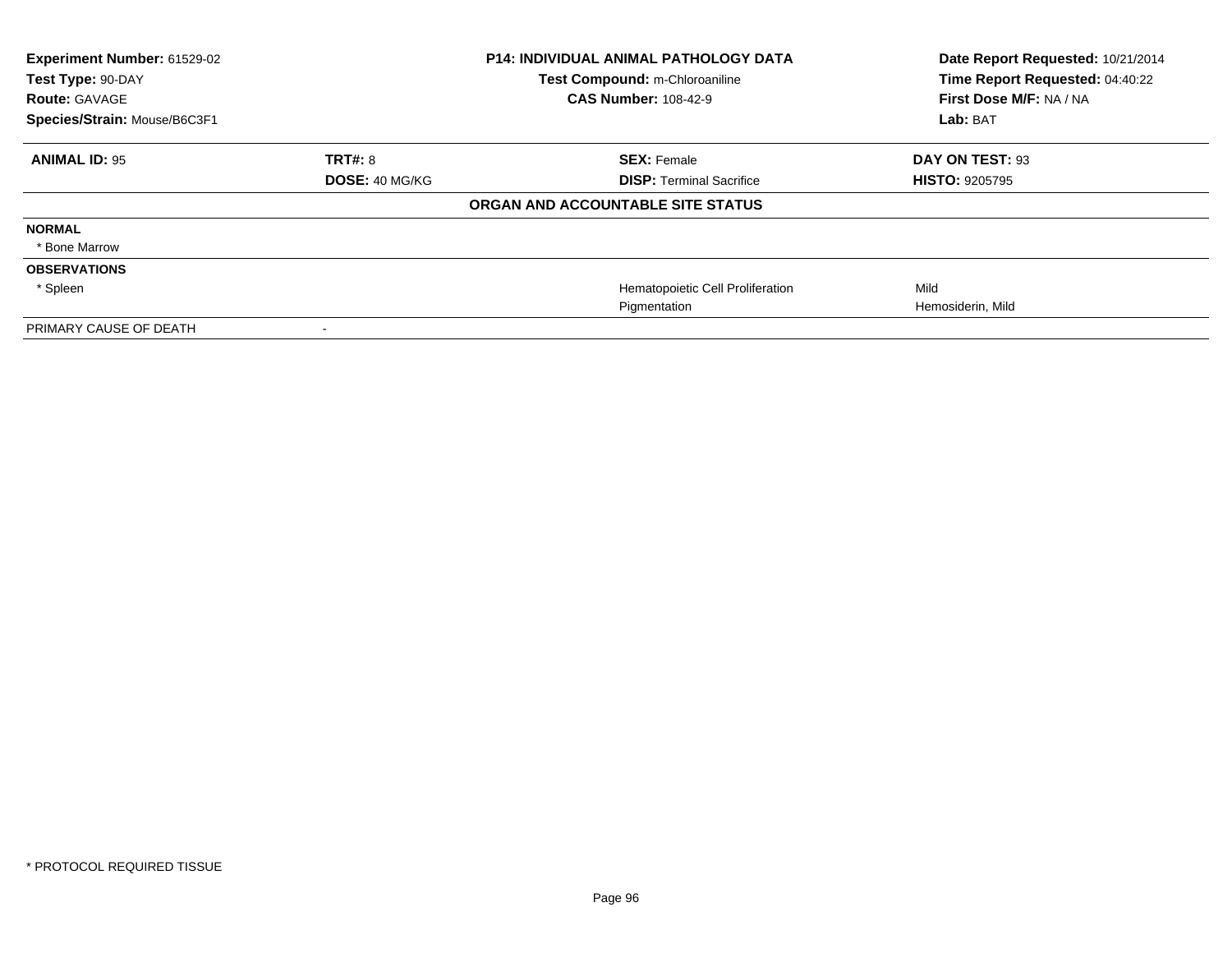| <b>Experiment Number: 61529-02</b><br>Test Type: 90-DAY<br><b>Route: GAVAGE</b><br>Species/Strain: Mouse/B6C3F1 |                       | <b>P14: INDIVIDUAL ANIMAL PATHOLOGY DATA</b><br>Test Compound: m-Chloroaniline<br><b>CAS Number: 108-42-9</b> | Date Report Requested: 10/21/2014<br>Time Report Requested: 04:40:22<br>First Dose M/F: NA / NA<br>Lab: BAT |
|-----------------------------------------------------------------------------------------------------------------|-----------------------|---------------------------------------------------------------------------------------------------------------|-------------------------------------------------------------------------------------------------------------|
| <b>ANIMAL ID: 96</b>                                                                                            | TRT#: 8               | <b>SEX: Female</b>                                                                                            | DAY ON TEST: 93                                                                                             |
|                                                                                                                 | <b>DOSE: 40 MG/KG</b> | <b>DISP: Terminal Sacrifice</b>                                                                               | <b>HISTO: 9205796</b>                                                                                       |
| <b>OBSERVATIONS</b>                                                                                             |                       |                                                                                                               |                                                                                                             |
| * Bone Marrow                                                                                                   |                       | Pigmentation                                                                                                  | Hemosiderin, Minimal                                                                                        |
| * Spleen                                                                                                        |                       | Hematopoietic Cell Proliferation                                                                              | Mild                                                                                                        |
|                                                                                                                 |                       | Pigmentation                                                                                                  | Hemosiderin, Mild                                                                                           |
| PRIMARY CAUSE OF DEATH                                                                                          |                       |                                                                                                               |                                                                                                             |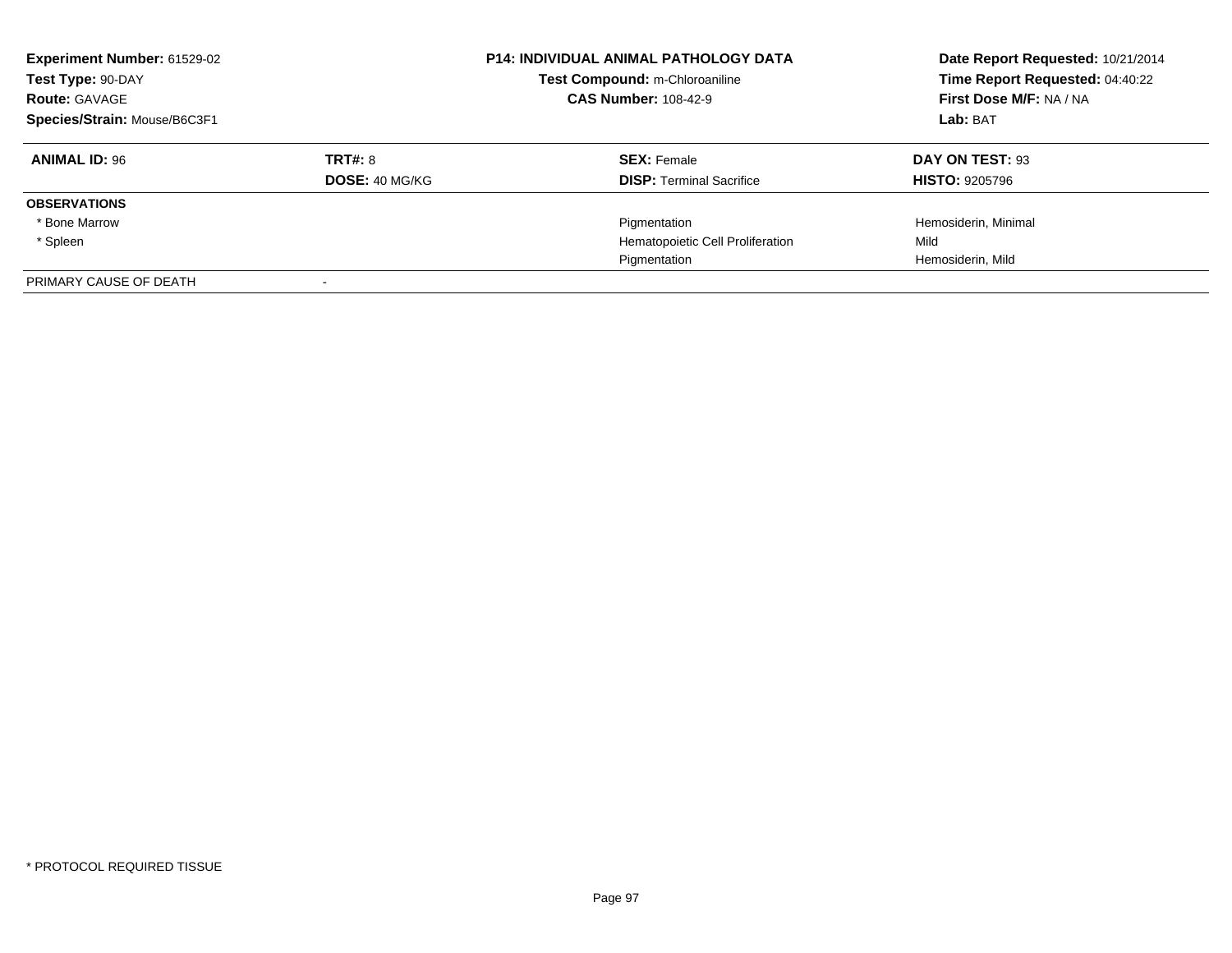| <b>Experiment Number: 61529-02</b><br>Test Type: 90-DAY<br><b>Route: GAVAGE</b><br>Species/Strain: Mouse/B6C3F1 |                       | <b>P14: INDIVIDUAL ANIMAL PATHOLOGY DATA</b><br>Test Compound: m-Chloroaniline<br><b>CAS Number: 108-42-9</b> | Date Report Requested: 10/21/2014<br>Time Report Requested: 04:40:22<br>First Dose M/F: NA / NA<br>Lab: BAT |
|-----------------------------------------------------------------------------------------------------------------|-----------------------|---------------------------------------------------------------------------------------------------------------|-------------------------------------------------------------------------------------------------------------|
| <b>ANIMAL ID: 97</b>                                                                                            | TRT#: 8               | <b>SEX: Female</b>                                                                                            | DAY ON TEST: 93                                                                                             |
|                                                                                                                 | <b>DOSE: 40 MG/KG</b> | <b>DISP:</b> Terminal Sacrifice                                                                               | <b>HISTO: 9205797</b>                                                                                       |
| <b>OBSERVATIONS</b>                                                                                             |                       |                                                                                                               |                                                                                                             |
| * Bone Marrow                                                                                                   |                       | Pigmentation                                                                                                  | Hemosiderin, Minimal                                                                                        |
| * Spleen                                                                                                        |                       | Hematopoietic Cell Proliferation                                                                              | Moderate                                                                                                    |
|                                                                                                                 |                       | Pigmentation                                                                                                  | Hemosiderin, Moderate                                                                                       |
| PRIMARY CAUSE OF DEATH                                                                                          |                       |                                                                                                               |                                                                                                             |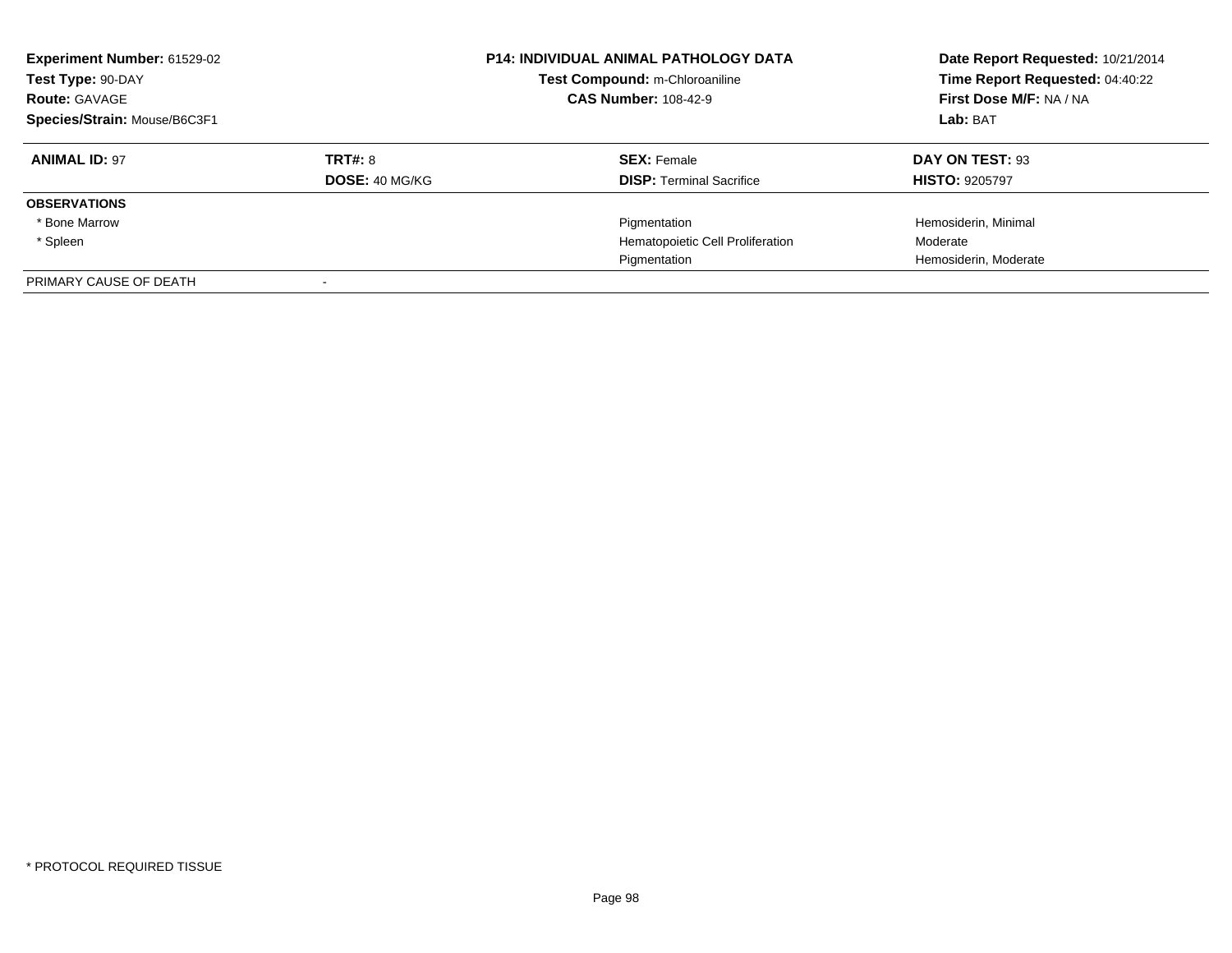| <b>Experiment Number: 61529-02</b> |                       | <b>P14: INDIVIDUAL ANIMAL PATHOLOGY DATA</b><br>Test Compound: m-Chloroaniline | Date Report Requested: 10/21/2014 |
|------------------------------------|-----------------------|--------------------------------------------------------------------------------|-----------------------------------|
| Test Type: 90-DAY                  |                       |                                                                                | Time Report Requested: 04:40:22   |
| <b>Route: GAVAGE</b>               |                       | <b>CAS Number: 108-42-9</b>                                                    | First Dose M/F: NA / NA           |
| Species/Strain: Mouse/B6C3F1       |                       |                                                                                | Lab: BAT                          |
| <b>ANIMAL ID: 98</b>               | <b>TRT#: 8</b>        | <b>SEX: Female</b>                                                             | DAY ON TEST: 93                   |
|                                    | <b>DOSE: 40 MG/KG</b> | <b>DISP:</b> Terminal Sacrifice                                                | <b>HISTO: 9205798</b>             |
| <b>OBSERVATIONS</b>                |                       |                                                                                |                                   |
| * Bone Marrow                      |                       | Pigmentation                                                                   | Hemosiderin, Mild                 |
| * Spleen                           |                       | Pigmentation                                                                   | Hemosiderin, Mild                 |
| PRIMARY CAUSE OF DEATH             |                       |                                                                                |                                   |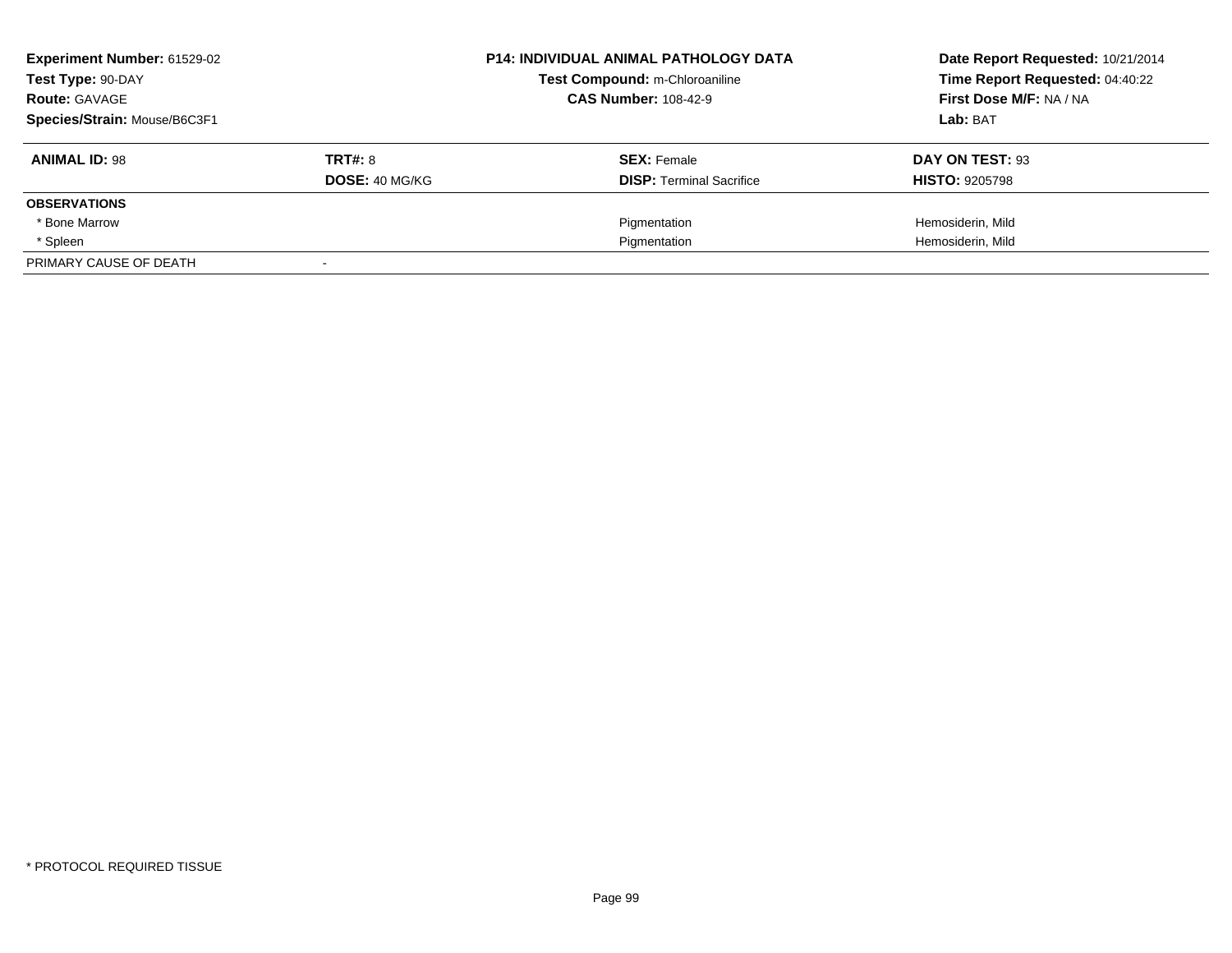| Experiment Number: 61529-02<br>Test Type: 90-DAY                                                                |                        | <b>P14: INDIVIDUAL ANIMAL PATHOLOGY DATA</b><br>Test Compound: m-Chloroaniline                                  | Date Report Requested: 10/21/2014<br>Time Report Requested: 04:40:22 |
|-----------------------------------------------------------------------------------------------------------------|------------------------|-----------------------------------------------------------------------------------------------------------------|----------------------------------------------------------------------|
| Route: GAVAGE                                                                                                   |                        | <b>CAS Number: 108-42-9</b>                                                                                     | First Dose M/F: NA / NA                                              |
|                                                                                                                 |                        |                                                                                                                 | Lab: BAT                                                             |
| Species/Strain: Mouse/B6C3F1                                                                                    |                        |                                                                                                                 |                                                                      |
| <b>ANIMAL ID: 99</b>                                                                                            | TRT#: 8                | <b>SEX: Female</b>                                                                                              | <b>DAY ON TEST: 8</b>                                                |
|                                                                                                                 | DOSE: 40 MG/KG         | <b>DISP: Dosing Accident</b>                                                                                    | HISTO: 9205799                                                       |
|                                                                                                                 |                        | ORGAN AND ACCOUNTABLE SITE STATUS                                                                               |                                                                      |
| <b>NORMAL</b>                                                                                                   |                        |                                                                                                                 |                                                                      |
| <b>Adrenal Cortex</b>                                                                                           | Adrenal Medulla        | <b>Blood Vessel</b>                                                                                             | <b>Bone</b>                                                          |
| * Bone Marrow                                                                                                   | <b>Brain</b>           | <b>Clitoral Gland</b>                                                                                           | Gallbladder                                                          |
| Heart                                                                                                           | Intestine Large, Cecum | Intestine Large, Colon                                                                                          | Intestine Large, Rectum                                              |
| Intestine Small, Duodenum                                                                                       | Intestine Small, Ileum | Intestine Small, Jejunum                                                                                        | Islets, Pancreatic                                                   |
| Kidney                                                                                                          | Liver                  | Lymph Node, Mandibular                                                                                          | Lymph Node, Mesenteric                                               |
| Nose                                                                                                            | Ovary                  | Pancreas                                                                                                        | Parathyroid Gland                                                    |
| Salivary Glands                                                                                                 | <b>Skin</b>            | * Spleen                                                                                                        | Stomach, Forestomach                                                 |
| Stomach, Glandular                                                                                              | <b>Thyroid Gland</b>   | Trachea                                                                                                         | <b>Urinary Bladder</b>                                               |
| Uterus                                                                                                          |                        |                                                                                                                 |                                                                      |
| <b>MISSING</b>                                                                                                  |                        |                                                                                                                 |                                                                      |
| Mammary Gland                                                                                                   | <b>Pituitary Gland</b> |                                                                                                                 |                                                                      |
| <b>OBSERVATIONS</b>                                                                                             |                        |                                                                                                                 |                                                                      |
| Esophagus                                                                                                       |                        | Ulcer                                                                                                           | Marked                                                               |
| [Ulcer TGLS = $1-2$ ]                                                                                           |                        |                                                                                                                 |                                                                      |
| Lung                                                                                                            |                        | Foreign Body                                                                                                    |                                                                      |
|                                                                                                                 | Serosa                 | Inflammation                                                                                                    | Suppurative, Marked                                                  |
| [Foreign Body TGLS = 1-2]                                                                                       |                        |                                                                                                                 |                                                                      |
| Thymus                                                                                                          |                        | Atrophy                                                                                                         | Marked                                                               |
| PRIMARY CAUSE OF DEATH                                                                                          |                        |                                                                                                                 |                                                                      |
| a an Mhandarth Caithneachd an dùthchan ann an dùthchan agus an dùthchan agus an dùthchan Mhandard agus an duadh |                        | a la capitat de la capacidad de la capital de la capital de la capital de la calcada de la capital de la capita |                                                                      |

Animal Note: This animal's death is viewed as a dosing aacident, based on such findings as ul cerative esophagitis, suppurative pleuritis and foreign body in thoracic cavity.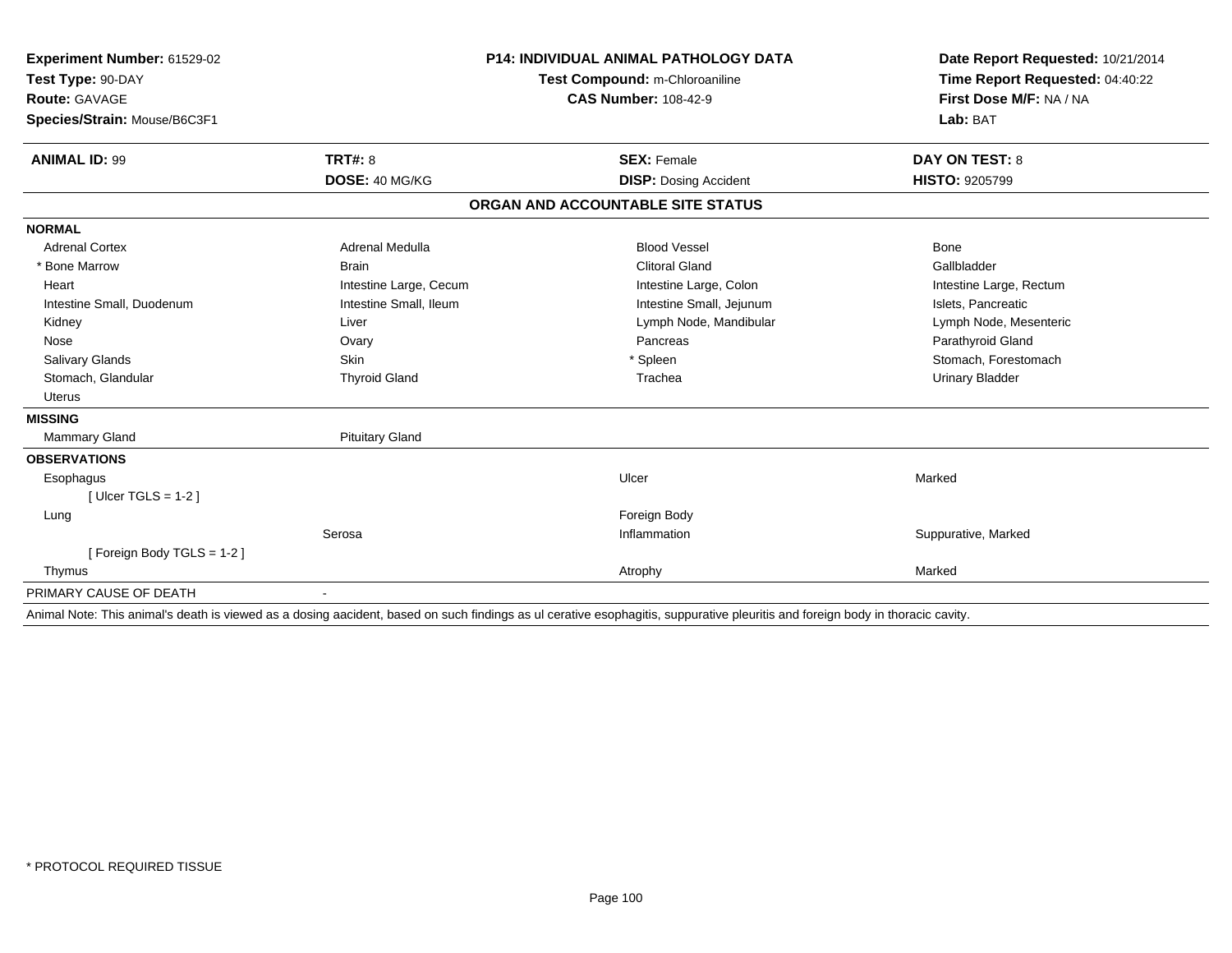| Experiment Number: 61529-02<br>Test Type: 90-DAY<br><b>Route: GAVAGE</b><br>Species/Strain: Mouse/B6C3F1 |                           | <b>P14: INDIVIDUAL ANIMAL PATHOLOGY DATA</b><br>Test Compound: m-Chloroaniline<br><b>CAS Number: 108-42-9</b> | Date Report Requested: 10/21/2014<br>Time Report Requested: 04:40:22<br>First Dose M/F: NA / NA<br>Lab: BAT |
|----------------------------------------------------------------------------------------------------------|---------------------------|---------------------------------------------------------------------------------------------------------------|-------------------------------------------------------------------------------------------------------------|
| <b>ANIMAL ID: 100</b>                                                                                    | TRT#: 8<br>DOSE: 40 MG/KG | <b>SEX: Female</b><br><b>DISP: Terminal Sacrifice</b>                                                         | DAY ON TEST: 93<br><b>HISTO: 9205800</b>                                                                    |
| <b>OBSERVATIONS</b>                                                                                      |                           |                                                                                                               |                                                                                                             |
| * Bone Marrow                                                                                            |                           | Pigmentation                                                                                                  | Hemosiderin, Mild                                                                                           |
| * Spleen                                                                                                 |                           | Hematopoietic Cell Proliferation                                                                              | Mild                                                                                                        |
|                                                                                                          |                           | Pigmentation                                                                                                  | Hemosiderin, Mild                                                                                           |
| PRIMARY CAUSE OF DEATH                                                                                   |                           |                                                                                                               |                                                                                                             |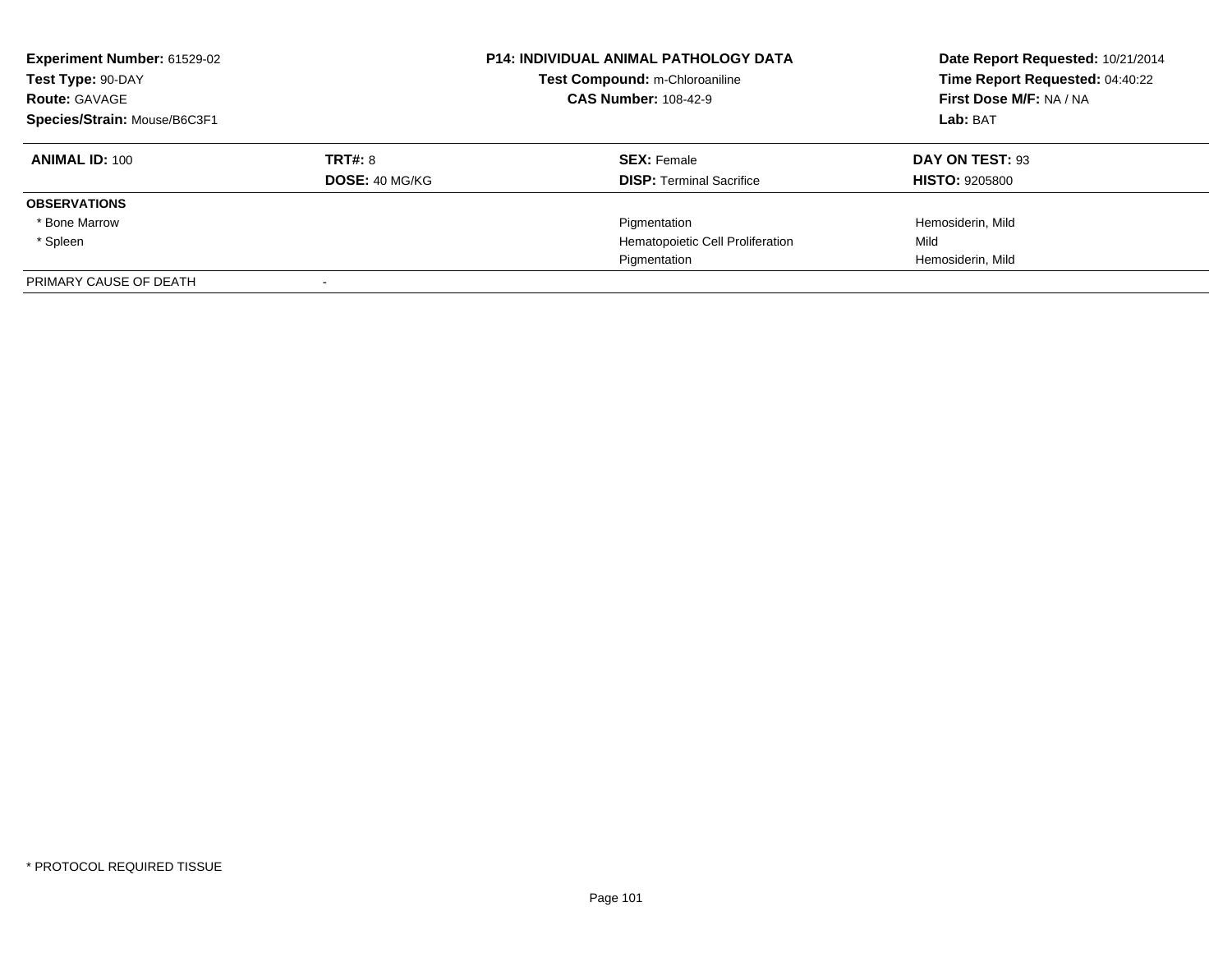| Experiment Number: 61529-02<br>Test Type: 90-DAY<br><b>Route: GAVAGE</b><br>Species/Strain: Mouse/B6C3F1 |                       | <b>P14: INDIVIDUAL ANIMAL PATHOLOGY DATA</b><br>Test Compound: m-Chloroaniline<br><b>CAS Number: 108-42-9</b> | Date Report Requested: 10/21/2014<br>Time Report Requested: 04:40:22<br>First Dose M/F: NA / NA<br>Lab: BAT |
|----------------------------------------------------------------------------------------------------------|-----------------------|---------------------------------------------------------------------------------------------------------------|-------------------------------------------------------------------------------------------------------------|
| <b>ANIMAL ID: 101</b>                                                                                    | <b>TRT#: 10</b>       | <b>SEX: Female</b>                                                                                            | DAY ON TEST: 93                                                                                             |
|                                                                                                          | <b>DOSE: 80 MG/KG</b> | <b>DISP:</b> Terminal Sacrifice                                                                               | <b>HISTO: 9205771</b>                                                                                       |
| <b>OBSERVATIONS</b>                                                                                      |                       |                                                                                                               |                                                                                                             |
| * Bone Marrow                                                                                            |                       | Pigmentation                                                                                                  | Hemosiderin, Moderate                                                                                       |
| Liver                                                                                                    |                       | Hematopoietic Cell Proliferation                                                                              | Minimal                                                                                                     |
|                                                                                                          | Kupffer Cell          | Pigmentation                                                                                                  | Minimal                                                                                                     |
| * Spleen                                                                                                 |                       | Hematopoietic Cell Proliferation                                                                              | Moderate                                                                                                    |
|                                                                                                          |                       | Pigmentation                                                                                                  | Hemosiderin, Moderate                                                                                       |
| [Hematopoietic Cell Proliferation TGLS = 1-3 ]                                                           |                       |                                                                                                               |                                                                                                             |
| PRIMARY CAUSE OF DEATH                                                                                   |                       |                                                                                                               |                                                                                                             |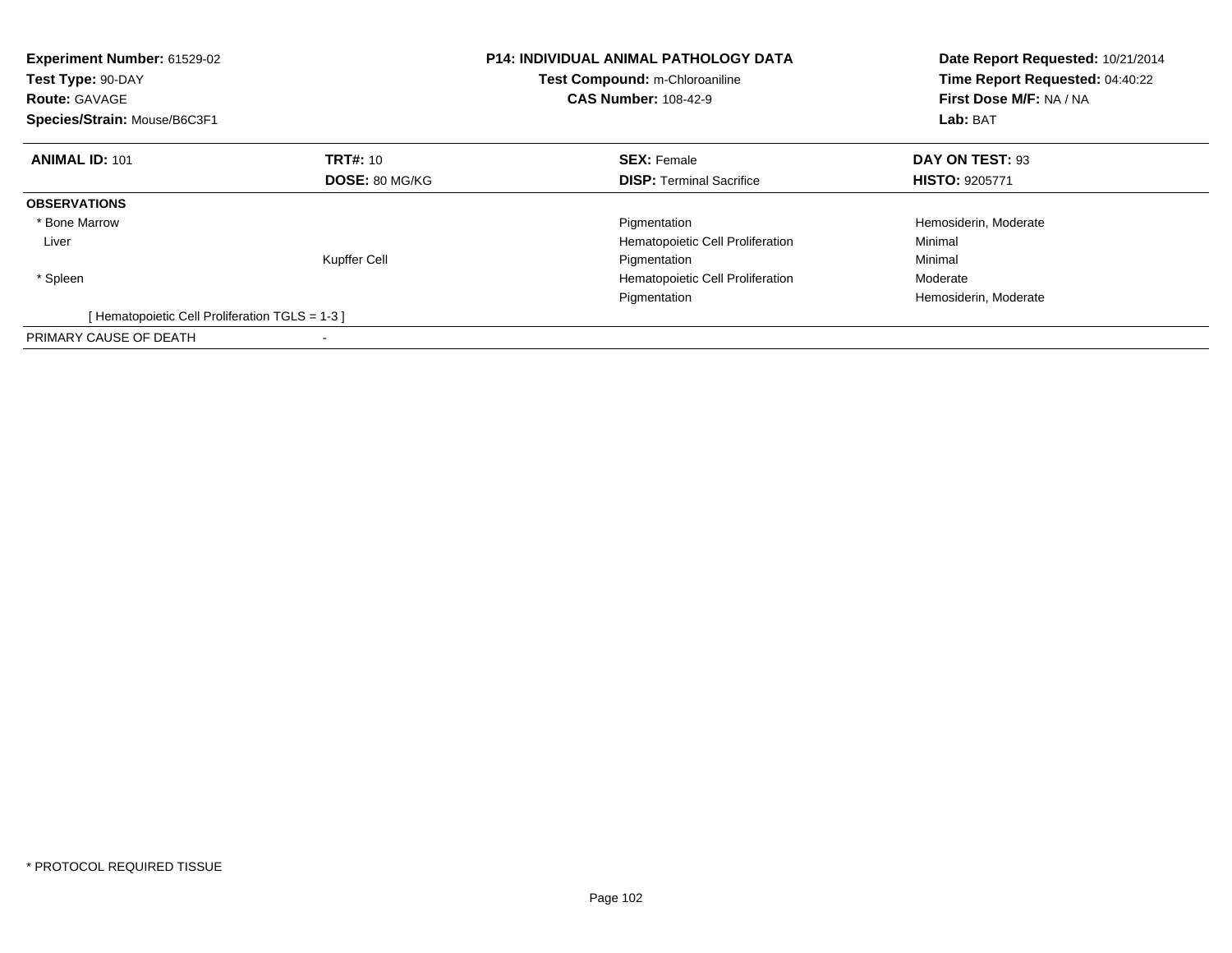| Experiment Number: 61529-02<br>Test Type: 90-DAY<br><b>Route: GAVAGE</b><br>Species/Strain: Mouse/B6C3F1 |                                   | <b>P14: INDIVIDUAL ANIMAL PATHOLOGY DATA</b><br>Test Compound: m-Chloroaniline<br><b>CAS Number: 108-42-9</b> | Date Report Requested: 10/21/2014<br>Time Report Requested: 04:40:22<br>First Dose M/F: NA / NA<br>Lab: BAT |
|----------------------------------------------------------------------------------------------------------|-----------------------------------|---------------------------------------------------------------------------------------------------------------|-------------------------------------------------------------------------------------------------------------|
| <b>ANIMAL ID: 102</b>                                                                                    | TRT#: 10<br><b>DOSE: 80 MG/KG</b> | <b>SEX: Female</b><br><b>DISP:</b> Terminal Sacrifice                                                         | DAY ON TEST: 93<br><b>HISTO: 9205772</b>                                                                    |
| <b>OBSERVATIONS</b>                                                                                      |                                   |                                                                                                               |                                                                                                             |
| * Bone Marrow                                                                                            |                                   | Pigmentation                                                                                                  | Hemosiderin, Moderate                                                                                       |
| * Spleen                                                                                                 |                                   | Hematopoietic Cell Proliferation                                                                              | Moderate                                                                                                    |
|                                                                                                          |                                   | Pigmentation                                                                                                  | Hemosiderin, Marked                                                                                         |
| [Hematopoietic Cell Proliferation TGLS = 1-3 ]                                                           |                                   |                                                                                                               |                                                                                                             |
| PRIMARY CAUSE OF DEATH                                                                                   |                                   |                                                                                                               |                                                                                                             |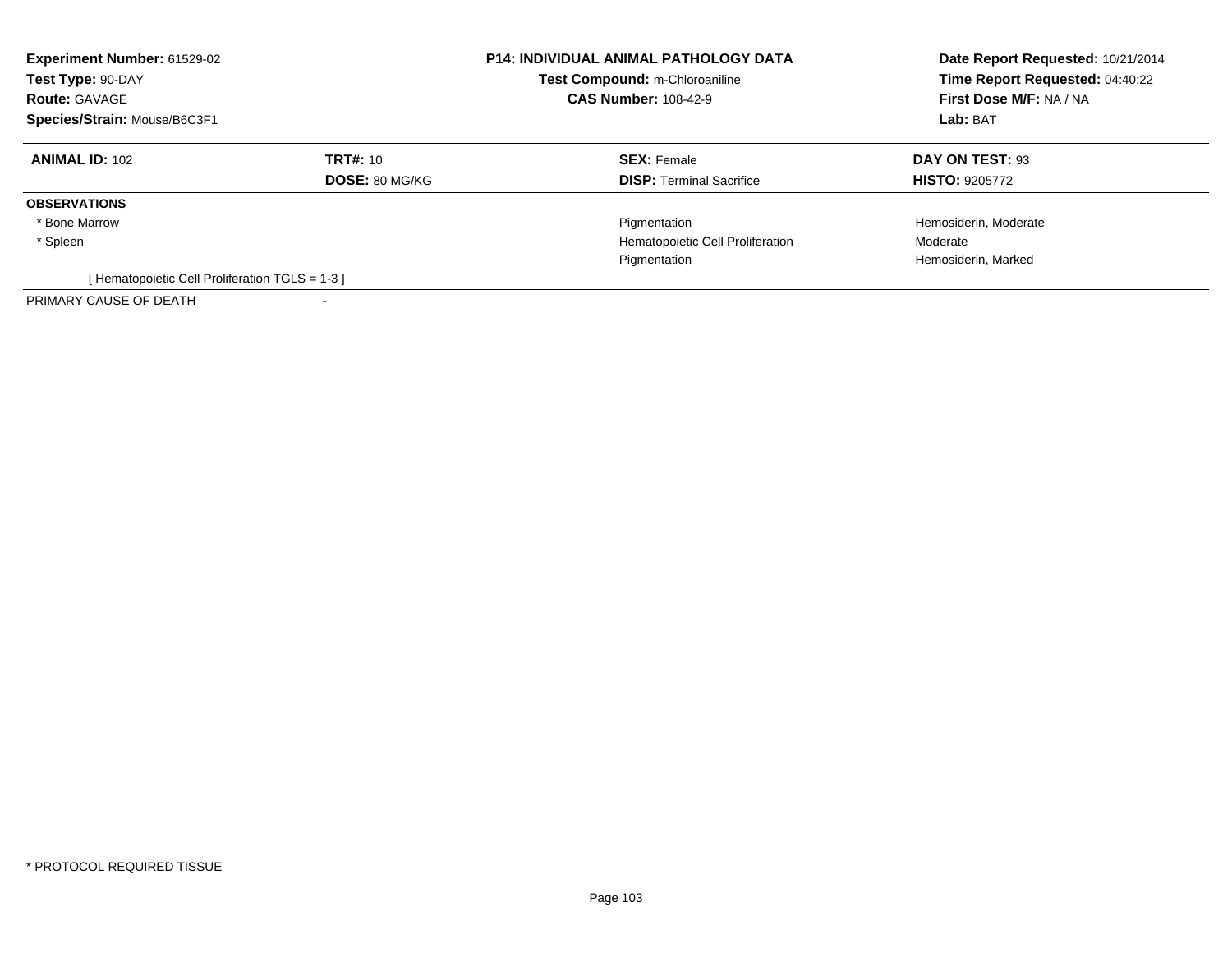| Experiment Number: 61529-02<br>Test Type: 90-DAY<br><b>Route: GAVAGE</b><br>Species/Strain: Mouse/B6C3F1 |                       | <b>P14: INDIVIDUAL ANIMAL PATHOLOGY DATA</b><br>Test Compound: m-Chloroaniline<br><b>CAS Number: 108-42-9</b> | Date Report Requested: 10/21/2014<br>Time Report Requested: 04:40:22<br>First Dose M/F: NA / NA<br>Lab: BAT |
|----------------------------------------------------------------------------------------------------------|-----------------------|---------------------------------------------------------------------------------------------------------------|-------------------------------------------------------------------------------------------------------------|
| <b>ANIMAL ID: 103</b>                                                                                    | <b>TRT#: 10</b>       | <b>SEX: Female</b>                                                                                            | DAY ON TEST: 93                                                                                             |
|                                                                                                          | <b>DOSE: 80 MG/KG</b> | <b>DISP:</b> Terminal Sacrifice                                                                               | <b>HISTO: 9205773</b>                                                                                       |
| <b>OBSERVATIONS</b>                                                                                      |                       |                                                                                                               |                                                                                                             |
| * Bone Marrow                                                                                            |                       | Pigmentation                                                                                                  | Hemosiderin, Mild                                                                                           |
| Liver                                                                                                    | Kupffer Cell          | Pigmentation                                                                                                  | Minimal                                                                                                     |
| * Spleen                                                                                                 |                       | Hematopoietic Cell Proliferation                                                                              | Moderate                                                                                                    |
|                                                                                                          |                       | Pigmentation                                                                                                  | Hemosiderin, Marked                                                                                         |
| [Hematopoietic Cell Proliferation TGLS = 1-3 ]                                                           |                       |                                                                                                               |                                                                                                             |
| PRIMARY CAUSE OF DEATH                                                                                   |                       |                                                                                                               |                                                                                                             |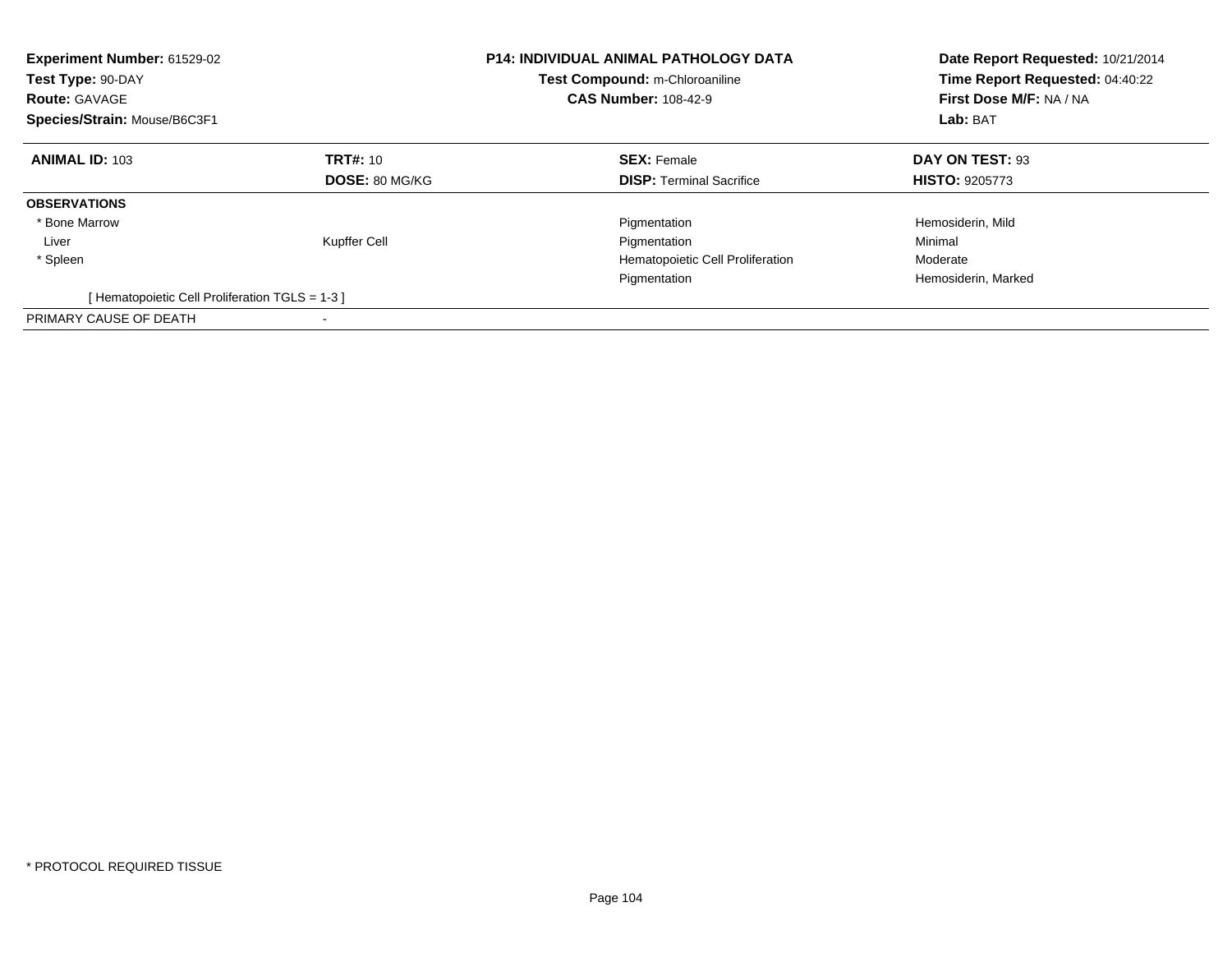| Experiment Number: 61529-02<br>Test Type: 90-DAY<br><b>Route: GAVAGE</b><br>Species/Strain: Mouse/B6C3F1 |                       | <b>P14: INDIVIDUAL ANIMAL PATHOLOGY DATA</b><br>Test Compound: m-Chloroaniline<br><b>CAS Number: 108-42-9</b> | Date Report Requested: 10/21/2014<br>Time Report Requested: 04:40:22<br>First Dose M/F: NA / NA<br>Lab: BAT |
|----------------------------------------------------------------------------------------------------------|-----------------------|---------------------------------------------------------------------------------------------------------------|-------------------------------------------------------------------------------------------------------------|
| <b>ANIMAL ID: 104</b>                                                                                    | <b>TRT#: 10</b>       | <b>SEX: Female</b>                                                                                            | DAY ON TEST: 93                                                                                             |
|                                                                                                          | <b>DOSE: 80 MG/KG</b> | <b>DISP:</b> Terminal Sacrifice                                                                               | <b>HISTO: 9205774</b>                                                                                       |
| <b>OBSERVATIONS</b>                                                                                      |                       |                                                                                                               |                                                                                                             |
| * Bone Marrow                                                                                            |                       | Pigmentation                                                                                                  | Hemosiderin, Mild                                                                                           |
| Liver                                                                                                    | Kupffer Cell          | Pigmentation                                                                                                  | Minimal                                                                                                     |
| * Spleen                                                                                                 |                       | Hematopoietic Cell Proliferation                                                                              | Moderate                                                                                                    |
|                                                                                                          |                       | Pigmentation                                                                                                  | Hemosiderin, Moderate                                                                                       |
| [Hematopoietic Cell Proliferation TGLS = 1-3 ]                                                           |                       |                                                                                                               |                                                                                                             |
| PRIMARY CAUSE OF DEATH                                                                                   |                       |                                                                                                               |                                                                                                             |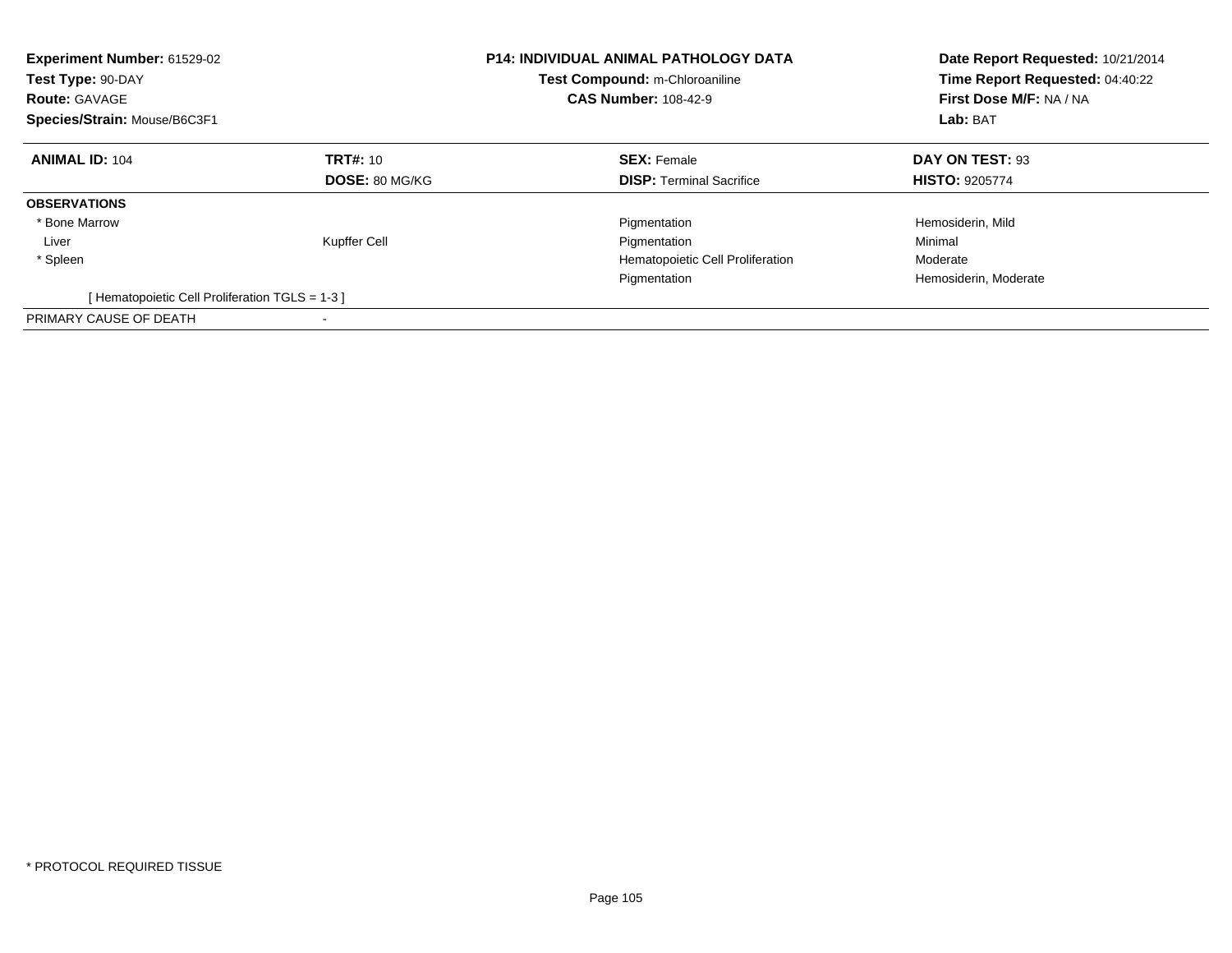| Experiment Number: 61529-02<br>Test Type: 90-DAY<br><b>Route: GAVAGE</b><br>Species/Strain: Mouse/B6C3F1 |                       | <b>P14: INDIVIDUAL ANIMAL PATHOLOGY DATA</b><br>Test Compound: m-Chloroaniline<br><b>CAS Number: 108-42-9</b> | Date Report Requested: 10/21/2014<br>Time Report Requested: 04:40:22<br>First Dose M/F: NA / NA<br>Lab: BAT |
|----------------------------------------------------------------------------------------------------------|-----------------------|---------------------------------------------------------------------------------------------------------------|-------------------------------------------------------------------------------------------------------------|
| <b>ANIMAL ID: 105</b>                                                                                    | <b>TRT#: 10</b>       | <b>SEX: Female</b>                                                                                            | DAY ON TEST: 93                                                                                             |
|                                                                                                          | <b>DOSE: 80 MG/KG</b> | <b>DISP:</b> Terminal Sacrifice                                                                               | <b>HISTO: 9205775</b>                                                                                       |
| <b>OBSERVATIONS</b>                                                                                      |                       |                                                                                                               |                                                                                                             |
| * Bone Marrow                                                                                            |                       | Pigmentation                                                                                                  | Hemosiderin, Mild                                                                                           |
| Liver                                                                                                    | Kupffer Cell          | Pigmentation                                                                                                  | Minimal                                                                                                     |
| * Spleen                                                                                                 |                       | Hematopoietic Cell Proliferation                                                                              | Moderate                                                                                                    |
|                                                                                                          |                       | Pigmentation                                                                                                  | Hemosiderin, Moderate                                                                                       |
| [Hematopoietic Cell Proliferation TGLS = 1-3 ]                                                           |                       |                                                                                                               |                                                                                                             |
| PRIMARY CAUSE OF DEATH                                                                                   |                       |                                                                                                               |                                                                                                             |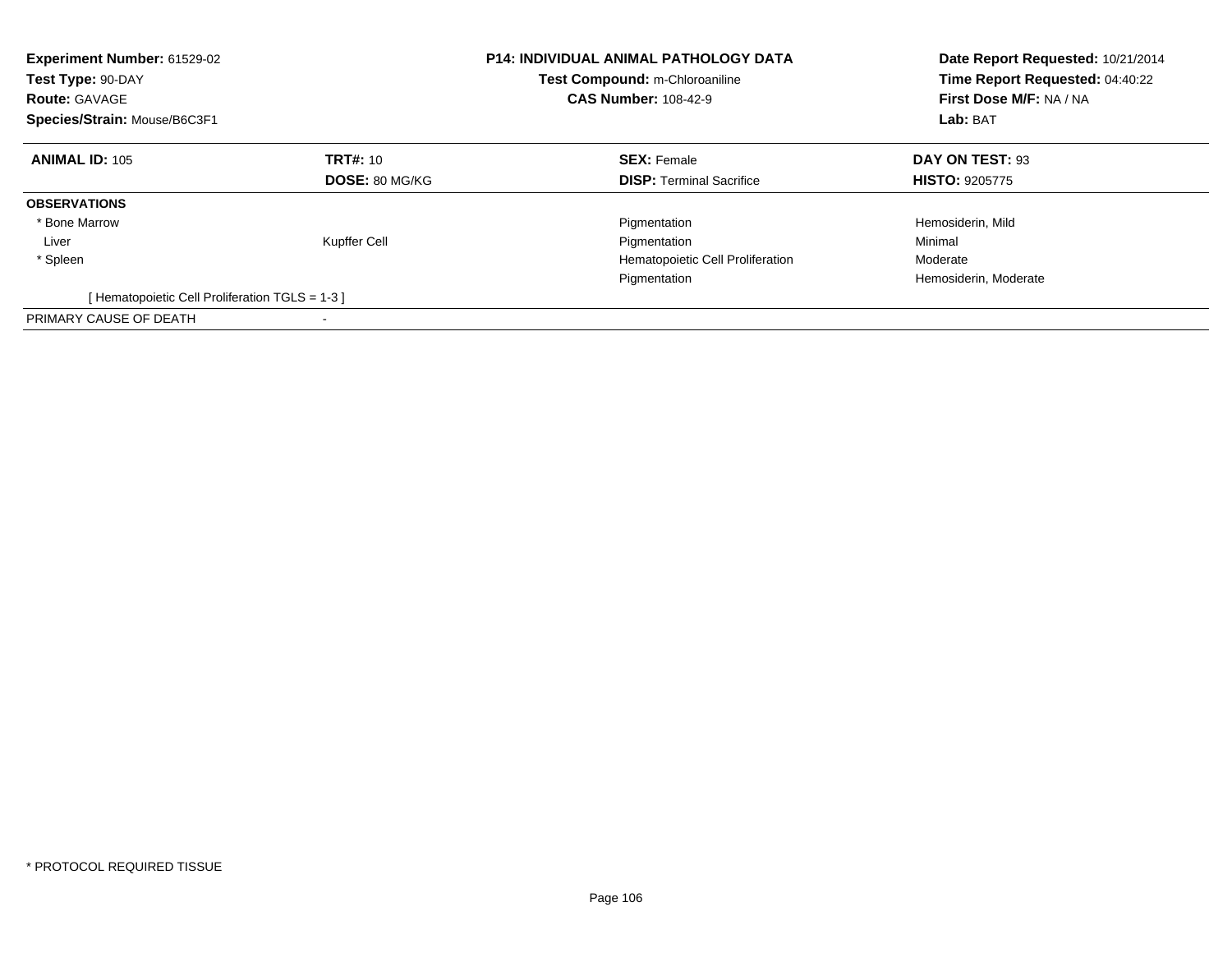| Experiment Number: 61529-02<br>Test Type: 90-DAY<br><b>Route: GAVAGE</b><br>Species/Strain: Mouse/B6C3F1 |                       | <b>P14: INDIVIDUAL ANIMAL PATHOLOGY DATA</b><br>Test Compound: m-Chloroaniline<br><b>CAS Number: 108-42-9</b> | Date Report Requested: 10/21/2014<br>Time Report Requested: 04:40:22<br>First Dose M/F: NA / NA<br>Lab: BAT |
|----------------------------------------------------------------------------------------------------------|-----------------------|---------------------------------------------------------------------------------------------------------------|-------------------------------------------------------------------------------------------------------------|
| <b>ANIMAL ID: 106</b>                                                                                    | <b>TRT#: 10</b>       | <b>SEX: Female</b>                                                                                            | DAY ON TEST: 93                                                                                             |
|                                                                                                          | <b>DOSE: 80 MG/KG</b> | <b>DISP:</b> Terminal Sacrifice                                                                               | <b>HISTO: 9205776</b>                                                                                       |
| <b>OBSERVATIONS</b>                                                                                      |                       |                                                                                                               |                                                                                                             |
| * Bone Marrow                                                                                            |                       | Pigmentation                                                                                                  | Hemosiderin, Minimal                                                                                        |
| Liver                                                                                                    | Kupffer Cell          | Pigmentation                                                                                                  | Minimal                                                                                                     |
| * Spleen                                                                                                 |                       | Hematopoietic Cell Proliferation                                                                              | Moderate                                                                                                    |
|                                                                                                          |                       | Pigmentation                                                                                                  | Hemosiderin, Moderate                                                                                       |
| [Hematopoietic Cell Proliferation TGLS = 1-3 ]                                                           |                       |                                                                                                               |                                                                                                             |
| PRIMARY CAUSE OF DEATH                                                                                   |                       |                                                                                                               |                                                                                                             |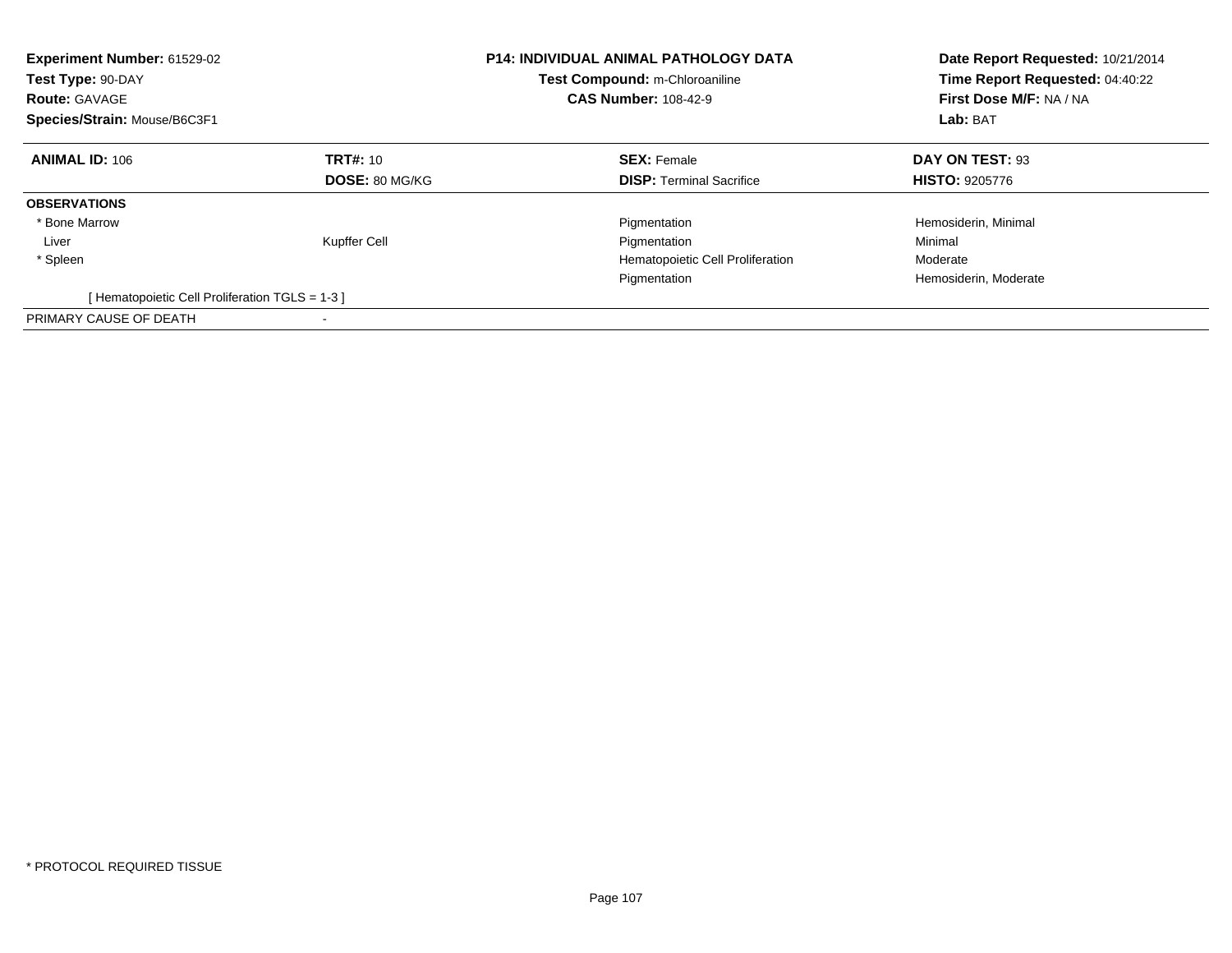| <b>Experiment Number: 61529-02</b><br>Test Type: 90-DAY<br><b>Route: GAVAGE</b><br>Species/Strain: Mouse/B6C3F1 |                 | <b>P14: INDIVIDUAL ANIMAL PATHOLOGY DATA</b><br>Test Compound: m-Chloroaniline<br><b>CAS Number: 108-42-9</b> | Date Report Requested: 10/21/2014<br>Time Report Requested: 04:40:22<br>First Dose M/F: NA / NA<br>Lab: BAT |
|-----------------------------------------------------------------------------------------------------------------|-----------------|---------------------------------------------------------------------------------------------------------------|-------------------------------------------------------------------------------------------------------------|
| <b>ANIMAL ID: 107</b>                                                                                           | <b>TRT#: 10</b> | <b>SEX: Female</b>                                                                                            | DAY ON TEST: 93                                                                                             |
|                                                                                                                 | DOSE: 80 MG/KG  | <b>DISP:</b> Terminal Sacrifice                                                                               | <b>HISTO: 9205777</b>                                                                                       |
| <b>OBSERVATIONS</b>                                                                                             |                 |                                                                                                               |                                                                                                             |
| * Bone Marrow                                                                                                   |                 | Pigmentation                                                                                                  | Hemosiderin, Minimal                                                                                        |
| Liver                                                                                                           | Kupffer Cell    | Pigmentation                                                                                                  | Minimal                                                                                                     |
| * Spleen                                                                                                        |                 | Hematopoietic Cell Proliferation                                                                              | Moderate                                                                                                    |
|                                                                                                                 |                 | Pigmentation                                                                                                  | Hemosiderin, Moderate                                                                                       |
| [Hematopoietic Cell Proliferation TGLS = 1-3 ]                                                                  |                 |                                                                                                               |                                                                                                             |
| PRIMARY CAUSE OF DEATH                                                                                          |                 |                                                                                                               |                                                                                                             |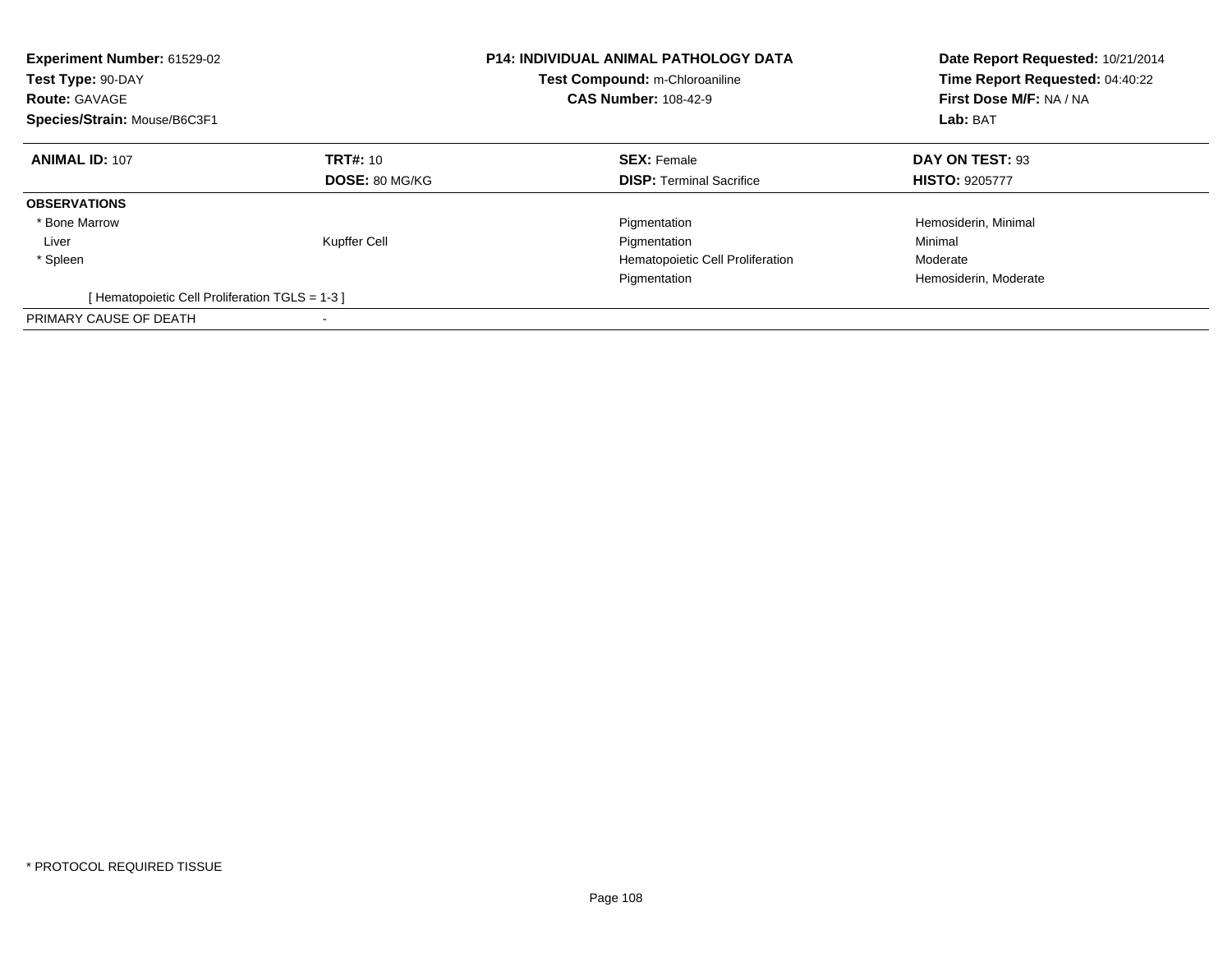| Experiment Number: 61529-02<br>Test Type: 90-DAY<br><b>Route: GAVAGE</b><br>Species/Strain: Mouse/B6C3F1 |                       | <b>P14: INDIVIDUAL ANIMAL PATHOLOGY DATA</b><br>Test Compound: m-Chloroaniline<br><b>CAS Number: 108-42-9</b> | Date Report Requested: 10/21/2014<br>Time Report Requested: 04:40:22<br>First Dose M/F: NA / NA<br>Lab: BAT |
|----------------------------------------------------------------------------------------------------------|-----------------------|---------------------------------------------------------------------------------------------------------------|-------------------------------------------------------------------------------------------------------------|
| <b>ANIMAL ID: 108</b>                                                                                    | <b>TRT#: 10</b>       | <b>SEX: Female</b>                                                                                            | DAY ON TEST: 93                                                                                             |
|                                                                                                          | <b>DOSE: 80 MG/KG</b> | <b>DISP:</b> Terminal Sacrifice                                                                               | <b>HISTO: 9205778</b>                                                                                       |
| <b>OBSERVATIONS</b>                                                                                      |                       |                                                                                                               |                                                                                                             |
| * Bone Marrow                                                                                            |                       | Pigmentation                                                                                                  | Hemosiderin, Mild                                                                                           |
| Liver                                                                                                    | Kupffer Cell          | Pigmentation                                                                                                  | Minimal                                                                                                     |
| * Spleen                                                                                                 |                       | Hematopoietic Cell Proliferation                                                                              | Mild                                                                                                        |
|                                                                                                          |                       | Pigmentation                                                                                                  | Hemosiderin, Marked                                                                                         |
| [Hematopoietic Cell Proliferation TGLS = 1-3 ]                                                           |                       |                                                                                                               |                                                                                                             |
| PRIMARY CAUSE OF DEATH                                                                                   |                       |                                                                                                               |                                                                                                             |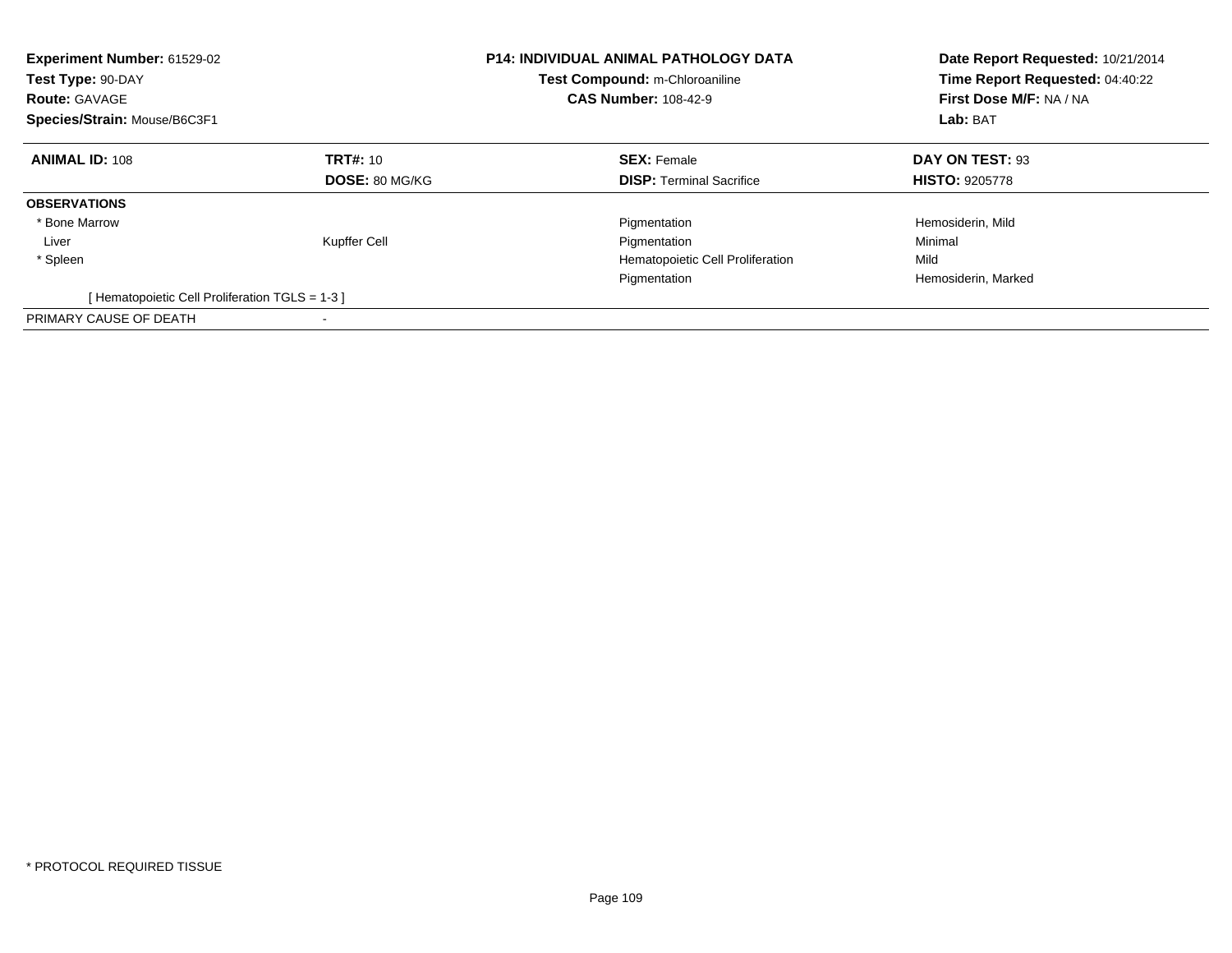| Experiment Number: 61529-02<br>Test Type: 90-DAY<br><b>Route: GAVAGE</b><br>Species/Strain: Mouse/B6C3F1 |                       | <b>P14: INDIVIDUAL ANIMAL PATHOLOGY DATA</b><br>Test Compound: m-Chloroaniline<br><b>CAS Number: 108-42-9</b> | Date Report Requested: 10/21/2014<br>Time Report Requested: 04:40:22<br>First Dose M/F: NA / NA<br>Lab: BAT |
|----------------------------------------------------------------------------------------------------------|-----------------------|---------------------------------------------------------------------------------------------------------------|-------------------------------------------------------------------------------------------------------------|
| <b>ANIMAL ID: 109</b>                                                                                    | <b>TRT#: 10</b>       | <b>SEX: Female</b>                                                                                            | DAY ON TEST: 93                                                                                             |
|                                                                                                          | <b>DOSE: 80 MG/KG</b> | <b>DISP:</b> Terminal Sacrifice                                                                               | <b>HISTO: 9205779</b>                                                                                       |
| <b>OBSERVATIONS</b>                                                                                      |                       |                                                                                                               |                                                                                                             |
| * Bone Marrow                                                                                            |                       | Pigmentation                                                                                                  | Hemosiderin, Moderate                                                                                       |
| Liver                                                                                                    | Kupffer Cell          | Pigmentation                                                                                                  | Minimal                                                                                                     |
| * Spleen                                                                                                 |                       | Hematopoietic Cell Proliferation                                                                              | Mild                                                                                                        |
|                                                                                                          |                       | Pigmentation                                                                                                  | Hemosiderin, Moderate                                                                                       |
| [Hematopoietic Cell Proliferation TGLS = 1-3 ]                                                           |                       |                                                                                                               |                                                                                                             |
| PRIMARY CAUSE OF DEATH                                                                                   |                       |                                                                                                               |                                                                                                             |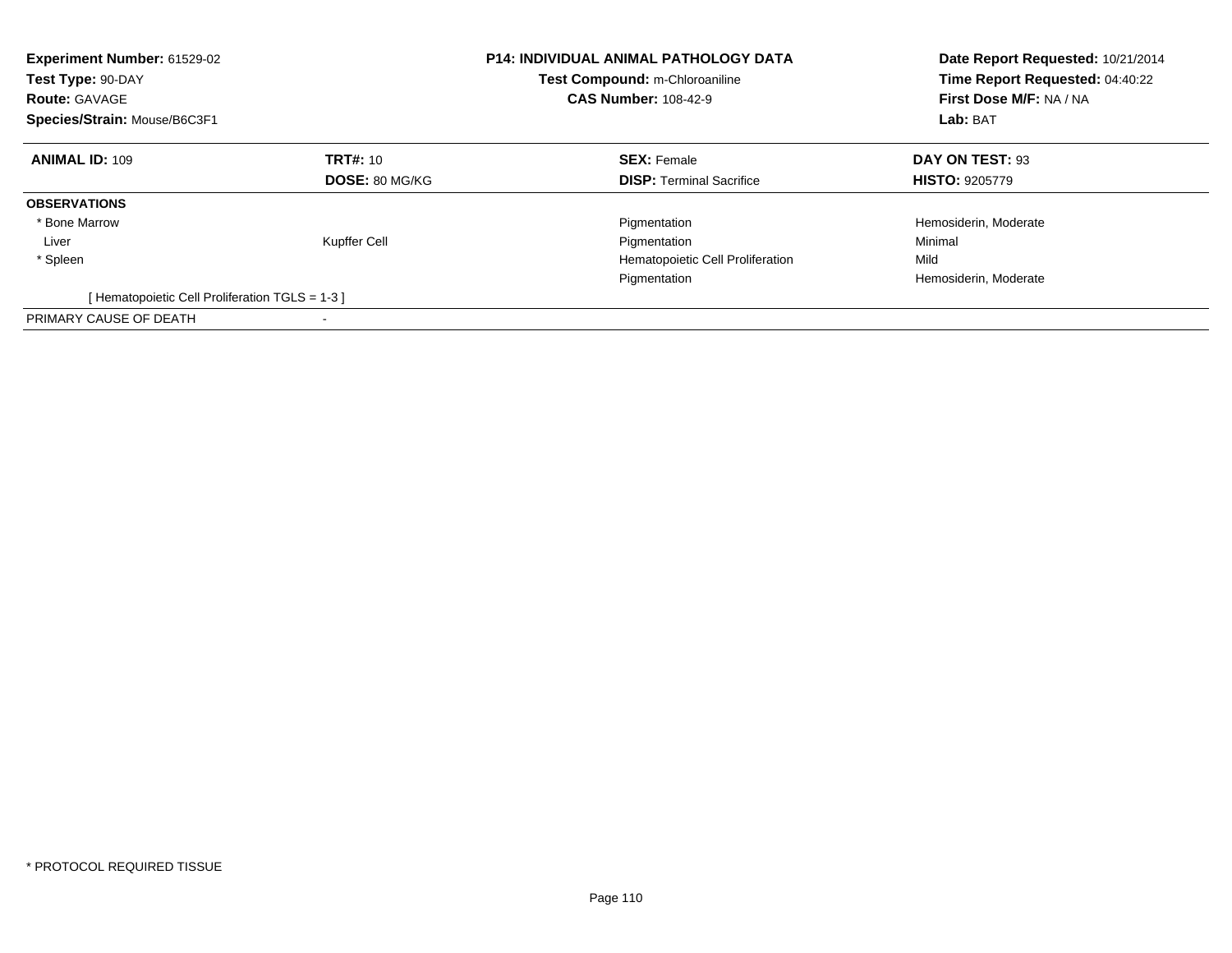| Experiment Number: 61529-02<br>Test Type: 90-DAY<br><b>Route: GAVAGE</b><br>Species/Strain: Mouse/B6C3F1 |                       | <b>P14: INDIVIDUAL ANIMAL PATHOLOGY DATA</b><br>Test Compound: m-Chloroaniline<br><b>CAS Number: 108-42-9</b> | Date Report Requested: 10/21/2014<br>Time Report Requested: 04:40:22<br>First Dose M/F: NA / NA<br>Lab: BAT |
|----------------------------------------------------------------------------------------------------------|-----------------------|---------------------------------------------------------------------------------------------------------------|-------------------------------------------------------------------------------------------------------------|
| <b>ANIMAL ID: 110</b>                                                                                    | <b>TRT#: 10</b>       | <b>SEX: Female</b>                                                                                            | DAY ON TEST: 93                                                                                             |
|                                                                                                          | <b>DOSE: 80 MG/KG</b> | <b>DISP:</b> Terminal Sacrifice                                                                               | <b>HISTO: 9205780</b>                                                                                       |
| <b>OBSERVATIONS</b>                                                                                      |                       |                                                                                                               |                                                                                                             |
| * Bone Marrow                                                                                            |                       | Pigmentation                                                                                                  | Hemosiderin, Minimal                                                                                        |
| Liver                                                                                                    | Kupffer Cell          | Pigmentation                                                                                                  | Minimal                                                                                                     |
| * Spleen                                                                                                 |                       | Hematopoietic Cell Proliferation                                                                              | Mild                                                                                                        |
|                                                                                                          |                       | Pigmentation                                                                                                  | Hemosiderin, Moderate                                                                                       |
| [Hematopoietic Cell Proliferation TGLS = 1-3 ]                                                           |                       |                                                                                                               |                                                                                                             |
| PRIMARY CAUSE OF DEATH                                                                                   |                       |                                                                                                               |                                                                                                             |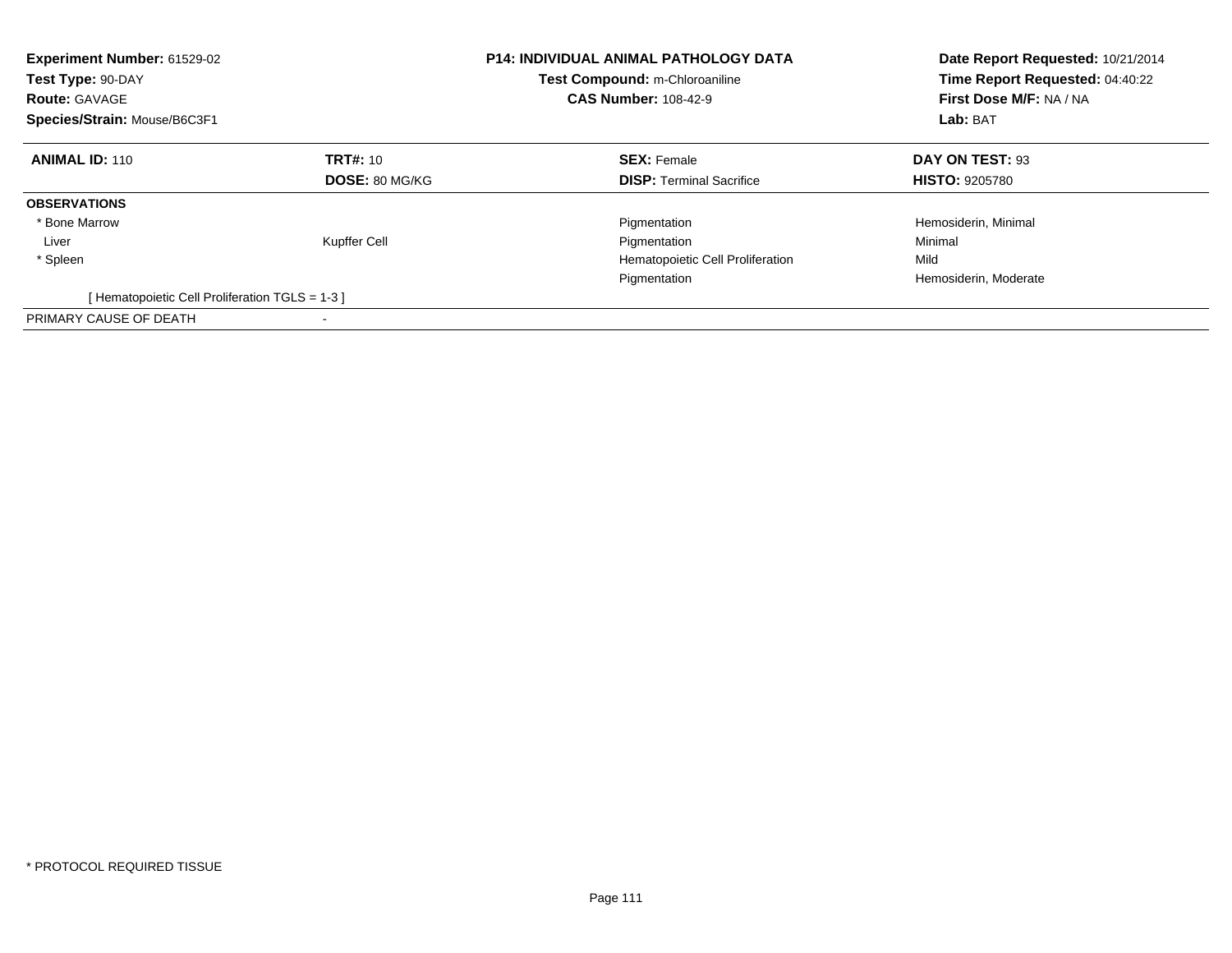| Experiment Number: 61529-02                     | <b>P14: INDIVIDUAL ANIMAL PATHOLOGY DATA</b><br>Test Compound: m-Chloroaniline |                                   | Date Report Requested: 10/21/2014<br>Time Report Requested: 04:40:22 |
|-------------------------------------------------|--------------------------------------------------------------------------------|-----------------------------------|----------------------------------------------------------------------|
| Test Type: 90-DAY                               |                                                                                |                                   |                                                                      |
| <b>Route: GAVAGE</b>                            |                                                                                | <b>CAS Number: 108-42-9</b>       | First Dose M/F: NA / NA                                              |
| Species/Strain: Mouse/B6C3F1                    |                                                                                |                                   | Lab: BAT                                                             |
| <b>ANIMAL ID: 111</b>                           | <b>TRT#: 12</b>                                                                | <b>SEX: Female</b>                | DAY ON TEST: 93                                                      |
|                                                 | <b>DOSE: 160</b><br>MG/KG                                                      | <b>DISP: Terminal Sacrifice</b>   | <b>HISTO: 9205751</b>                                                |
|                                                 |                                                                                | ORGAN AND ACCOUNTABLE SITE STATUS |                                                                      |
| <b>NORMAL</b>                                   |                                                                                |                                   |                                                                      |
| * Adrenal Cortex                                | * Adrenal Medulla                                                              | * Blood Vessel                    | * Bone                                                               |
| * Brain                                         | * Clitoral Gland                                                               | * Esophagus                       | * Gallbladder                                                        |
| * Heart                                         | * Intestine Large, Cecum                                                       | * Intestine Large, Colon          | * Intestine Large, Rectum                                            |
| * Intestine Small, Duodenum                     | * Intestine Small, Ileum                                                       | * Intestine Small, Jejunum        | * Islets, Pancreatic                                                 |
| * Kidney                                        | * Lung                                                                         | * Lymph Node, Mandibular          | * Lymph Node, Mesenteric                                             |
| * Mammary Gland                                 | * Nose                                                                         | * Pancreas                        | * Parathyroid Gland                                                  |
| * Pituitary Gland                               | * Salivary Glands                                                              | * Skin                            | * Stomach, Forestomach                                               |
| * Stomach, Glandular                            | * Thymus                                                                       | * Thyroid Gland                   | * Trachea                                                            |
| * Urinary Bladder                               | * Uterus                                                                       |                                   |                                                                      |
| <b>OBSERVATIONS</b>                             |                                                                                |                                   |                                                                      |
| * Bone Marrow                                   | <b>Erythroid Cell</b>                                                          | Hyperplasia                       | Minimal                                                              |
|                                                 |                                                                                | Pigmentation                      | Hemosiderin, Minimal                                                 |
| * Liver                                         |                                                                                | Hematopoietic Cell Proliferation  | Minimal                                                              |
|                                                 | Kupffer Cell                                                                   | Pigmentation                      | Mild                                                                 |
| * Spleen                                        |                                                                                | Hematopoietic Cell Proliferation  | Marked                                                               |
|                                                 |                                                                                | Pigmentation                      | Hemosiderin, Marked                                                  |
| [ Hematopoietic Cell Proliferation TGLS = 1-8 ] |                                                                                |                                   |                                                                      |
| PRIMARY CAUSE OF DEATH                          |                                                                                |                                   |                                                                      |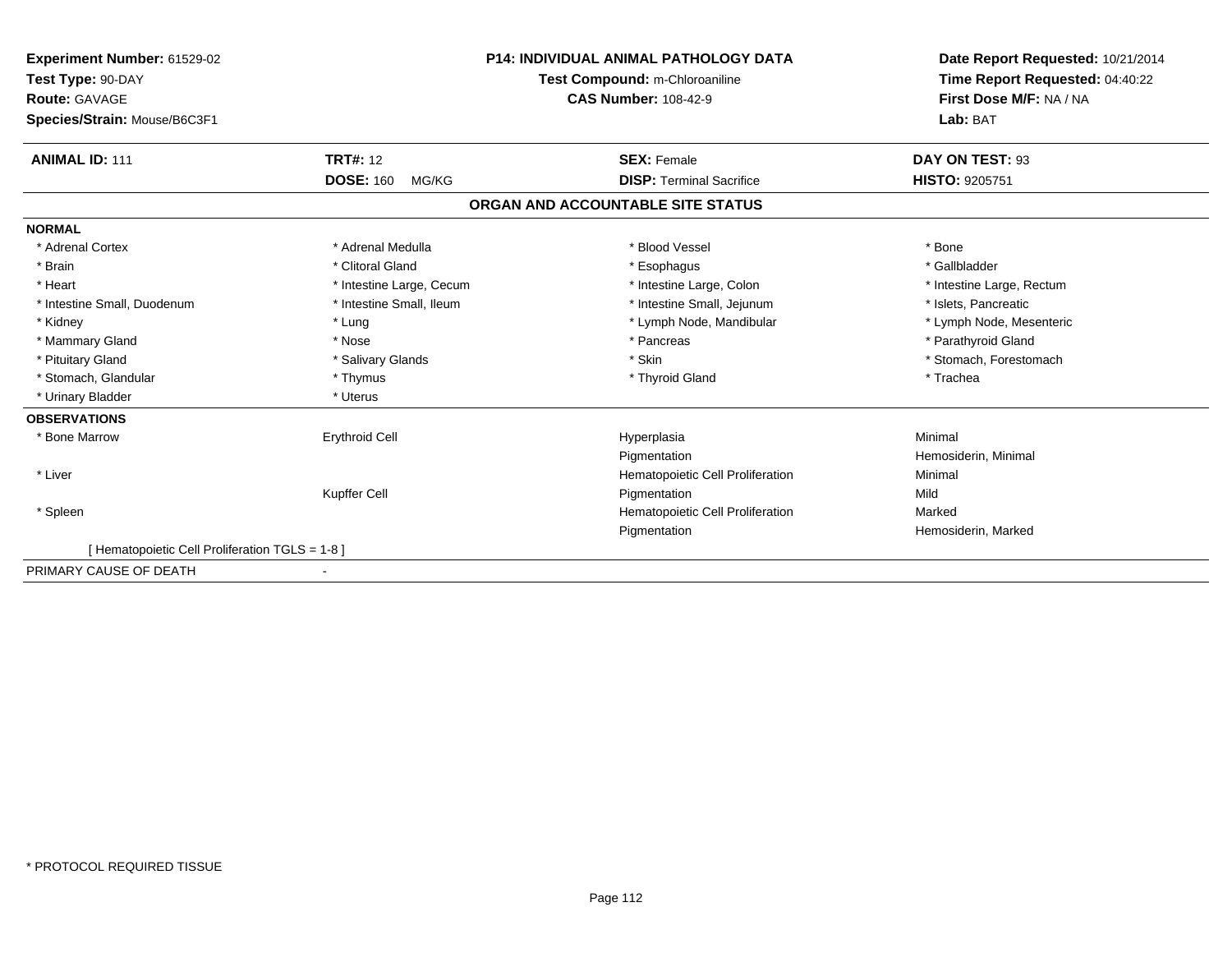| Experiment Number: 61529-02<br>Test Type: 90-DAY<br><b>Route: GAVAGE</b><br>Species/Strain: Mouse/B6C3F1 |                           | <b>P14: INDIVIDUAL ANIMAL PATHOLOGY DATA</b><br>Test Compound: m-Chloroaniline<br><b>CAS Number: 108-42-9</b> | Date Report Requested: 10/21/2014<br>Time Report Requested: 04:40:22<br>First Dose M/F: NA / NA<br>Lab: BAT |
|----------------------------------------------------------------------------------------------------------|---------------------------|---------------------------------------------------------------------------------------------------------------|-------------------------------------------------------------------------------------------------------------|
| <b>ANIMAL ID: 112</b>                                                                                    | <b>TRT#: 12</b>           | <b>SEX: Female</b>                                                                                            | DAY ON TEST: 93                                                                                             |
|                                                                                                          | <b>DOSE: 160</b><br>MG/KG | <b>DISP: Terminal Sacrifice</b>                                                                               | <b>HISTO: 9205752</b>                                                                                       |
|                                                                                                          |                           | ORGAN AND ACCOUNTABLE SITE STATUS                                                                             |                                                                                                             |
| <b>NORMAL</b>                                                                                            |                           |                                                                                                               |                                                                                                             |
| * Adrenal Cortex                                                                                         | * Adrenal Medulla         | * Blood Vessel                                                                                                | * Bone                                                                                                      |
| * Brain                                                                                                  | * Clitoral Gland          | * Esophagus                                                                                                   | * Gallbladder                                                                                               |
| * Heart                                                                                                  | * Intestine Large, Cecum  | * Intestine Large, Colon                                                                                      | * Intestine Large, Rectum                                                                                   |
| * Intestine Small, Duodenum                                                                              | * Intestine Small, Ileum  | * Intestine Small, Jejunum                                                                                    | * Islets, Pancreatic                                                                                        |
| * Kidney                                                                                                 | * Lung                    | * Lymph Node, Mandibular                                                                                      | * Lymph Node, Mesenteric                                                                                    |
| * Mammary Gland                                                                                          | * Nose                    | * Pancreas                                                                                                    | * Parathyroid Gland                                                                                         |
| * Pituitary Gland                                                                                        | * Salivary Glands         | * Skin                                                                                                        | * Stomach, Forestomach                                                                                      |
| * Stomach, Glandular                                                                                     | * Thymus                  | * Thyroid Gland                                                                                               | * Trachea                                                                                                   |
| * Urinary Bladder                                                                                        | * Uterus                  |                                                                                                               |                                                                                                             |
| <b>OBSERVATIONS</b>                                                                                      |                           |                                                                                                               |                                                                                                             |
| * Bone Marrow                                                                                            |                           | Pigmentation                                                                                                  | Hemosiderin, Mild                                                                                           |
| * Liver                                                                                                  |                           | Hematopoietic Cell Proliferation                                                                              | Minimal                                                                                                     |
|                                                                                                          | Kupffer Cell              | Pigmentation                                                                                                  | Mild                                                                                                        |
| * Spleen                                                                                                 |                           | Hematopoietic Cell Proliferation                                                                              | Marked                                                                                                      |
|                                                                                                          |                           | Pigmentation                                                                                                  | Hemosiderin, Marked                                                                                         |
| Hematopoietic Cell Proliferation TGLS = 1-3 ]                                                            |                           |                                                                                                               |                                                                                                             |
| PRIMARY CAUSE OF DEATH                                                                                   |                           |                                                                                                               |                                                                                                             |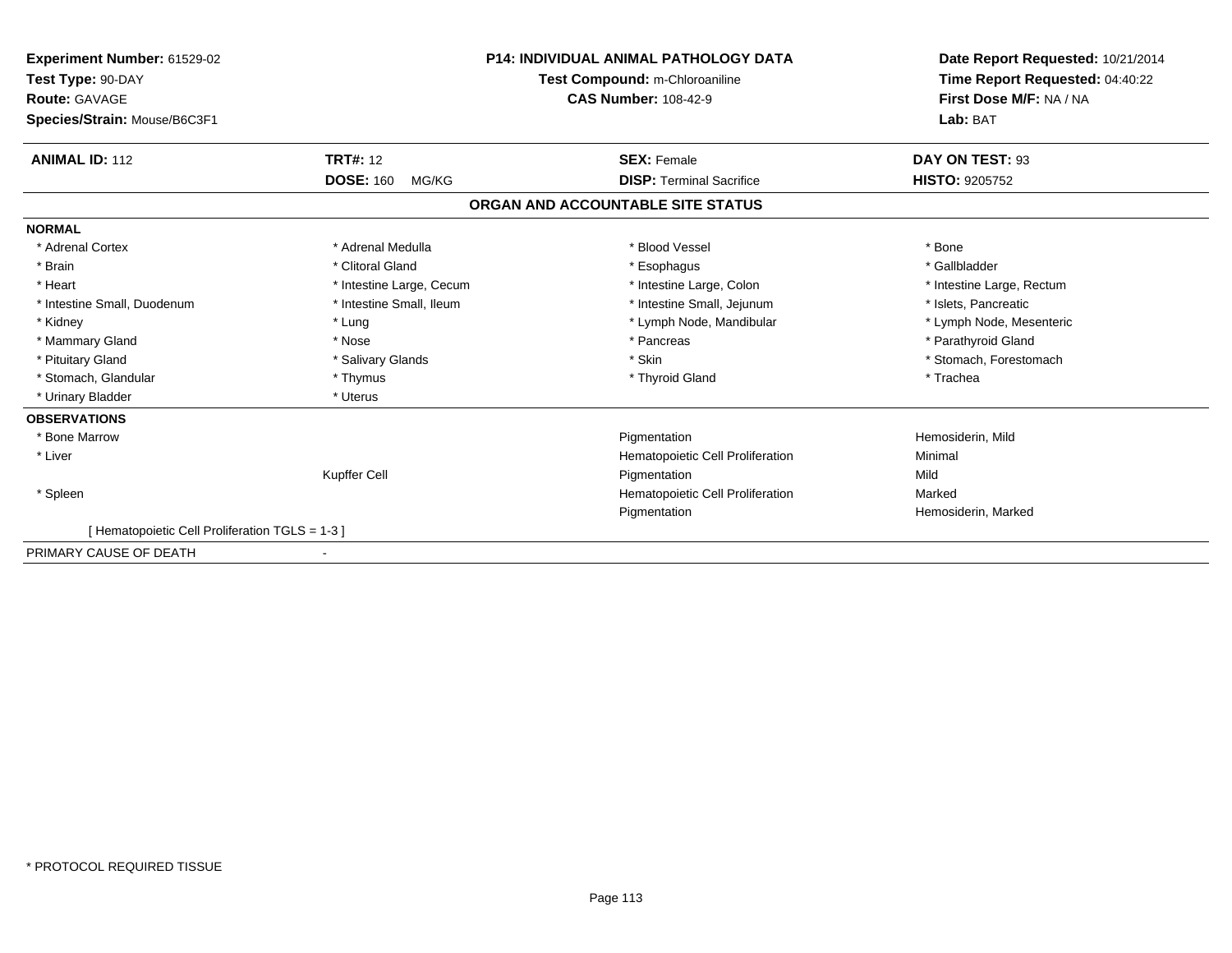| Experiment Number: 61529-02<br>Test Type: 90-DAY<br><b>Route: GAVAGE</b> |                           | <b>P14: INDIVIDUAL ANIMAL PATHOLOGY DATA</b><br>Test Compound: m-Chloroaniline<br><b>CAS Number: 108-42-9</b> | Date Report Requested: 10/21/2014<br>Time Report Requested: 04:40:22<br>First Dose M/F: NA / NA |
|--------------------------------------------------------------------------|---------------------------|---------------------------------------------------------------------------------------------------------------|-------------------------------------------------------------------------------------------------|
| Species/Strain: Mouse/B6C3F1                                             |                           |                                                                                                               | Lab: BAT                                                                                        |
| <b>ANIMAL ID: 113</b>                                                    | <b>TRT#: 12</b>           | <b>SEX: Female</b>                                                                                            | DAY ON TEST: 93                                                                                 |
|                                                                          | <b>DOSE: 160</b><br>MG/KG | <b>DISP: Terminal Sacrifice</b>                                                                               | <b>HISTO: 9205753</b>                                                                           |
|                                                                          |                           | ORGAN AND ACCOUNTABLE SITE STATUS                                                                             |                                                                                                 |
| <b>NORMAL</b>                                                            |                           |                                                                                                               |                                                                                                 |
| * Adrenal Cortex                                                         | * Adrenal Medulla         | * Blood Vessel                                                                                                | * Bone                                                                                          |
| * Brain                                                                  | * Clitoral Gland          | * Esophagus                                                                                                   | * Gallbladder                                                                                   |
| * Heart                                                                  | * Intestine Large, Cecum  | * Intestine Large, Colon                                                                                      | * Intestine Large, Rectum                                                                       |
| * Intestine Small, Duodenum                                              | * Intestine Small, Ileum  | * Intestine Small, Jejunum                                                                                    | * Islets. Pancreatic                                                                            |
| * Kidney                                                                 | * Lung                    | * Lymph Node, Mandibular                                                                                      | * Lymph Node, Mesenteric                                                                        |
| * Mammary Gland                                                          | * Nose                    | * Pancreas                                                                                                    | * Parathyroid Gland                                                                             |
| * Pituitary Gland                                                        | * Salivary Glands         | * Skin                                                                                                        | * Stomach, Forestomach                                                                          |
| * Stomach, Glandular                                                     | * Thymus                  | * Thyroid Gland                                                                                               | * Trachea                                                                                       |
| * Urinary Bladder                                                        | * Uterus                  |                                                                                                               |                                                                                                 |
| <b>OBSERVATIONS</b>                                                      |                           |                                                                                                               |                                                                                                 |
| * Bone Marrow                                                            |                           | Pigmentation                                                                                                  | Hemosiderin, Mild                                                                               |
| * Liver                                                                  |                           | Hematopoietic Cell Proliferation                                                                              | Minimal                                                                                         |
|                                                                          |                           | <b>Necrosis</b>                                                                                               | Focal, Minimal                                                                                  |
|                                                                          | Kupffer Cell              | Pigmentation                                                                                                  | Mild                                                                                            |
| * Spleen                                                                 |                           | Hematopoietic Cell Proliferation                                                                              | Marked                                                                                          |
|                                                                          |                           | Pigmentation                                                                                                  | Hemosiderin, Marked                                                                             |
| [Hematopoietic Cell Proliferation TGLS = 1-3 ]                           |                           |                                                                                                               |                                                                                                 |
| PRIMARY CAUSE OF DEATH                                                   |                           |                                                                                                               |                                                                                                 |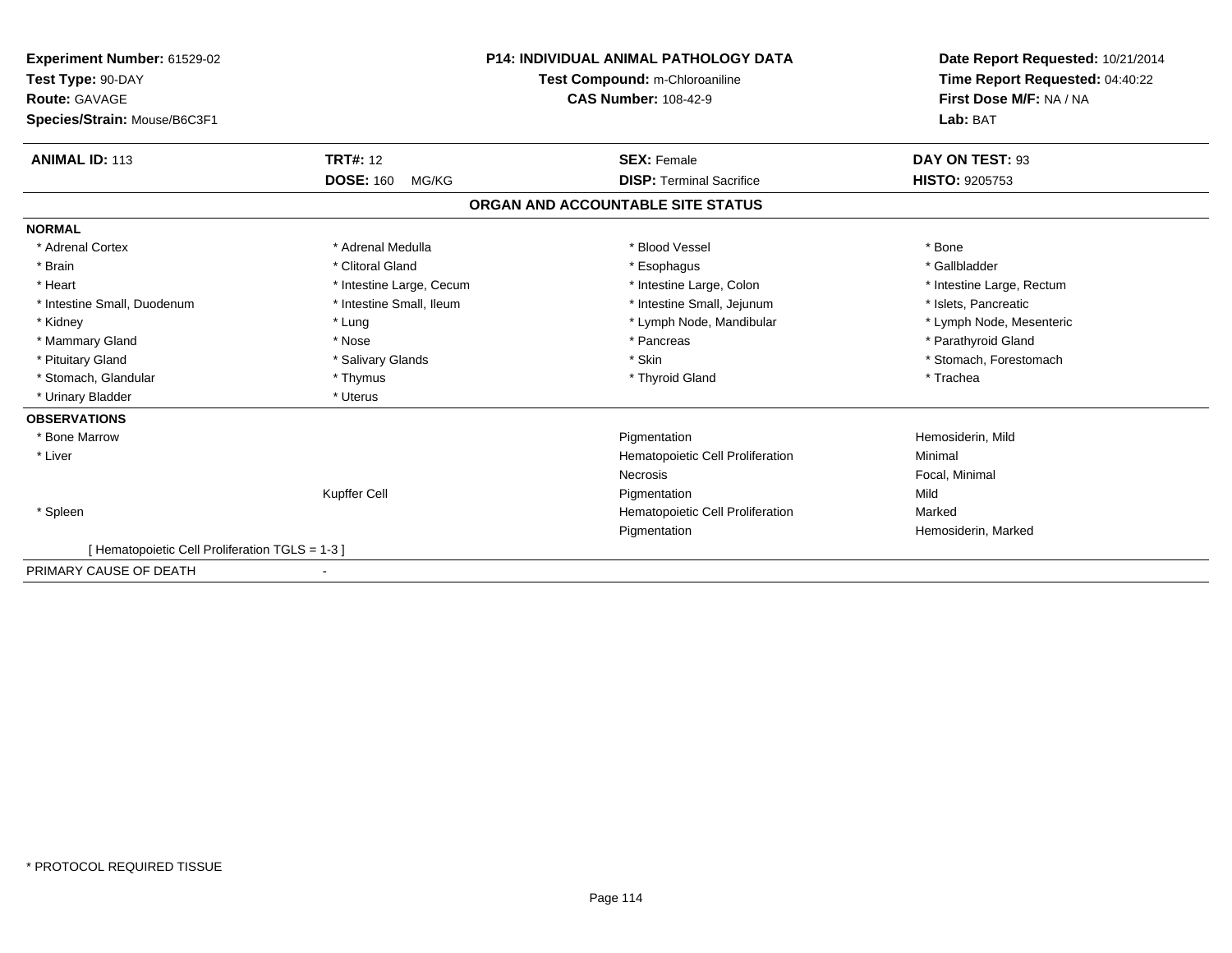| Experiment Number: 61529-02                    |                                | <b>P14: INDIVIDUAL ANIMAL PATHOLOGY DATA</b> | Date Report Requested: 10/21/2014 |
|------------------------------------------------|--------------------------------|----------------------------------------------|-----------------------------------|
| Test Type: 90-DAY                              | Test Compound: m-Chloroaniline |                                              | Time Report Requested: 04:40:22   |
| <b>Route: GAVAGE</b>                           |                                | <b>CAS Number: 108-42-9</b>                  | First Dose M/F: NA / NA           |
| Species/Strain: Mouse/B6C3F1                   |                                |                                              | Lab: BAT                          |
| <b>ANIMAL ID: 114</b>                          | <b>TRT#: 12</b>                | <b>SEX: Female</b>                           | DAY ON TEST: 93                   |
|                                                | <b>DOSE: 160</b><br>MG/KG      | <b>DISP: Terminal Sacrifice</b>              | <b>HISTO: 9205754</b>             |
|                                                |                                | ORGAN AND ACCOUNTABLE SITE STATUS            |                                   |
| <b>NORMAL</b>                                  |                                |                                              |                                   |
| * Adrenal Cortex                               | * Adrenal Medulla              | * Blood Vessel                               | * Bone                            |
| * Brain                                        | * Clitoral Gland               | * Esophagus                                  | * Gallbladder                     |
| * Heart                                        | * Intestine Large, Cecum       | * Intestine Large, Colon                     | * Intestine Large, Rectum         |
| * Intestine Small, Duodenum                    | * Intestine Small, Ileum       | * Intestine Small, Jejunum                   | * Islets, Pancreatic              |
| * Lung                                         | * Lymph Node, Mandibular       | * Lymph Node, Mesenteric                     | * Mammary Gland                   |
| * Nose                                         | * Pancreas                     | * Parathyroid Gland                          | * Pituitary Gland                 |
| * Salivary Glands                              | * Skin                         | * Stomach, Forestomach                       | * Stomach, Glandular              |
| * Thymus                                       | * Thyroid Gland                | * Trachea                                    | * Urinary Bladder                 |
| * Uterus                                       |                                |                                              |                                   |
| <b>OBSERVATIONS</b>                            |                                |                                              |                                   |
| * Bone Marrow                                  |                                | Pigmentation                                 | Hemosiderin, Marked               |
| * Kidney                                       |                                | Pigmentation                                 | Minimal                           |
| * Liver                                        |                                | Hematopoietic Cell Proliferation             | Minimal                           |
|                                                | Kupffer Cell                   | Pigmentation                                 | Mild                              |
| * Spleen                                       |                                | Hematopoietic Cell Proliferation             | Moderate                          |
|                                                |                                | Pigmentation                                 | Hemosiderin, Marked               |
| [Hematopoietic Cell Proliferation TGLS = 1-3 ] |                                |                                              |                                   |
| PRIMARY CAUSE OF DEATH                         |                                |                                              |                                   |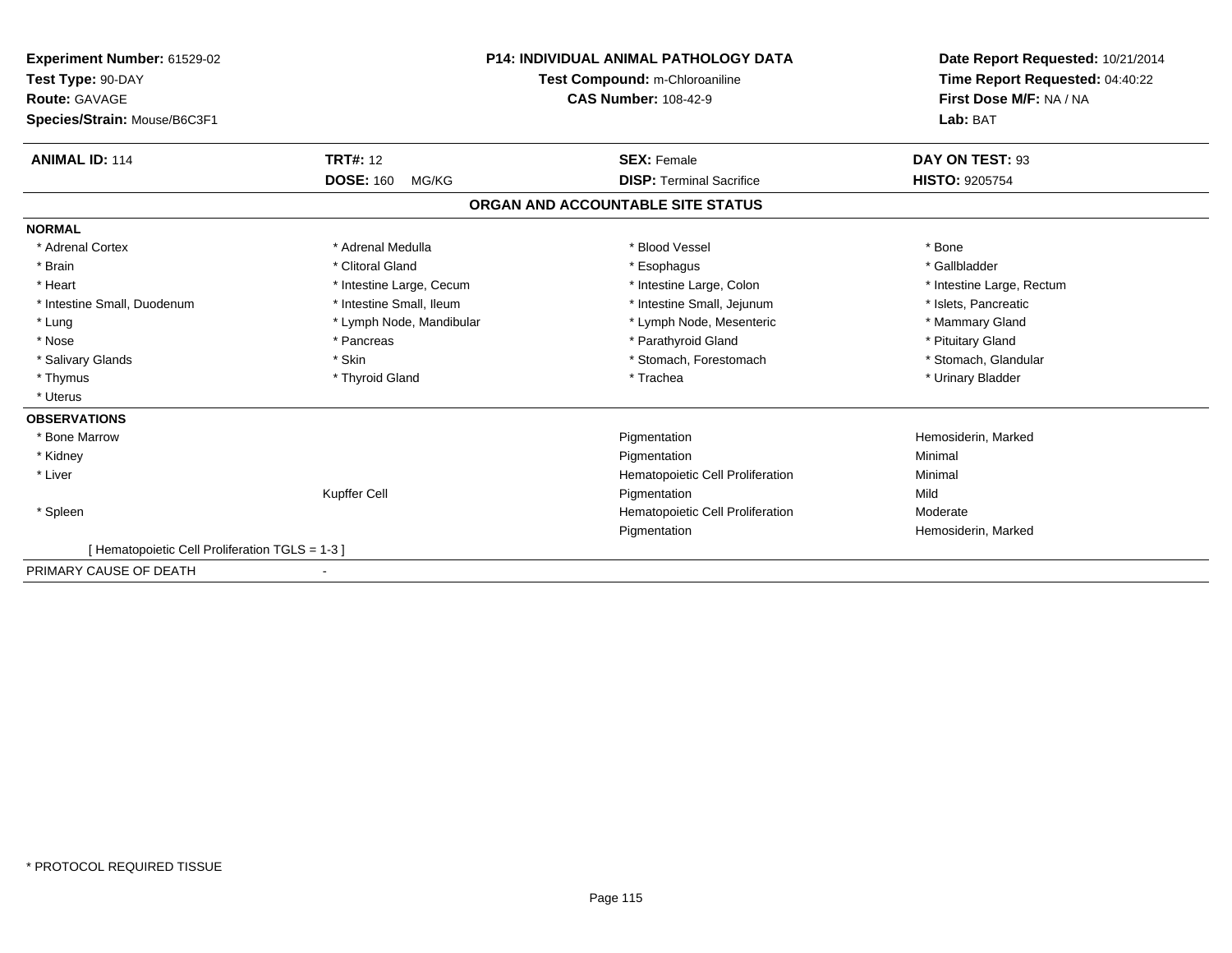| Experiment Number: 61529-02                    |                           | <b>P14: INDIVIDUAL ANIMAL PATHOLOGY DATA</b> | Date Report Requested: 10/21/2014 |
|------------------------------------------------|---------------------------|----------------------------------------------|-----------------------------------|
| Test Type: 90-DAY                              |                           | Test Compound: m-Chloroaniline               | Time Report Requested: 04:40:22   |
| Route: GAVAGE                                  |                           | <b>CAS Number: 108-42-9</b>                  | First Dose M/F: NA / NA           |
| Species/Strain: Mouse/B6C3F1                   |                           |                                              | Lab: BAT                          |
|                                                |                           |                                              |                                   |
| <b>ANIMAL ID: 115</b>                          | <b>TRT#: 12</b>           | <b>SEX: Female</b>                           | DAY ON TEST: 93                   |
|                                                | <b>DOSE: 160</b><br>MG/KG | <b>DISP: Terminal Sacrifice</b>              | <b>HISTO: 9205755</b>             |
|                                                |                           | ORGAN AND ACCOUNTABLE SITE STATUS            |                                   |
| <b>NORMAL</b>                                  |                           |                                              |                                   |
| * Adrenal Cortex                               | * Adrenal Medulla         | * Blood Vessel                               | * Bone                            |
| * Brain                                        | * Clitoral Gland          | * Esophagus                                  | * Gallbladder                     |
| * Heart                                        | * Intestine Large, Cecum  | * Intestine Large, Colon                     | * Intestine Large, Rectum         |
| * Intestine Small, Duodenum                    | * Intestine Small, Ileum  | * Intestine Small, Jejunum                   | * Islets, Pancreatic              |
| * Lung                                         | * Lymph Node, Mesenteric  | * Mammary Gland                              | * Nose                            |
| * Pancreas                                     | * Parathyroid Gland       | * Pituitary Gland                            | * Salivary Glands                 |
| * Skin                                         | * Stomach, Forestomach    | * Stomach, Glandular                         | * Thymus                          |
| * Thyroid Gland                                | * Trachea                 | * Urinary Bladder                            | * Uterus                          |
| <b>MISSING</b>                                 |                           |                                              |                                   |
| * Lymph Node, Mandibular                       |                           |                                              |                                   |
| <b>OBSERVATIONS</b>                            |                           |                                              |                                   |
| * Bone Marrow                                  | <b>Erythroid Cell</b>     | Hyperplasia                                  | Minimal                           |
|                                                |                           | Pigmentation                                 | Hemosiderin, Moderate             |
| * Kidney                                       |                           | Pigmentation                                 | Minimal                           |
| * Liver                                        | Kupffer Cell              | Pigmentation                                 | Mild                              |
| * Spleen                                       |                           | Hematopoietic Cell Proliferation             | Moderate                          |
|                                                |                           | Pigmentation                                 | Hemosiderin, Marked               |
| [Hematopoietic Cell Proliferation TGLS = 1-3 ] |                           |                                              |                                   |
| PRIMARY CAUSE OF DEATH                         |                           |                                              |                                   |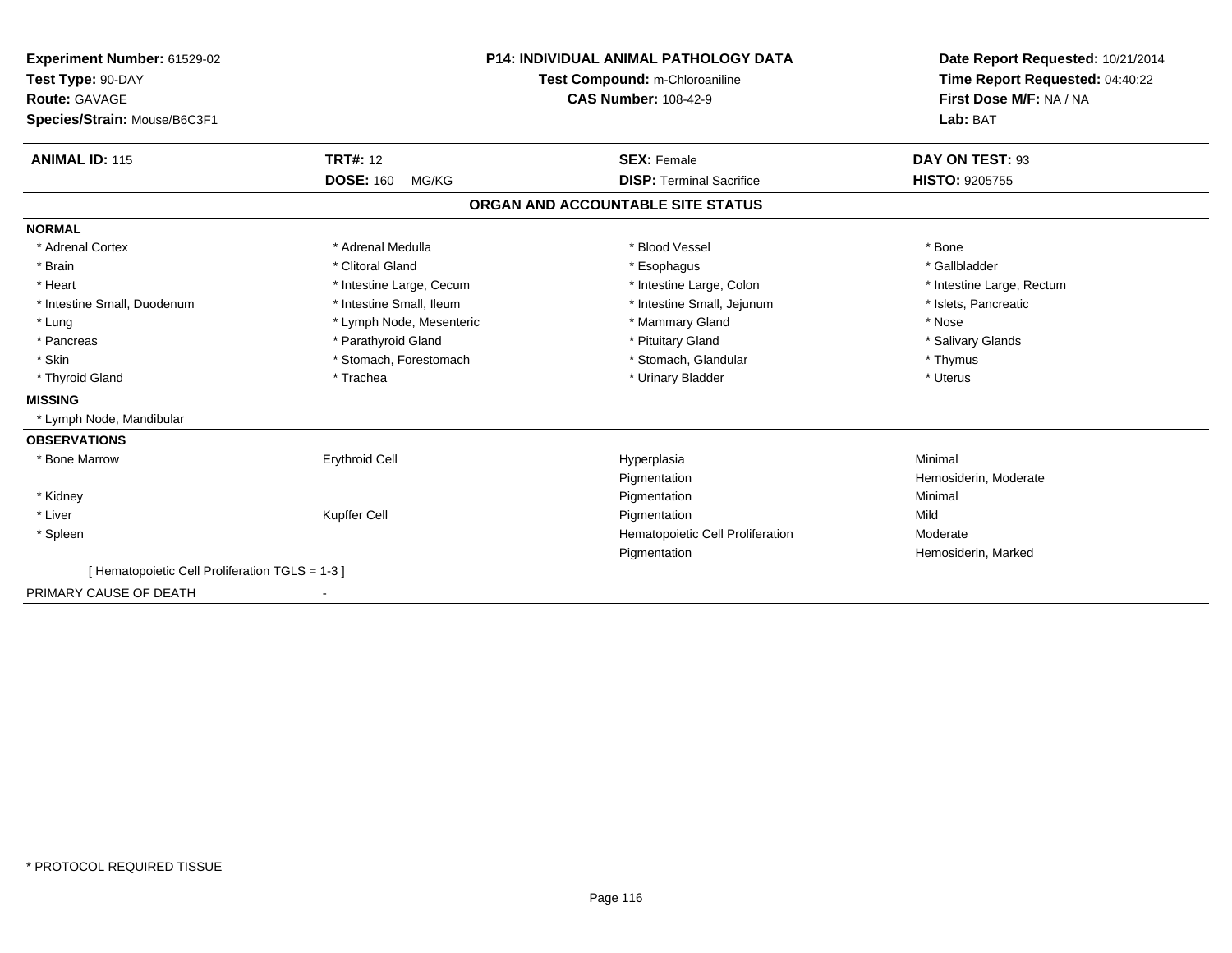| Experiment Number: 61529-02                    |                           | <b>P14: INDIVIDUAL ANIMAL PATHOLOGY DATA</b> | Date Report Requested: 10/21/2014                          |
|------------------------------------------------|---------------------------|----------------------------------------------|------------------------------------------------------------|
| Test Type: 90-DAY                              |                           | Test Compound: m-Chloroaniline               | Time Report Requested: 04:40:22<br>First Dose M/F: NA / NA |
| <b>Route: GAVAGE</b>                           |                           | <b>CAS Number: 108-42-9</b>                  |                                                            |
| Species/Strain: Mouse/B6C3F1                   |                           |                                              | Lab: BAT                                                   |
| <b>ANIMAL ID: 116</b>                          | <b>TRT#: 12</b>           | <b>SEX: Female</b>                           | DAY ON TEST: 93                                            |
|                                                | <b>DOSE: 160</b><br>MG/KG | <b>DISP: Terminal Sacrifice</b>              | <b>HISTO: 9205756</b>                                      |
|                                                |                           | ORGAN AND ACCOUNTABLE SITE STATUS            |                                                            |
| <b>NORMAL</b>                                  |                           |                                              |                                                            |
| * Adrenal Cortex                               | * Adrenal Medulla         | * Blood Vessel                               | * Bone                                                     |
| * Brain                                        | * Clitoral Gland          | * Esophagus                                  | * Gallbladder                                              |
| * Heart                                        | * Intestine Large, Cecum  | * Intestine Large, Colon                     | * Intestine Large, Rectum                                  |
| * Intestine Small, Duodenum                    | * Intestine Small, Ileum  | * Intestine Small, Jejunum                   | * Islets, Pancreatic                                       |
| * Lung                                         | * Lymph Node, Mandibular  | * Lymph Node, Mesenteric                     | * Mammary Gland                                            |
| * Nose                                         | * Pancreas                | * Parathyroid Gland                          | * Pituitary Gland                                          |
| * Salivary Glands                              | * Skin                    | * Stomach, Forestomach                       | * Stomach, Glandular                                       |
| * Thymus                                       | * Thyroid Gland           | * Trachea                                    | * Urinary Bladder                                          |
| * Uterus                                       |                           |                                              |                                                            |
| <b>OBSERVATIONS</b>                            |                           |                                              |                                                            |
| * Bone Marrow                                  |                           | Pigmentation                                 | Hemosiderin, Mild                                          |
| * Kidney                                       |                           | Pigmentation                                 | Minimal                                                    |
| * Liver                                        |                           | Hematopoietic Cell Proliferation             | Minimal                                                    |
|                                                | Kupffer Cell              | Pigmentation                                 | Mild                                                       |
| * Spleen                                       |                           | Hematopoietic Cell Proliferation             | Moderate                                                   |
|                                                |                           | Pigmentation                                 | Hemosiderin, Marked                                        |
| [Hematopoietic Cell Proliferation TGLS = 1-3 ] |                           |                                              |                                                            |
| PRIMARY CAUSE OF DEATH                         |                           |                                              |                                                            |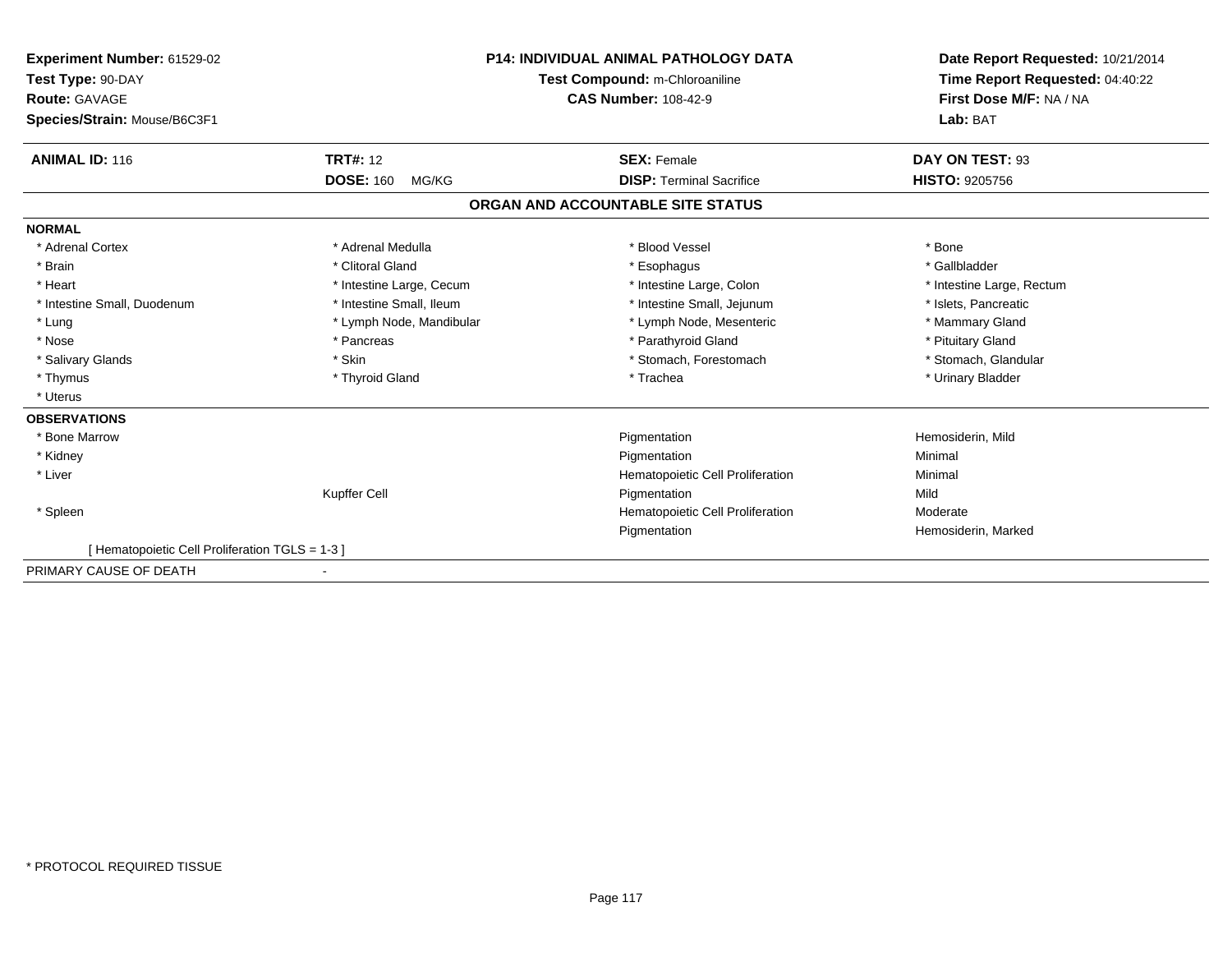| Experiment Number: 61529-02<br>Test Type: 90-DAY<br><b>Route: GAVAGE</b><br>Species/Strain: Mouse/B6C3F1 |                           | <b>P14: INDIVIDUAL ANIMAL PATHOLOGY DATA</b><br>Test Compound: m-Chloroaniline<br><b>CAS Number: 108-42-9</b> | Date Report Requested: 10/21/2014<br>Time Report Requested: 04:40:22<br>First Dose M/F: NA / NA<br>Lab: BAT |
|----------------------------------------------------------------------------------------------------------|---------------------------|---------------------------------------------------------------------------------------------------------------|-------------------------------------------------------------------------------------------------------------|
| <b>ANIMAL ID: 117</b>                                                                                    | <b>TRT#: 12</b>           | <b>SEX: Female</b>                                                                                            | DAY ON TEST: 93                                                                                             |
|                                                                                                          | <b>DOSE: 160</b><br>MG/KG | <b>DISP: Terminal Sacrifice</b>                                                                               | <b>HISTO: 9205757</b>                                                                                       |
|                                                                                                          |                           | ORGAN AND ACCOUNTABLE SITE STATUS                                                                             |                                                                                                             |
| <b>NORMAL</b>                                                                                            |                           |                                                                                                               |                                                                                                             |
| * Adrenal Cortex                                                                                         | * Adrenal Medulla         | * Blood Vessel                                                                                                | * Bone                                                                                                      |
| * Brain                                                                                                  | * Clitoral Gland          | * Esophagus                                                                                                   | * Gallbladder                                                                                               |
| * Heart                                                                                                  | * Intestine Large, Cecum  | * Intestine Large, Colon                                                                                      | * Intestine Large, Rectum                                                                                   |
| * Intestine Small, Duodenum                                                                              | * Intestine Small, Ileum  | * Intestine Small, Jejunum                                                                                    | * Islets, Pancreatic                                                                                        |
| * Lung                                                                                                   | * Lymph Node, Mandibular  | * Lymph Node, Mesenteric                                                                                      | * Mammary Gland                                                                                             |
| * Nose                                                                                                   | * Pancreas                | * Parathyroid Gland                                                                                           | * Pituitary Gland                                                                                           |
| * Salivary Glands                                                                                        | * Skin                    | * Stomach, Forestomach                                                                                        | * Stomach, Glandular                                                                                        |
| * Thymus                                                                                                 | * Thyroid Gland           | * Trachea                                                                                                     | * Urinary Bladder                                                                                           |
| * Uterus                                                                                                 |                           |                                                                                                               |                                                                                                             |
| <b>OBSERVATIONS</b>                                                                                      |                           |                                                                                                               |                                                                                                             |
| * Bone Marrow                                                                                            |                           | Pigmentation                                                                                                  | Hemosiderin, Marked                                                                                         |
| * Kidney                                                                                                 |                           | Pigmentation                                                                                                  | Minimal                                                                                                     |
| * Liver                                                                                                  | Kupffer Cell              | Pigmentation                                                                                                  | Mild                                                                                                        |
| * Spleen                                                                                                 |                           | Hematopoietic Cell Proliferation                                                                              | Marked                                                                                                      |
|                                                                                                          |                           | Pigmentation                                                                                                  | Hemosiderin, Moderate                                                                                       |
| [Pigmentation TGLS = 1-3]                                                                                |                           |                                                                                                               |                                                                                                             |
| PRIMARY CAUSE OF DEATH                                                                                   |                           |                                                                                                               |                                                                                                             |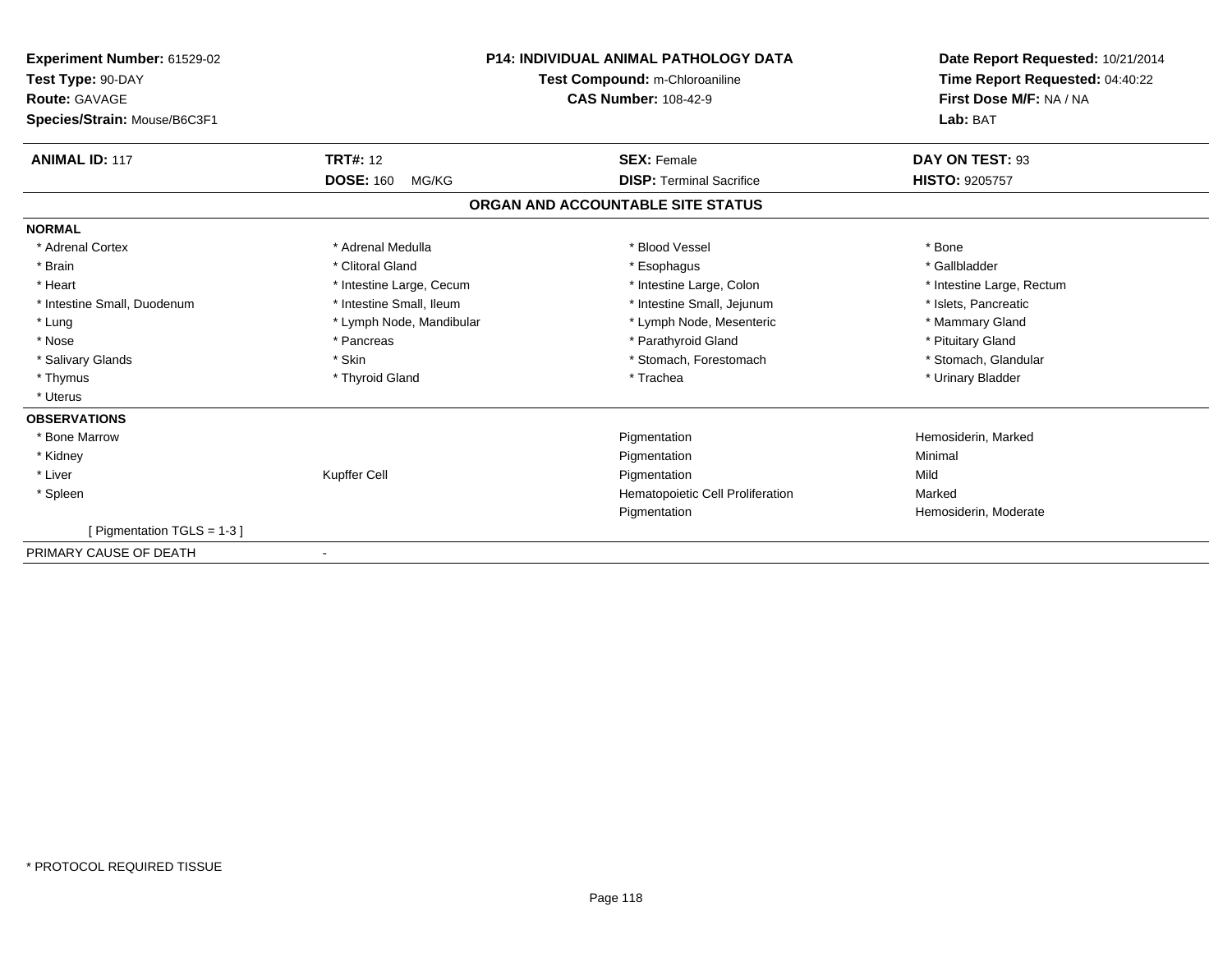| Experiment Number: 61529-02                    |                           | <b>P14: INDIVIDUAL ANIMAL PATHOLOGY DATA</b> | Date Report Requested: 10/21/2014<br>Time Report Requested: 04:40:22 |
|------------------------------------------------|---------------------------|----------------------------------------------|----------------------------------------------------------------------|
| Test Type: 90-DAY                              |                           | Test Compound: m-Chloroaniline               |                                                                      |
| Route: GAVAGE                                  |                           | <b>CAS Number: 108-42-9</b>                  | First Dose M/F: NA / NA                                              |
| Species/Strain: Mouse/B6C3F1                   |                           |                                              | Lab: BAT                                                             |
| <b>ANIMAL ID: 118</b>                          | <b>TRT#: 12</b>           | <b>SEX: Female</b>                           | DAY ON TEST: 93                                                      |
|                                                | <b>DOSE: 160</b><br>MG/KG | <b>DISP: Terminal Sacrifice</b>              | <b>HISTO: 9205758</b>                                                |
|                                                |                           | ORGAN AND ACCOUNTABLE SITE STATUS            |                                                                      |
| <b>NORMAL</b>                                  |                           |                                              |                                                                      |
| * Adrenal Cortex                               | * Adrenal Medulla         | * Blood Vessel                               | * Bone                                                               |
| * Brain                                        | * Clitoral Gland          | * Esophagus                                  | * Gallbladder                                                        |
| * Heart                                        | * Intestine Large, Cecum  | * Intestine Large, Colon                     | * Intestine Large, Rectum                                            |
| * Intestine Small, Duodenum                    | * Intestine Small, Ileum  | * Intestine Small, Jejunum                   | * Islets, Pancreatic                                                 |
| * Lung                                         | * Lymph Node, Mandibular  | * Lymph Node, Mesenteric                     | * Mammary Gland                                                      |
| * Nose                                         | * Pancreas                | * Parathyroid Gland                          | * Pituitary Gland                                                    |
| * Salivary Glands                              | * Skin                    | * Stomach, Forestomach                       | * Stomach, Glandular                                                 |
| * Thymus                                       | * Thyroid Gland           | * Trachea                                    | * Urinary Bladder                                                    |
| * Uterus                                       |                           |                                              |                                                                      |
| <b>OBSERVATIONS</b>                            |                           |                                              |                                                                      |
| * Bone Marrow                                  |                           | Pigmentation                                 | Hemosiderin, Moderate                                                |
| * Kidney                                       |                           | Pigmentation                                 | Minimal                                                              |
| * Liver                                        |                           | Hematopoietic Cell Proliferation             | Minimal                                                              |
|                                                | Kupffer Cell              | Pigmentation                                 | Mild                                                                 |
| * Spleen                                       |                           | Hematopoietic Cell Proliferation             | Moderate                                                             |
|                                                |                           | Pigmentation                                 | Hemosiderin, Marked                                                  |
| [Hematopoietic Cell Proliferation TGLS = 1-3 ] |                           |                                              |                                                                      |
| PRIMARY CAUSE OF DEATH                         |                           |                                              |                                                                      |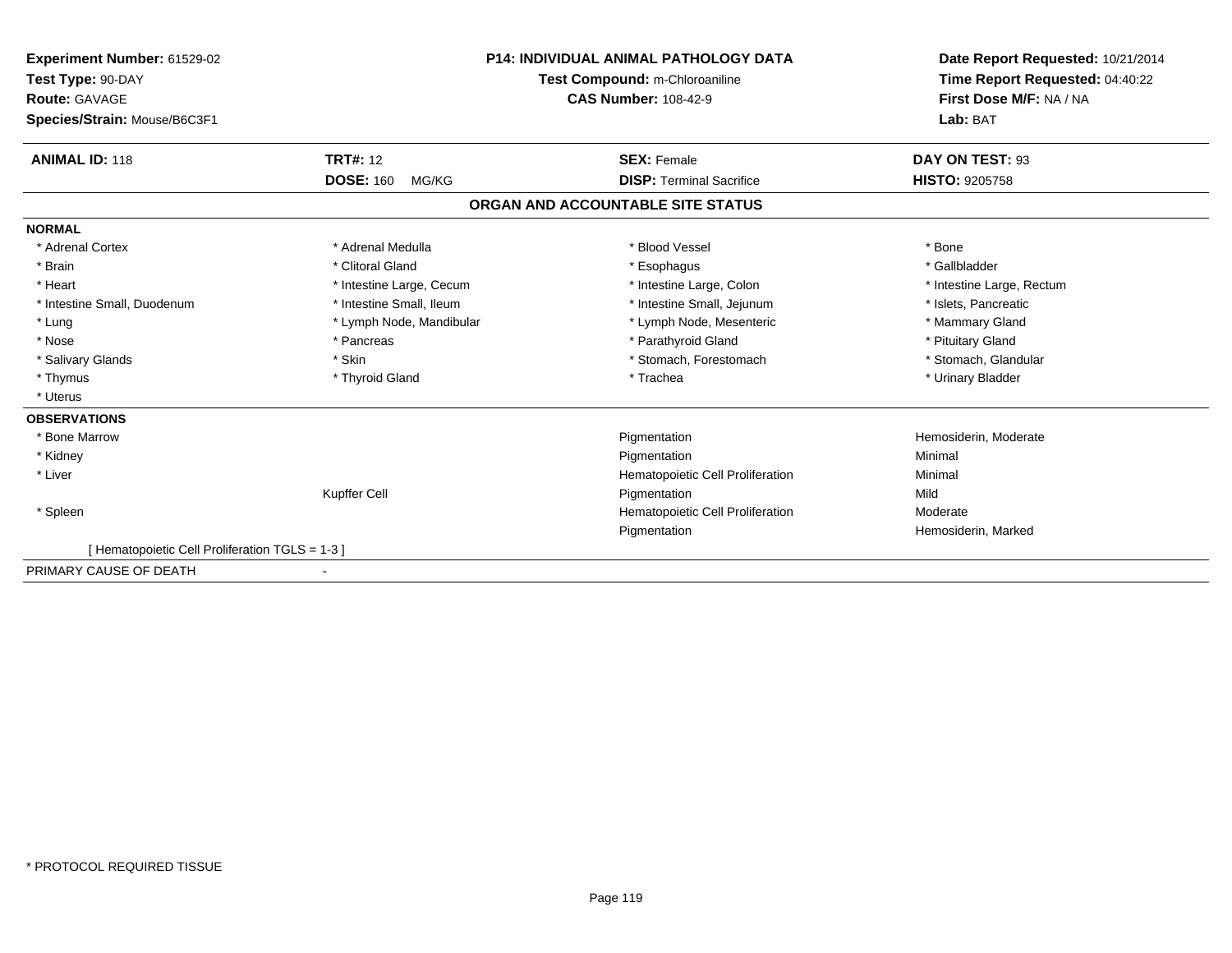| Experiment Number: 61529-02                     |                           | <b>P14: INDIVIDUAL ANIMAL PATHOLOGY DATA</b> | Date Report Requested: 10/21/2014 |  |
|-------------------------------------------------|---------------------------|----------------------------------------------|-----------------------------------|--|
| Test Type: 90-DAY                               |                           | Test Compound: m-Chloroaniline               | Time Report Requested: 04:40:22   |  |
| <b>Route: GAVAGE</b>                            |                           | <b>CAS Number: 108-42-9</b>                  | First Dose M/F: NA / NA           |  |
| Species/Strain: Mouse/B6C3F1                    |                           |                                              | Lab: BAT                          |  |
|                                                 |                           |                                              |                                   |  |
| <b>ANIMAL ID: 119</b>                           | <b>TRT#: 12</b>           | <b>SEX: Female</b>                           | DAY ON TEST: 93                   |  |
|                                                 | <b>DOSE: 160</b><br>MG/KG | <b>DISP: Terminal Sacrifice</b>              | <b>HISTO: 9205759</b>             |  |
|                                                 |                           | ORGAN AND ACCOUNTABLE SITE STATUS            |                                   |  |
| <b>NORMAL</b>                                   |                           |                                              |                                   |  |
| * Adrenal Cortex                                | * Adrenal Medulla         | * Blood Vessel                               | * Bone                            |  |
| * Brain                                         | * Clitoral Gland          | * Esophagus                                  | * Gallbladder                     |  |
| * Heart                                         | * Intestine Large, Cecum  | * Intestine Large, Colon                     | * Intestine Large, Rectum         |  |
| * Intestine Small, Duodenum                     | * Intestine Small. Ileum  | * Intestine Small, Jejunum                   | * Islets, Pancreatic              |  |
| * Lung                                          | * Lymph Node, Mandibular  | * Lymph Node, Mesenteric                     | * Mammary Gland                   |  |
| * Nose                                          | * Pancreas                | * Pituitary Gland                            | * Salivary Glands                 |  |
| * Skin                                          | * Stomach, Forestomach    | * Stomach, Glandular                         | * Thymus                          |  |
| * Trachea                                       | * Urinary Bladder         | * Uterus                                     |                                   |  |
| <b>MISSING</b>                                  |                           |                                              |                                   |  |
| * Parathyroid Gland                             | * Thyroid Gland           |                                              |                                   |  |
| <b>OBSERVATIONS</b>                             |                           |                                              |                                   |  |
| * Bone Marrow                                   |                           | Pigmentation                                 | Hemosiderin, Marked               |  |
| * Kidney                                        |                           | Pigmentation                                 | Minimal                           |  |
| * Liver                                         |                           | Hematopoietic Cell Proliferation             | Minimal                           |  |
|                                                 | Kupffer Cell              | Pigmentation                                 | Mild                              |  |
| * Spleen                                        |                           | Hematopoietic Cell Proliferation             | Marked                            |  |
|                                                 |                           | Pigmentation                                 | Hemosiderin, Marked               |  |
| [ Hematopoietic Cell Proliferation TGLS = 1-3 ] |                           |                                              |                                   |  |
| PRIMARY CAUSE OF DEATH                          |                           |                                              |                                   |  |